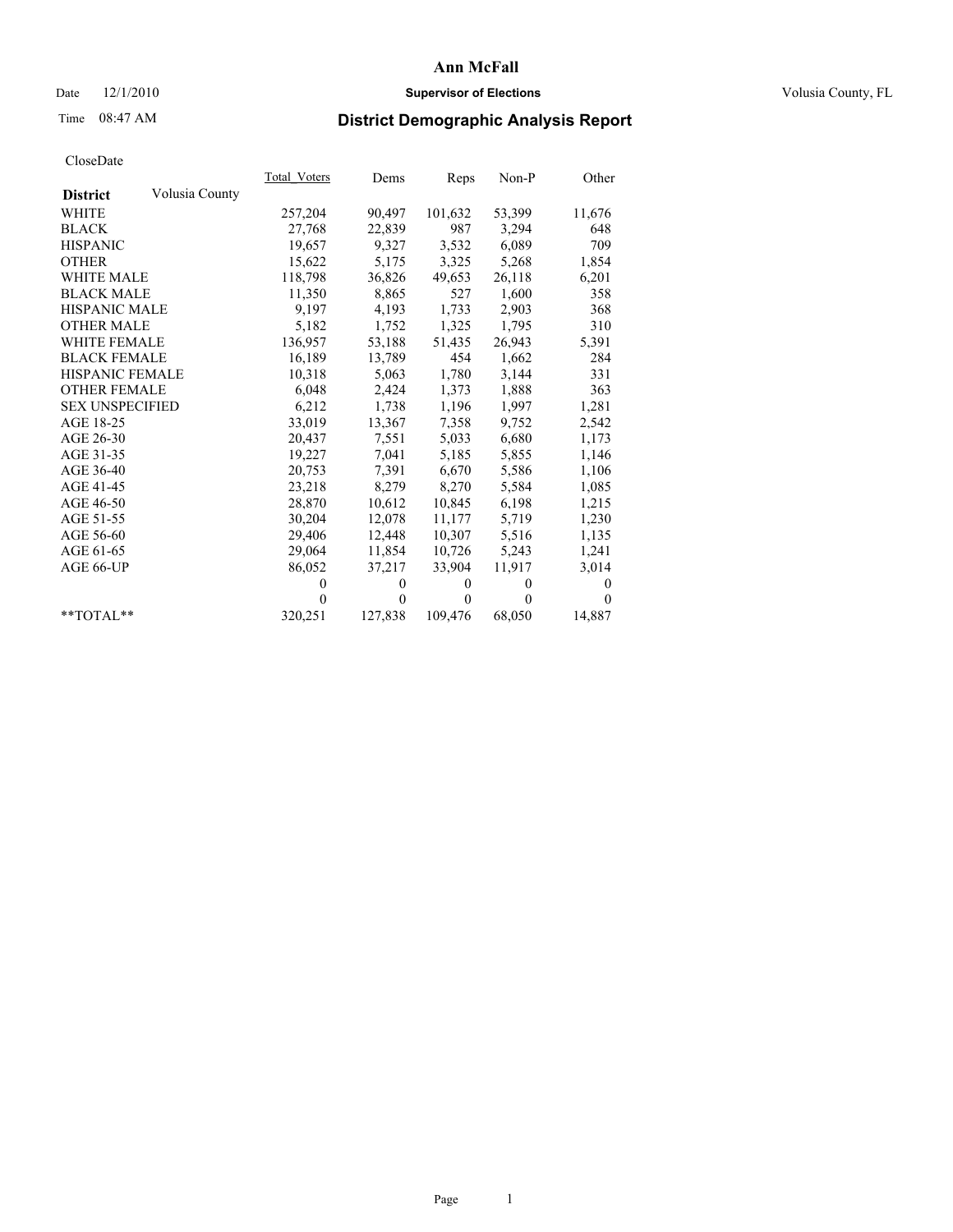### Date  $12/1/2010$  **Supervisor of Elections Supervisor of Elections** Volusia County, FL

## Time 08:47 AM **District Demographic Analysis Report**

|                        | Total Voters              | Dems         | Reps         | $Non-P$      | Other    |
|------------------------|---------------------------|--------------|--------------|--------------|----------|
| <b>District</b>        | County Council District 1 |              |              |              |          |
| WHITE                  | 49,719                    | 17,423       | 20,443       | 9,403        | 2,450    |
| <b>BLACK</b>           | 4,332                     | 3,554        | 156          | 517          | 105      |
| <b>HISPANIC</b>        | 3,153                     | 1,375        | 551          | 1,076        | 151      |
| <b>OTHER</b>           | 2,794                     | 892          | 665          | 905          | 332      |
| <b>WHITE MALE</b>      | 22,721                    | 7,016        | 9,895        | 4,505        | 1,305    |
| <b>BLACK MALE</b>      | 1,740                     | 1,363        | 74           | 241          | 62       |
| <b>HISPANIC MALE</b>   | 1,440                     | 624          | 270          | 471          | 75       |
| <b>OTHER MALE</b>      | 908                       | 311          | 259          | 276          | 62       |
| <b>WHITE FEMALE</b>    | 26,769                    | 10,327       | 10,462       | 4,845        | 1,135    |
| <b>BLACK FEMALE</b>    | 2,556                     | 2,164        | 81           | 269          | 42       |
| HISPANIC FEMALE        | 1,693                     | 744          | 278          | 597          | 74       |
| <b>OTHER FEMALE</b>    | 1,054                     | 407          | 255          | 332          | 60       |
| <b>SEX UNSPECIFIED</b> | 1,117                     | 288          | 241          | 365          | 223      |
| AGE 18-25              | 6,145                     | 2,001        | 1,675        | 1,944        | 525      |
| AGE 26-30              | 3,951                     | 1,358        | 1,069        | 1,278        | 246      |
| AGE 31-35              | 3,779                     | 1,273        | 1,151        | 1,083        | 272      |
| AGE 36-40              | 4,042                     | 1,343        | 1,431        | 1,038        | 230      |
| AGE 41-45              | 4,575                     | 1,534        | 1,794        | 1,033        | 214      |
| AGE 46-50              | 5,618                     | 1,977        | 2,262        | 1,110        | 269      |
| AGE 51-55              | 5,675                     | 2,251        | 2,206        | 965          | 253      |
| AGE 56-60              | 5,490                     | 2,369        | 2,004        | 875          | 242      |
| AGE 61-65              | 5,209                     | 2,216        | 1,993        | 779          | 221      |
| AGE 66-UP              | 15,514                    | 6,922        | 6,230        | 1,796        | 566      |
|                        | $\theta$                  | $\mathbf{0}$ | $\mathbf{0}$ | $\mathbf{0}$ | $\bf{0}$ |
|                        | $\Omega$                  | $\mathbf{0}$ | $\Omega$     | $\theta$     | $\Omega$ |
| $*$ $TOTAI.**$         | 59,998                    | 23,244       | 21,815       | 11,901       | 3,038    |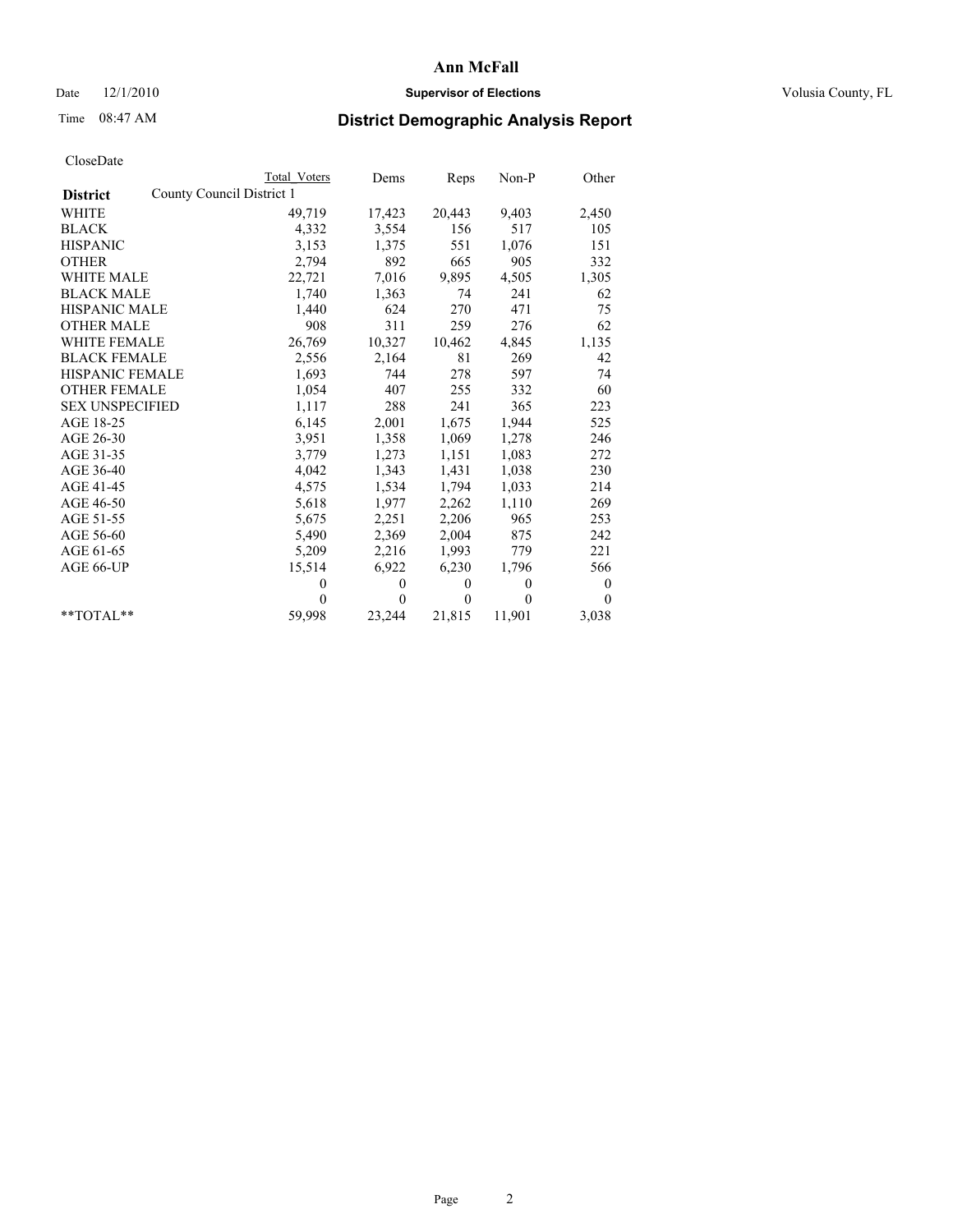### Date  $12/1/2010$  **Supervisor of Elections Supervisor of Elections** Volusia County, FL

## Time 08:47 AM **District Demographic Analysis Report**

|                        | <b>Total Voters</b>       | Dems         | Reps         | Non-P        | Other    |
|------------------------|---------------------------|--------------|--------------|--------------|----------|
| <b>District</b>        | County Council District 2 |              |              |              |          |
| <b>WHITE</b>           | 41,280                    | 15,435       | 15,076       | 8,910        | 1,859    |
| <b>BLACK</b>           | 10,922                    | 9,246        | 301          | 1,163        | 212      |
| <b>HISPANIC</b>        | 1,249                     | 548          | 249          | 410          | 42       |
| <b>OTHER</b>           | 2,998                     | 1,189        | 521          | 973          | 315      |
| <b>WHITE MALE</b>      | 19,324                    | 6,372        | 7,467        | 4,462        | 1,023    |
| <b>BLACK MALE</b>      | 4,289                     | 3,511        | 155          | 531          | 92       |
| <b>HISPANIC MALE</b>   | 595                       | 259          | 117          | 198          | 21       |
| <b>OTHER MALE</b>      | 1,003                     | 387          | 223          | 338          | 55       |
| WHITE FEMALE           | 21,701                    | 8,971        | 7,518        | 4,394        | 818      |
| <b>BLACK FEMALE</b>    | 6,536                     | 5,660        | 143          | 615          | 118      |
| HISPANIC FEMALE        | 647                       | 286          | 131          | 210          | 20       |
| <b>OTHER FEMALE</b>    | 1,157                     | 541          | 205          | 351          | 60       |
| <b>SEX UNSPECIFIED</b> | 1,197                     | 431          | 188          | 357          | 221      |
| AGE 18-25              | 7,523                     | 4,377        | 1,087        | 1,637        | 422      |
| AGE 26-30              | 3,995                     | 1,790        | 777          | 1,242        | 186      |
| AGE 31-35              | 3,027                     | 1,324        | 639          | 909          | 155      |
| AGE 36-40              | 3,094                     | 1,316        | 841          | 809          | 128      |
| AGE 41-45              | 3,545                     | 1,529        | 1,008        | 837          | 171      |
| AGE 46-50              | 4,415                     | 1,945        | 1,364        | 919          | 187      |
| AGE 51-55              | 4,943                     | 2,275        | 1,552        | 924          | 192      |
| AGE 56-60              | 4,872                     | 2,243        | 1,498        | 957          | 174      |
| AGE 61-65              | 5,069                     | 2,215        | 1,664        | 965          | 225      |
| AGE 66-UP              | 15,966                    | 7,404        | 5,717        | 2,257        | 588      |
|                        | $\mathbf{0}$              | $\mathbf{0}$ | $\mathbf{0}$ | $\mathbf{0}$ | $\bf{0}$ |
|                        | $\theta$                  | $\theta$     | $\Omega$     | $\theta$     | $\theta$ |
| $*$ $TOTAI.**$         | 56,449                    | 26,418       | 16,147       | 11,456       | 2,428    |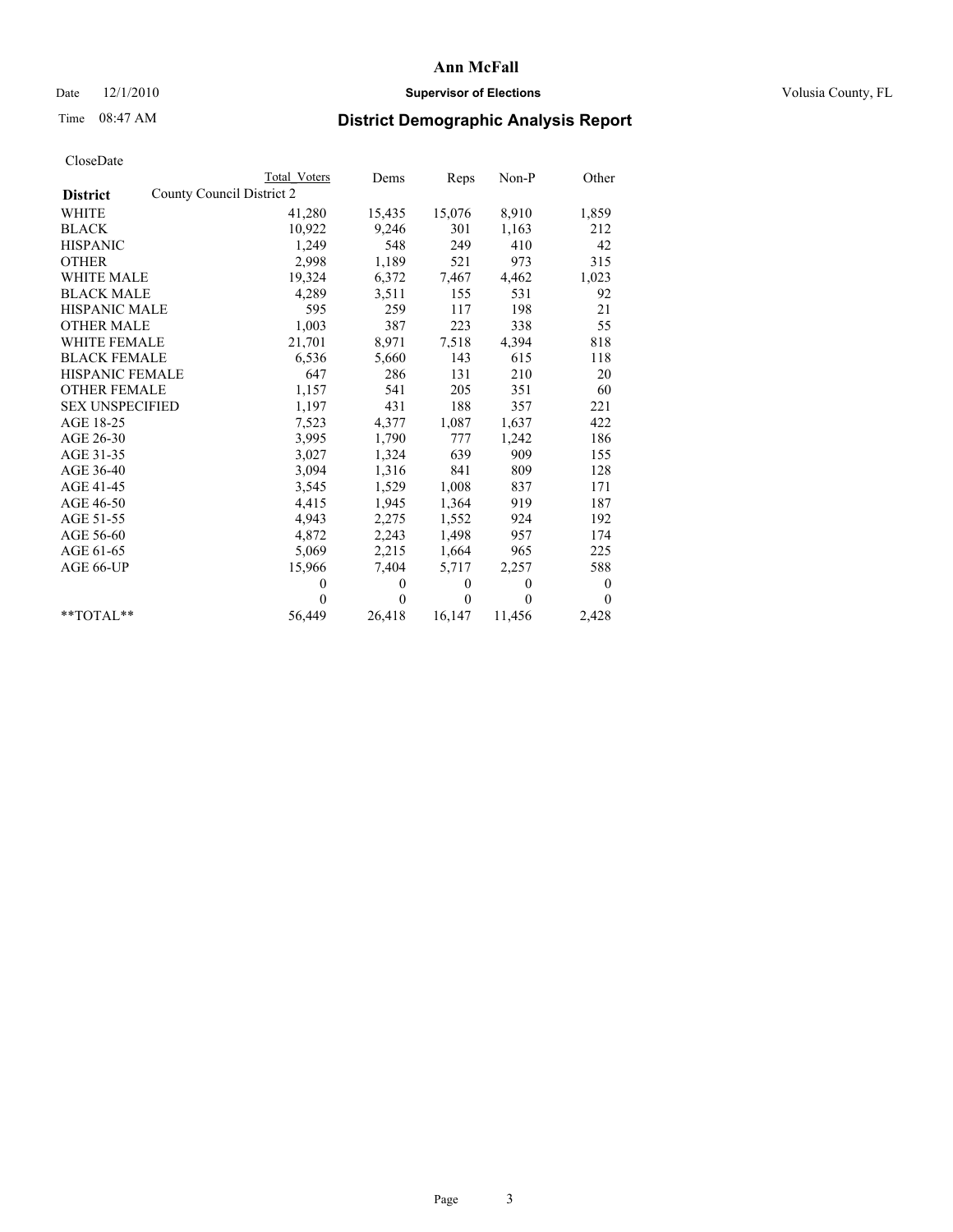### Date  $12/1/2010$  **Supervisor of Elections Supervisor of Elections** Volusia County, FL

## Time 08:47 AM **District Demographic Analysis Report**

|                                              | Total Voters | Dems     | Reps         | $Non-P$  | Other            |
|----------------------------------------------|--------------|----------|--------------|----------|------------------|
| County Council District 3<br><b>District</b> |              |          |              |          |                  |
| WHITE                                        | 64,056       | 22,749   | 24,696       | 13,984   | 2,627            |
| <b>BLACK</b>                                 | 1,935        | 1,584    | 79           | 235      | 37               |
| <b>HISPANIC</b>                              | 983          | 401      | 245          | 292      | 45               |
| <b>OTHER</b>                                 | 2,650        | 744      | 583          | 952      | 371              |
| <b>WHITE MALE</b>                            | 29,546       | 9,260    | 12,100       | 6,812    | 1,374            |
| <b>BLACK MALE</b>                            | 867          | 666      | 44           | 133      | 24               |
| <b>HISPANIC MALE</b>                         | 433          | 165      | 99           | 145      | 24               |
| <b>OTHER MALE</b>                            | 861          | 253      | 232          | 325      | 51               |
| WHITE FEMALE                                 | 34,111       | 13,352   | 12,453       | 7,072    | 1,234            |
| <b>BLACK FEMALE</b>                          | 1,052        | 906      | 33           | 101      | 12               |
| HISPANIC FEMALE                              | 539          | 232      | 143          | 143      | 21               |
| <b>OTHER FEMALE</b>                          | 1,007        | 360      | 250          | 323      | 74               |
| <b>SEX UNSPECIFIED</b>                       | 1,208        | 284      | 249          | 409      | 266              |
| AGE 18-25                                    | 5,371        | 1,746    | 1,352        | 1,811    | 462              |
| AGE 26-30                                    | 3,678        | 1,194    | 1,016        | 1,244    | 224              |
| AGE 31-35                                    | 3,579        | 1,146    | 1,042        | 1,194    | 197              |
| AGE 36-40                                    | 4,098        | 1,342    | 1,344        | 1,201    | 211              |
| AGE 41-45                                    | 4,623        | 1,441    | 1,768        | 1,202    | 212              |
| AGE 46-50                                    | 6,156        | 2,075    | 2,449        | 1,393    | 239              |
| AGE 51-55                                    | 6,629        | 2,454    | 2,596        | 1,341    | 238              |
| AGE 56-60                                    | 6,940        | 2,803    | 2,519        | 1,363    | 255              |
| AGE 61-65                                    | 7,102        | 2,711    | 2,732        | 1,356    | 303              |
| AGE 66-UP                                    | 21,448       | 8,566    | 8,785        | 3,358    | 739              |
|                                              | $\mathbf{0}$ | $\theta$ | $\mathbf{0}$ | $\theta$ | $\boldsymbol{0}$ |
|                                              | $\theta$     | $\theta$ | $\theta$     | $\theta$ | $\theta$         |
| $*$ $TOTAI.**$                               | 69,624       | 25,478   | 25,603       | 15,463   | 3,080            |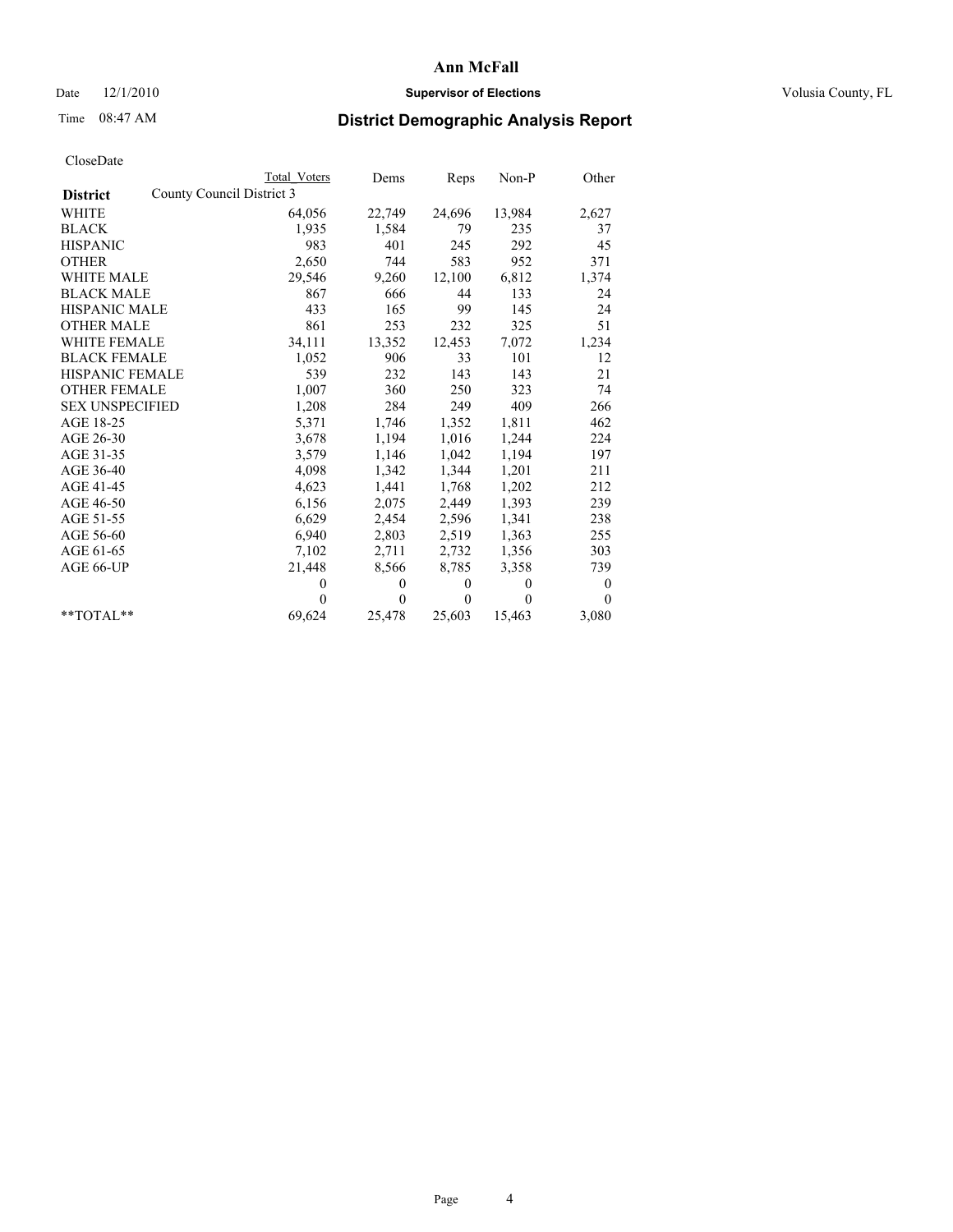### Date  $12/1/2010$  **Supervisor of Elections Supervisor of Elections** Volusia County, FL

## Time 08:47 AM **District Demographic Analysis Report**

|                        |                           | Total Voters | Dems         | Reps         | $Non-P$      | Other    |
|------------------------|---------------------------|--------------|--------------|--------------|--------------|----------|
| <b>District</b>        | County Council District 4 |              |              |              |              |          |
| <b>WHITE</b>           |                           | 53,878       | 19,372       | 21,590       | 10,748       | 2,168    |
| <b>BLACK</b>           |                           | 5,378        | 4,433        | 187          | 648          | 110      |
| <b>HISPANIC</b>        |                           | 1,267        | 569          | 319          | 335          | 44       |
| <b>OTHER</b>           |                           | 3,340        | 1,123        | 783          | 1,081        | 353      |
| WHITE MALE             |                           | 24,617       | 7,768        | 10,442       | 5,262        | 1,145    |
| <b>BLACK MALE</b>      |                           | 2,126        | 1,636        | 101          | 323          | 66       |
| <b>HISPANIC MALE</b>   |                           | 564          | 224          | 157          | 155          | 28       |
| <b>OTHER MALE</b>      |                           | 1,141        | 364          | 313          | 402          | 62       |
| <b>WHITE FEMALE</b>    |                           | 28,969       | 11,516       | 11,038       | 5,413        | 1,002    |
| <b>BLACK FEMALE</b>    |                           | 3,216        | 2,766        | 86           | 321          | 43       |
| HISPANIC FEMALE        |                           | 695          | 342          | 157          | 180          | 16       |
| <b>OTHER FEMALE</b>    |                           | 1,340        | 533          | 349          | 390          | 68       |
| <b>SEX UNSPECIFIED</b> |                           | 1,195        | 348          | 236          | 366          | 245      |
| AGE 18-25              |                           | 6,099        | 2,489        | 1,472        | 1,710        | 428      |
| AGE 26-30              |                           | 3,704        | 1,462        | 941          | 1,120        | 181      |
| AGE 31-35              |                           | 3,375        | 1,311        | 898          | 982          | 184      |
| AGE 36-40              |                           | 3,574        | 1,279        | 1,202        | 903          | 190      |
| AGE 41-45              |                           | 4,265        | 1,553        | 1,592        | 941          | 179      |
| AGE 46-50              |                           | 5,466        | 2,009        | 2,105        | 1,144        | 208      |
| AGE 51-55              |                           | 6,005        | 2,430        | 2,238        | 1,122        | 215      |
| AGE 56-60              |                           | 6,009        | 2,507        | 2,146        | 1,137        | 219      |
| AGE 61-65              |                           | 6,185        | 2,496        | 2,305        | 1,138        | 246      |
| AGE 66-UP              |                           | 19,180       | 7,961        | 7,979        | 2,615        | 625      |
|                        |                           | $\theta$     | $\mathbf{0}$ | $\mathbf{0}$ | $\mathbf{0}$ | $\bf{0}$ |
|                        |                           | $\Omega$     | $\mathbf{0}$ | $\theta$     | $\theta$     | $\theta$ |
| $*$ $TOTAI.**$         |                           | 63,863       | 25,497       | 22,879       | 12,812       | 2,675    |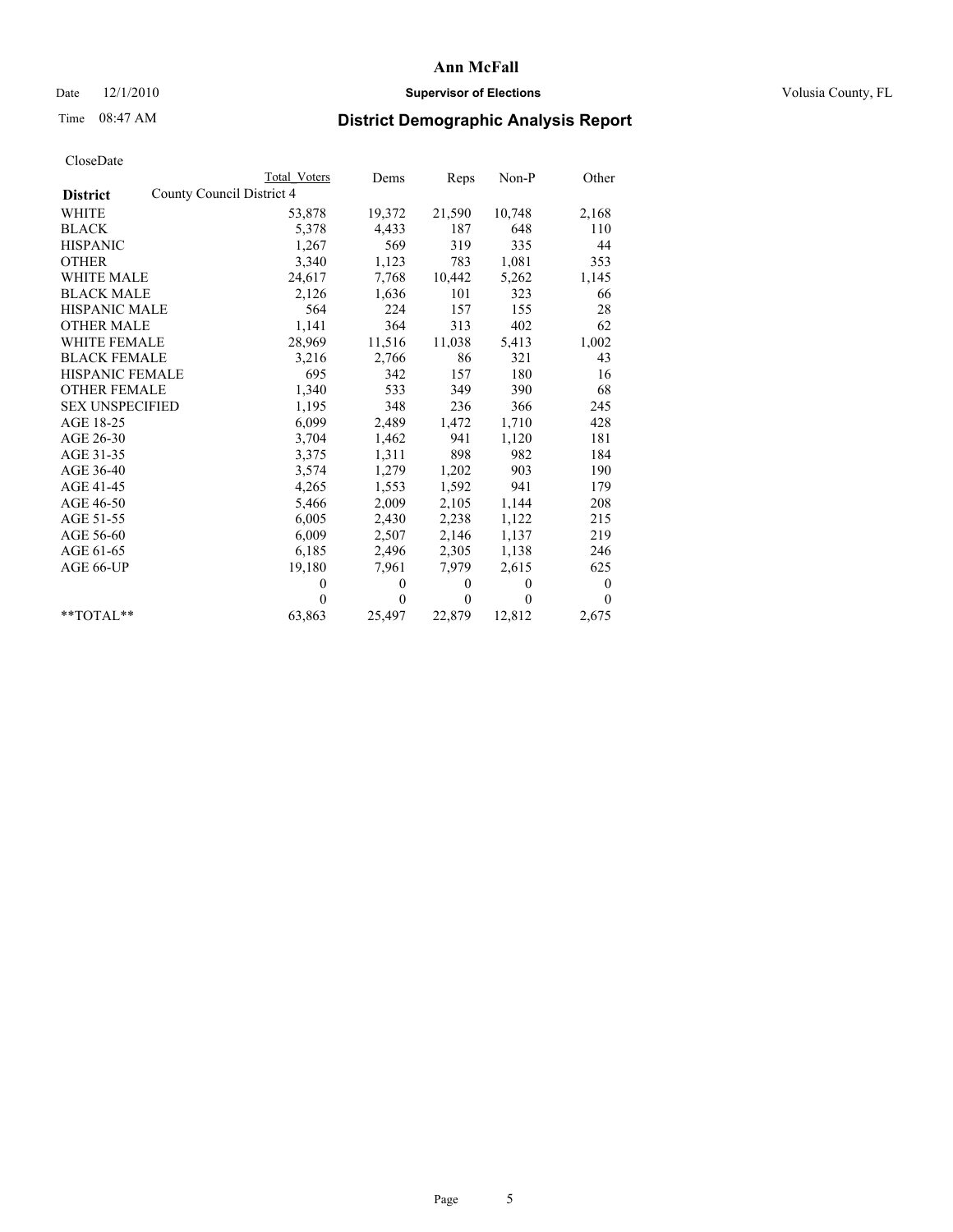## Date  $12/1/2010$  **Supervisor of Elections** Volusia County, FL

## Time 08:47 AM **District Demographic Analysis Report**

|                        | Total Voters              | Dems         | Reps         | Non-P        | Other        |  |
|------------------------|---------------------------|--------------|--------------|--------------|--------------|--|
| <b>District</b>        | County Council District 5 |              |              |              |              |  |
| <b>WHITE</b>           | 48,271                    | 15,518       | 19,827       | 10,354       | 2,572        |  |
| <b>BLACK</b>           | 5,201                     | 4,022        | 264          | 731          | 184          |  |
| <b>HISPANIC</b>        | 13,005                    | 6,434        | 2,168        | 3,976        | 427          |  |
| <b>OTHER</b>           | 3,840                     | 1,227        | 773          | 1,357        | 483          |  |
| <b>WHITE MALE</b>      | 22,590                    | 6,410        | 9,749        | 5,077        | 1,354        |  |
| <b>BLACK MALE</b>      | 2,328                     | 1,689        | 153          | 372          | 114          |  |
| <b>HISPANIC MALE</b>   | 6,165                     | 2,921        | 1,090        | 1,934        | 220          |  |
| <b>OTHER MALE</b>      | 1,269                     | 437          | 298          | 454          | 80           |  |
| <b>WHITE FEMALE</b>    | 25,407                    | 9,022        | 9.964        | 5,219        | 1,202        |  |
| <b>BLACK FEMALE</b>    | 2,829                     | 2,293        | 111          | 356          | 69           |  |
| <b>HISPANIC FEMALE</b> | 6,744                     | 3,459        | 1,071        | 2,014        | 200          |  |
| <b>OTHER FEMALE</b>    | 1,490                     | 583          | 314          | 492          | 101          |  |
| <b>SEX UNSPECIFIED</b> | 1,495                     | 387          | 282          | 500          | 326          |  |
| AGE 18-25              | 7,881                     | 2,754        | 1,772        | 2,650        | 705          |  |
| AGE 26-30              | 5,109                     | 1,747        | 1,230        | 1,796        | 336          |  |
| AGE 31-35              | 5,467                     | 1,987        | 1,455        | 1,687        | 338          |  |
| AGE 36-40              | 5,945                     | 2,111        | 1,852        | 1,635        | 347          |  |
| AGE 41-45              | 6,210                     | 2,222        | 2,108        | 1,571        | 309          |  |
| AGE 46-50              | 7,215                     | 2,606        | 2,665        | 1,632        | 312          |  |
| AGE 51-55              | 6,952                     | 2,668        | 2,585        | 1,367        | 332          |  |
| AGE 56-60              | 6,095                     | 2,526        | 2,140        | 1,184        | 245          |  |
| AGE 61-65              | 5,499                     | 2,216        | 2,032        | 1,005        | 246          |  |
| AGE 66-UP              | 13,944                    | 6,364        | 5,193        | 1,891        | 496          |  |
|                        | $\mathbf{0}$              | $\mathbf{0}$ | $\mathbf{0}$ | $\mathbf{0}$ | $\mathbf{0}$ |  |
|                        | $\Omega$                  | $\mathbf{0}$ | $\theta$     | $\theta$     | $\Omega$     |  |
| $*$ $TOTAI.**$         | 70,317                    | 27,201       | 23,032       | 16,418       | 3,666        |  |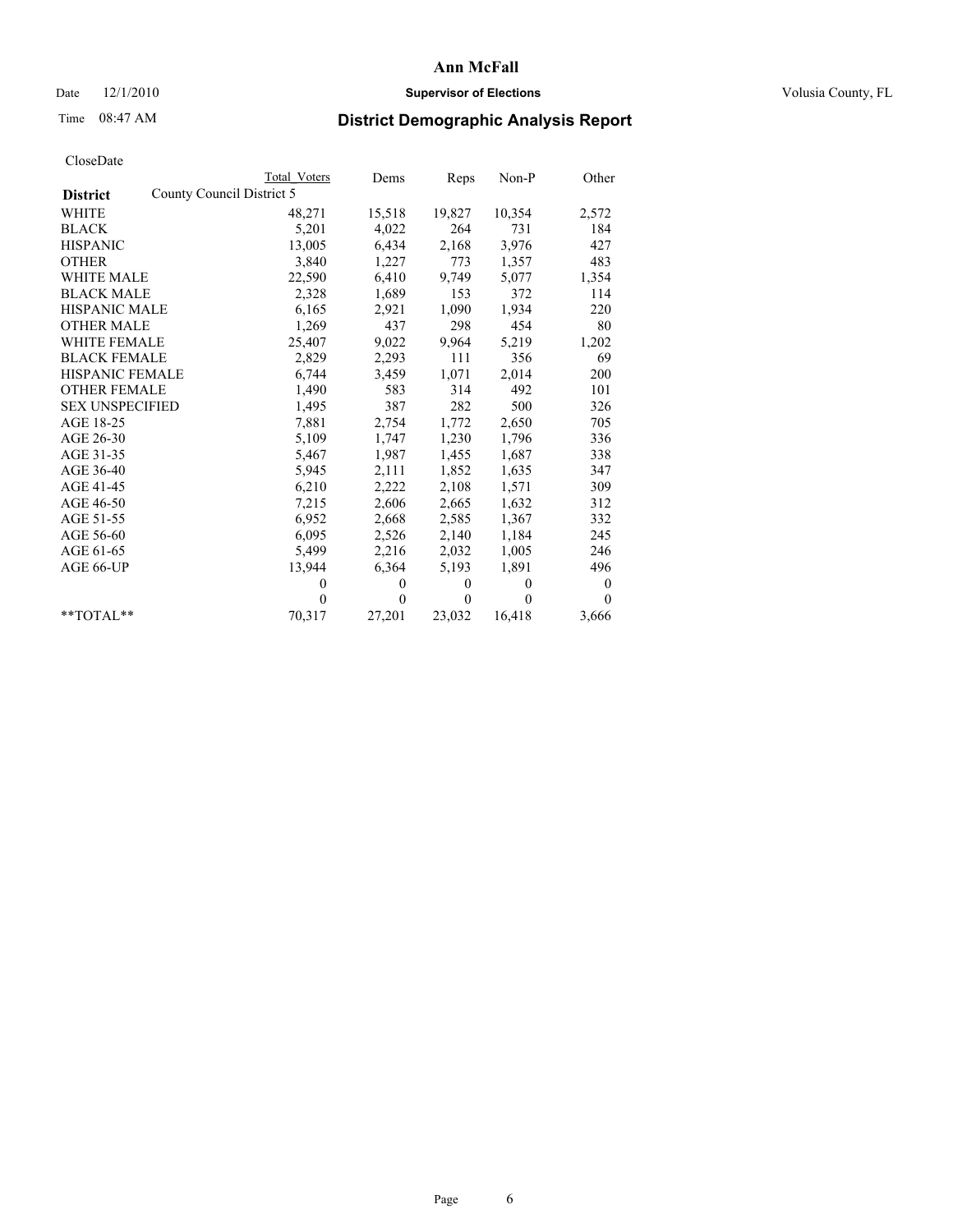### Date  $12/1/2010$  **Supervisor of Elections Supervisor of Elections** Volusia County, FL

# Time 08:47 AM **District Demographic Analysis Report**

|                                                 | <b>Total Voters</b> | Dems             | Reps         | $Non-P$  | Other          |
|-------------------------------------------------|---------------------|------------------|--------------|----------|----------------|
| Indigo Community Development<br><b>District</b> |                     |                  |              |          |                |
| <b>WHITE</b>                                    | 782                 | 206              | 396          | 145      | 35             |
| <b>BLACK</b>                                    | 71                  | 56               | 5            | 10       | $\theta$       |
| <b>HISPANIC</b>                                 | 36                  | 17               | 7            | 12       | $\theta$       |
| <b>OTHER</b>                                    | 68                  | 19               | 24           | 21       | 4              |
| <b>WHITE MALE</b>                               | 384                 | 84               | 199          | 80       | 21             |
| <b>BLACK MALE</b>                               | 33                  | 23               | 4            | 6        | $\mathbf{0}$   |
| HISPANIC MALE                                   | 12                  | 4                | 1            | 7        | $\mathbf{0}$   |
| <b>OTHER MALE</b>                               | 28                  | 6                | 9            | 11       | $\overline{c}$ |
| <b>WHITE FEMALE</b>                             | 394                 | 121              | 195          | 65       | 13             |
| <b>BLACK FEMALE</b>                             | 38                  | 33               |              | 4        | $\theta$       |
| HISPANIC FEMALE                                 | 24                  | 13               | 6            | 5        | $\mathbf{0}$   |
| <b>OTHER FEMALE</b>                             | 29                  | 7                | 12           | 10       | $\theta$       |
| <b>SEX UNSPECIFIED</b>                          | 15                  | 7                | 5            | $\theta$ | $\mathfrak{Z}$ |
| AGE 18-25                                       | 79                  | 16               | 33           | 23       | 7              |
| AGE 26-30                                       | 100                 | 34               | 35           | 27       | 4              |
| AGE 31-35                                       | 77                  | 24               | 22           | 29       | $\overline{c}$ |
| AGE 36-40                                       | 79                  | 20               | 41           | 16       | $\overline{c}$ |
| AGE 41-45                                       | 63                  | 22               | 27           | 13       | 1              |
| AGE 46-50                                       | 74                  | 25               | 37           | 11       |                |
| AGE 51-55                                       | 79                  | 27               | 41           | 8        | 3              |
| AGE 56-60                                       | 100                 | 31               | 49           | 17       | 3              |
| AGE 61-65                                       | 132                 | 43               | 56           | 24       | 9              |
| AGE 66-UP                                       | 174                 | 56               | 91           | 20       | 7              |
|                                                 | $\theta$            | $\overline{0}$   | $\mathbf{0}$ | $\theta$ | $\theta$       |
|                                                 | $\theta$            | $\boldsymbol{0}$ | $\mathbf{0}$ | $\theta$ | $\Omega$       |
| $*$ $TOTAI.**$                                  | 957                 | 298              | 432          | 188      | 39             |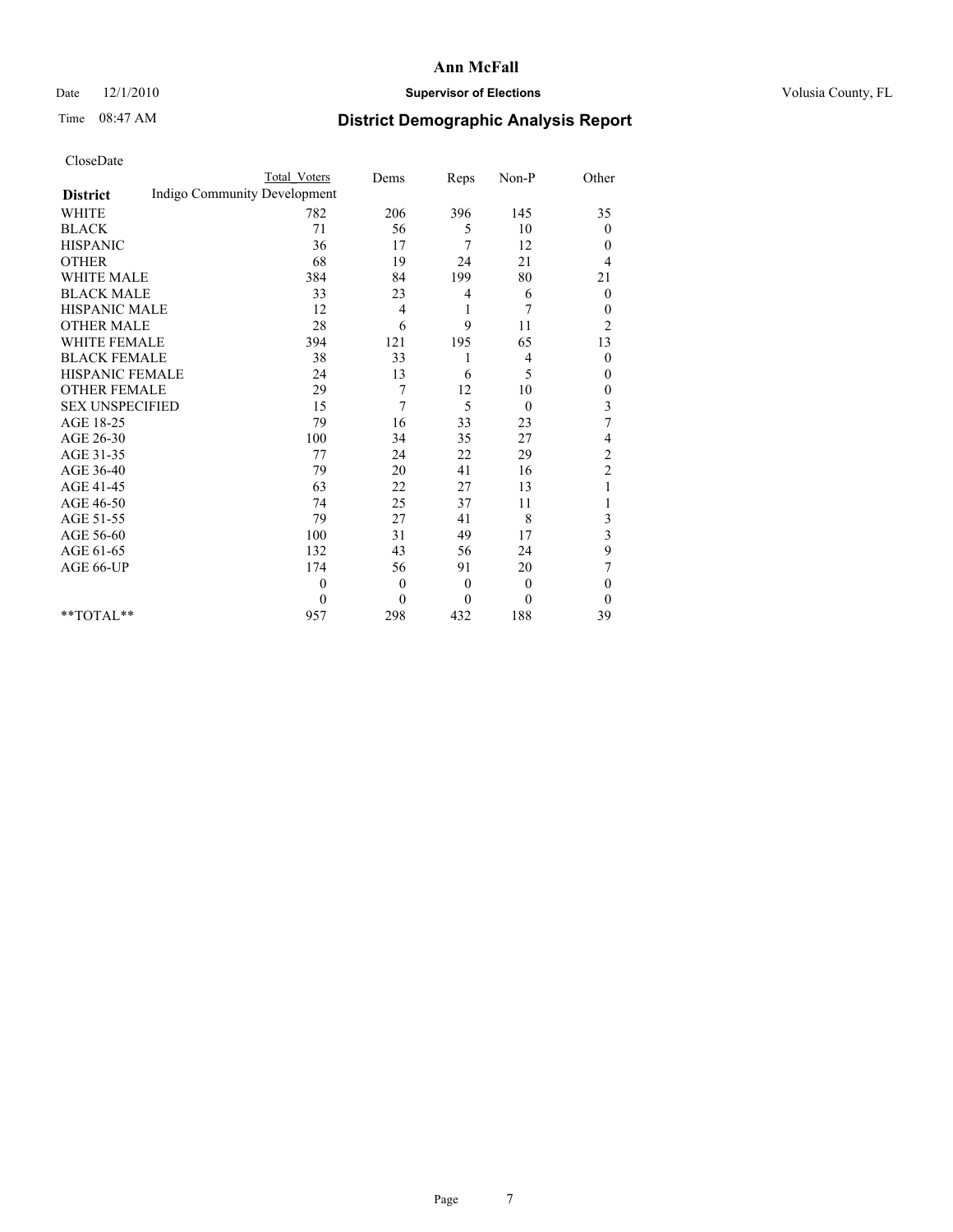### Date  $12/1/2010$  **Supervisor of Elections Supervisor of Elections** Volusia County, FL

# Time 08:47 AM **District Demographic Analysis Report**

|                                                 | <b>Total Voters</b> | Dems           | Reps     | Non-P    | Other                   |
|-------------------------------------------------|---------------------|----------------|----------|----------|-------------------------|
| DeBary Community Development<br><b>District</b> |                     |                |          |          |                         |
| <b>WHITE</b>                                    | 644                 | 195            | 295      | 133      | 21                      |
| <b>BLACK</b>                                    | 10                  | 6              | 2        | 2        | $\overline{0}$          |
| <b>HISPANIC</b>                                 | 12                  | 3              | 5        | 3        |                         |
| <b>OTHER</b>                                    | 29                  | 5              | 7        | 14       | 3                       |
| <b>WHITE MALE</b>                               | 325                 | 90             | 155      | 69       | 11                      |
| <b>BLACK MALE</b>                               | 6                   | 3              | 1        | 2        | $\theta$                |
| HISPANIC MALE                                   | 5                   |                | 2        | 1        |                         |
| <b>OTHER MALE</b>                               | 9                   |                |          | 7        | $\theta$                |
| <b>WHITE FEMALE</b>                             | 311                 | 103            | 137      | 62       | 9                       |
| <b>BLACK FEMALE</b>                             | 4                   | 3              |          | $\theta$ | $\theta$                |
| HISPANIC FEMALE                                 | 7                   | $\overline{c}$ | 3        | 2        | 0                       |
| <b>OTHER FEMALE</b>                             | 13                  | 4              | 5        | 3        |                         |
| <b>SEX UNSPECIFIED</b>                          | 15                  | $\overline{2}$ | 4        | 6        | 3                       |
| AGE 18-25                                       | 85                  | 25             | 27       | 29       | 4                       |
| AGE 26-30                                       | 38                  | 9              | 14       | 13       | $\overline{\mathbf{c}}$ |
| AGE 31-35                                       | 30                  | 9              | 10       | 8        | 3                       |
| AGE 36-40                                       | 51                  | 13             | 21       | 15       | $\overline{c}$          |
| AGE 41-45                                       | 64                  | 10             | 38       | 14       | $\overline{c}$          |
| AGE 46-50                                       | 97                  | 28             | 48       | 19       | $\overline{c}$          |
| AGE 51-55                                       | 99                  | 29             | 51       | 17       | $\overline{c}$          |
| AGE 56-60                                       | 87                  | 28             | 44       | 13       | $\overline{c}$          |
| AGE 61-65                                       | 65                  | 24             | 25       | 13       | 3                       |
| AGE 66-UP                                       | 79                  | 34             | 31       | 11       | 3                       |
|                                                 | $\Omega$            | $\mathbf{0}$   | $\theta$ | $\Omega$ | $\theta$                |
|                                                 | $\Omega$            | $\theta$       | $\Omega$ | $\theta$ | $\Omega$                |
| $*$ $TOTAI.**$                                  | 695                 | 209            | 309      | 152      | 25                      |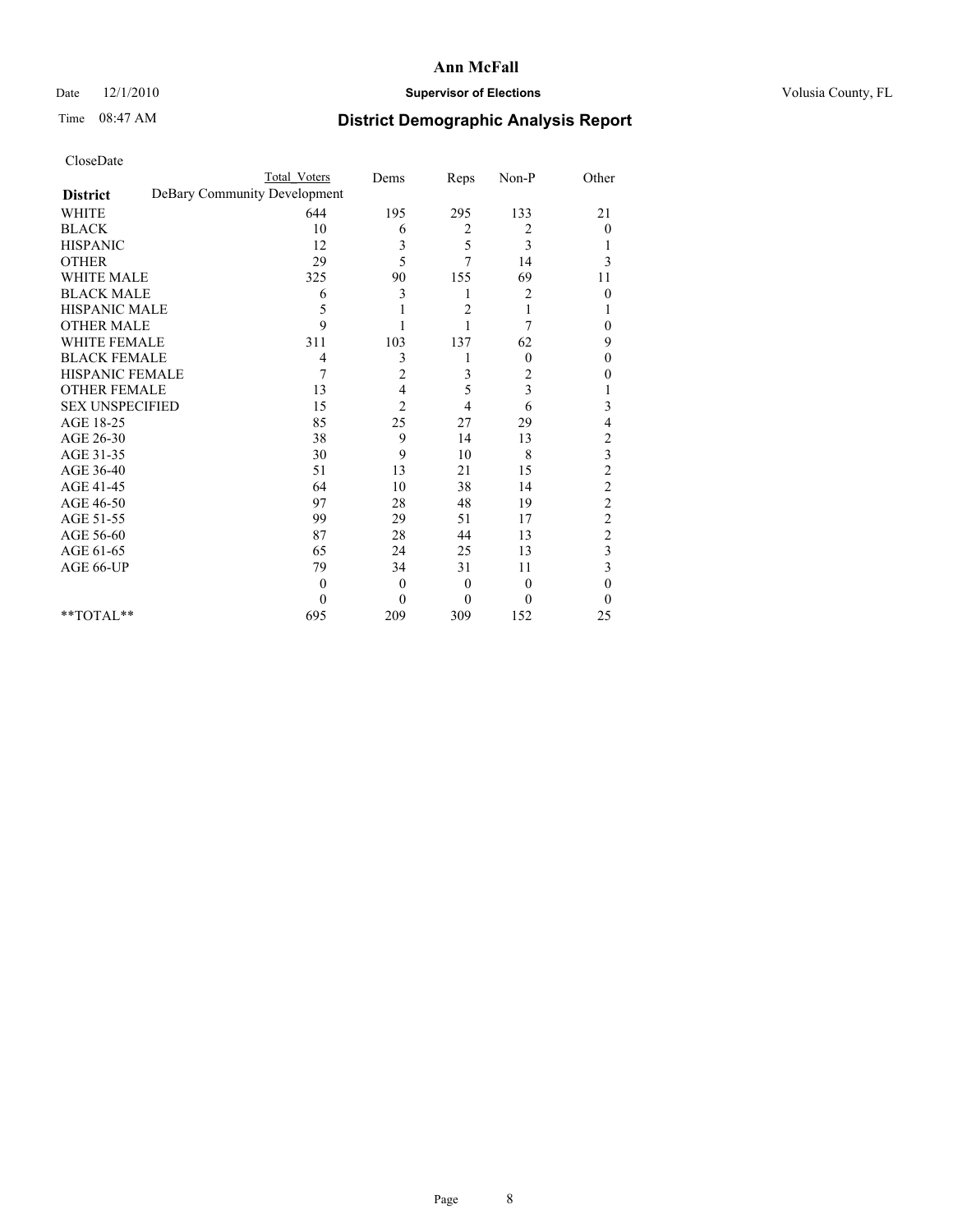### Date  $12/1/2010$  **Supervisor of Elections Supervisor of Elections** Volusia County, FL

## Time 08:47 AM **District Demographic Analysis Report**

|                                             | Total Voters   | Dems     | Reps     | $Non-P$      | Other        |  |
|---------------------------------------------|----------------|----------|----------|--------------|--------------|--|
| Congressional District 3<br><b>District</b> |                |          |          |              |              |  |
| <b>WHITE</b>                                | 5,267          | 1,803    | 2,285    | 922          | 257          |  |
| <b>BLACK</b>                                | 2,238          | 1,889    | 59       | 249          | 41           |  |
| <b>HISPANIC</b>                             | 401            | 171      | 58       | 150          | 22           |  |
| <b>OTHER</b>                                | 385            | 148      | 79       | 115          | 43           |  |
| <b>WHITE MALE</b>                           | 2,454          | 749      | 1,104    | 457          | 144          |  |
| <b>BLACK MALE</b>                           | 891            | 738      | 19       | 106          | 28           |  |
| <b>HISPANIC MALE</b>                        | 180            | 77       | 27       | 63           | 13           |  |
| <b>OTHER MALE</b>                           | 118            | 55       | 29       | 29           | 5            |  |
| <b>WHITE FEMALE</b>                         | 2,779          | 1,044    | 1,163    | 460          | 112          |  |
| <b>BLACK FEMALE</b>                         | 1,319          | 1,129    | 39       | 138          | 13           |  |
| HISPANIC FEMALE                             | 217            | 94       | 31       | 84           | $\,$ 8 $\,$  |  |
| <b>OTHER FEMALE</b>                         | 141            | 61       | 33       | 39           | 8            |  |
| <b>SEX UNSPECIFIED</b>                      | 192            | 64       | 36       | 60           | 32           |  |
| AGE 18-25                                   | 860            | 376      | 136      | 281          | 67           |  |
| AGE 26-30                                   | 545            | 273      | 90       | 147          | 35           |  |
| AGE 31-35                                   | 537            | 252      | 123      | 129          | 33           |  |
| AGE 36-40                                   | 592            | 293      | 151      | 128          | 20           |  |
| AGE 41-45                                   | 630            | 282      | 188      | 138          | 22           |  |
| AGE 46-50                                   | 788            | 396      | 242      | 126          | 24           |  |
| AGE 51-55                                   | 797            | 397      | 267      | 106          | 27           |  |
| AGE 56-60                                   | 784            | 409      | 241      | 103          | 31           |  |
| AGE 61-65                                   | 731            | 335      | 275      | 87           | 34           |  |
| AGE 66-UP                                   | 2,027          | 998      | 768      | 191          | 70           |  |
|                                             | $\overline{0}$ | $\theta$ | $\theta$ | $\mathbf{0}$ | $\bf{0}$     |  |
|                                             | $\theta$       | $\theta$ | $\Omega$ | $\theta$     | $\mathbf{0}$ |  |
| $*$ $TOTAI.**$                              | 8,291          | 4,011    | 2,481    | 1,436        | 363          |  |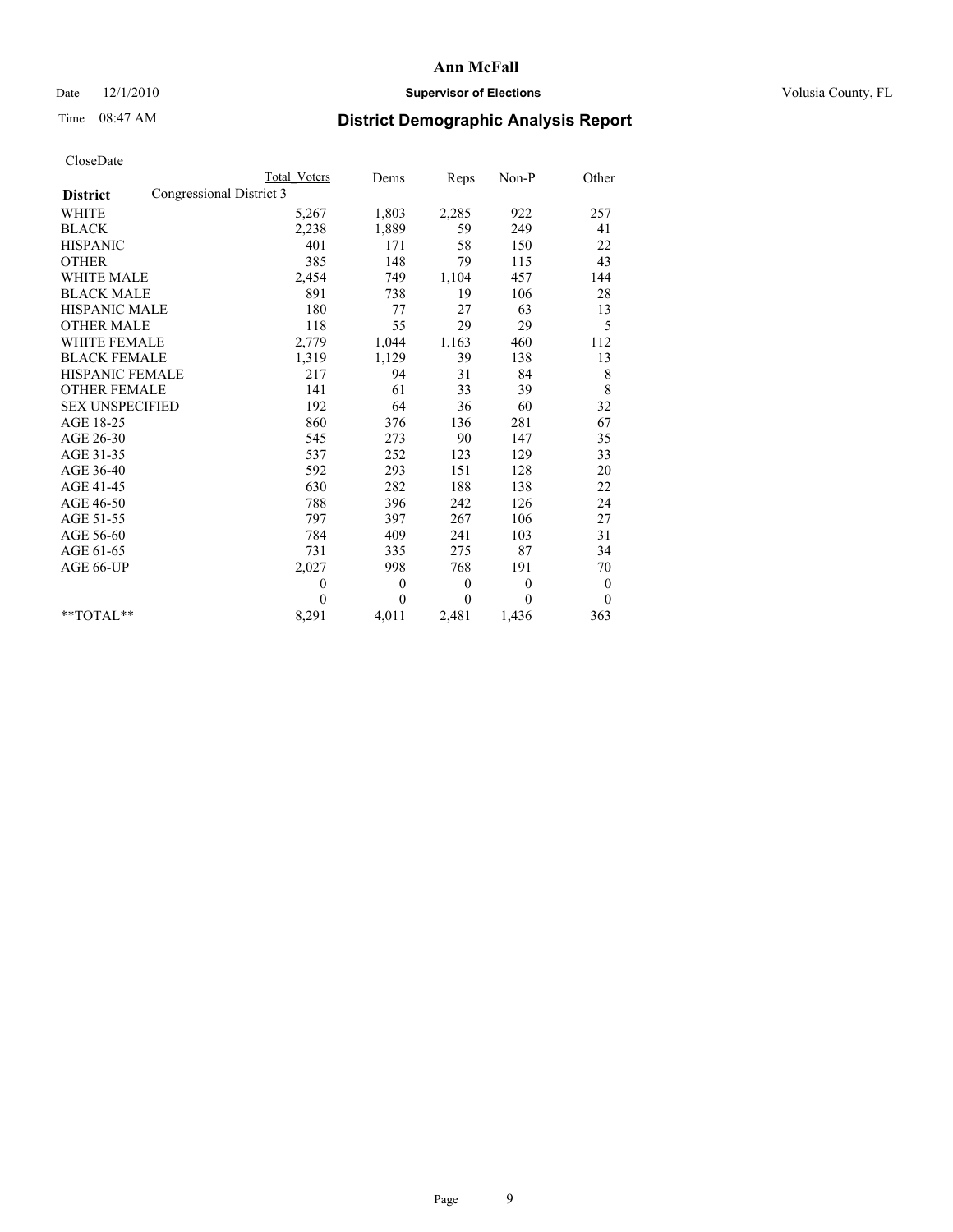## Date  $12/1/2010$  **Supervisor of Elections** Volusia County, FL

## Time 08:47 AM **District Demographic Analysis Report**

|                        |                          | Total Voters | Dems     | Reps         | $Non-P$  | Other    |
|------------------------|--------------------------|--------------|----------|--------------|----------|----------|
| <b>District</b>        | Congressional District 7 |              |          |              |          |          |
| WHITE                  |                          | 141,134      | 50,118   | 55,851       | 28,544   | 6,621    |
| <b>BLACK</b>           |                          | 20,416       | 16,867   | 707          | 2,367    | 475      |
| <b>HISPANIC</b>        |                          | 13,466       | 6,462    | 2,382        | 4,153    | 469      |
| <b>OTHER</b>           |                          | 9,757        | 3,368    | 2,014        | 3,243    | 1,132    |
| <b>WHITE MALE</b>      |                          | 65,001       | 20,323   | 27,235       | 13,915   | 3,528    |
| <b>BLACK MALE</b>      |                          | 8,202        | 6,427    | 390          | 1,135    | 250      |
| <b>HISPANIC MALE</b>   |                          | 6,300        | 2,904    | 1,193        | 1,967    | 236      |
| <b>OTHER MALE</b>      |                          | 3,204        | 1,126    | 802          | 1,078    | 198      |
| WHITE FEMALE           |                          | 75,396       | 29,553   | 28,338       | 14,457   | 3,048    |
| <b>BLACK FEMALE</b>    |                          | 12,052       | 10,309   | 315          | 1,208    | 220      |
| <b>HISPANIC FEMALE</b> |                          | 7,067        | 3,505    | 1,176        | 2,161    | 225      |
| <b>OTHER FEMALE</b>    |                          | 3,778        | 1,563    | 832          | 1,168    | 215      |
| <b>SEX UNSPECIFIED</b> |                          | 3,773        | 1,105    | 673          | 1,218    | 777      |
| AGE 18-25              |                          | 21,115       | 9,235    | 4,371        | 5,933    | 1,576    |
| AGE 26-30              |                          | 12,249       | 4,716    | 2,916        | 3,944    | 673      |
| AGE 31-35              |                          | 11,460       | 4,340    | 3,036        | 3,375    | 709      |
| AGE 36-40              |                          | 12,105       | 4,391    | 3,851        | 3,195    | 668      |
| AGE 41-45              |                          | 13,764       | 5,036    | 4,850        | 3,239    | 639      |
| AGE 46-50              |                          | 16,796       | 6,353    | 6,134        | 3,557    | 752      |
| AGE 51-55              |                          | 17,507       | 7,291    | 6,251        | 3,211    | 754      |
| AGE 56-60              |                          | 16,618       | 7,231    | 5,717        | 3,016    | 654      |
| AGE 61-65              |                          | 15,988       | 6,828    | 5,741        | 2,758    | 661      |
| AGE 66-UP              |                          | 47,170       | 21,394   | 18,086       | 6,079    | 1,611    |
|                        |                          | $\mathbf{0}$ | $\theta$ | $\mathbf{0}$ | $\theta$ | $\theta$ |
|                        |                          | $\Omega$     | $\theta$ | $\theta$     | $\theta$ | $\theta$ |
| $*$ $TOTAI.**$         |                          | 184,773      | 76,815   | 60,954       | 38,307   | 8,697    |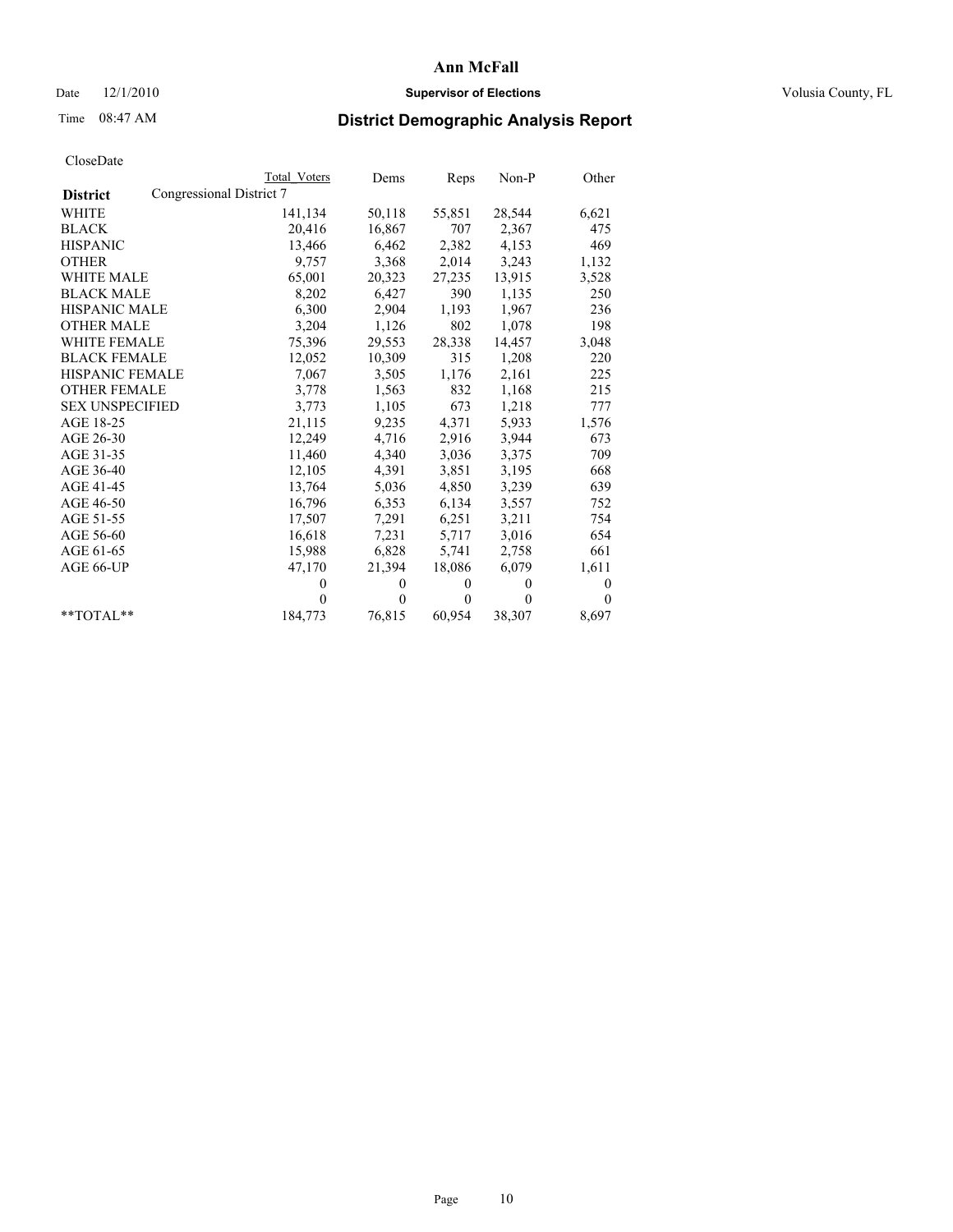## Date  $12/1/2010$  **Supervisor of Elections** Volusia County, FL

## Time 08:47 AM **District Demographic Analysis Report**

|                        | <b>Total Voters</b>       | Dems     | Reps         | $Non-P$  | Other        |
|------------------------|---------------------------|----------|--------------|----------|--------------|
| <b>District</b>        | Congressional District 24 |          |              |          |              |
| <b>WHITE</b>           | 110,803                   | 38,576   | 43,496       | 23,933   | 4,798        |
| <b>BLACK</b>           | 5,114                     | 4,083    | 221          | 678      | 132          |
| <b>HISPANIC</b>        | 5,790                     | 2,694    | 1,092        | 1,786    | 218          |
| <b>OTHER</b>           | 5,480                     | 1,659    | 1,232        | 1,910    | 679          |
| <b>WHITE MALE</b>      | 51,343                    | 15,754   | 21,314       | 11,746   | 2,529        |
| <b>BLACK MALE</b>      | 2,257                     | 1,700    | 118          | 359      | 80           |
| <b>HISPANIC MALE</b>   | 2,717                     | 1,212    | 513          | 873      | 119          |
| <b>OTHER MALE</b>      | 1,860                     | 571      | 494          | 688      | 107          |
| <b>WHITE FEMALE</b>    | 58,782                    | 22,591   | 21,934       | 12,026   | 2,231        |
| <b>BLACK FEMALE</b>    | 2,818                     | 2,351    | 100          | 316      | 51           |
| HISPANIC FEMALE        | 3,034                     | 1,464    | 573          | 899      | 98           |
| <b>OTHER FEMALE</b>    | 2,129                     | 800      | 508          | 681      | 140          |
| <b>SEX UNSPECIFIED</b> | 2,247                     | 569      | 487          | 719      | 472          |
| AGE 18-25              | 11,044                    | 3,756    | 2,851        | 3,538    | 899          |
| AGE 26-30              | 7,643                     | 2,562    | 2,027        | 2,589    | 465          |
| AGE 31-35              | 7,230                     | 2,449    | 2,026        | 2,351    | 404          |
| AGE 36-40              | 8,056                     | 2,707    | 2,668        | 2,263    | 418          |
| AGE 41-45              | 8,824                     | 2,961    | 3,232        | 2,207    | 424          |
| AGE 46-50              | 11,286                    | 3,863    | 4,469        | 2,515    | 439          |
| AGE 51-55              | 11,900                    | 4,390    | 4,659        | 2,402    | 449          |
| AGE 56-60              | 12,004                    | 4,808    | 4,349        | 2,397    | 450          |
| AGE 61-65              | 12,345                    | 4,691    | 4,710        | 2,398    | 546          |
| AGE 66-UP              | 36,855                    | 14,825   | 15,050       | 5,647    | 1,333        |
|                        | $\theta$                  | $\theta$ | $\mathbf{0}$ | $\theta$ | $\mathbf{0}$ |
|                        | $\Omega$                  | $\theta$ | $\mathbf{0}$ | $\theta$ | $\theta$     |
| $*$ $TOTAI.**$         | 127,187                   | 47,012   | 46,041       | 28,307   | 5,827        |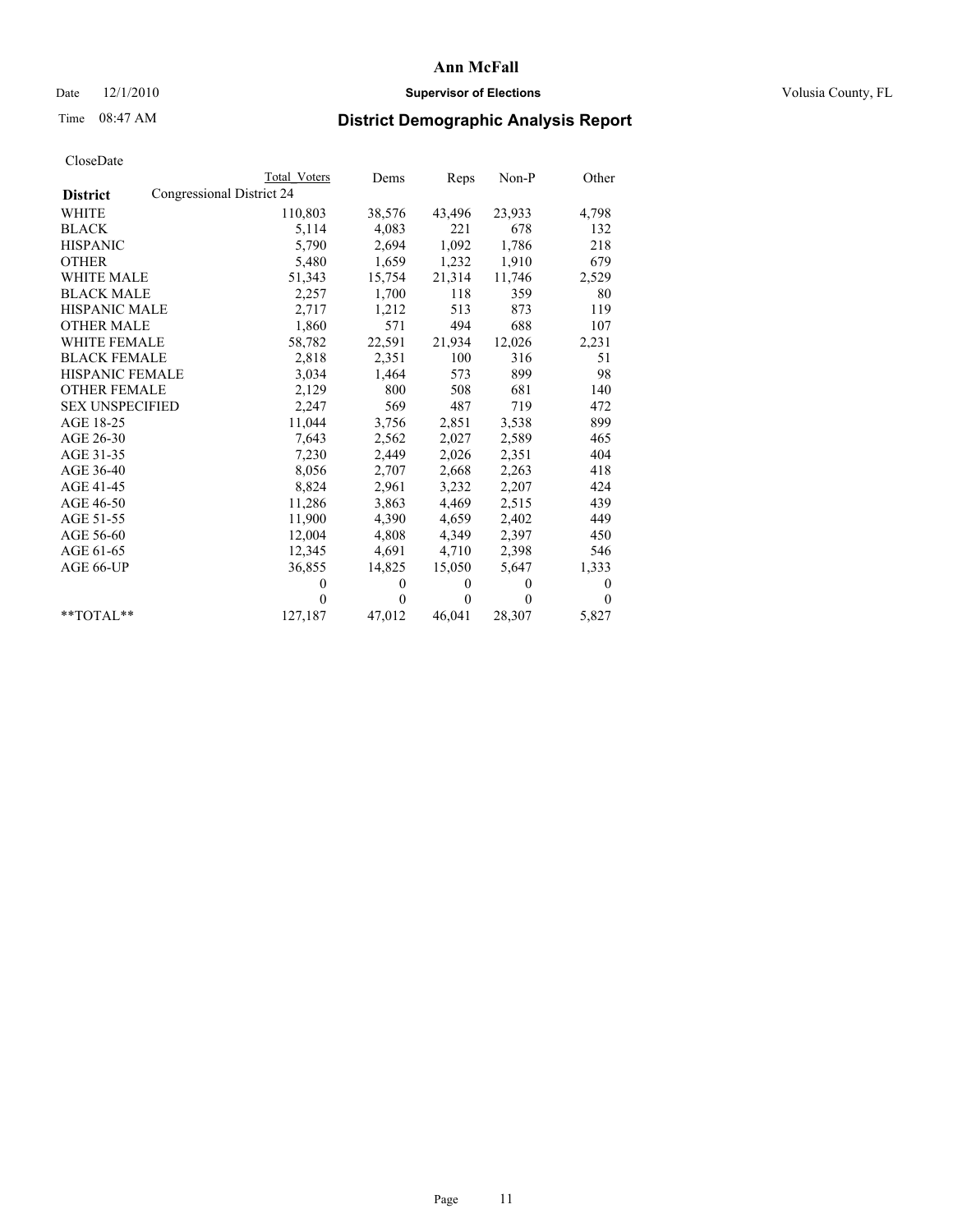## Date  $12/1/2010$  **Supervisor of Elections** Volusia County, FL

# Time 08:47 AM **District Demographic Analysis Report**

|                        |               | Total Voters | Dems     | Reps     | $Non-P$  | Other            |  |
|------------------------|---------------|--------------|----------|----------|----------|------------------|--|
| <b>District</b>        | Daytona Beach |              |          |          |          |                  |  |
| <b>WHITE</b>           |               | 20,951       | 8,053    | 7,436    | 4,474    | 988              |  |
| <b>BLACK</b>           |               | 13,057       | 11,096   | 338      | 1,375    | 248              |  |
| <b>HISPANIC</b>        |               | 934          | 443      | 173      | 287      | 31               |  |
| <b>OTHER</b>           |               | 2,335        | 972      | 353      | 743      | 267              |  |
| <b>WHITE MALE</b>      |               | 10,064       | 3,383    | 3,815    | 2,279    | 587              |  |
| <b>BLACK MALE</b>      |               | 5,089        | 4,149    | 180      | 641      | 119              |  |
| <b>HISPANIC MALE</b>   |               | 443          | 201      | 83       | 141      | 18               |  |
| <b>OTHER MALE</b>      |               | 747          | 303      | 149      | 250      | 45               |  |
| <b>WHITE FEMALE</b>    |               | 10,782       | 4,625    | 3,591    | 2,172    | 394              |  |
| <b>BLACK FEMALE</b>    |               | 7,856        | 6,858    | 156      | 715      | 127              |  |
| HISPANIC FEMALE        |               | 487          | 239      | 90       | 146      | 12               |  |
| <b>OTHER FEMALE</b>    |               | 873          | 420      | 140      | 269      | 44               |  |
| <b>SEX UNSPECIFIED</b> |               | 936          | 386      | 96       | 266      | 188              |  |
| AGE 18-25              |               | 6,902        | 4,410    | 745      | 1,379    | 368              |  |
| AGE 26-30              |               | 3,096        | 1,599    | 487      | 867      | 143              |  |
| AGE 31-35              |               | 2,205        | 1,163    | 355      | 584      | 103              |  |
| AGE 36-40              |               | 2,127        | 1,066    | 467      | 506      | 88               |  |
| AGE 41-45              |               | 2,240        | 1,202    | 470      | 473      | 95               |  |
| AGE 46-50              |               | 2,785        | 1,500    | 658      | 521      | 106              |  |
| AGE 51-55              |               | 3,125        | 1,720    | 787      | 491      | 127              |  |
| AGE 56-60              |               | 3,056        | 1,639    | 773      | 541      | 103              |  |
| AGE 61-65              |               | 2,877        | 1,483    | 800      | 483      | 111              |  |
| AGE 66-UP              |               | 8,864        | 4,782    | 2,758    | 1,034    | 290              |  |
|                        |               | $\Omega$     | $\theta$ | $\theta$ | $\theta$ | $\boldsymbol{0}$ |  |
|                        |               | $\theta$     | $\theta$ | $\theta$ | $\theta$ | $\theta$         |  |
| $*$ $TOTAI.**$         |               | 37,277       | 20,564   | 8,300    | 6,879    | 1,534            |  |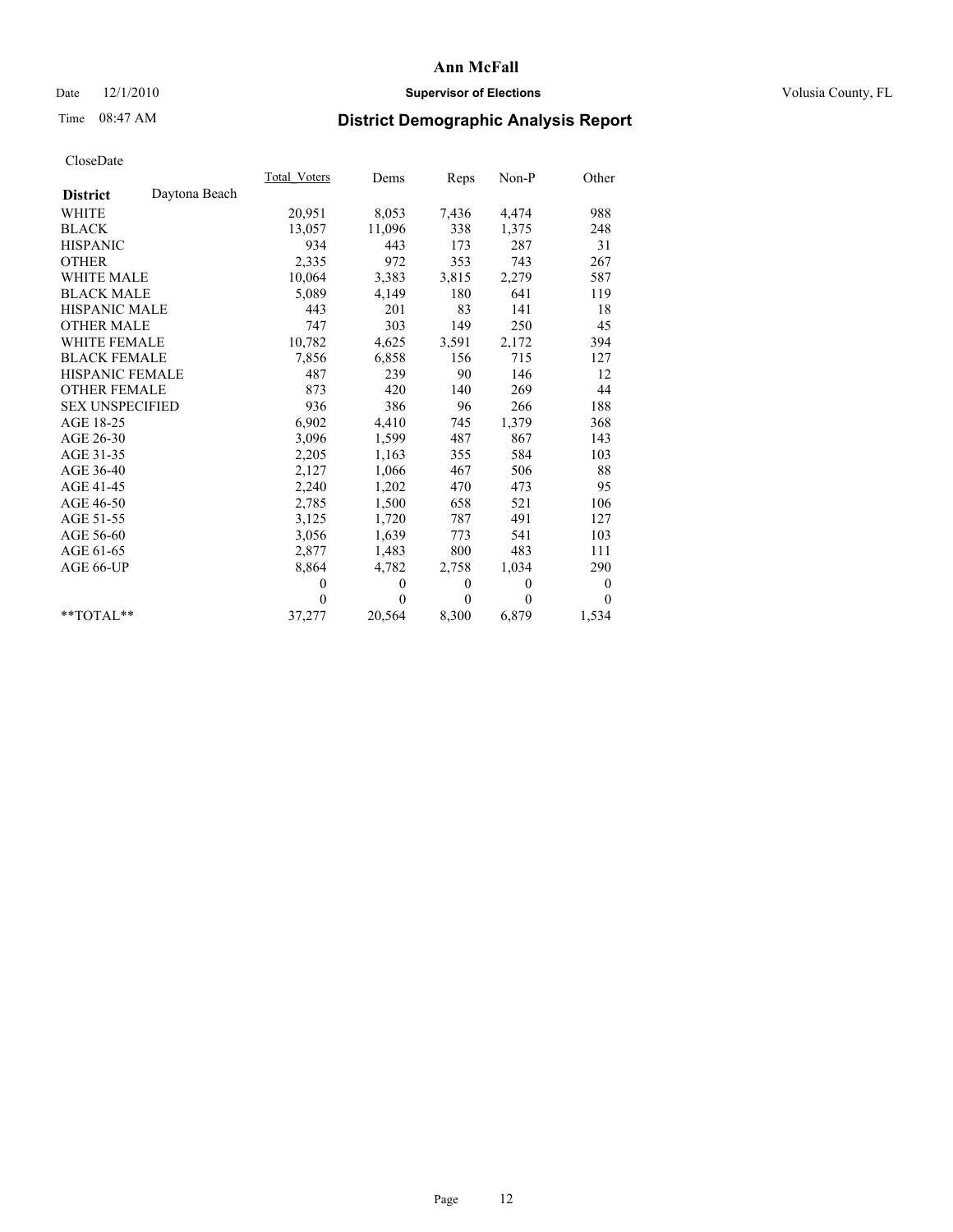## Date  $12/1/2010$  **Supervisor of Elections** Volusia County, FL

## Time 08:47 AM **District Demographic Analysis Report**

|                                         | <b>Total Voters</b> | Dems             | Reps         | $Non-P$        | Other                   |
|-----------------------------------------|---------------------|------------------|--------------|----------------|-------------------------|
| Daytona Beach Shores<br><b>District</b> |                     |                  |              |                |                         |
| <b>WHITE</b>                            | 3,226               | 937              | 1,505        | 646            | 138                     |
| <b>BLACK</b>                            | 34                  | 24               | 2            | 6              | 2                       |
| <b>HISPANIC</b>                         | 57                  | 20               | 21           | 14             | $\overline{c}$          |
| <b>OTHER</b>                            | 154                 | 44               | 55           | 41             | 14                      |
| <b>WHITE MALE</b>                       | 1,531               | 412              | 719          | 329            | 71                      |
| <b>BLACK MALE</b>                       | 17                  | 11               | 1            | 3              | $\overline{\mathbf{c}}$ |
| <b>HISPANIC MALE</b>                    | 28                  | 9                | 12           | 5              | $\overline{c}$          |
| <b>OTHER MALE</b>                       | 58                  | 17               | 22           | 18             |                         |
| <b>WHITE FEMALE</b>                     | 1,667               | 516              | 774          | 313            | 64                      |
| <b>BLACK FEMALE</b>                     | 17                  | 13               | 1            | 3              | $\theta$                |
| HISPANIC FEMALE                         | 28                  | 11               | 8            | 9              | 0                       |
| <b>OTHER FEMALE</b>                     | 67                  | 21               | 26           | 16             | 4                       |
| <b>SEX UNSPECIFIED</b>                  | 58                  | 15               | 20           | 11             | 12                      |
| AGE 18-25                               | 128                 | 33               | 42           | 42             | 11                      |
| AGE 26-30                               | 90                  | 33               | 26           | 27             | 4                       |
| AGE 31-35                               | 81                  | 30               | 24           | 20             | 7                       |
| AGE 36-40                               | 68                  | 17               | 26           | 20             | 5                       |
| AGE 41-45                               | 121                 | 33               | 40           | 41             | $\sqrt{ }$              |
| AGE 46-50                               | 176                 | 49               | 75           | 45             | 7                       |
| AGE 51-55                               | 227                 | 60               | 110          | 50             | 7                       |
| AGE 56-60                               | 301                 | 70               | 134          | 76             | 21                      |
| AGE 61-65                               | 401                 | 120              | 181          | 78             | 22                      |
| AGE 66-UP                               | 1,878               | 580              | 925          | 308            | 65                      |
|                                         | $\overline{0}$      | $\boldsymbol{0}$ | $\mathbf{0}$ | $\overline{0}$ | $\theta$                |
|                                         | $\Omega$            | $\theta$         | $\mathbf{0}$ | $\mathbf{0}$   | $\overline{0}$          |
| $*$ $TOTAI.**$                          | 3,471               | 1,025            | 1,583        | 707            | 156                     |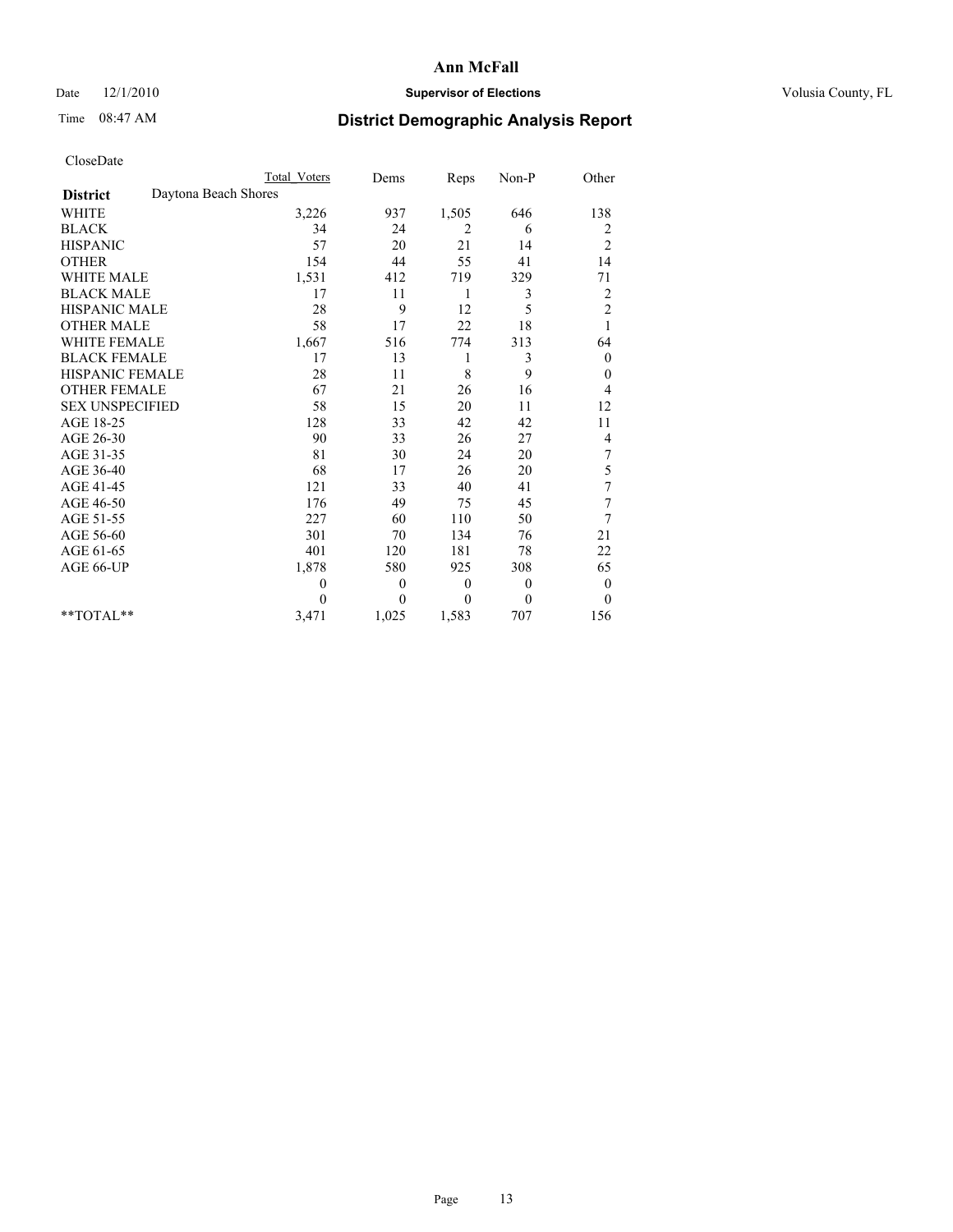## Date  $12/1/2010$  **Supervisor of Elections** Volusia County, FL

# Time 08:47 AM **District Demographic Analysis Report**

|                           | Total Voters | Dems     | Reps     | Non-P        | Other            |  |
|---------------------------|--------------|----------|----------|--------------|------------------|--|
| DeBary<br><b>District</b> |              |          |          |              |                  |  |
| WHITE                     | 11,699       | 3,365    | 5,458    | 2,299        | 577              |  |
| <b>BLACK</b>              | 414          | 312      | 32       | 59           | 11               |  |
| <b>HISPANIC</b>           | 797          | 343      | 196      | 229          | 29               |  |
| <b>OTHER</b>              | 658          | 185      | 181      | 216          | 76               |  |
| <b>WHITE MALE</b>         | 5,474        | 1,344    | 2,690    | 1,136        | 304              |  |
| <b>BLACK MALE</b>         | 192          | 136      | 12       | 38           | 6                |  |
| <b>HISPANIC MALE</b>      | 381          | 150      | 100      | 113          | $18\,$           |  |
| <b>OTHER MALE</b>         | 212          | 61       | 60       | 79           | 12               |  |
| <b>WHITE FEMALE</b>       | 6,153        | 2,005    | 2,731    | 1,151        | 266              |  |
| <b>BLACK FEMALE</b>       | 217          | 171      | 20       | 21           | 5                |  |
| HISPANIC FEMALE           | 409          | 189      | 96       | 113          | 11               |  |
| <b>OTHER FEMALE</b>       | 279          | 93       | 83       | 83           | 20               |  |
| <b>SEX UNSPECIFIED</b>    | 251          | 56       | 75       | 69           | 51               |  |
| AGE 18-25                 | 1,103        | 306      | 345      | 353          | 99               |  |
| AGE 26-30                 | 735          | 185      | 263      | 235          | 52               |  |
| AGE 31-35                 | 769          | 221      | 270      | 237          | 41               |  |
| AGE 36-40                 | 921          | 222      | 384      | 260          | 55               |  |
| AGE 41-45                 | 1,080        | 299      | 466      | 267          | 48               |  |
| AGE 46-50                 | 1,268        | 355      | 593      | 249          | 71               |  |
| AGE 51-55                 | 1,311        | 410      | 603      | 245          | 53               |  |
| AGE 56-60                 | 1,382        | 494      | 604      | 239          | 45               |  |
| AGE 61-65                 | 1,314        | 408      | 637      | 209          | 60               |  |
| AGE 66-UP                 | 3,685        | 1,305    | 1,702    | 509          | 169              |  |
|                           | $\mathbf{0}$ | $\theta$ | $\theta$ | $\mathbf{0}$ | $\boldsymbol{0}$ |  |
|                           | $\theta$     | $\theta$ | $\theta$ | $\theta$     | $\theta$         |  |
| $*$ $TOTAI.**$            | 13,568       | 4,205    | 5,867    | 2,803        | 693              |  |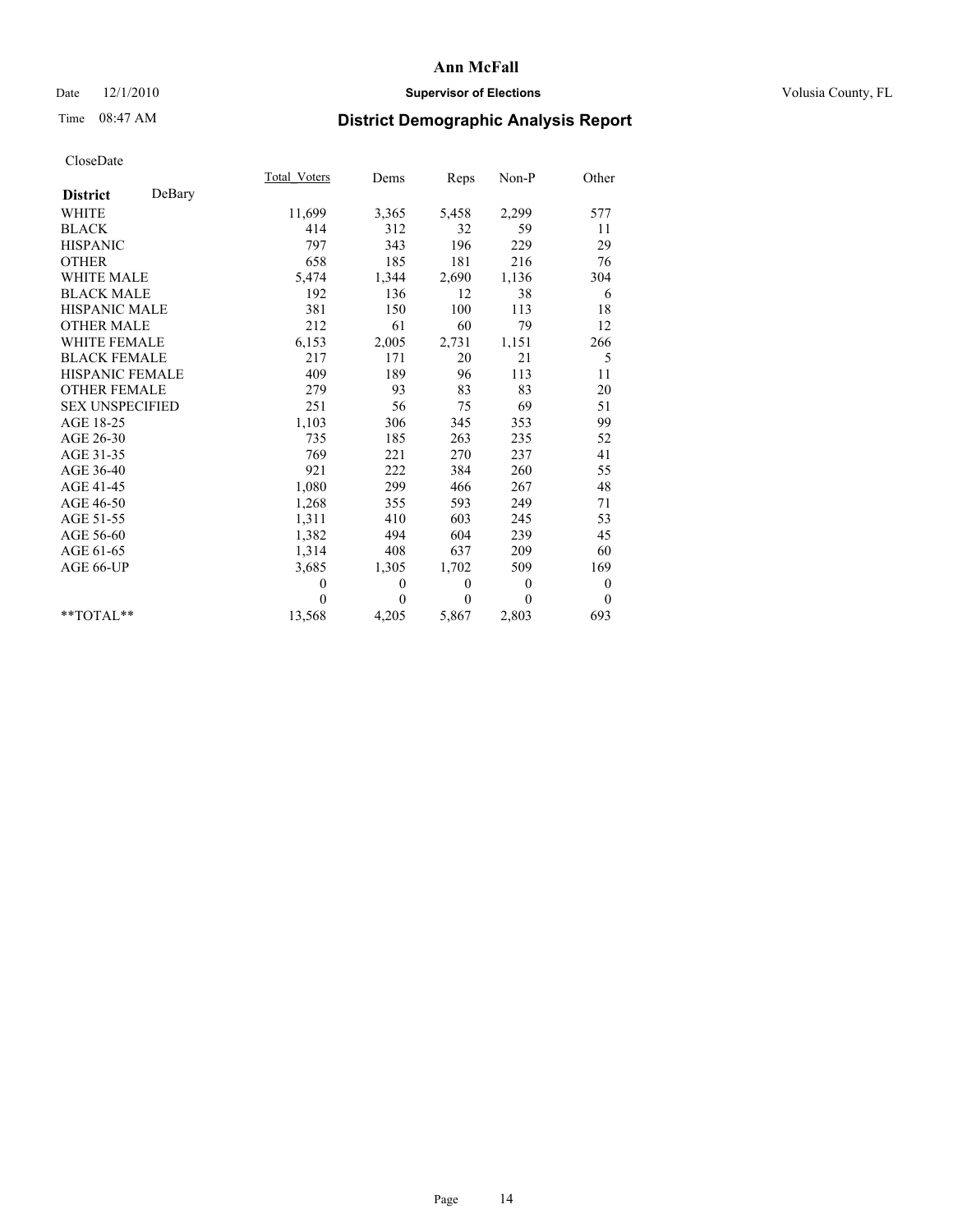## Date  $12/1/2010$  **Supervisor of Elections** Volusia County, FL

# Time 08:47 AM **District Demographic Analysis Report**

|                        |        | Total Voters | Dems     | <b>Reps</b>  | Non-P        | Other            |  |
|------------------------|--------|--------------|----------|--------------|--------------|------------------|--|
| <b>District</b>        | DeLand |              |          |              |              |                  |  |
| <b>WHITE</b>           |        | 11,591       | 4,142    | 4,707        | 2,124        | 618              |  |
| <b>BLACK</b>           |        | 2,341        | 1,936    | 75           | 271          | 59               |  |
| <b>HISPANIC</b>        |        | 859          | 389      | 146          | 262          | 62               |  |
| <b>OTHER</b>           |        | 847          | 293      | 165          | 249          | 140              |  |
| <b>WHITE MALE</b>      |        | 5,001        | 1,554    | 2,146        | 985          | 316              |  |
| <b>BLACK MALE</b>      |        | 900          | 700      | 34           | 132          | 34               |  |
| <b>HISPANIC MALE</b>   |        | 365          | 158      | 69           | 109          | 29               |  |
| <b>OTHER MALE</b>      |        | 259          | 102      | 66           | 63           | 28               |  |
| <b>WHITE FEMALE</b>    |        | 6,547        | 2,572    | 2,546        | 1,132        | 297              |  |
| <b>BLACK FEMALE</b>    |        | 1,420        | 1,219    | 41           | 136          | 24               |  |
| HISPANIC FEMALE        |        | 490          | 231      | 76           | 151          | 32               |  |
| <b>OTHER FEMALE</b>    |        | 309          | 131      | 54           | 97           | 27               |  |
| <b>SEX UNSPECIFIED</b> |        | 347          | 93       | 61           | 101          | 92               |  |
| AGE 18-25              |        | 1,987        | 801      | 446          | 546          | 194              |  |
| AGE 26-30              |        | 1,077        | 451      | 242          | 319          | 65               |  |
| AGE 31-35              |        | 1,064        | 427      | 296          | 264          | 77               |  |
| AGE 36-40              |        | 1,131        | 449      | 354          | 271          | 57               |  |
| AGE 41-45              |        | 1,153        | 461      | 416          | 217          | 59               |  |
| AGE 46-50              |        | 1,232        | 526      | 427          | 217          | 62               |  |
| AGE 51-55              |        | 1,229        | 556      | 395          | 212          | 66               |  |
| AGE 56-60              |        | 1,188        | 567      | 386          | 179          | 56               |  |
| AGE 61-65              |        | 1,242        | 581      | 432          | 181          | 48               |  |
| AGE 66-UP              |        | 4,335        | 1,941    | 1,699        | 500          | 195              |  |
|                        |        | $\mathbf{0}$ | $\theta$ | $\mathbf{0}$ | $\mathbf{0}$ | $\boldsymbol{0}$ |  |
|                        |        | $\theta$     | $\theta$ | $\Omega$     | $\theta$     | $\mathbf{0}$     |  |
| $*$ $TOTAI.**$         |        | 15,638       | 6,760    | 5,093        | 2,906        | 879              |  |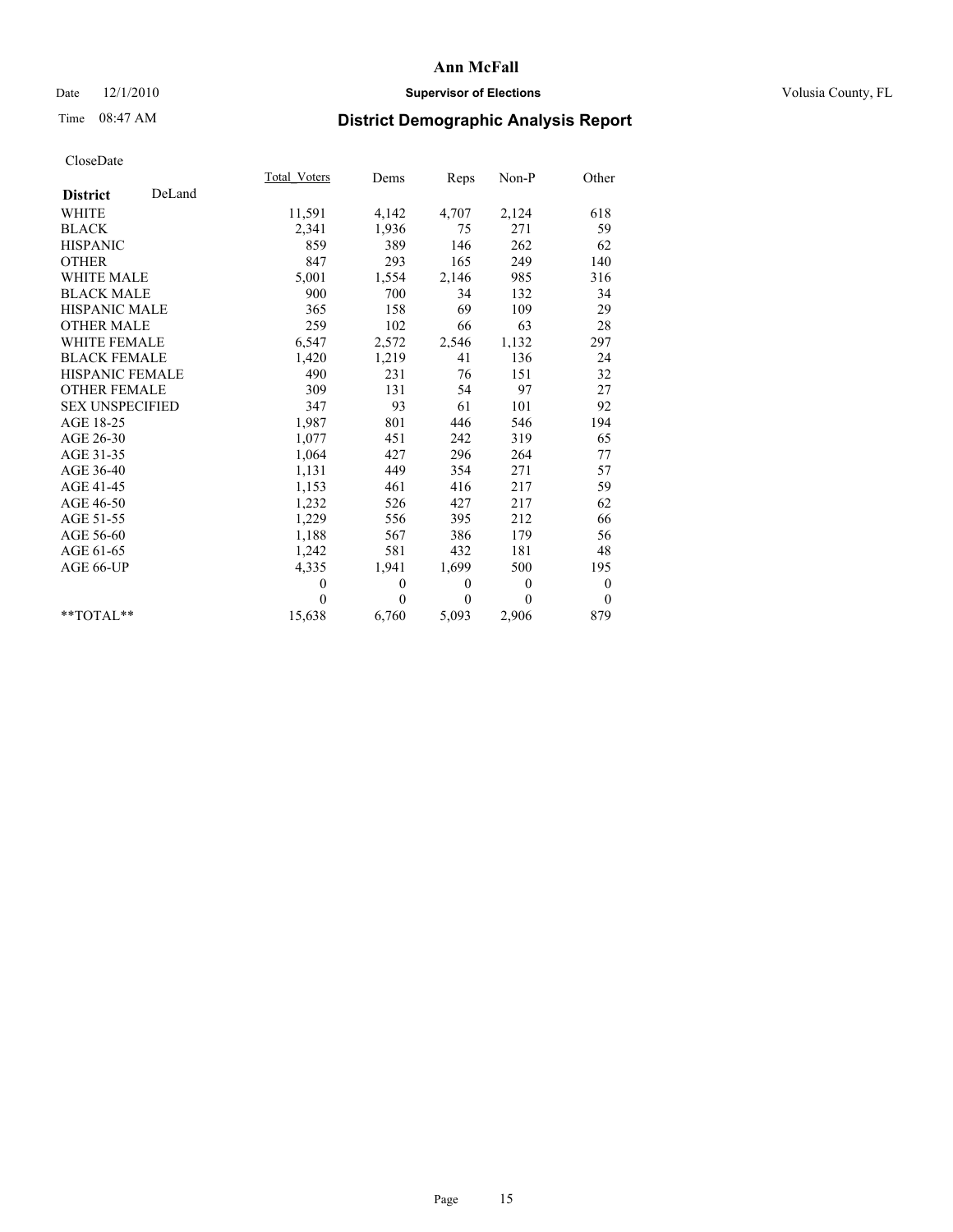## Date  $12/1/2010$  **Supervisor of Elections** Volusia County, FL

# Time 08:47 AM **District Demographic Analysis Report**

|                        |         | Total Voters | Dems         | Reps         | Non-P        | Other    |  |
|------------------------|---------|--------------|--------------|--------------|--------------|----------|--|
| <b>District</b>        | Deltona |              |              |              |              |          |  |
| <b>WHITE</b>           |         | 33,465       | 11,269       | 12,897       | 7,446        | 1,853    |  |
| <b>BLACK</b>           |         | 4,620        | 3,577        | 221          | 652          | 170      |  |
| <b>HISPANIC</b>        |         | 11,949       | 5,994        | 1,903        | 3,666        | 386      |  |
| <b>OTHER</b>           |         | 3,016        | 993          | 540          | 1,092        | 391      |  |
| <b>WHITE MALE</b>      |         | 15,588       | 4,691        | 6,296        | 3,637        | 964      |  |
| <b>BLACK MALE</b>      |         | 2,061        | 1,499        | 135          | 321          | 106      |  |
| <b>HISPANIC MALE</b>   |         | 5,653        | 2,723        | 952          | 1,782        | 196      |  |
| <b>OTHER MALE</b>      |         | 996          | 358          | 216          | 357          | 65       |  |
| WHITE FEMALE           |         | 17,704       | 6,517        | 6,535        | 3,771        | 881      |  |
| <b>BLACK FEMALE</b>    |         | 2,520        | 2,043        | 86           | 328          | 63       |  |
| HISPANIC FEMALE        |         | 6,209        | 3,223        | 944          | 1,859        | 183      |  |
| <b>OTHER FEMALE</b>    |         | 1,144        | 469          | 209          | 388          | 78       |  |
| <b>SEX UNSPECIFIED</b> |         | 1,175        | 310          | 188          | 413          | 264      |  |
| AGE 18-25              |         | 6,425        | 2,360        | 1,304        | 2,184        | 577      |  |
| AGE 26-30              |         | 4,190        | 1,512        | 898          | 1,507        | 273      |  |
| AGE 31-35              |         | 4,503        | 1,711        | 1,116        | 1,392        | 284      |  |
| AGE 36-40              |         | 4,740        | 1,812        | 1,365        | 1,285        | 278      |  |
| AGE 41-45              |         | 4,810        | 1,837        | 1,498        | 1,230        | 245      |  |
| AGE 46-50              |         | 5,500        | 2,137        | 1,847        | 1,298        | 218      |  |
| AGE 51-55              |         | 5,242        | 2,129        | 1,795        | 1,059        | 259      |  |
| AGE 56-60              |         | 4,315        | 1,905        | 1,361        | 862          | 187      |  |
| AGE 61-65              |         | 3,832        | 1,693        | 1,225        | 741          | 173      |  |
| AGE 66-UP              |         | 9,493        | 4,737        | 3,152        | 1,298        | 306      |  |
|                        |         | $\theta$     | $\mathbf{0}$ | $\mathbf{0}$ | $\mathbf{0}$ | $\bf{0}$ |  |
|                        |         | $\Omega$     | $\theta$     | $\theta$     | $\theta$     | $\theta$ |  |
| $*$ $TOTAI$ **         |         | 53,050       | 21,833       | 15,561       | 12,856       | 2,800    |  |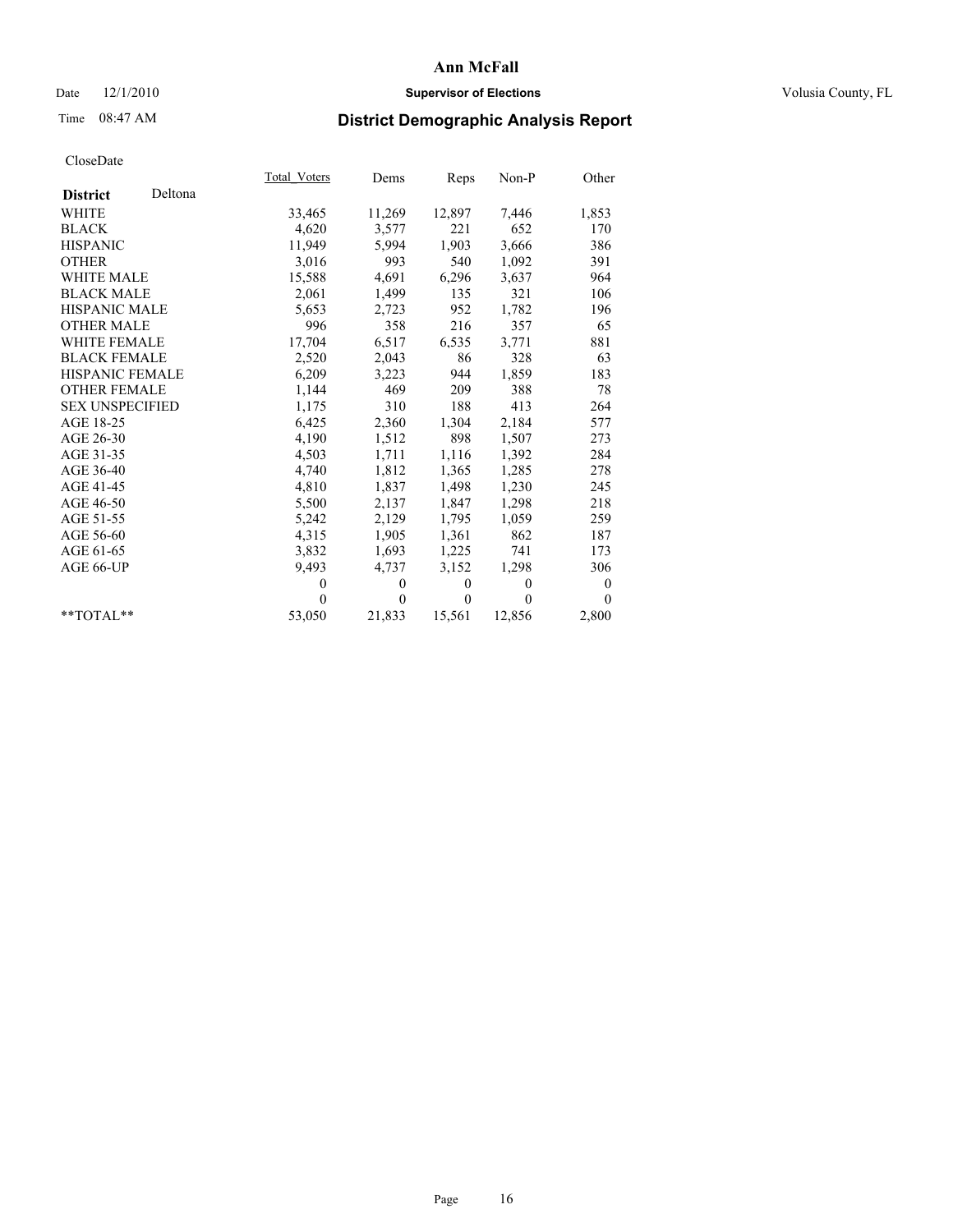## Date  $12/1/2010$  **Supervisor of Elections** Volusia County, FL

# Time 08:47 AM **District Demographic Analysis Report**

|                        |           | Total Voters | Dems     | Reps         | $Non-P$  | Other            |
|------------------------|-----------|--------------|----------|--------------|----------|------------------|
| <b>District</b>        | Edgewater |              |          |              |          |                  |
| <b>WHITE</b>           |           | 13,000       | 4,943    | 4,405        | 3,140    | 512              |
| <b>BLACK</b>           |           | 274          | 211      | 11           | 42       | 10               |
| <b>HISPANIC</b>        |           | 171          | 79       | 36           | 45       | 11               |
| <b>OTHER</b>           |           | 455          | 133      | 89           | 173      | 60               |
| <b>WHITE MALE</b>      |           | 5,889        | 2,005    | 2,155        | 1,472    | 257              |
| <b>BLACK MALE</b>      |           | 133          | 100      | 6            | 22       | 5                |
| <b>HISPANIC MALE</b>   |           | 70           | 32       | 12           | 20       | 6                |
| <b>OTHER MALE</b>      |           | 147          | 48       | 42           | 50       | 7                |
| <b>WHITE FEMALE</b>    |           | 7,042        | 2,912    | 2,222        | 1,655    | 253              |
| <b>BLACK FEMALE</b>    |           | 136          | 108      | 5            | 19       | 4                |
| HISPANIC FEMALE        |           | 98           | 46       | 24           | 23       | 5                |
| <b>OTHER FEMALE</b>    |           | 165          | 61       | 36           | 59       | 9                |
| <b>SEX UNSPECIFIED</b> |           | 220          | 54       | 39           | 80       | 47               |
| AGE 18-25              |           | 1,155        | 381      | 258          | 430      | 86               |
| AGE 26-30              |           | 876          | 267      | 236          | 323      | 50               |
| AGE 31-35              |           | 895          | 282      | 254          | 318      | 41               |
| AGE 36-40              |           | 956          | 321      | 264          | 323      | 48               |
| AGE 41-45              |           | 990          | 341      | 342          | 266      | 41               |
| AGE 46-50              |           | 1,251        | 480      | 424          | 301      | 46               |
| AGE 51-55              |           | 1,310        | 489      | 473          | 303      | 45               |
| AGE 56-60              |           | 1,296        | 562      | 425          | 269      | 40               |
| AGE 61-65              |           | 1,274        | 506      | 438          | 264      | 66               |
| AGE 66-UP              |           | 3,897        | 1,737    | 1,427        | 603      | 130              |
|                        |           | $\theta$     | $\theta$ | $\mathbf{0}$ | $\theta$ | $\boldsymbol{0}$ |
|                        |           | $\theta$     | $\theta$ | $\theta$     | $\theta$ | $\theta$         |
| $*$ $TOTAI.**$         |           | 13,900       | 5,366    | 4,541        | 3,400    | 593              |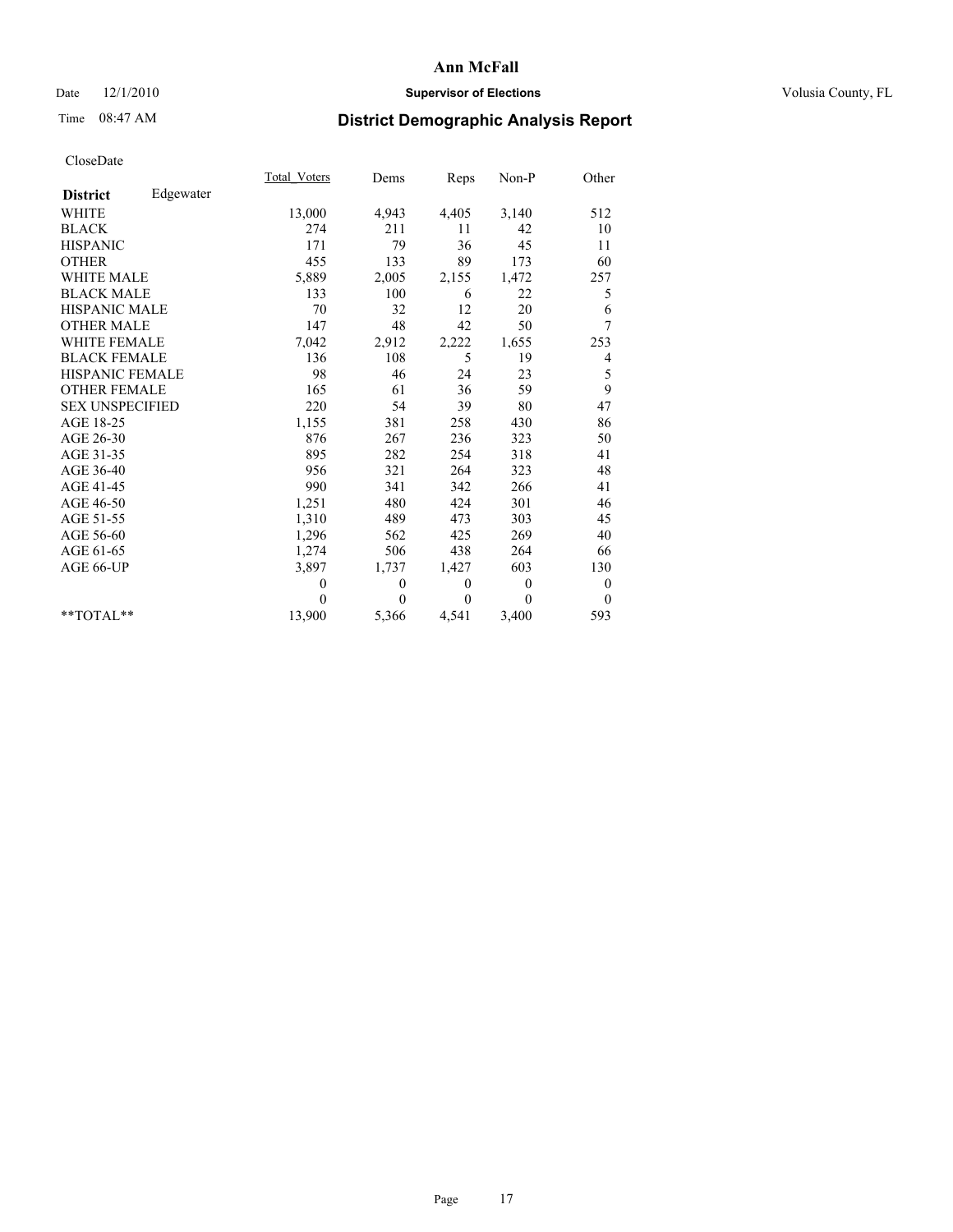## Date  $12/1/2010$  **Supervisor of Elections** Volusia County, FL

# Time 08:47 AM **District Demographic Analysis Report**

|                               |  | <b>Total Voters</b> | Dems         | Reps             | $Non-P$      | Other            |
|-------------------------------|--|---------------------|--------------|------------------|--------------|------------------|
| Holly Hill<br><b>District</b> |  |                     |              |                  |              |                  |
| <b>WHITE</b>                  |  | 5,606               | 2,365        | 1,693            | 1,267        | 281              |
| <b>BLACK</b>                  |  | 725                 | 595          | 26               | 93           | 11               |
| <b>HISPANIC</b>               |  | 148                 | 76           | 27               | 39           | 6                |
| <b>OTHER</b>                  |  | 339                 | 123          | 57               | 117          | 42               |
| <b>WHITE MALE</b>             |  | 2,528               | 935          | 826              | 634          | 133              |
| <b>BLACK MALE</b>             |  | 258                 | 201          | 10               | 41           | 6                |
| <b>HISPANIC MALE</b>          |  | 69                  | 29           | 16               | 21           | 3                |
| <b>OTHER MALE</b>             |  | 97                  | 32           | 20               | 34           | 11               |
| <b>WHITE FEMALE</b>           |  | 3,046               | 1,418        | 861              | 626          | 141              |
| <b>BLACK FEMALE</b>           |  | 464                 | 392          | 16               | 51           | 5                |
| <b>HISPANIC FEMALE</b>        |  | 79                  | 47           | 11               | 18           | 3                |
| <b>OTHER FEMALE</b>           |  | 142                 | 64           | 28               | 45           | 5                |
| <b>SEX UNSPECIFIED</b>        |  | 135                 | 41           | 15               | 46           | 33               |
| AGE 18-25                     |  | 680                 | 301          | 116              | 207          | 56               |
| AGE 26-30                     |  | 494                 | 207          | 104              | 160          | 23               |
| AGE 31-35                     |  | 447                 | 186          | 91               | 144          | 26               |
| AGE 36-40                     |  | 431                 | 188          | 98               | 121          | 24               |
| AGE 41-45                     |  | 532                 | 220          | 150              | 139          | 23               |
| AGE 46-50                     |  | 665                 | 272          | 181              | 165          | 47               |
| AGE 51-55                     |  | 660                 | 312          | 170              | 138          | 40               |
| AGE 56-60                     |  | 623                 | 299          | 166              | 135          | 23               |
| AGE 61-65                     |  | 551                 | 281          | 134              | 109          | 27               |
| AGE 66-UP                     |  | 1,735               | 893          | 593              | 198          | 51               |
|                               |  | $\boldsymbol{0}$    | $\mathbf{0}$ | $\boldsymbol{0}$ | $\mathbf{0}$ | $\boldsymbol{0}$ |
|                               |  | $\Omega$            | $\theta$     | $\theta$         | $\theta$     | $\overline{0}$   |
| $*$ $TOTAI.**$                |  | 6,818               | 3,159        | 1,803            | 1,516        | 340              |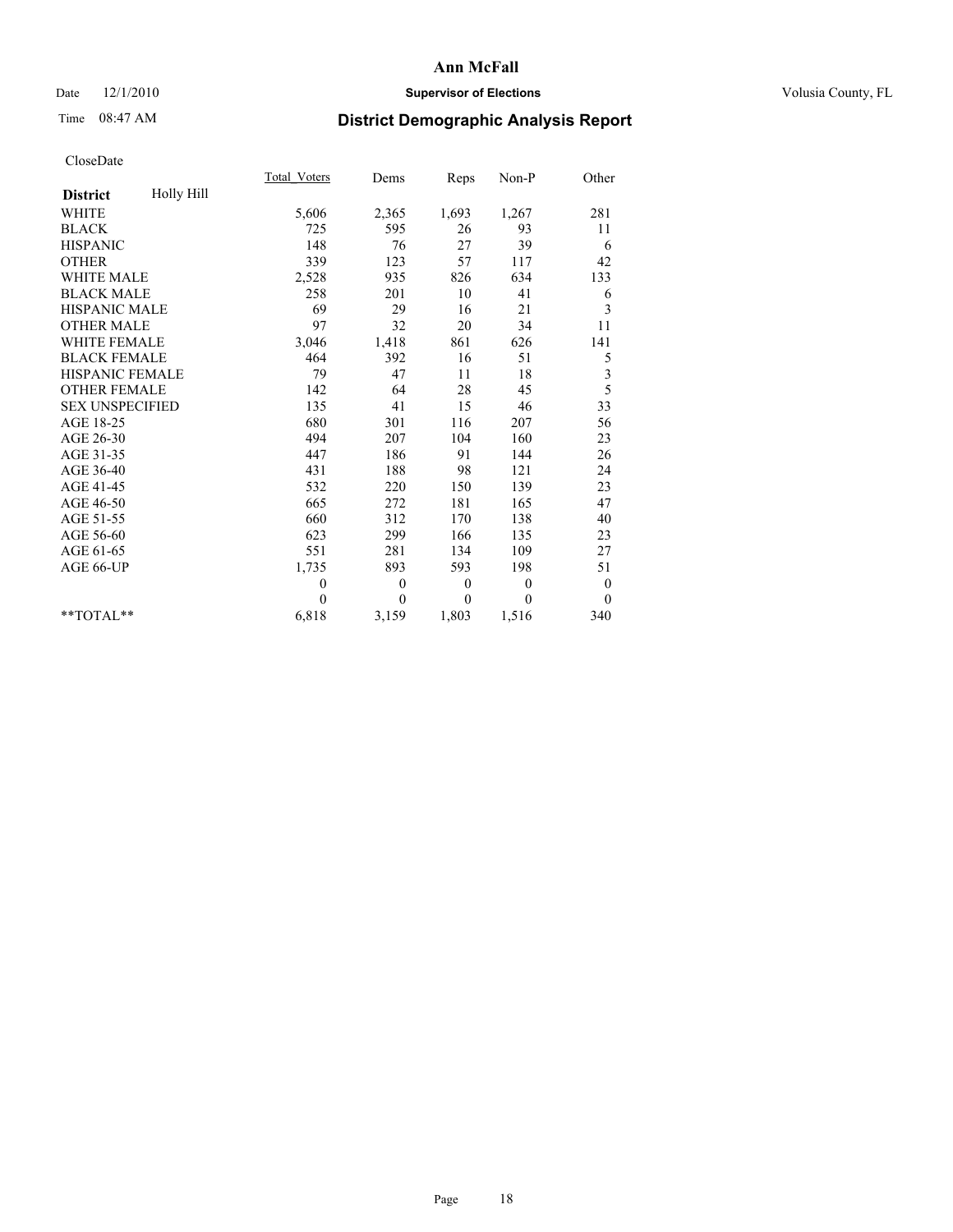## Date  $12/1/2010$  **Supervisor of Elections** Volusia County, FL

# Time 08:47 AM **District Demographic Analysis Report**

|                               | Total Voters | Dems         | Reps     | Non-P        | Other            |  |
|-------------------------------|--------------|--------------|----------|--------------|------------------|--|
| Lake Helen<br><b>District</b> |              |              |          |              |                  |  |
| <b>WHITE</b>                  | 1,581        | 637          | 564      | 306          | 74               |  |
| <b>BLACK</b>                  | 175          | 151          | 7        | 14           | 3                |  |
| <b>HISPANIC</b>               | 31           | 12           | 10       | 4            | 5                |  |
| <b>OTHER</b>                  | 55           | 18           | 13       | 18           | 6                |  |
| <b>WHITE MALE</b>             | 715          | 258          | 280      | 141          | 36               |  |
| <b>BLACK MALE</b>             | 76           | 65           | 3        | 6            | $\overline{c}$   |  |
| <b>HISPANIC MALE</b>          | 9            | 3            | 4        | $\mathbf{0}$ | $\overline{c}$   |  |
| <b>OTHER MALE</b>             | 16           | 7            |          | 6            | $\overline{2}$   |  |
| <b>WHITE FEMALE</b>           | 856          | 377          | 279      | 162          | 38               |  |
| <b>BLACK FEMALE</b>           | 99           | 86           | 4        | 8            | 1                |  |
| HISPANIC FEMALE               | 22           | 9            | 6        | 4            | $\mathfrak{Z}$   |  |
| <b>OTHER FEMALE</b>           | 22           | 10           | 4        | 7            |                  |  |
| <b>SEX UNSPECIFIED</b>        | 27           | 3            | 13       | 8            | 3                |  |
| AGE 18-25                     | 167          | 61           | 43       | 49           | 14               |  |
| AGE 26-30                     | 104          | 34           | 28       | 37           | 5                |  |
| AGE 31-35                     | 100          | 41           | 26       | 25           | 8                |  |
| AGE 36-40                     | 120          | 44           | 33       | 31           | 12               |  |
| AGE 41-45                     | 134          | 58           | 42       | 25           | 9                |  |
| AGE 46-50                     | 190          | 73           | 73       | 35           | 9                |  |
| AGE 51-55                     | 214          | 95           | 75       | 34           | 10               |  |
| AGE 56-60                     | 184          | 93           | 55       | 29           | 7                |  |
| AGE 61-65                     | 178          | 89           | 60       | 26           | 3                |  |
| AGE 66-UP                     | 451          | 230          | 159      | 51           | 11               |  |
|                               | $\theta$     | $\theta$     | $\theta$ | $\mathbf{0}$ | $\boldsymbol{0}$ |  |
|                               | $\theta$     | $\mathbf{0}$ | $\theta$ | $\theta$     | $\theta$         |  |
| $*$ $TOTAI.**$                | 1,842        | 818          | 594      | 342          | 88               |  |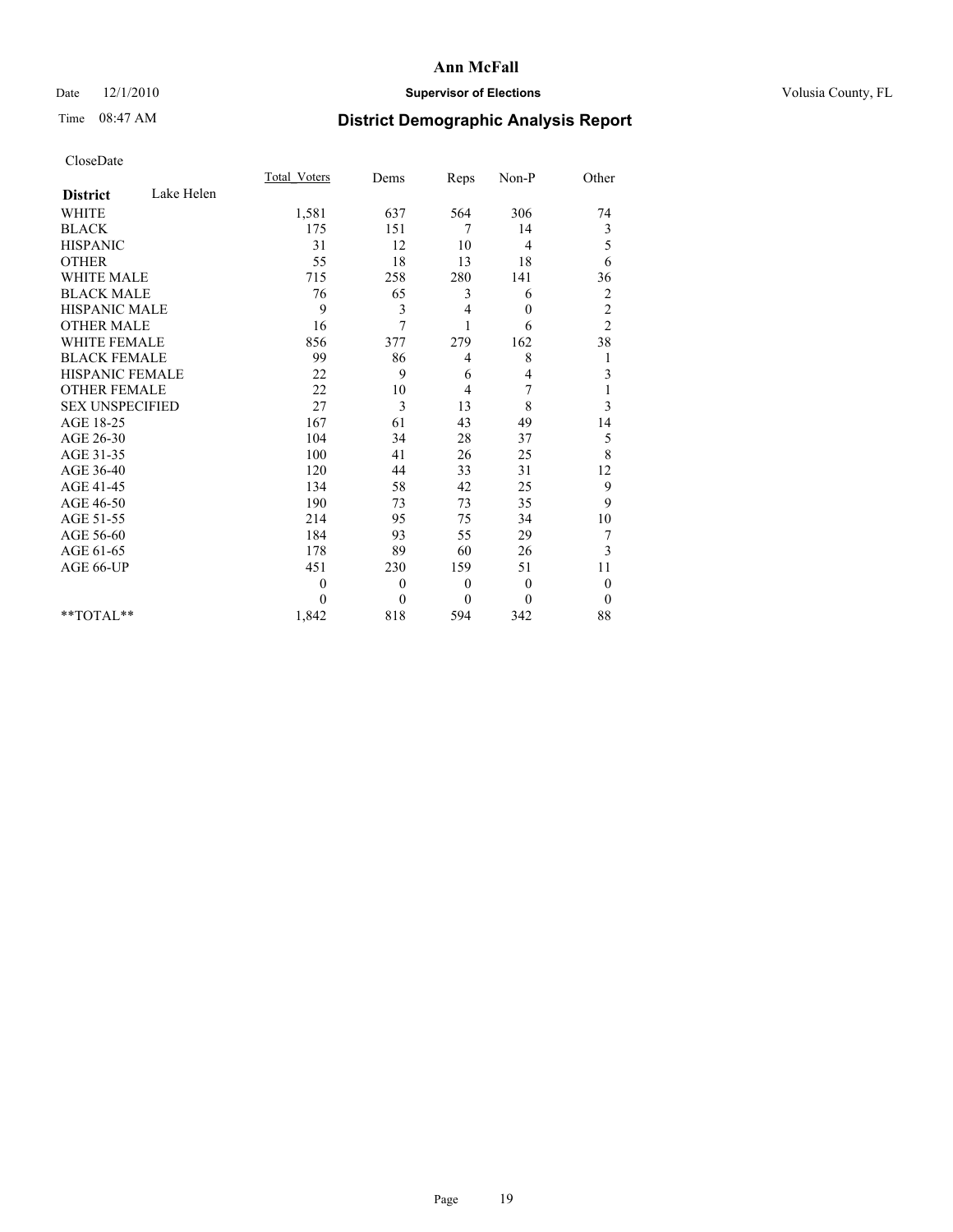## Date  $12/1/2010$  **Supervisor of Elections** Volusia County, FL

## Time 08:47 AM **District Demographic Analysis Report**

|                                     | <b>Total Voters</b> | Dems     | Reps             | $Non-P$      | Other            |
|-------------------------------------|---------------------|----------|------------------|--------------|------------------|
| New Smyrna Beach<br><b>District</b> |                     |          |                  |              |                  |
| <b>WHITE</b>                        | 15,230              | 5,247    | 6,118            | 3,229        | 636              |
| <b>BLACK</b>                        | 754                 | 630      | 24               | 85           | 15               |
| <b>HISPANIC</b>                     | 194                 | 71       | 52               | 63           | 8                |
| <b>OTHER</b>                        | 581                 | 145      | 118              | 202          | 116              |
| <b>WHITE MALE</b>                   | 6,956               | 2,083    | 2,914            | 1,628        | 331              |
| <b>BLACK MALE</b>                   | 319                 | 247      | 10               | 51           | 11               |
| <b>HISPANIC MALE</b>                | 96                  | 30       | 23               | 38           | 5                |
| <b>OTHER MALE</b>                   | 167                 | 47       | 44               | 67           | 9                |
| <b>WHITE FEMALE</b>                 | 8,175               | 3,126    | 3,169            | 1,576        | 304              |
| <b>BLACK FEMALE</b>                 | 431                 | 379      | 14               | 34           | 4                |
| HISPANIC FEMALE                     | 98                  | 41       | 29               | 25           | 3                |
| <b>OTHER FEMALE</b>                 | 216                 | 71       | 58               | 67           | 20               |
| <b>SEX UNSPECIFIED</b>              | 301                 | 69       | 51               | 93           | 88               |
| AGE 18-25                           | 1,109               | 382      | 234              | 396          | 97               |
| AGE 26-30                           | 849                 | 295      | 230              | 265          | 59               |
| AGE 31-35                           | 790                 | 247      | 218              | 271          | 54               |
| AGE 36-40                           | 865                 | 308      | 266              | 238          | 53               |
| AGE 41-45                           | 908                 | 294      | 340              | 229          | 45               |
| AGE 46-50                           | 1,252               | 421      | 507              | 267          | 57               |
| AGE 51-55                           | 1,482               | 557      | 553              | 309          | 63               |
| AGE 56-60                           | 1,658               | 657      | 581              | 356          | 64               |
| AGE 61-65                           | 1,787               | 672      | 702              | 352          | 61               |
| AGE 66-UP                           | 6,059               | 2,260    | 2,681            | 896          | 222              |
|                                     | $\boldsymbol{0}$    | $\theta$ | $\boldsymbol{0}$ | $\mathbf{0}$ | $\boldsymbol{0}$ |
|                                     | 0                   | $\theta$ | $\mathbf{0}$     | $\theta$     | $\overline{0}$   |
| $*$ $TOTAI.**$                      | 16,759              | 6,093    | 6,312            | 3,579        | 775              |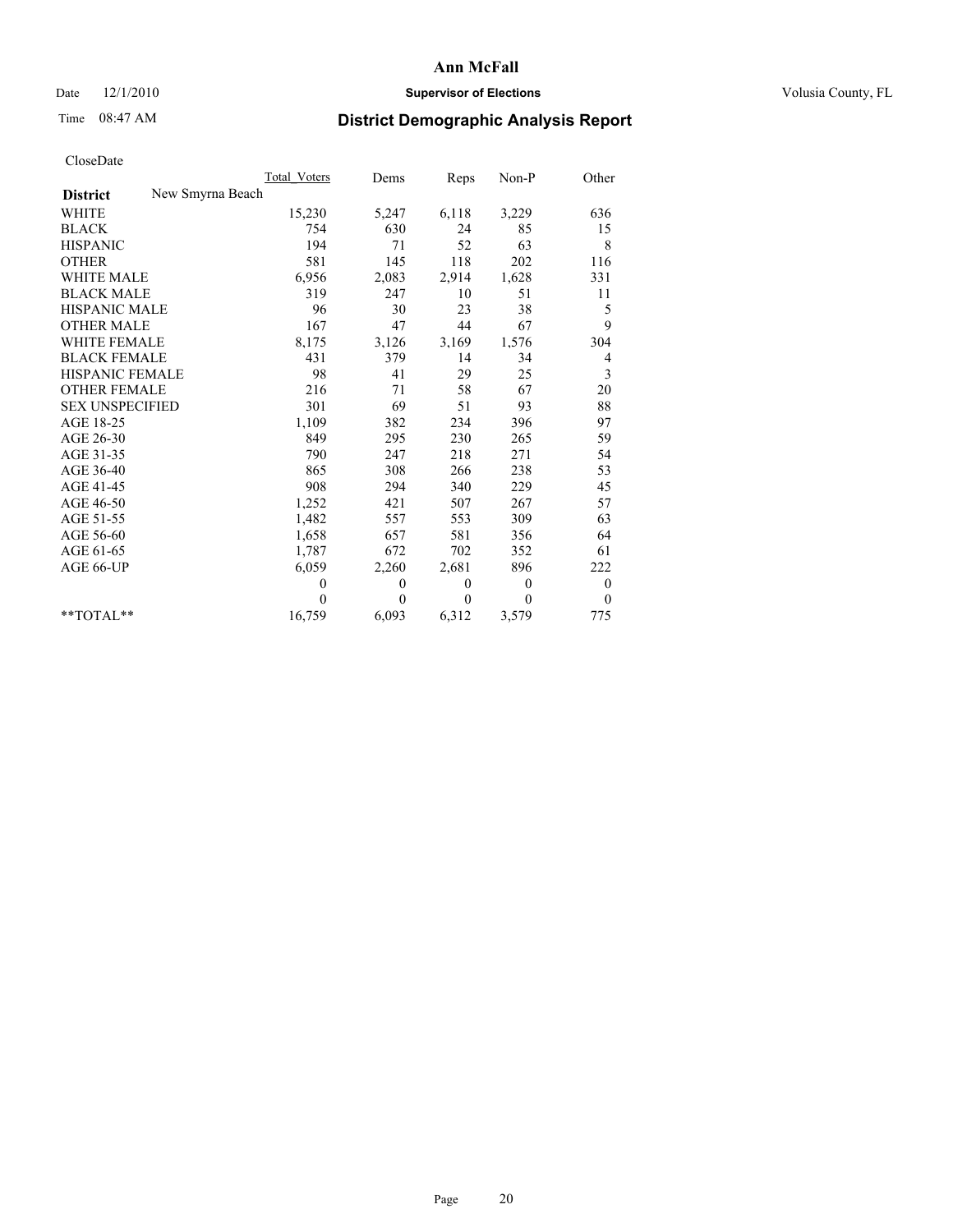## Date  $12/1/2010$  **Supervisor of Elections** Volusia County, FL

# Time 08:47 AM **District Demographic Analysis Report**

|                        |          | <b>Total Voters</b> | Dems         | Reps         | Non-P          | Other        |
|------------------------|----------|---------------------|--------------|--------------|----------------|--------------|
| <b>District</b>        | Oak Hill |                     |              |              |                |              |
| <b>WHITE</b>           |          | 1,066               | 403          | 394          | 232            | 37           |
| <b>BLACK</b>           |          | 170                 | 148          | 5            | 16             |              |
| <b>HISPANIC</b>        |          | 5                   | 4            |              | $\mathbf{0}$   | $\mathbf{0}$ |
| <b>OTHER</b>           |          | 38                  | 10           | 8            | 12             | 8            |
| <b>WHITE MALE</b>      |          | 516                 | 173          | 200          | 119            | 24           |
| <b>BLACK MALE</b>      |          | 75                  | 63           | 3            | 8              | 1            |
| <b>HISPANIC MALE</b>   |          |                     | $\mathbf{0}$ |              | $\theta$       | $\mathbf{0}$ |
| <b>OTHER MALE</b>      |          | 18                  | 5            | 4            | 8              |              |
| <b>WHITE FEMALE</b>    |          | 542                 | 229          | 189          | 111            | 13           |
| <b>BLACK FEMALE</b>    |          | 94                  | 85           |              | 8              | $\mathbf{0}$ |
| HISPANIC FEMALE        |          | 4                   | 4            | $\theta$     | $\theta$       | $\theta$     |
| <b>OTHER FEMALE</b>    |          | 14                  | 5            | 3            | 3              | 3            |
| <b>SEX UNSPECIFIED</b> |          | 15                  | 1            | 7            | 3              | 4            |
| AGE 18-25              |          | 90                  | 43           | 16           | 23             | 8            |
| AGE 26-30              |          | 67                  | 34           | 17           | 15             |              |
| AGE 31-35              |          | 57                  | 15           | 23           | 18             |              |
| AGE 36-40              |          | 67                  | 31           | 20           | 13             | 3            |
| AGE 41-45              |          | 86                  | 38           | 26           | 18             | 4            |
| AGE 46-50              |          | 113                 | 50           | 38           | 21             | 4            |
| AGE 51-55              |          | 140                 | 71           | 40           | 26             | 3            |
| AGE 56-60              |          | 124                 | 55           | 39           | 24             | 6            |
| AGE 61-65              |          | 139                 | 62           | 35           | 35             | 7            |
| AGE 66-UP              |          | 396                 | 166          | 154          | 67             | 9            |
|                        |          | $\theta$            | $\mathbf{0}$ | $\mathbf{0}$ | $\overline{0}$ | $\theta$     |
|                        |          | $\Omega$            | $\theta$     | $\theta$     | $\theta$       | $\Omega$     |
| $*$ $TOTAI.**$         |          | 1,279               | 565          | 408          | 260            | 46           |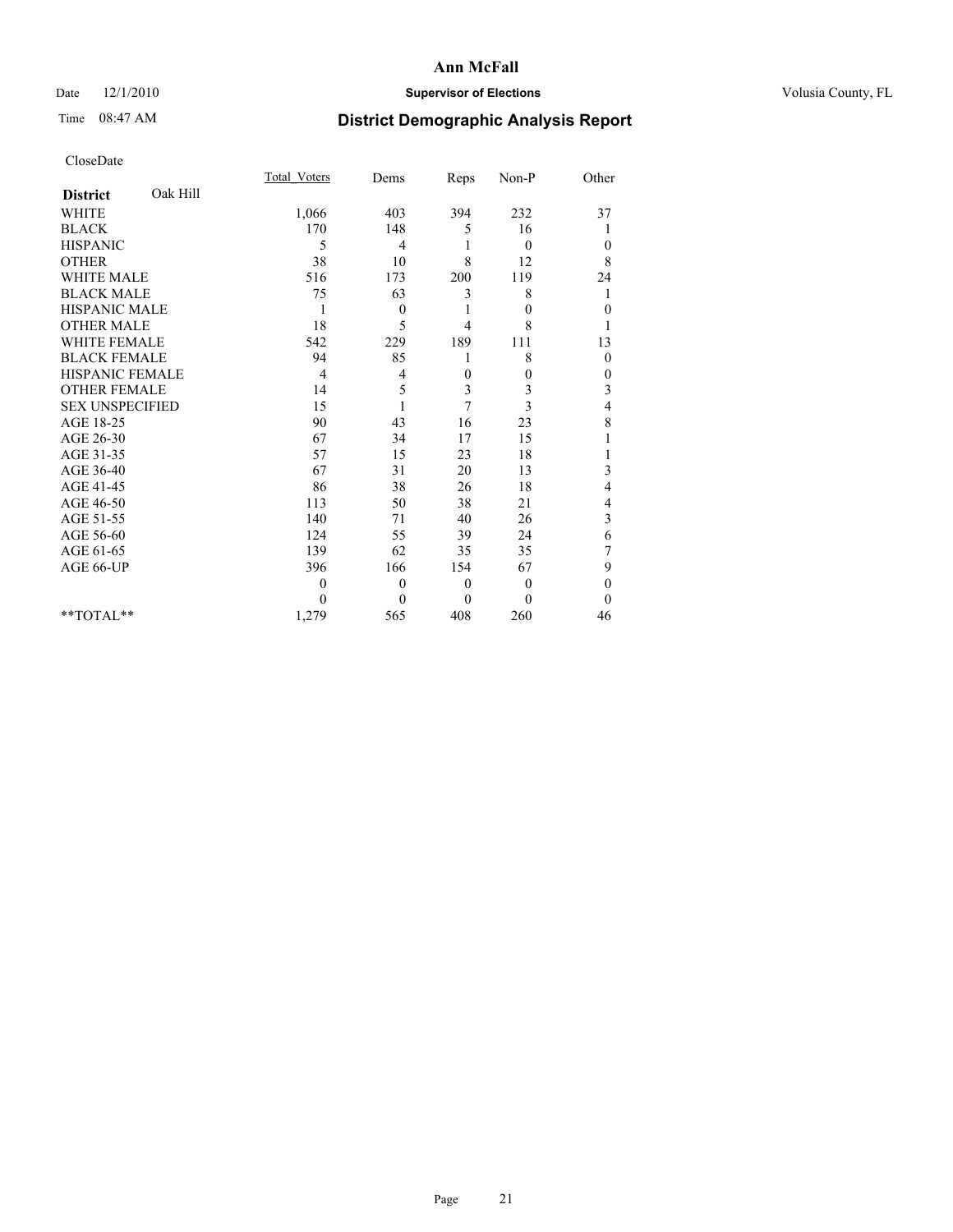## Date  $12/1/2010$  **Supervisor of Elections** Volusia County, FL

# Time 08:47 AM **District Demographic Analysis Report**

|                        |             | Total Voters | Dems           | Reps         | $Non-P$      | Other            |
|------------------------|-------------|--------------|----------------|--------------|--------------|------------------|
| <b>District</b>        | Orange City |              |                |              |              |                  |
| <b>WHITE</b>           |             | 5,022        | 1,738          | 2,057        | 977          | 250              |
| <b>BLACK</b>           |             | 300          | 242            | 10           | 41           | 7                |
| <b>HISPANIC</b>        |             | 636          | 302            | 101          | 215          | 18               |
| <b>OTHER</b>           |             | 268          | 95             | 66           | 83           | 24               |
| <b>WHITE MALE</b>      |             | 2,149        | 660            | 918          | 438          | 133              |
| <b>BLACK MALE</b>      |             | 110          | 79             | 6            | 21           | 4                |
| <b>HISPANIC MALE</b>   |             | 273          | 131            | 46           | 87           | 9                |
| <b>OTHER MALE</b>      |             | 88           | 34             | 26           | 24           | $\overline{4}$   |
| <b>WHITE FEMALE</b>    |             | 2,848        | 1,067          | 1,130        | 534          | 117              |
| <b>BLACK FEMALE</b>    |             | 188          | 161            | 4            | 20           | 3                |
| HISPANIC FEMALE        |             | 362          | 171            | 54           | 128          | 9                |
| <b>OTHER FEMALE</b>    |             | 104          | 44             | 23           | 30           | 7                |
| <b>SEX UNSPECIFIED</b> |             | 104          | 30             | 27           | 34           | 13               |
| AGE 18-25              |             | 500          | 171            | 131          | 166          | 32               |
| AGE 26-30              |             | 412          | 141            | 124          | 122          | 25               |
| AGE 31-35              |             | 408          | 135            | 128          | 122          | 23               |
| AGE 36-40              |             | 357          | 122            | 114          | 99           | 22               |
| AGE 41-45              |             | 369          | 134            | 109          | 110          | 16               |
| AGE 46-50              |             | 455          | 166            | 152          | 114          | 23               |
| AGE 51-55              |             | 441          | 171            | 166          | 83           | 21               |
| AGE 56-60              |             | 468          | 207            | 140          | 102          | 19               |
| AGE 61-65              |             | 487          | 200            | 178          | 84           | 25               |
| AGE 66-UP              |             | 2,329        | 930            | 992          | 314          | 93               |
|                        |             | $\theta$     | $\mathbf{0}$   | $\mathbf{0}$ | $\mathbf{0}$ | $\boldsymbol{0}$ |
|                        |             | $\Omega$     | $\overline{0}$ | $\theta$     | $\theta$     | $\theta$         |
| $*$ $TOTAI.**$         |             | 6,226        | 2,377          | 2,234        | 1,316        | 299              |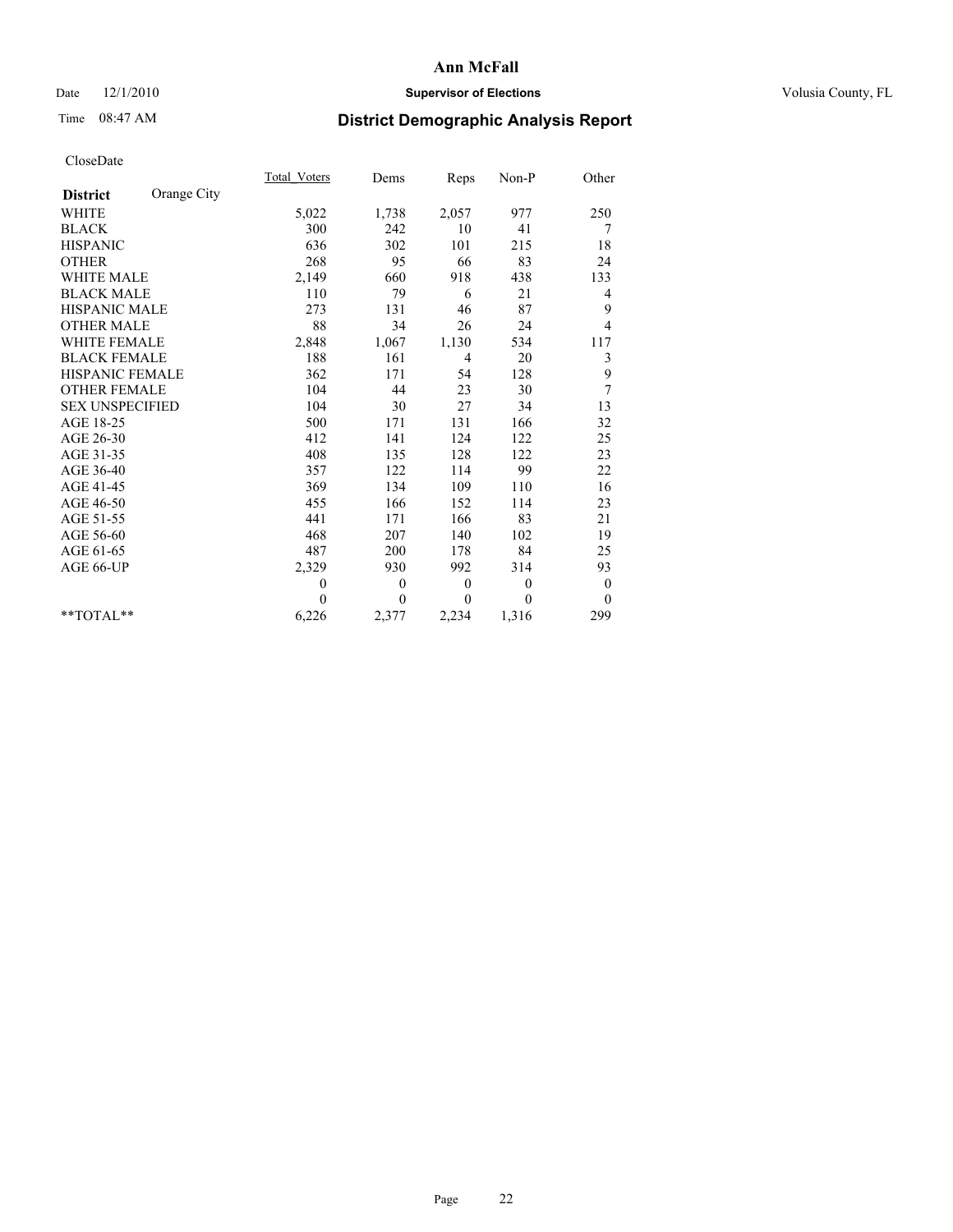## Date  $12/1/2010$  **Supervisor of Elections** Volusia County, FL

# Time 08:47 AM **District Demographic Analysis Report**

|                        |              | <b>Total Voters</b> | Dems         | Reps     | Non-P    | Other          |
|------------------------|--------------|---------------------|--------------|----------|----------|----------------|
| <b>District</b>        | Ormond Beach |                     |              |          |          |                |
| <b>WHITE</b>           |              | 25,230              | 8,956        | 10,708   | 4,647    | 919            |
| <b>BLACK</b>           |              | 795                 | 609          | 50       | 109      | 27             |
| <b>HISPANIC</b>        |              | 451                 | 189          | 121      | 126      | 15             |
| <b>OTHER</b>           |              | 1,409               | 482          | 366      | 426      | 135            |
| <b>WHITE MALE</b>      |              | 11,358              | 3,601        | 5,052    | 2,227    | 478            |
| <b>BLACK MALE</b>      |              | 361                 | 264          | 26       | 57       | 14             |
| <b>HISPANIC MALE</b>   |              | 189                 | 62           | 63       | 55       | 9              |
| <b>OTHER MALE</b>      |              | 511                 | 163          | 148      | 178      | 22             |
| <b>WHITE FEMALE</b>    |              | 13,743              | 5,319        | 5,612    | 2,379    | 433            |
| <b>BLACK FEMALE</b>    |              | 427                 | 339          | 24       | 52       | 12             |
| HISPANIC FEMALE        |              | 256                 | 125          | 54       | 71       | 6              |
| <b>OTHER FEMALE</b>    |              | 574                 | 233          | 165      | 152      | 24             |
| <b>SEX UNSPECIFIED</b> |              | 466                 | 130          | 101      | 137      | 98             |
| AGE 18-25              |              | 2,281               | 791          | 719      | 612      | 159            |
| AGE 26-30              |              | 1,273               | 432          | 384      | 399      | 58             |
| AGE 31-35              |              | 1,311               | 424          | 427      | 383      | 77             |
| AGE 36-40              |              | 1,534               | 481          | 593      | 377      | 83             |
| AGE 41-45              |              | 1,989               | 605          | 893      | 411      | 80             |
| AGE 46-50              |              | 2,469               | 792          | 1,113    | 488      | 76             |
| AGE 51-55              |              | 2,724               | 1,003        | 1,144    | 500      | 77             |
| AGE 56-60              |              | 2,666               | 1,053        | 1,047    | 476      | 90             |
| AGE 61-65              |              | 2,723               | 1,070        | 1,092    | 463      | 98             |
| AGE 66-UP              |              | 8,914               | 3,585        | 3,832    | 1,199    | 298            |
|                        |              | $\theta$            | $\mathbf{0}$ | $\theta$ | $\theta$ | $\overline{0}$ |
|                        |              | $\Omega$            | $\theta$     | $\theta$ | 0        | $\theta$       |
| **TOTAL**              |              | 27,885              | 10,236       | 11,245   | 5,308    | 1,096          |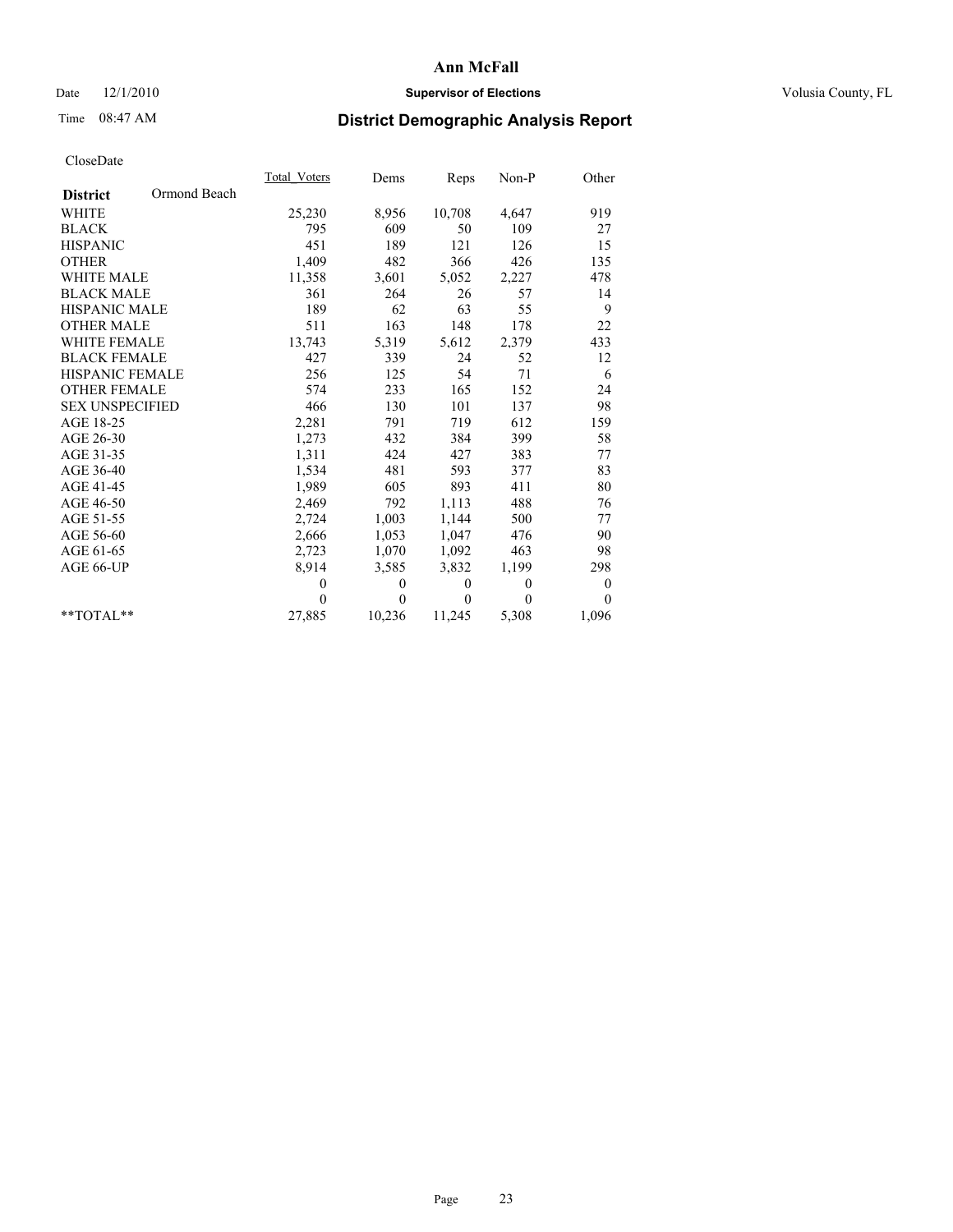## Date  $12/1/2010$  **Supervisor of Elections** Volusia County, FL

# Time 08:47 AM **District Demographic Analysis Report**

|                        |         | Total Voters | Dems     | Reps           | Non-P          | Other            |  |
|------------------------|---------|--------------|----------|----------------|----------------|------------------|--|
| <b>District</b>        | Pierson |              |          |                |                |                  |  |
| <b>WHITE</b>           |         | 534          | 216      | 219            | 80             | 19               |  |
| <b>BLACK</b>           |         | 59           | 48       | 4              | 6              | 1                |  |
| <b>HISPANIC</b>        |         | 92           | 37       | 5              | 47             | 3                |  |
| <b>OTHER</b>           |         | 20           | 3        | $\overline{2}$ | 14             | 1                |  |
| <b>WHITE MALE</b>      |         | 255          | 98       | 112            | 31             | 14               |  |
| <b>BLACK MALE</b>      |         | 27           | 21       | $\overline{c}$ | $\overline{4}$ | $\boldsymbol{0}$ |  |
| <b>HISPANIC MALE</b>   |         | 41           | 22       |                | 17             | 1                |  |
| <b>OTHER MALE</b>      |         | 9            | 1        | $\overline{c}$ | 6              | $\theta$         |  |
| WHITE FEMALE           |         | 277          | 118      | 106            | 48             | 5                |  |
| <b>BLACK FEMALE</b>    |         | 32           | 27       | 2              | $\overline{2}$ | 1                |  |
| HISPANIC FEMALE        |         | 49           | 15       | 4              | 28             | $\overline{c}$   |  |
| <b>OTHER FEMALE</b>    |         | 3            | 2        | $\mathbf{0}$   | 1              | $\mathbf{0}$     |  |
| <b>SEX UNSPECIFIED</b> |         | 12           | $\theta$ |                | 10             |                  |  |
| AGE 18-25              |         | 86           | 25       | 18             | 40             | 3                |  |
| AGE 26-30              |         | 64           | 21       | 18             | 23             | $\overline{c}$   |  |
| AGE 31-35              |         | 47           | 15       | 13             | 15             | 4                |  |
| AGE 36-40              |         | 48           | 19       | 17             | 10             | $\overline{c}$   |  |
| AGE 41-45              |         | 39           | 17       | 11             | 10             | 1                |  |
| AGE 46-50              |         | 69           | 31       | 23             | 11             | 4                |  |
| AGE 51-55              |         | 75           | 36       | 28             | 10             | 1                |  |
| AGE 56-60              |         | 72           | 31       | 29             | 10             | $\overline{c}$   |  |
| AGE 61-65              |         | 50           | 30       | 14             | 5              | 1                |  |
| AGE 66-UP              |         | 155          | 79       | 59             | 13             | 4                |  |
|                        |         | $\theta$     | $\theta$ | $\mathbf{0}$   | $\mathbf{0}$   | $\theta$         |  |
|                        |         | $\theta$     | $\theta$ | $\theta$       | $\theta$       | $\theta$         |  |
| $*$ $TOTAI.**$         |         | 705          | 304      | 230            | 147            | 24               |  |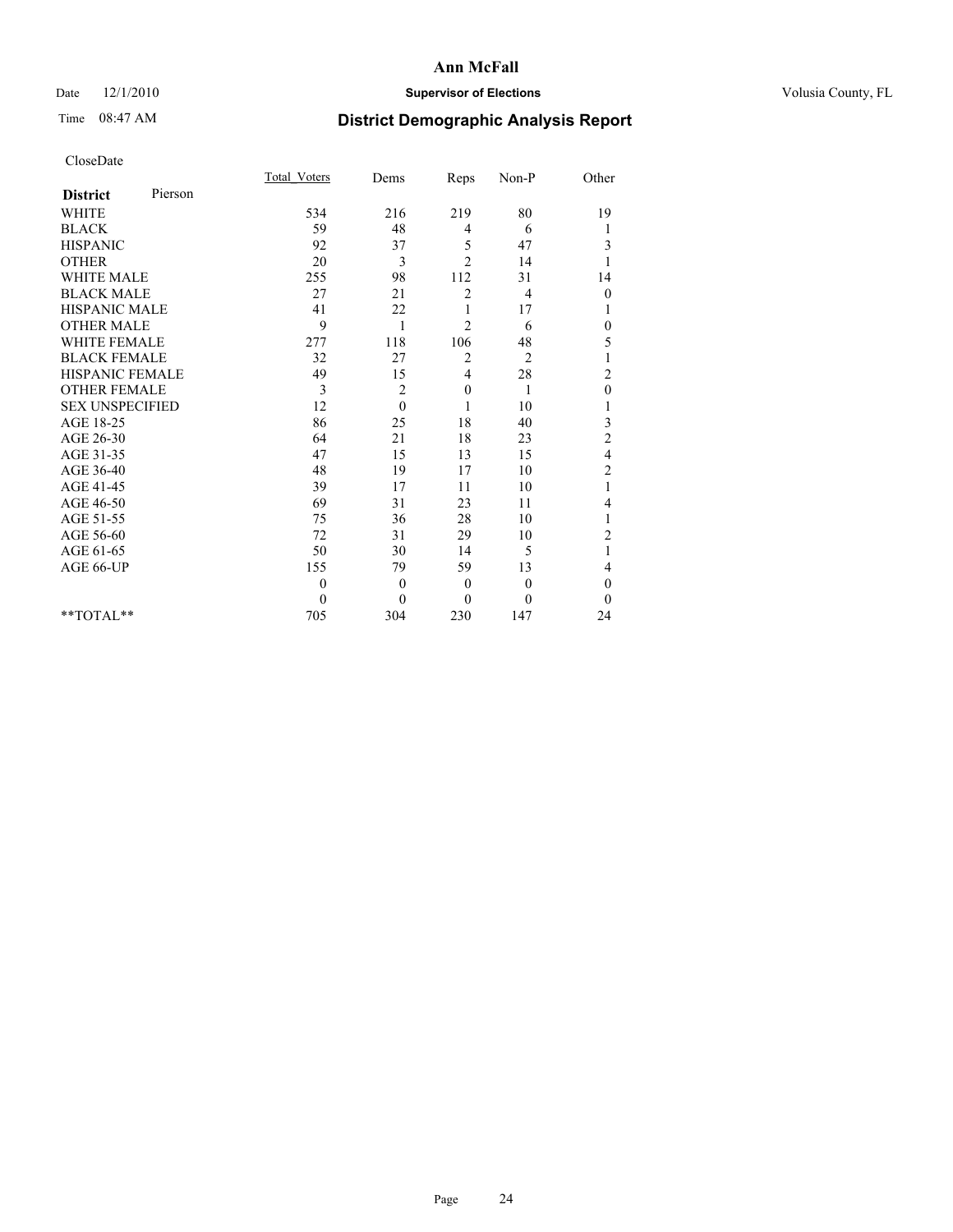## Date  $12/1/2010$  **Supervisor of Elections** Volusia County, FL

# Time 08:47 AM **District Demographic Analysis Report**

|                        |             | <b>Total Voters</b> | Dems           | Reps         | Non-P    | Other            |
|------------------------|-------------|---------------------|----------------|--------------|----------|------------------|
| <b>District</b>        | Ponce Inlet |                     |                |              |          |                  |
| <b>WHITE</b>           |             | 2,562               | 668            | 1,279        | 514      | 101              |
| <b>BLACK</b>           |             | 6                   | 3              | 1            | 2        | $\theta$         |
| <b>HISPANIC</b>        |             | 35                  | $\overline{7}$ | 16           | 10       | $\overline{c}$   |
| <b>OTHER</b>           |             | 103                 | 28             | 34           | 31       | 10               |
| <b>WHITE MALE</b>      |             | 1,224               | 280            | 630          | 264      | 50               |
| <b>BLACK MALE</b>      |             | 2                   | 1              | $\mathbf{0}$ | 1        | $\theta$         |
| <b>HISPANIC MALE</b>   |             | 15                  | 5              | 5            | 3        | $\overline{c}$   |
| <b>OTHER MALE</b>      |             | 39                  | 10             | 14           | 11       | 4                |
| <b>WHITE FEMALE</b>    |             | 1,322               | 384            | 643          | 245      | 50               |
| <b>BLACK FEMALE</b>    |             | 4                   | $\overline{c}$ | 1            | 1        | $\boldsymbol{0}$ |
| HISPANIC FEMALE        |             | 20                  | $\overline{c}$ | 11           | 7        | $\mathbf{0}$     |
| <b>OTHER FEMALE</b>    |             | 38                  | 12             | 14           | 10       | $\overline{c}$   |
| <b>SEX UNSPECIFIED</b> |             | 42                  | 10             | 12           | 15       | 5                |
| AGE 18-25              |             | 133                 | 40             | 52           | 32       | 9                |
| AGE 26-30              |             | 95                  | 26             | 32           | 33       | 4                |
| AGE 31-35              |             | 72                  | 14             | 22           | 31       | 5                |
| AGE 36-40              |             | 85                  | 22             | 35           | 24       | 4                |
| AGE 41-45              |             | 105                 | 25             | 53           | 21       | 6                |
| AGE 46-50              |             | 178                 | 46             | 92           | 36       | 4                |
| AGE 51-55              |             | 240                 | 57             | 123          | 51       | 9                |
| AGE 56-60              |             | 318                 | 89             | 143          | 73       | 13               |
| AGE 61-65              |             | 425                 | 107            | 211          | 81       | 26               |
| AGE 66-UP              |             | 1,055               | 280            | 567          | 175      | 33               |
|                        |             | $\theta$            | $\theta$       | $\mathbf{0}$ | $\theta$ | $\bf{0}$         |
|                        |             | $\theta$            | $\overline{0}$ | $\theta$     | $\theta$ | $\theta$         |
| $*$ $TOTAI.**$         |             | 2,706               | 706            | 1,330        | 557      | 113              |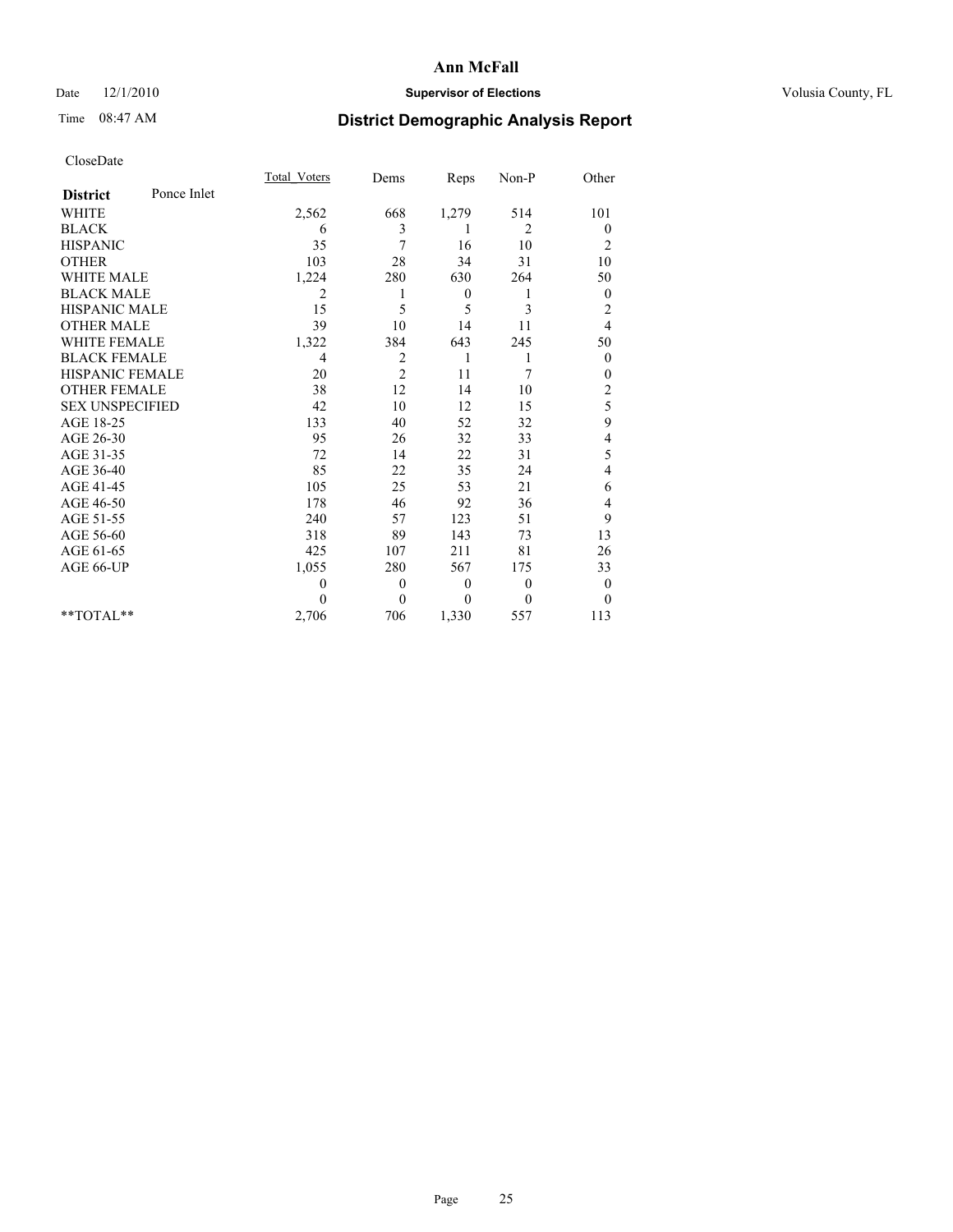## Date  $12/1/2010$  **Supervisor of Elections** Volusia County, FL

# Time 08:47 AM **District Demographic Analysis Report**

|                        |             | Total Voters | Dems           | Reps         | $Non-P$      | Other            |
|------------------------|-------------|--------------|----------------|--------------|--------------|------------------|
| <b>District</b>        | Port Orange |              |                |              |              |                  |
| <b>WHITE</b>           |             | 33,887       | 12,064         | 12,971       | 7,384        | 1,468            |
| <b>BLACK</b>           |             | 930          | 745            | 53           | 115          | 17               |
| <b>HISPANIC</b>        |             | 834          | 339            | 182          | 282          | 31               |
| <b>OTHER</b>           |             | 1,759        | 574            | 380          | 619          | 186              |
| WHITE MALE             |             | 15,427       | 4,827          | 6,266        | 3,583        | 751              |
| <b>BLACK MALE</b>      |             | 417          | 313            | 34           | 59           | 11               |
| <b>HISPANIC MALE</b>   |             | 359          | 144            | 73           | 129          | 13               |
| <b>OTHER MALE</b>      |             | 617          | 200            | 145          | 236          | 36               |
| <b>WHITE FEMALE</b>    |             | 18,234       | 7,171          | 6,622        | 3,746        | 695              |
| <b>BLACK FEMALE</b>    |             | 509          | 429            | 18           | 56           | 6                |
| HISPANIC FEMALE        |             | 469          | 195            | 106          | 150          | 18               |
| <b>OTHER FEMALE</b>    |             | 704          | 273            | 153          | 232          | 46               |
| <b>SEX UNSPECIFIED</b> |             | 674          | 170            | 169          | 209          | 126              |
| AGE 18-25              |             | 3,346        | 1,172          | 923          | 997          | 254              |
| AGE 26-30              |             | 2,453        | 815            | 696          | 808          | 134              |
| AGE 31-35              |             | 2,130        | 725            | 623          | 670          | 112              |
| AGE 36-40              |             | 2,377        | 761            | 864          | 648          | 104              |
| AGE 41-45              |             | 2,641        | 837            | 1,009        | 676          | 119              |
| AGE 46-50              |             | 3,322        | 1,079          | 1,349        | 764          | 130              |
| AGE 51-55              |             | 3,422        | 1,256          | 1,382        | 670          | 114              |
| AGE 56-60              |             | 3,424        | 1,379          | 1,250        | 669          | 126              |
| AGE 61-65              |             | 3,601        | 1,415          | 1,322        | 693          | 171              |
| AGE 66-UP              |             | 10,694       | 4,283          | 4,168        | 1,805        | 438              |
|                        |             | $\theta$     | $\theta$       | $\mathbf{0}$ | $\mathbf{0}$ | $\boldsymbol{0}$ |
|                        |             | $\Omega$     | $\overline{0}$ | $\Omega$     | $\theta$     | $\theta$         |
| $*$ $TOTAI.**$         |             | 37,410       | 13,722         | 13,586       | 8,400        | 1,702            |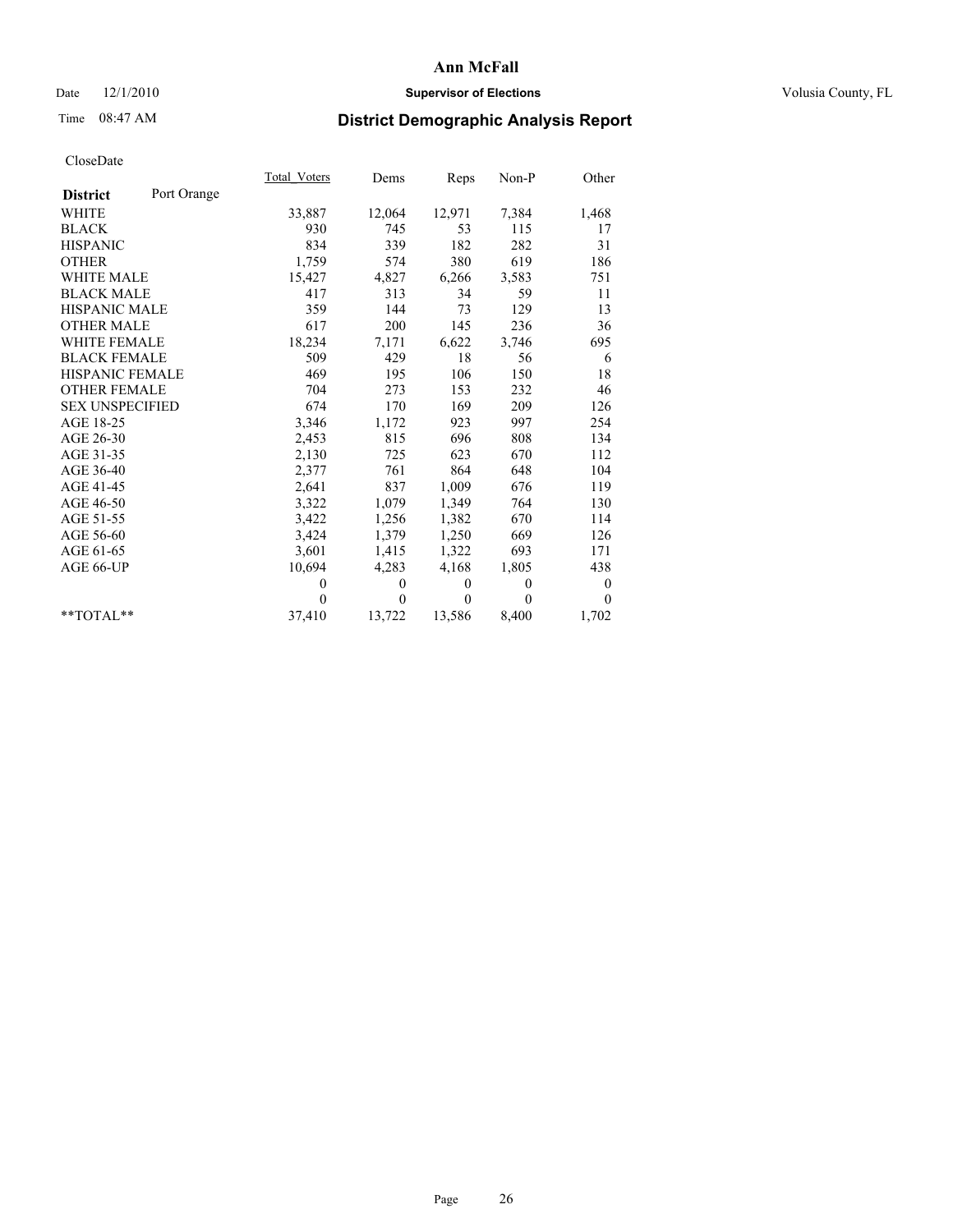## Date  $12/1/2010$  **Supervisor of Elections** Volusia County, FL

# Time 08:47 AM **District Demographic Analysis Report**

|                        |               | <b>Total Voters</b> | Dems             | Reps             | Non-P    | Other            |
|------------------------|---------------|---------------------|------------------|------------------|----------|------------------|
| <b>District</b>        | South Daytona |                     |                  |                  |          |                  |
| <b>WHITE</b>           |               | 6,491               | 2,685            | 2,202            | 1,349    | 255              |
| <b>BLACK</b>           |               | 587                 | 481              | 15               | 81       | 10               |
| <b>HISPANIC</b>        |               | 155                 | 82               | 28               | 40       | 5                |
| <b>OTHER</b>           |               | 356                 | 144              | 63               | 121      | 28               |
| <b>WHITE MALE</b>      |               | 2,979               | 1,083            | 1,093            | 660      | 143              |
| <b>BLACK MALE</b>      |               | 225                 | 176              | 6                | 40       | 3                |
| <b>HISPANIC MALE</b>   |               | 76                  | 40               | 15               | 18       | 3                |
| <b>OTHER MALE</b>      |               | 104                 | 43               | 24               | 33       | $\overline{4}$   |
| <b>WHITE FEMALE</b>    |               | 3,475               | 1,582            | 1,097            | 684      | 112              |
| <b>BLACK FEMALE</b>    |               | 357                 | 301              | 8                | 41       | 7                |
| <b>HISPANIC FEMALE</b> |               | 78                  | 41               | 13               | 22       | $\overline{c}$   |
| <b>OTHER FEMALE</b>    |               | 157                 | 78               | 31               | 44       | $\overline{4}$   |
| <b>SEX UNSPECIFIED</b> |               | 138                 | 48               | 21               | 49       | 20               |
| AGE 18-25              |               | 705                 | 298              | 152              | 210      | 45               |
| AGE 26-30              |               | 553                 | 240              | 113              | 175      | 25               |
| AGE 31-35              |               | 509                 | 193              | 121              | 167      | 28               |
| AGE 36-40              |               | 502                 | 198              | 154              | 131      | 19               |
| AGE 41-45              |               | 642                 | 248              | 215              | 147      | 32               |
| AGE 46-50              |               | 759                 | 311              | 249              | 159      | 40               |
| AGE 51-55              |               | 716                 | 324              | 231              | 136      | 25               |
| AGE 56-60              |               | 677                 | 335              | 217              | 106      | 19               |
| AGE 61-65              |               | 665                 | 284              | 230              | 122      | 29               |
| AGE 66-UP              |               | 1,861               | 961              | 626              | 238      | 36               |
|                        |               | $\boldsymbol{0}$    | $\boldsymbol{0}$ | $\boldsymbol{0}$ | $\theta$ | $\boldsymbol{0}$ |
|                        |               | $\theta$            | $\Omega$         | $\theta$         | $\theta$ | $\Omega$         |
| $**TOTAI.**$           |               | 7,589               | 3,392            | 2,308            | 1,591    | 298              |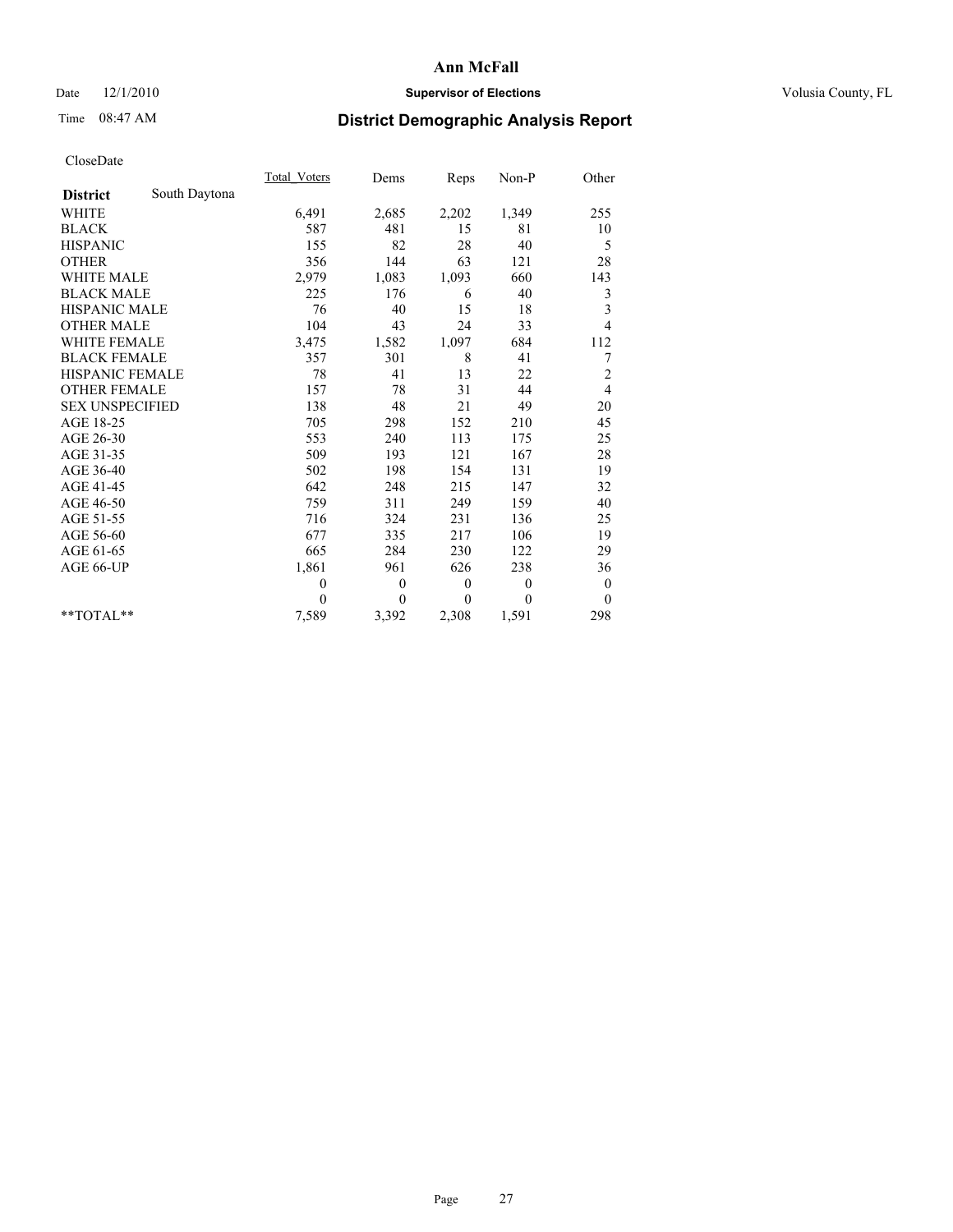## Date  $12/1/2010$  **Supervisor of Elections** Volusia County, FL

# Time 08:47 AM **District Demographic Analysis Report**

|                        |               | Total Voters | Dems     | Reps           | $Non-P$  | Other    |  |
|------------------------|---------------|--------------|----------|----------------|----------|----------|--|
| <b>District</b>        | Flagler Beach |              |          |                |          |          |  |
| <b>WHITE</b>           |               | 55           | 23       | 17             | 14       |          |  |
| <b>BLACK</b>           |               | 0            | $\theta$ | $\theta$       | $\theta$ | $\theta$ |  |
| <b>HISPANIC</b>        |               | 0            | 0        | $\Omega$       | 0        | 0        |  |
| <b>OTHER</b>           |               | 3            |          | $\overline{c}$ | 0        | 0        |  |
| <b>WHITE MALE</b>      |               | 26           | 10       | 10             | 6        | 0        |  |
| <b>BLACK MALE</b>      |               | 0            | $\theta$ | $\Omega$       | 0        | 0        |  |
| HISPANIC MALE          |               | 0            | 0        | 0              | 0        | 0        |  |
| <b>OTHER MALE</b>      |               | 2            |          |                | 0        | 0        |  |
| WHITE FEMALE           |               | 29           | 13       |                | 8        |          |  |
| <b>BLACK FEMALE</b>    |               | 0            | 0        | 0              | 0        | 0        |  |
| HISPANIC FEMALE        |               |              | 0        | 0              | 0        | 0        |  |
| <b>OTHER FEMALE</b>    |               |              | 0        |                | 0        | 0        |  |
| <b>SEX UNSPECIFIED</b> |               |              | 0        | 0              | 0        | 0        |  |
| AGE 18-25              |               |              | 0        |                | 0        | 0        |  |
| AGE 26-30              |               |              | 0        | 0              | 0        | 0        |  |
| AGE 31-35              |               |              | 0        | 0              | 0        | 0        |  |
| AGE 36-40              |               |              | 0        | 0              |          | 0        |  |
| AGE 41-45              |               |              |          |                | 0        | 0        |  |
| AGE 46-50              |               |              |          | 0              |          | 0        |  |
| AGE 51-55              |               |              | 0        | 0              |          | 0        |  |
| AGE 56-60              |               |              | 0        | $\theta$       |          | 0        |  |
| AGE 61-65              |               | 11           | 6        |                | 4        |          |  |
| AGE 66-UP              |               | 40           | 17       | 16             | 6        |          |  |
|                        |               | 0            | $\theta$ | 0              | 0        |          |  |
|                        |               | 0            | 0        | $\Omega$       | 0        |          |  |
| $*$ $TOTAI.**$         |               | 58           | 24       | 19             | 14       |          |  |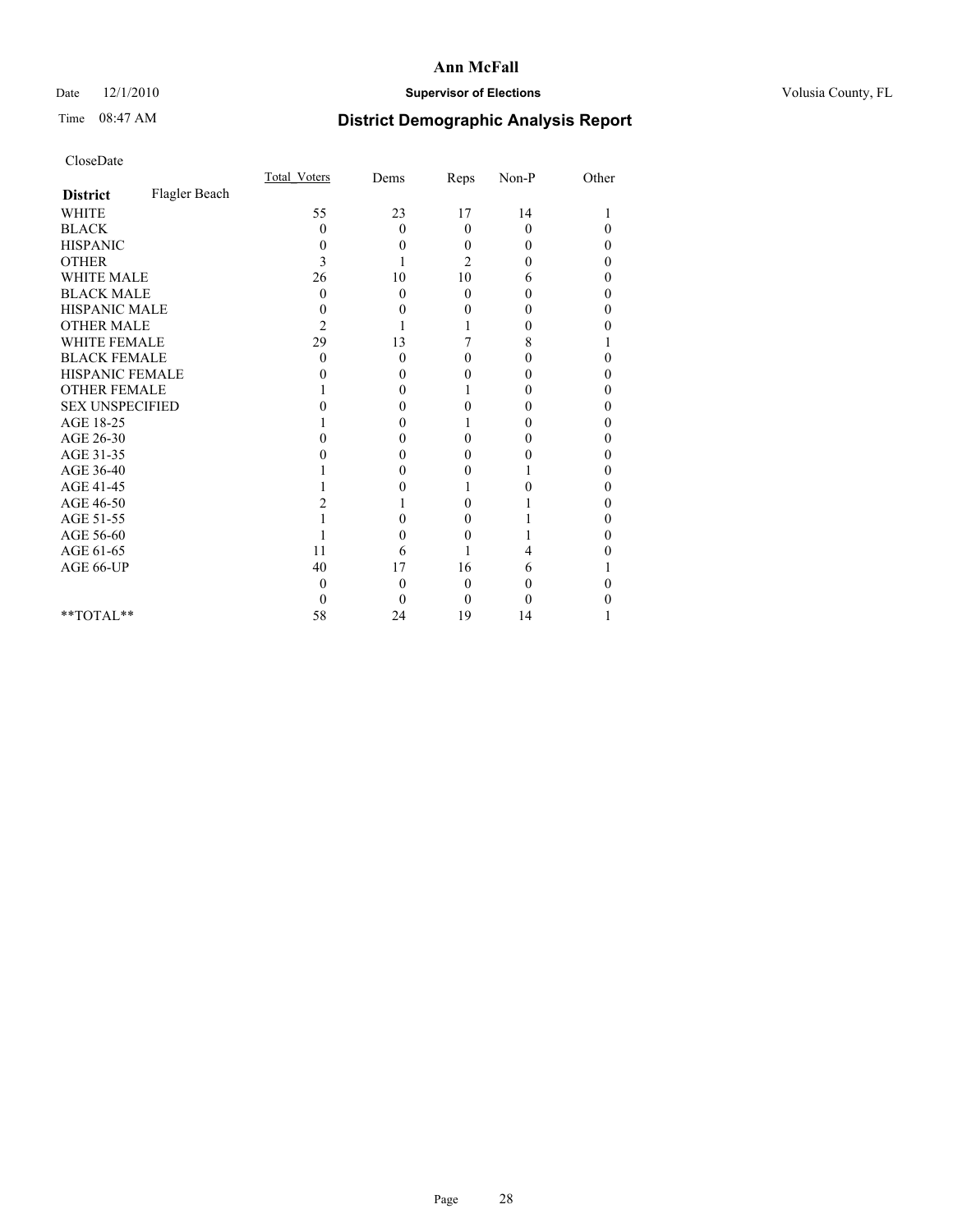## Date  $12/1/2010$  **Supervisor of Elections** Volusia County, FL

## Time 08:47 AM **District Demographic Analysis Report**

|                                       | Total Voters | Dems         | Reps         | $Non-P$      | Other        |
|---------------------------------------|--------------|--------------|--------------|--------------|--------------|
| Hospital Authority<br><b>District</b> |              |              |              |              |              |
| <b>WHITE</b>                          | 97,188       | 32,545       | 40,043       | 19,601       | 4,999        |
| <b>BLACK</b>                          | 9,527        | 7,567        | 418          | 1,255        | 287          |
| <b>HISPANIC</b>                       | 16,148       | 7,805        | 2,718        | 5,044        | 581          |
| <b>OTHER</b>                          | 6,620        | 2,105        | 1,435        | 2,264        | 816          |
| <b>WHITE MALE</b>                     | 44,944       | 13,254       | 19,550       | 9,496        | 2,644        |
| <b>BLACK MALE</b>                     | 4,065        | 3,048        | 226          | 617          | 174          |
| <b>HISPANIC MALE</b>                  | 7,604        | 3,543        | 1,360        | 2,404        | 297          |
| <b>OTHER MALE</b>                     | 2,169        | 741          | 559          | 730          | 139          |
| <b>WHITE FEMALE</b>                   | 51,742       | 19,127       | 20,291       | 9,995        | 2,329        |
| <b>BLACK FEMALE</b>                   | 5,383        | 4,453        | 191          | 628          | 111          |
| HISPANIC FEMALE                       | 8,427        | 4,200        | 1,348        | 2,604        | 275          |
| <b>OTHER FEMALE</b>                   | 2,539        | 985          | 569          | 823          | 162          |
| <b>SEX UNSPECIFIED</b>                | 2,610        | 671          | 520          | 867          | 552          |
| AGE 18-25                             | 13,945       | 4,725        | 3,431        | 4,563        | 1,226        |
| AGE 26-30                             | 8,994        | 3,083        | 2,282        | 3,050        | 579          |
| AGE 31-35                             | 9,187        | 3,235        | 2,592        | 2,751        | 609          |
| AGE 36-40                             | 9,946        | 3,438        | 3,276        | 2,659        | 573          |
| AGE 41-45                             | 10,747       | 3,727        | 3,909        | 2,584        | 527          |
| AGE 46-50                             | 12,764       | 4,545        | 4,906        | 2,732        | 581          |
| AGE 51-55                             | 12,568       | 4,878        | 4,771        | 2,335        | 584          |
| AGE 56-60                             | 11,437       | 4,827        | 4,080        | 2,049        | 481          |
| AGE 61-65                             | 10,639       | 4,389        | 4,008        | 1,778        | 464          |
| AGE 66-UP                             | 29,256       | 13,175       | 11,359       | 3,663        | 1,059        |
|                                       | $\theta$     | $\mathbf{0}$ | $\mathbf{0}$ | $\mathbf{0}$ | $\mathbf{0}$ |
|                                       | $\Omega$     | $\theta$     | $\mathbf{0}$ | $\Omega$     | $\theta$     |
| $*$ $TOTAI.**$                        | 129,483      | 50,022       | 44,614       | 28,164       | 6,683        |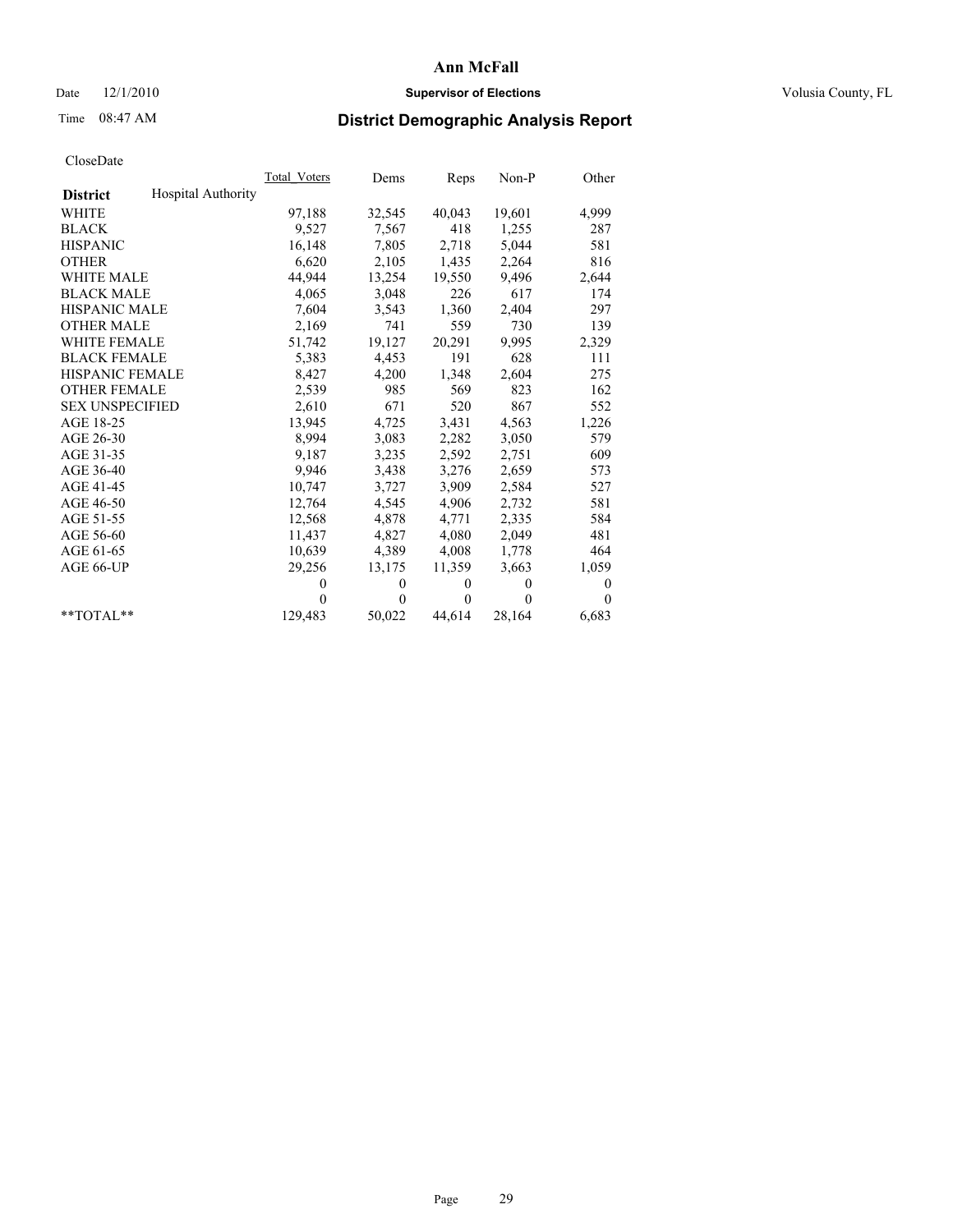## Date  $12/1/2010$  **Supervisor of Elections** Volusia County, FL

# Time 08:47 AM **District Demographic Analysis Report**

|                                          | <b>Total Voters</b> | Dems             | Reps         | Non-P    | Other            |  |
|------------------------------------------|---------------------|------------------|--------------|----------|------------------|--|
| Florida House Seat 21<br><b>District</b> |                     |                  |              |          |                  |  |
| <b>WHITE</b>                             | 2,198               | 794              | 946          | 373      | 85               |  |
| <b>BLACK</b>                             | 169                 | 143              | 9            | 16       | 1                |  |
| <b>HISPANIC</b>                          | 189                 | 76               | 27           | 81       | 5                |  |
| <b>OTHER</b>                             | 104                 | 29               | 27           | 42       | 6                |  |
| <b>WHITE MALE</b>                        | 1,066               | 343              | 484          | 190      | 49               |  |
| <b>BLACK MALE</b>                        | 73                  | 60               | 5            | 8        | $\theta$         |  |
| HISPANIC MALE                            | 96                  | 44               | 11           | 39       | $\overline{c}$   |  |
| <b>OTHER MALE</b>                        | 33                  | 11               | 10           | 12       | $\mathbf{0}$     |  |
| <b>WHITE FEMALE</b>                      | 1,123               | 447              | 458          | 182      | 36               |  |
| <b>BLACK FEMALE</b>                      | 96                  | 83               | 4            | 8        | 1                |  |
| HISPANIC FEMALE                          | 89                  | 31               | 16           | 39       | 3                |  |
| <b>OTHER FEMALE</b>                      | 38                  | 13               | 9            | 15       | 1                |  |
| <b>SEX UNSPECIFIED</b>                   | 46                  | 10               | 12           | 19       | 5                |  |
| AGE 18-25                                | 263                 | 67               | 80           | 105      | 11               |  |
| AGE 26-30                                | 164                 | 57               | 49           | 51       | 7                |  |
| AGE 31-35                                | 171                 | 47               | 68           | 49       | 7                |  |
| AGE 36-40                                | 140                 | 43               | 57           | 36       | 4                |  |
| AGE 41-45                                | 167                 | 45               | 73           | 40       | 9                |  |
| AGE 46-50                                | 267                 | 105              | 100          | 50       | 12               |  |
| AGE 51-55                                | 274                 | 108              | 116          | 44       | 6                |  |
| AGE 56-60                                | 271                 | 114              | 107          | 39       | 11               |  |
| AGE 61-65                                | 267                 | 119              | 97           | 39       | 12               |  |
| AGE 66-UP                                | 676                 | 337              | 262          | 59       | 18               |  |
|                                          | $\mathbf{0}$        | $\boldsymbol{0}$ | $\mathbf{0}$ | $\theta$ | $\boldsymbol{0}$ |  |
|                                          | $\theta$            | $\theta$         | $\theta$     | $\theta$ | $\theta$         |  |
| $*$ $TOTAI.**$                           | 2,660               | 1,042            | 1,009        | 512      | 97               |  |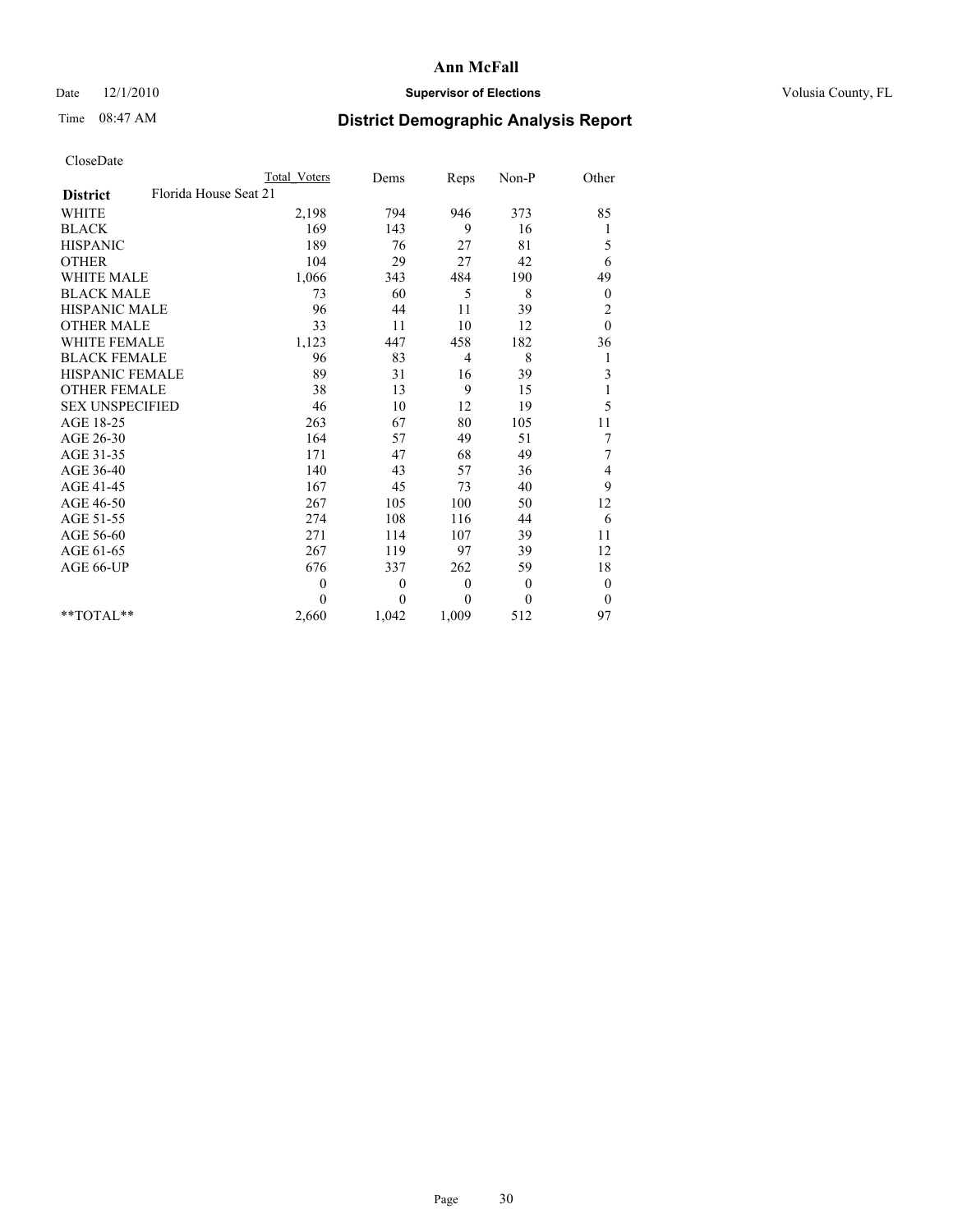## Date  $12/1/2010$  **Supervisor of Elections** Volusia County, FL

## Time 08:47 AM **District Demographic Analysis Report**

|                                          | Total Voters   | Dems     | Reps         | $Non-P$      | Other    |
|------------------------------------------|----------------|----------|--------------|--------------|----------|
| Florida House Seat 25<br><b>District</b> |                |          |              |              |          |
| <b>WHITE</b>                             | 15,667         | 5,242    | 6,181        | 3,401        | 843      |
| <b>BLACK</b>                             | 1,309          | 1,010    | 72           | 182          | 45       |
| <b>HISPANIC</b>                          | 4,133          | 2,044    | 695          | 1,264        | 130      |
| <b>OTHER</b>                             | 1,208          | 389      | 248          | 416          | 155      |
| <b>WHITE MALE</b>                        | 7,226          | 2,129    | 2,988        | 1,669        | 440      |
| <b>BLACK MALE</b>                        | 581            | 414      | 43           | 96           | 28       |
| <b>HISPANIC MALE</b>                     | 1,931          | 924      | 342          | 594          | 71       |
| <b>OTHER MALE</b>                        | 390            | 138      | 86           | 143          | 23       |
| <b>WHITE FEMALE</b>                      | 8,346          | 3,081    | 3,156        | 1,714        | 395      |
| <b>BLACK FEMALE</b>                      | 717            | 585      | 29           | 86           | 17       |
| HISPANIC FEMALE                          | 2,171          | 1,100    | 350          | 663          | 58       |
| <b>OTHER FEMALE</b>                      | 485            | 183      | 110          | 159          | 33       |
| <b>SEX UNSPECIFIED</b>                   | 470            | 131      | 92           | 139          | 108      |
| AGE 18-25                                | 2,361          | 819      | 507          | 820          | 215      |
| AGE 26-30                                | 1,661          | 565      | 409          | 572          | 115      |
| AGE 31-35                                | 1,784          | 650      | 458          | 557          | 119      |
| AGE 36-40                                | 1,914          | 627      | 634          | 546          | 107      |
| AGE 41-45                                | 1,944          | 713      | 651          | 486          | 94       |
| AGE 46-50                                | 2,188          | 789      | 784          | 511          | 104      |
| AGE 51-55                                | 2,123          | 823      | 754          | 436          | 110      |
| AGE 56-60                                | 1,914          | 799      | 673          | 369          | 73       |
| AGE 61-65                                | 1,786          | 724      | 652          | 335          | 75       |
| AGE 66-UP                                | 4,642          | 2,176    | 1,674        | 631          | 161      |
|                                          | $\overline{0}$ | $\theta$ | $\mathbf{0}$ | $\mathbf{0}$ | $\bf{0}$ |
|                                          | $\theta$       | $\theta$ | $\Omega$     | $\theta$     | $\theta$ |
| $*$ $TOTAI.**$                           | 22,317         | 8,685    | 7,196        | 5,263        | 1,173    |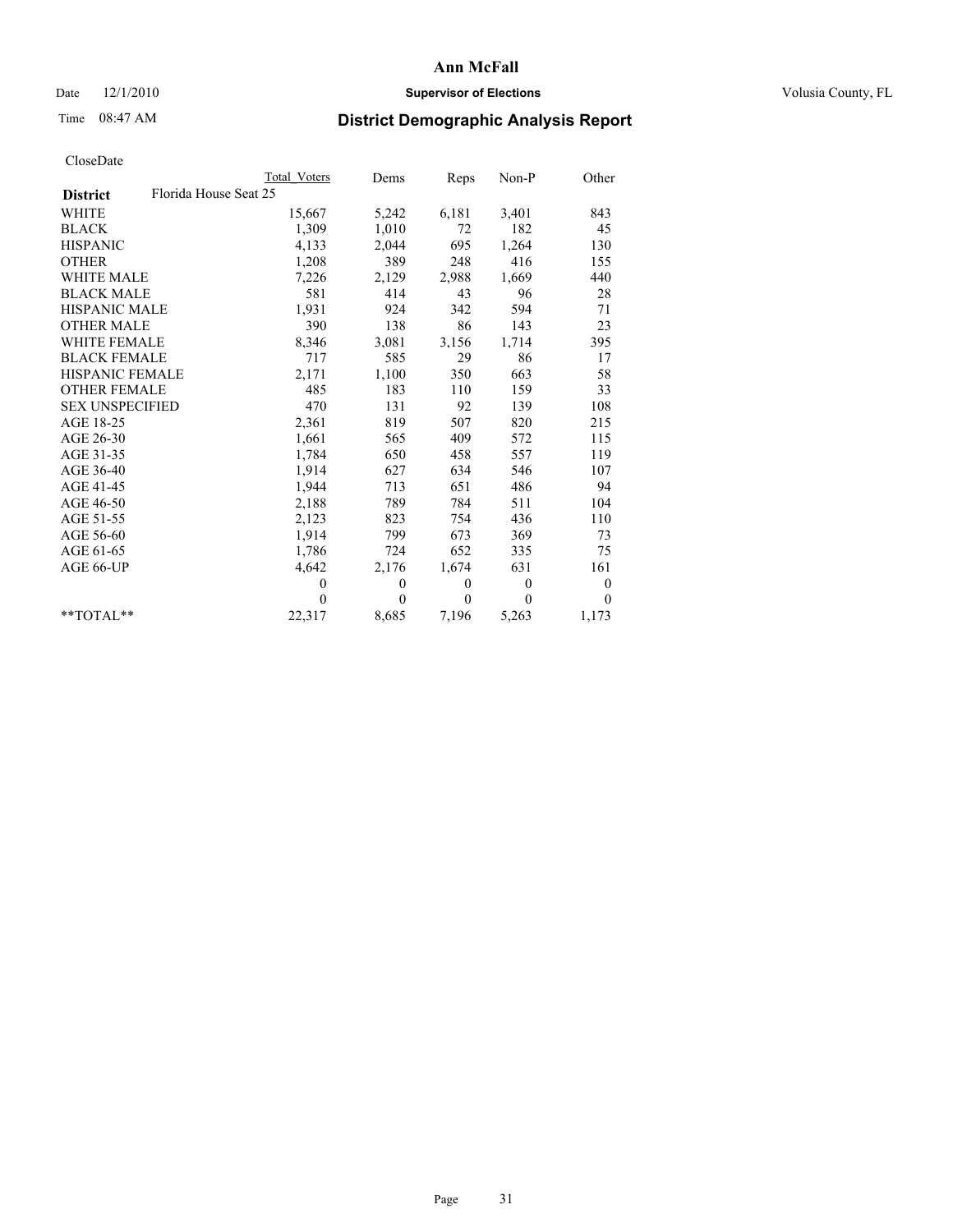## Date  $12/1/2010$  **Supervisor of Elections** Volusia County, FL

## Time 08:47 AM **District Demographic Analysis Report**

|                                          | Total Voters | Dems         | Reps         | Non-P    | Other        |
|------------------------------------------|--------------|--------------|--------------|----------|--------------|
| Florida House Seat 26<br><b>District</b> |              |              |              |          |              |
| WHITE                                    | 88,923       | 30,207       | 37,653       | 17,012   | 4,051        |
| <b>BLACK</b>                             | 4,010        | 3,089        | 215          | 564      | 142          |
| <b>HISPANIC</b>                          | 7,268        | 3,390        | 1,359        | 2,273    | 246          |
| <b>OTHER</b>                             | 5,072        | 1,554        | 1,256        | 1,667    | 595          |
| <b>WHITE MALE</b>                        | 40,754       | 12,219       | 18,200       | 8,213    | 2,122        |
| <b>BLACK MALE</b>                        | 1,716        | 1,241        | 122          | 280      | 73           |
| <b>HISPANIC MALE</b>                     | 3,384        | 1,510        | 687          | 1,068    | 119          |
| <b>OTHER MALE</b>                        | 1,762        | 550          | 516          | 589      | 107          |
| <b>WHITE FEMALE</b>                      | 47,712       | 17,853       | 19,261       | 8,693    | 1,905        |
| <b>BLACK FEMALE</b>                      | 2,266        | 1,824        | 93           | 283      | 66           |
| <b>HISPANIC FEMALE</b>                   | 3,834        | 1,856        | 662          | 1,194    | 122          |
| <b>OTHER FEMALE</b>                      | 1,936        | 736          | 495          | 583      | 122          |
| <b>SEX UNSPECIFIED</b>                   | 1,909        | 451          | 447          | 613      | 398          |
| AGE 18-25                                | 9,792        | 3,163        | 2,757        | 3,048    | 824          |
| AGE 26-30                                | 6,039        | 1,945        | 1,750        | 1,981    | 363          |
| AGE 31-35                                | 5,960        | 1,937        | 1,887        | 1,741    | 395          |
| AGE 36-40                                | 6,630        | 2,096        | 2,408        | 1,728    | 398          |
| AGE 41-45                                | 7,973        | 2,521        | 3,225        | 1,883    | 344          |
| AGE 46-50                                | 9,594        | 3,128        | 4,021        | 2,029    | 416          |
| AGE 51-55                                | 10,097       | 3,664        | 4,201        | 1,807    | 425          |
| AGE 56-60                                | 10,000       | 3,970        | 3,827        | 1,792    | 411          |
| AGE 61-65                                | 9,963        | 3,870        | 3,997        | 1,690    | 406          |
| AGE 66-UP                                | 29,224       | 11,946       | 12,409       | 3,817    | 1,052        |
|                                          | $\theta$     | $\mathbf{0}$ | $\mathbf{0}$ | $\theta$ | $\mathbf{0}$ |
|                                          | $\Omega$     | $\theta$     | $\mathbf{0}$ | $\theta$ | $\Omega$     |
| $*$ TOTAL $*$                            | 105,273      | 38,240       | 40,483       | 21,516   | 5,034        |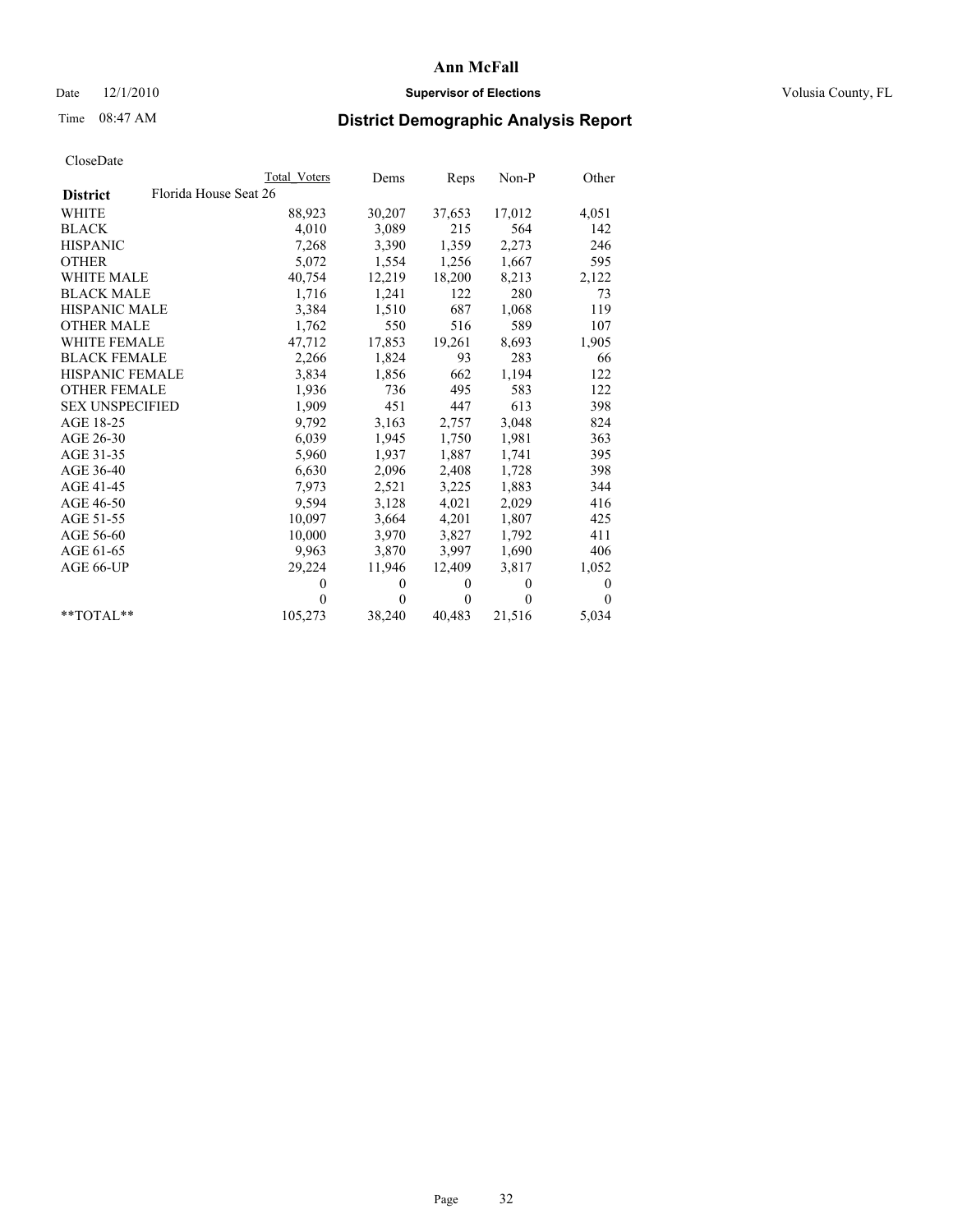## Date  $12/1/2010$  **Supervisor of Elections** Volusia County, FL

## Time 08:47 AM **District Demographic Analysis Report**

|                                          | Total Voters | Dems         | Reps         | $Non-P$  | Other            |
|------------------------------------------|--------------|--------------|--------------|----------|------------------|
| Florida House Seat 27<br><b>District</b> |              |              |              |          |                  |
| <b>WHITE</b>                             | 52,456       | 20,950       | 17,554       | 11,509   | 2,443            |
| <b>BLACK</b>                             | 17,553       | 14,836       | 485          | 1,899    | 333              |
| <b>HISPANIC</b>                          | 1.932        | 927          | 331          | 588      | 86               |
| <b>OTHER</b>                             | 4,224        | 1,726        | 667          | 1,369    | 462              |
| <b>WHITE MALE</b>                        | 24,116       | 8,455        | 8,667        | 5,649    | 1,345            |
| <b>BLACK MALE</b>                        | 6,865        | 5,571        | 245          | 878      | 171              |
| HISPANIC MALE                            | 897          | 410          | 160          | 279      | 48               |
| <b>OTHER MALE</b>                        | 1,303        | 537          | 263          | 427      | 76               |
| <b>WHITE FEMALE</b>                      | 28,048       | 12,378       | 8,799        | 5,794    | 1,077            |
| <b>BLACK FEMALE</b>                      | 10,528       | 9,138        | 236          | 994      | 160              |
| HISPANIC FEMALE                          | 1,022        | 513          | 171          | 303      | 35               |
| <b>OTHER FEMALE</b>                      | 1,641        | 780          | 294          | 492      | 75               |
| <b>SEX UNSPECIFIED</b>                   | 1,745        | 657          | 202          | 549      | 337              |
| AGE 18-25                                | 10,554       | 5,992        | 1,402        | 2,518    | 642              |
| AGE 26-30                                | 5,797        | 2,735        | 1,012        | 1,770    | 280              |
| AGE 31-35                                | 4,740        | 2,175        | 904          | 1,404    | 257              |
| AGE 36-40                                | 4,658        | 2,121        | 1,124        | 1,203    | 210              |
| AGE 41-45                                | 5,178        | 2,384        | 1,341        | 1,197    | 256              |
| AGE 46-50                                | 6,482        | 3,110        | 1,772        | 1,304    | 296              |
| AGE 51-55                                | 6,900        | 3,511        | 1,842        | 1,255    | 292              |
| AGE 56-60                                | 6,418        | 3,288        | 1,754        | 1,147    | 229              |
| AGE 61-65                                | 6,136        | 3,052        | 1,760        | 1,079    | 245              |
| AGE 66-UP                                | 19,302       | 10,071       | 6,126        | 2,488    | 617              |
|                                          | $\mathbf{0}$ | $\theta$     | $\mathbf{0}$ | $\theta$ | $\boldsymbol{0}$ |
|                                          | $\Omega$     | $\mathbf{0}$ | $\mathbf{0}$ | $\theta$ | $\theta$         |
| $*$ $TOTAI.**$                           | 76,165       | 38,439       | 19,037       | 15,365   | 3,324            |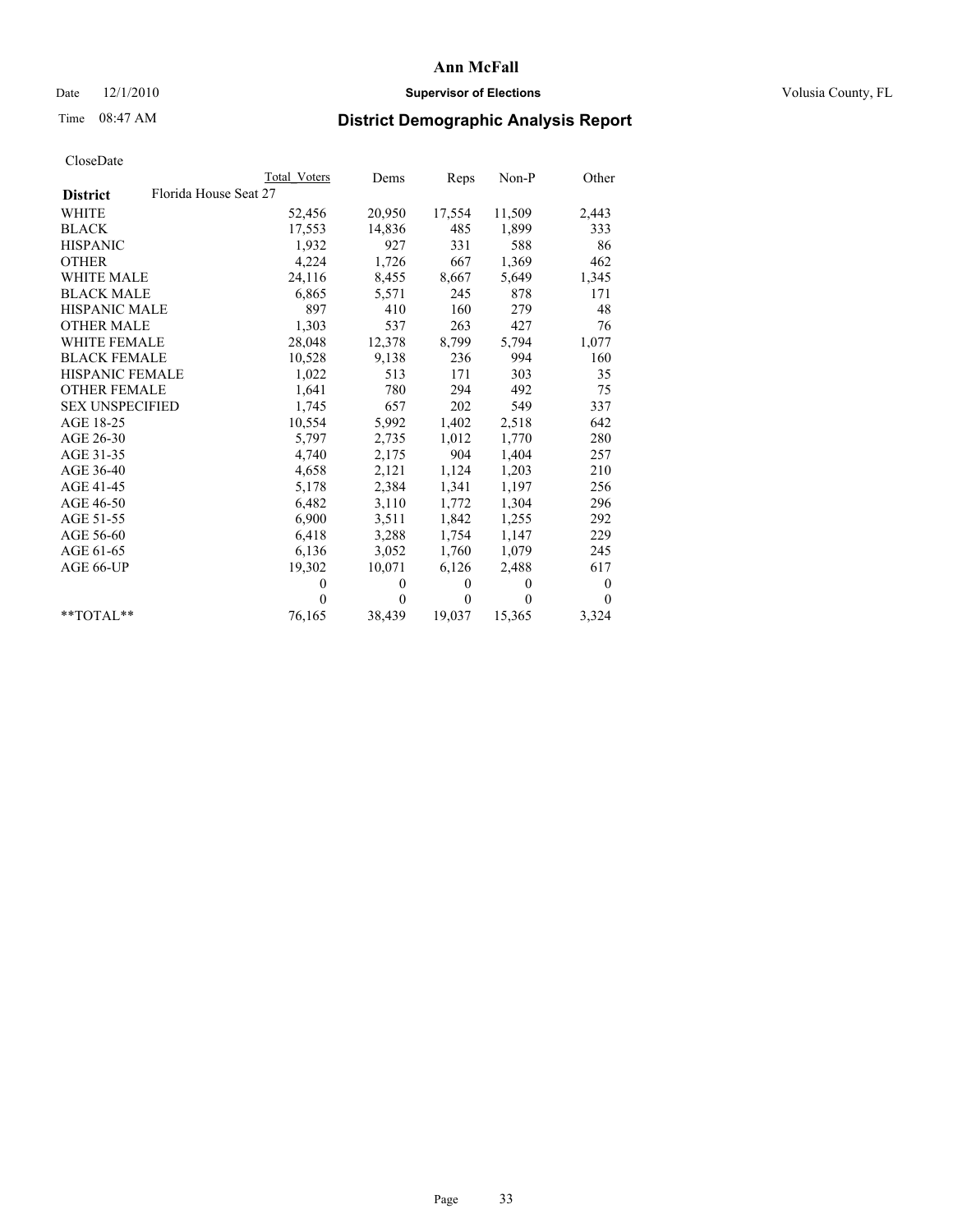## Date  $12/1/2010$  **Supervisor of Elections** Volusia County, FL

## Time 08:47 AM **District Demographic Analysis Report**

|                                          | Total Voters | Dems     | Reps         | $Non-P$  | Other    |
|------------------------------------------|--------------|----------|--------------|----------|----------|
| Florida House Seat 28<br><b>District</b> |              |          |              |          |          |
| <b>WHITE</b>                             | 92,881       | 31,758   | 37,062       | 20,052   | 4,009    |
| <b>BLACK</b>                             | 4,198        | 3,349    | 179          | 555      | 115      |
| <b>HISPANIC</b>                          | 5,062        | 2,380    | 951          | 1,536    | 195      |
| <b>OTHER</b>                             | 4,632        | 1,357    | 1,036        | 1,649    | 590      |
| <b>WHITE MALE</b>                        | 43,213       | 13,056   | 18,178       | 9,855    | 2,124    |
| <b>BLACK MALE</b>                        | 1,889        | 1,406    | 100          | 305      | 78       |
| HISPANIC MALE                            | 2,376        | 1,077    | 445          | 747      | 107      |
| <b>OTHER MALE</b>                        | 1,556        | 467      | 417          | 575      | 97       |
| <b>WHITE FEMALE</b>                      | 49,110       | 18,518   | 18,679       | 10,057   | 1,856    |
| <b>BLACK FEMALE</b>                      | 2,284        | 1,925    | 77           | 246      | 36       |
| HISPANIC FEMALE                          | 2,653        | 1,286    | 501          | 779      | 87       |
| <b>OTHER FEMALE</b>                      | 1,812        | 665      | 430          | 595      | 122      |
| <b>SEX UNSPECIFIED</b>                   | 1,880        | 444      | 401          | 633      | 402      |
| AGE 18-25                                | 9,235        | 3,059    | 2,410        | 2,981    | 785      |
| AGE 26-30                                | 6,288        | 2,081    | 1,699        | 2,129    | 379      |
| AGE 31-35                                | 6,062        | 2,057    | 1,711        | 1,963    | 331      |
| AGE 36-40                                | 6,825        | 2,303    | 2,259        | 1,911    | 352      |
| AGE 41-45                                | 7,386        | 2,403    | 2,776        | 1,852    | 355      |
| AGE 46-50                                | 9,509        | 3,224    | 3,822        | 2,116    | 347      |
| AGE 51-55                                | 10,059       | 3,692    | 3,959        | 2,051    | 357      |
| AGE 56-60                                | 10,141       | 4,019    | 3,689        | 2,043    | 390      |
| AGE 61-65                                | 10,327       | 3,867    | 3,978        | 1,999    | 483      |
| AGE 66-UP                                | 30,941       | 12,139   | 12,925       | 4,747    | 1,130    |
|                                          | $\theta$     | $\theta$ | $\mathbf{0}$ | $\theta$ | 0        |
|                                          | $\Omega$     | $\theta$ | $\mathbf{0}$ | $\theta$ | $\theta$ |
| $*$ $TOTAI.**$                           | 106,773      | 38,844   | 39,228       | 23,792   | 4,909    |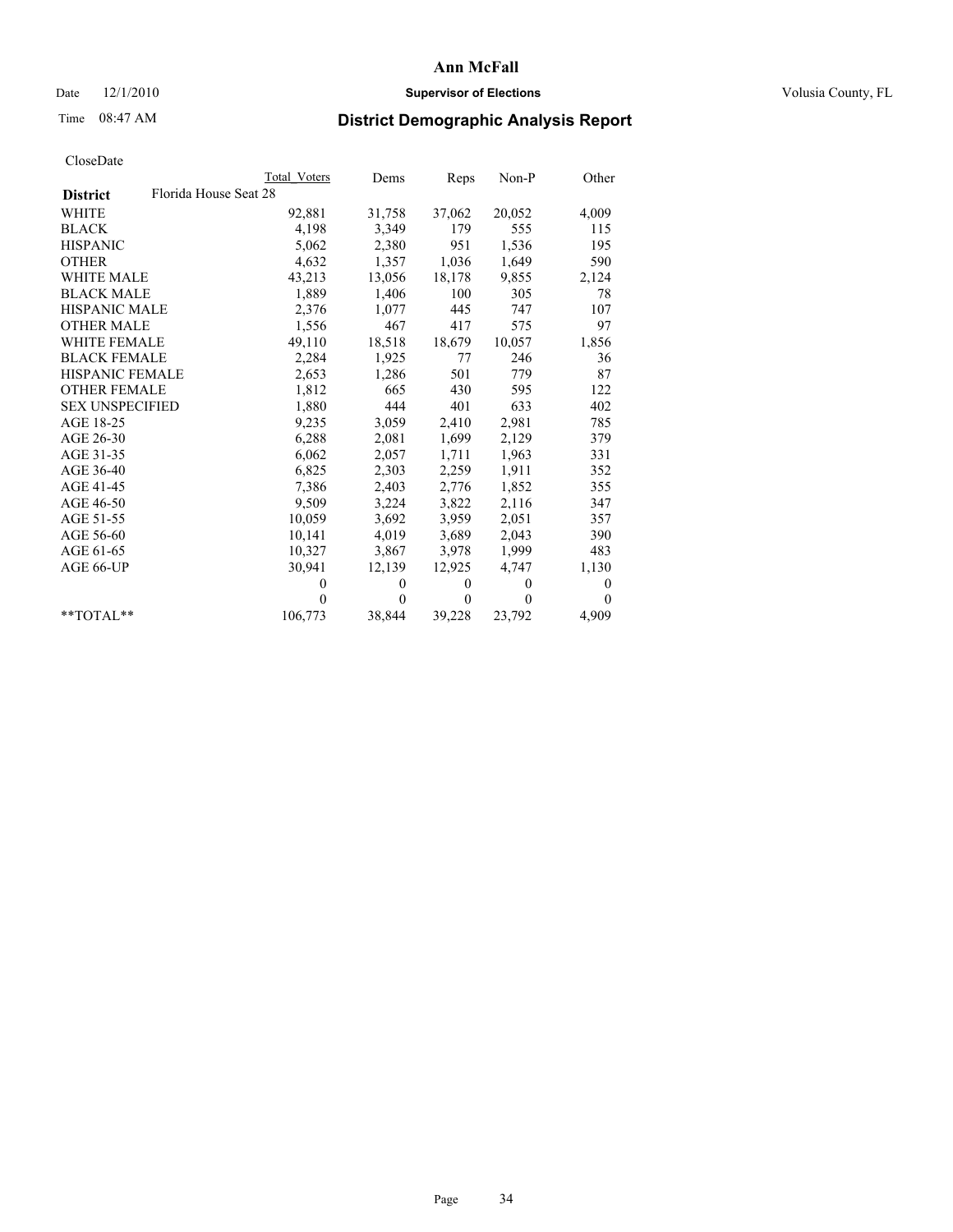## Date  $12/1/2010$  **Supervisor of Elections** Volusia County, FL

# Time 08:47 AM **District Demographic Analysis Report**

|                                          | Total Voters | Dems         | Reps         | Non-P        | Other            |
|------------------------------------------|--------------|--------------|--------------|--------------|------------------|
| Florida House Seat 33<br><b>District</b> |              |              |              |              |                  |
| <b>WHITE</b>                             | 5,079        | 1,546        | 2,236        | 1,052        | 245              |
| <b>BLACK</b>                             | 529          | 412          | 27           | 78           | 12               |
| <b>HISPANIC</b>                          | 1,073        | 510          | 169          | 347          | 47               |
| <b>OTHER</b>                             | 382          | 120          | 91           | 125          | 46               |
| <b>WHITE MALE</b>                        | 2,423        | 624          | 1,136        | 542          | 121              |
| <b>BLACK MALE</b>                        | 226          | 173          | 12           | 33           | 8                |
| <b>HISPANIC MALE</b>                     | 513          | 228          | 88           | 176          | 21               |
| <b>OTHER MALE</b>                        | 138          | 49           | 33           | 49           | 7                |
| <b>WHITE FEMALE</b>                      | 2,618        | 911          | 1,082        | 503          | 122              |
| <b>BLACK FEMALE</b>                      | 298          | 234          | 15           | 45           | $\overline{4}$   |
| HISPANIC FEMALE                          | 549          | 277          | 80           | 166          | 26               |
| <b>OTHER FEMALE</b>                      | 136          | 47           | 35           | 44           | 10               |
| <b>SEX UNSPECIFIED</b>                   | 162          | 45           | 42           | 44           | 31               |
| AGE 18-25                                | 814          | 267          | 202          | 280          | 65               |
| AGE 26-30                                | 488          | 168          | 114          | 177          | 29               |
| AGE 31-35                                | 510          | 175          | 157          | 141          | 37               |
| AGE 36-40                                | 586          | 201          | 188          | 162          | 35               |
| AGE 41-45                                | 570          | 213          | 204          | 126          | 27               |
| AGE 46-50                                | 830          | 256          | 346          | 188          | 40               |
| AGE 51-55                                | 751          | 280          | 305          | 126          | 40               |
| AGE 56-60                                | 662          | 258          | 257          | 126          | 21               |
| AGE 61-65                                | 585          | 222          | 242          | 101          | 20               |
| AGE 66-UP                                | 1,267        | 548          | 508          | 175          | 36               |
|                                          | $\mathbf{0}$ | $\mathbf{0}$ | $\mathbf{0}$ | $\mathbf{0}$ | $\boldsymbol{0}$ |
|                                          | $\theta$     | $\theta$     | $\theta$     | $\theta$     | $\theta$         |
| $*$ $TOTAI.**$                           | 7,063        | 2,588        | 2,523        | 1,602        | 350              |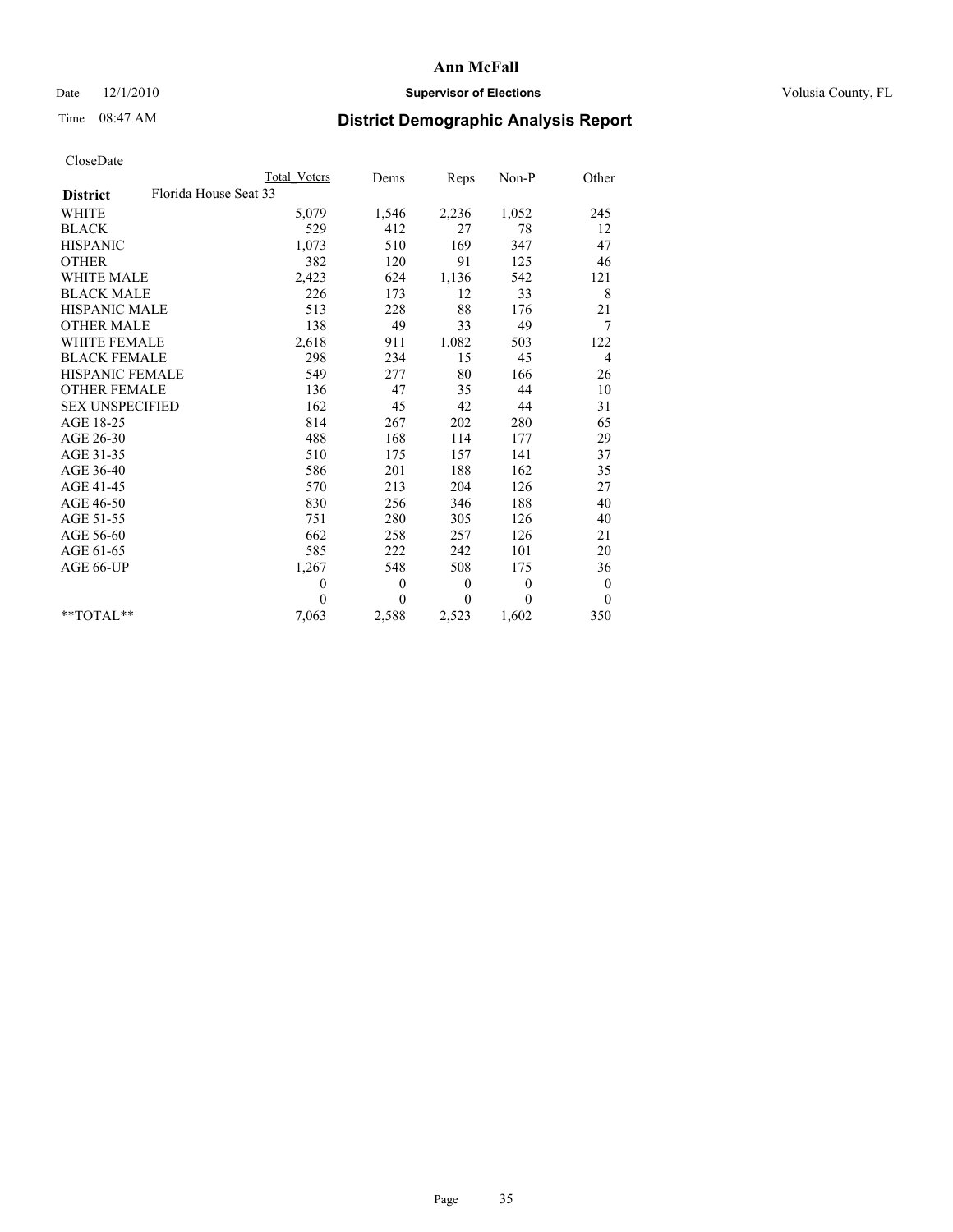## Date  $12/1/2010$  **Supervisor of Elections** Volusia County, FL

## Time 08:47 AM **District Demographic Analysis Report**

|                        |                         | Total Voters | Dems         | Reps         | $Non-P$  | Other        |
|------------------------|-------------------------|--------------|--------------|--------------|----------|--------------|
| <b>District</b>        | School Board District 1 |              |              |              |          |              |
| WHITE                  |                         | 49,719       | 17,423       | 20,443       | 9,403    | 2,450        |
| <b>BLACK</b>           |                         | 4,332        | 3,554        | 156          | 517      | 105          |
| <b>HISPANIC</b>        |                         | 3,153        | 1,375        | 551          | 1,076    | 151          |
| <b>OTHER</b>           |                         | 2,794        | 892          | 665          | 905      | 332          |
| <b>WHITE MALE</b>      |                         | 22,721       | 7,016        | 9,895        | 4,505    | 1,305        |
| <b>BLACK MALE</b>      |                         | 1,740        | 1,363        | 74           | 241      | 62           |
| <b>HISPANIC MALE</b>   |                         | 1,440        | 624          | 270          | 471      | 75           |
| <b>OTHER MALE</b>      |                         | 908          | 311          | 259          | 276      | 62           |
| WHITE FEMALE           |                         | 26,769       | 10,327       | 10,462       | 4,845    | 1,135        |
| <b>BLACK FEMALE</b>    |                         | 2,556        | 2,164        | 81           | 269      | 42           |
| HISPANIC FEMALE        |                         | 1,693        | 744          | 278          | 597      | 74           |
| <b>OTHER FEMALE</b>    |                         | 1,054        | 407          | 255          | 332      | 60           |
| <b>SEX UNSPECIFIED</b> |                         | 1,117        | 288          | 241          | 365      | 223          |
| AGE 18-25              |                         | 6,145        | 2,001        | 1,675        | 1,944    | 525          |
| AGE 26-30              |                         | 3,951        | 1,358        | 1,069        | 1,278    | 246          |
| AGE 31-35              |                         | 3,779        | 1,273        | 1,151        | 1,083    | 272          |
| AGE 36-40              |                         | 4,042        | 1,343        | 1,431        | 1,038    | 230          |
| AGE 41-45              |                         | 4,575        | 1,534        | 1,794        | 1,033    | 214          |
| AGE 46-50              |                         | 5,618        | 1,977        | 2,262        | 1,110    | 269          |
| AGE 51-55              |                         | 5,675        | 2,251        | 2,206        | 965      | 253          |
| AGE 56-60              |                         | 5,490        | 2,369        | 2,004        | 875      | 242          |
| AGE 61-65              |                         | 5,209        | 2,216        | 1,993        | 779      | 221          |
| AGE 66-UP              |                         | 15,514       | 6,922        | 6,230        | 1,796    | 566          |
|                        |                         | $\Omega$     | $\theta$     | $\mathbf{0}$ | $\theta$ | $\mathbf{0}$ |
|                        |                         | $\Omega$     | $\mathbf{0}$ | $\theta$     | $\theta$ | $\theta$     |
| $*$ $TOTAI.**$         |                         | 59,998       | 23,244       | 21,815       | 11,901   | 3,038        |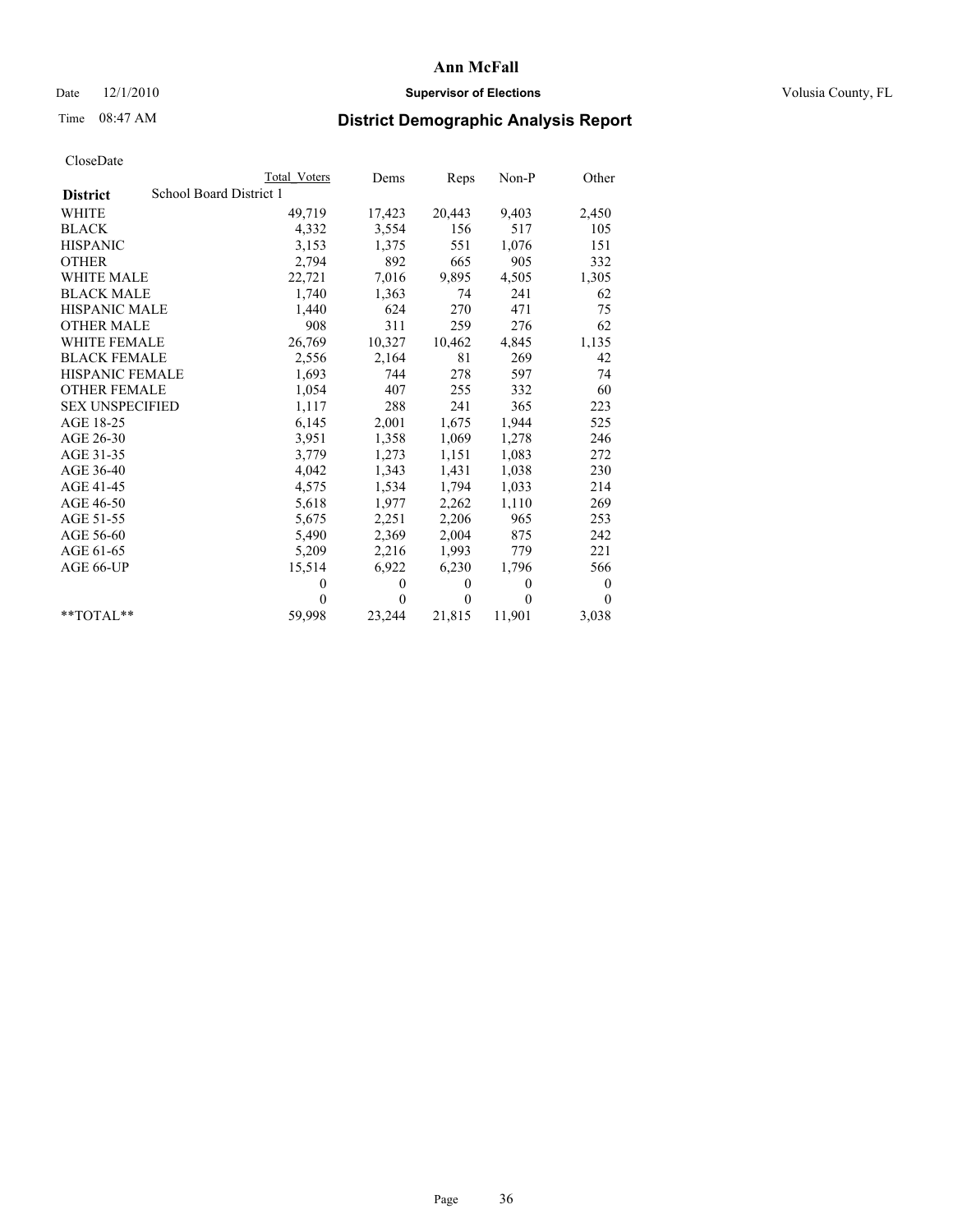## Date  $12/1/2010$  **Supervisor of Elections** Volusia County, FL

## Time 08:47 AM **District Demographic Analysis Report**

|                        | <b>Total Voters</b>     | Dems           | Reps     | $Non-P$  | Other            |
|------------------------|-------------------------|----------------|----------|----------|------------------|
| <b>District</b>        | School Board District 2 |                |          |          |                  |
| <b>WHITE</b>           | 41,280                  | 15,435         | 15,076   | 8,910    | 1,859            |
| <b>BLACK</b>           | 10,922                  | 9,246          | 301      | 1,163    | 212              |
| <b>HISPANIC</b>        | 1,249                   | 548            | 249      | 410      | 42               |
| <b>OTHER</b>           | 2,998                   | 1,189          | 521      | 973      | 315              |
| <b>WHITE MALE</b>      | 19,324                  | 6,372          | 7,467    | 4,462    | 1,023            |
| <b>BLACK MALE</b>      | 4,289                   | 3,511          | 155      | 531      | 92               |
| <b>HISPANIC MALE</b>   | 595                     | 259            | 117      | 198      | 21               |
| <b>OTHER MALE</b>      | 1,003                   | 387            | 223      | 338      | 55               |
| <b>WHITE FEMALE</b>    | 21,701                  | 8,971          | 7,518    | 4,394    | 818              |
| <b>BLACK FEMALE</b>    | 6,536                   | 5,660          | 143      | 615      | 118              |
| HISPANIC FEMALE        | 647                     | 286            | 131      | 210      | 20               |
| <b>OTHER FEMALE</b>    | 1,157                   | 541            | 205      | 351      | 60               |
| <b>SEX UNSPECIFIED</b> | 1,197                   | 431            | 188      | 357      | 221              |
| AGE 18-25              | 7,523                   | 4,377          | 1,087    | 1,637    | 422              |
| AGE 26-30              | 3,995                   | 1,790          | 777      | 1,242    | 186              |
| AGE 31-35              | 3,027                   | 1,324          | 639      | 909      | 155              |
| AGE 36-40              | 3,094                   | 1,316          | 841      | 809      | 128              |
| AGE 41-45              | 3,545                   | 1,529          | 1,008    | 837      | 171              |
| AGE 46-50              | 4,415                   | 1,945          | 1,364    | 919      | 187              |
| AGE 51-55              | 4,943                   | 2,275          | 1,552    | 924      | 192              |
| AGE 56-60              | 4,872                   | 2,243          | 1,498    | 957      | 174              |
| AGE 61-65              | 5,069                   | 2,215          | 1,664    | 965      | 225              |
| AGE 66-UP              | 15,966                  | 7,404          | 5,717    | 2,257    | 588              |
|                        | $\theta$                | $\theta$       | $\theta$ | $\theta$ | $\boldsymbol{0}$ |
|                        | $\Omega$                | $\overline{0}$ | $\theta$ | $\theta$ | $\mathbf{0}$     |
| $*$ $TOTAI.**$         | 56,449                  | 26,418         | 16,147   | 11,456   | 2,428            |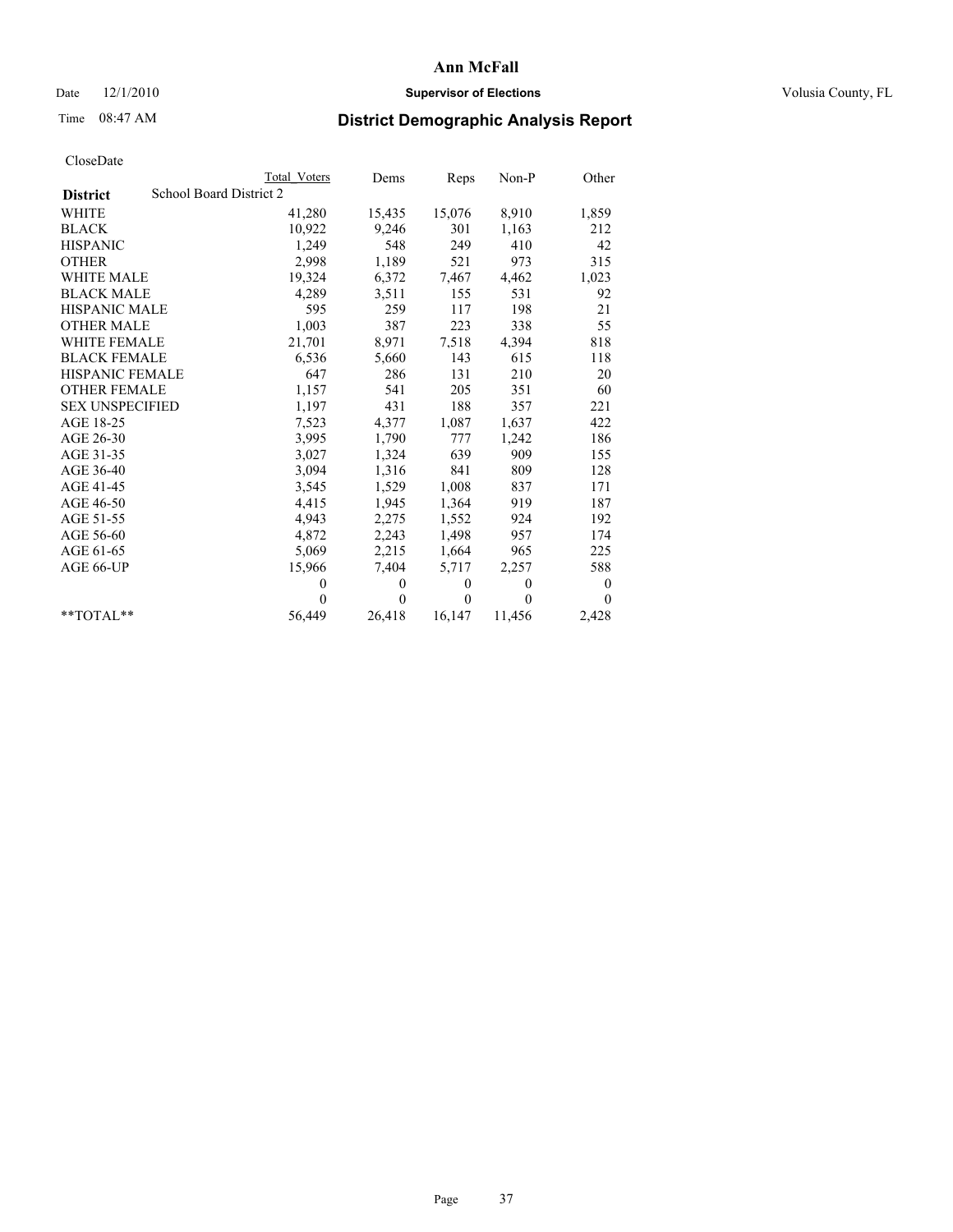## Date  $12/1/2010$  **Supervisor of Elections** Volusia County, FL

## Time 08:47 AM **District Demographic Analysis Report**

|                        |                         | <b>Total Voters</b> | Dems         | Reps     | $Non-P$        | Other            |
|------------------------|-------------------------|---------------------|--------------|----------|----------------|------------------|
| <b>District</b>        | School Board District 3 |                     |              |          |                |                  |
| <b>WHITE</b>           |                         | 64,056              | 22,749       | 24,696   | 13,984         | 2,627            |
| <b>BLACK</b>           |                         | 1,935               | 1,584        | 79       | 235            | 37               |
| <b>HISPANIC</b>        |                         | 983                 | 401          | 245      | 292            | 45               |
| <b>OTHER</b>           |                         | 2,650               | 744          | 583      | 952            | 371              |
| <b>WHITE MALE</b>      |                         | 29,546              | 9,260        | 12,100   | 6,812          | 1,374            |
| <b>BLACK MALE</b>      |                         | 867                 | 666          | 44       | 133            | 24               |
| <b>HISPANIC MALE</b>   |                         | 433                 | 165          | 99       | 145            | 24               |
| <b>OTHER MALE</b>      |                         | 861                 | 253          | 232      | 325            | 51               |
| WHITE FEMALE           |                         | 34,111              | 13,352       | 12,453   | 7,072          | 1,234            |
| <b>BLACK FEMALE</b>    |                         | 1,052               | 906          | 33       | 101            | 12               |
| <b>HISPANIC FEMALE</b> |                         | 539                 | 232          | 143      | 143            | 21               |
| <b>OTHER FEMALE</b>    |                         | 1,007               | 360          | 250      | 323            | 74               |
| <b>SEX UNSPECIFIED</b> |                         | 1,208               | 284          | 249      | 409            | 266              |
| AGE 18-25              |                         | 5,371               | 1,746        | 1,352    | 1,811          | 462              |
| AGE 26-30              |                         | 3,678               | 1,194        | 1,016    | 1,244          | 224              |
| AGE 31-35              |                         | 3,579               | 1,146        | 1,042    | 1,194          | 197              |
| AGE 36-40              |                         | 4,098               | 1,342        | 1,344    | 1,201          | 211              |
| AGE 41-45              |                         | 4,623               | 1,441        | 1,768    | 1,202          | 212              |
| AGE 46-50              |                         | 6,156               | 2,075        | 2,449    | 1,393          | 239              |
| AGE 51-55              |                         | 6,629               | 2,454        | 2,596    | 1,341          | 238              |
| AGE 56-60              |                         | 6,940               | 2,803        | 2,519    | 1,363          | 255              |
| AGE 61-65              |                         | 7,102               | 2,711        | 2,732    | 1,356          | 303              |
| AGE 66-UP              |                         | 21,448              | 8,566        | 8,785    | 3,358          | 739              |
|                        |                         | $\theta$            | $\mathbf{0}$ | $\theta$ | $\overline{0}$ | $\boldsymbol{0}$ |
|                        |                         | $\theta$            | $\theta$     | $\theta$ | $\theta$       | $\theta$         |
| $*$ TOTAL $*$          |                         | 69,624              | 25,478       | 25,603   | 15,463         | 3,080            |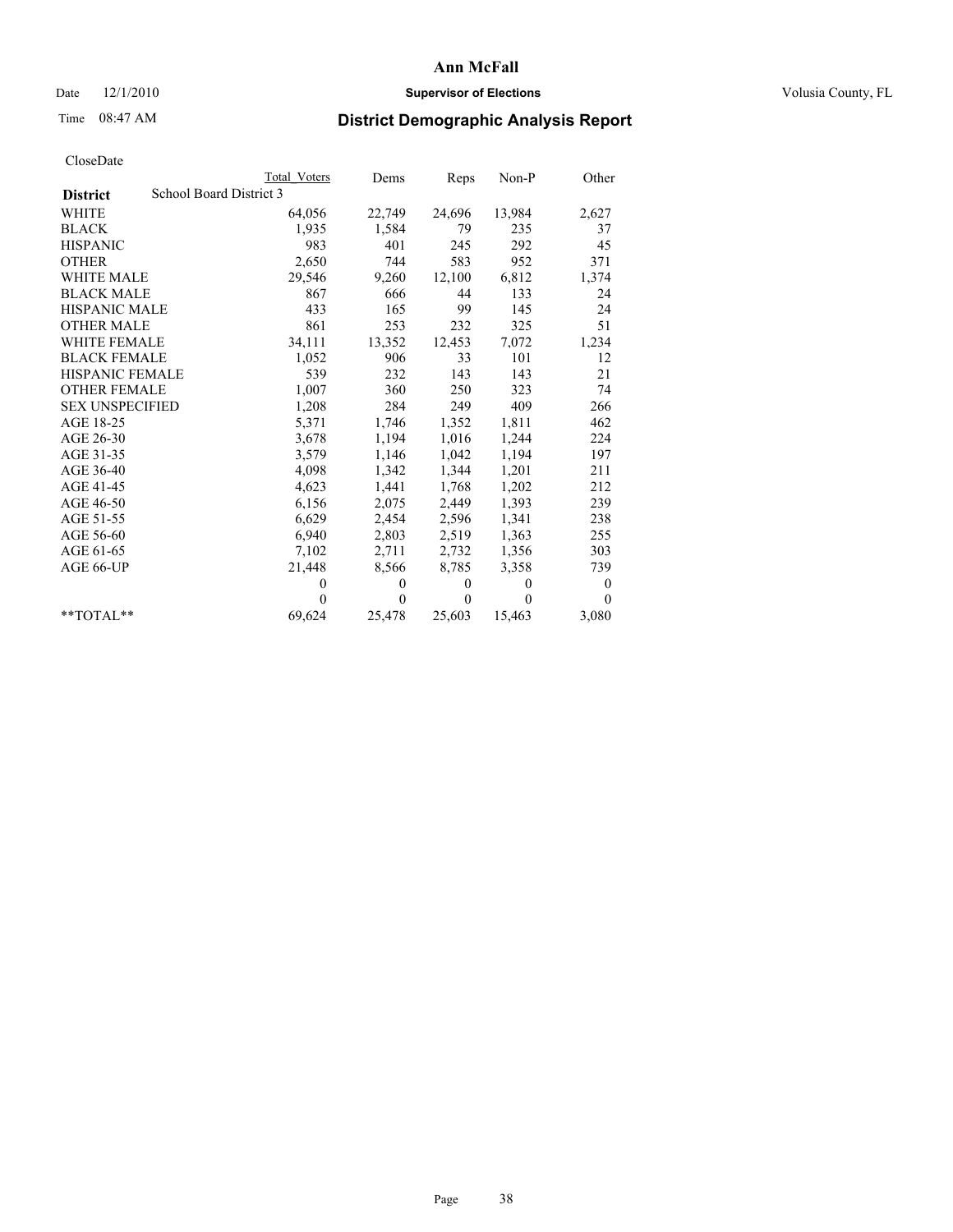## Date  $12/1/2010$  **Supervisor of Elections** Volusia County, FL

## Time 08:47 AM **District Demographic Analysis Report**

|                        | Total Voters            | Dems           | Reps     | $Non-P$  | Other            |  |  |  |
|------------------------|-------------------------|----------------|----------|----------|------------------|--|--|--|
| <b>District</b>        | School Board District 4 |                |          |          |                  |  |  |  |
| WHITE                  | 53,878                  | 19,372         | 21,590   | 10,748   | 2,168            |  |  |  |
| <b>BLACK</b>           | 5,378                   | 4,433          | 187      | 648      | 110              |  |  |  |
| <b>HISPANIC</b>        | 1,267                   | 569            | 319      | 335      | 44               |  |  |  |
| <b>OTHER</b>           | 3,340                   | 1,123          | 783      | 1,081    | 353              |  |  |  |
| <b>WHITE MALE</b>      | 24,617                  | 7,768          | 10,442   | 5,262    | 1,145            |  |  |  |
| <b>BLACK MALE</b>      | 2,126                   | 1,636          | 101      | 323      | 66               |  |  |  |
| HISPANIC MALE          | 564                     | 224            | 157      | 155      | 28               |  |  |  |
| <b>OTHER MALE</b>      | 1,141                   | 364            | 313      | 402      | 62               |  |  |  |
| WHITE FEMALE           | 28,969                  | 11,516         | 11,038   | 5,413    | 1,002            |  |  |  |
| <b>BLACK FEMALE</b>    | 3,216                   | 2,766          | 86       | 321      | 43               |  |  |  |
| HISPANIC FEMALE        | 695                     | 342            | 157      | 180      | 16               |  |  |  |
| <b>OTHER FEMALE</b>    | 1,340                   | 533            | 349      | 390      | 68               |  |  |  |
| <b>SEX UNSPECIFIED</b> | 1,195                   | 348            | 236      | 366      | 245              |  |  |  |
| AGE 18-25              | 6,099                   | 2,489          | 1,472    | 1,710    | 428              |  |  |  |
| AGE 26-30              | 3,704                   | 1,462          | 941      | 1,120    | 181              |  |  |  |
| AGE 31-35              | 3,375                   | 1,311          | 898      | 982      | 184              |  |  |  |
| AGE 36-40              | 3,574                   | 1,279          | 1,202    | 903      | 190              |  |  |  |
| AGE 41-45              | 4,265                   | 1,553          | 1,592    | 941      | 179              |  |  |  |
| AGE 46-50              | 5,466                   | 2,009          | 2,105    | 1,144    | 208              |  |  |  |
| AGE 51-55              | 6,005                   | 2,430          | 2,238    | 1,122    | 215              |  |  |  |
| AGE 56-60              | 6,009                   | 2,507          | 2,146    | 1,137    | 219              |  |  |  |
| AGE 61-65              | 6,185                   | 2,496          | 2,305    | 1,138    | 246              |  |  |  |
| AGE 66-UP              | 19,180                  | 7,961          | 7,979    | 2,615    | 625              |  |  |  |
|                        | $\theta$                | $\theta$       | $\theta$ | $\theta$ | $\boldsymbol{0}$ |  |  |  |
|                        | $\Omega$                | $\overline{0}$ | $\theta$ | $\theta$ | $\mathbf{0}$     |  |  |  |
| $*$ $TOTAI.**$         | 63,863                  | 25,497         | 22,879   | 12,812   | 2,675            |  |  |  |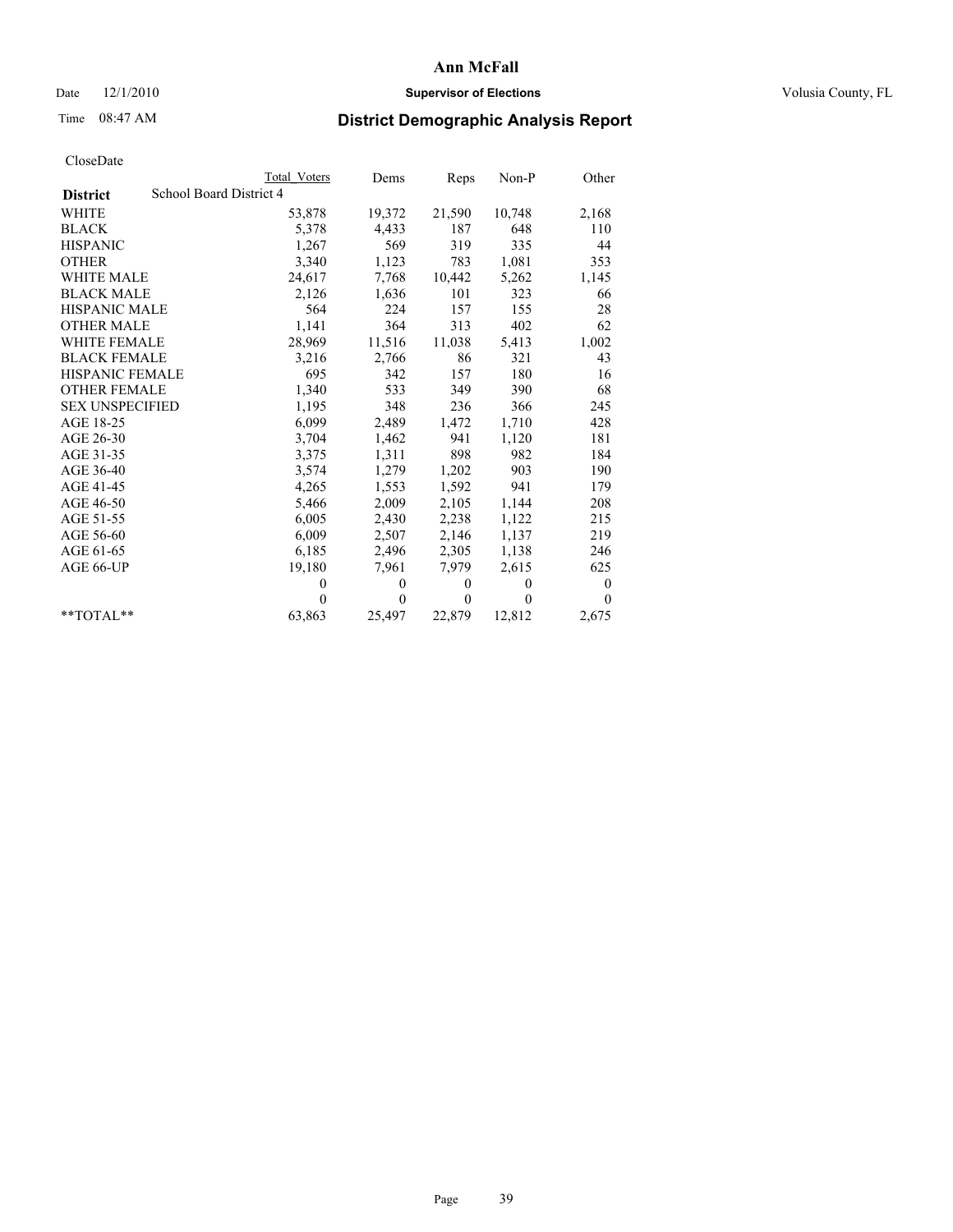## Date  $12/1/2010$  **Supervisor of Elections** Volusia County, FL

## Time 08:47 AM **District Demographic Analysis Report**

|                        |                         | Total Voters | Dems     | Reps         | $Non-P$  | Other            |
|------------------------|-------------------------|--------------|----------|--------------|----------|------------------|
| <b>District</b>        | School Board District 5 |              |          |              |          |                  |
| <b>WHITE</b>           |                         | 48,271       | 15,518   | 19,827       | 10,354   | 2,572            |
| <b>BLACK</b>           |                         | 5,201        | 4,022    | 264          | 731      | 184              |
| <b>HISPANIC</b>        |                         | 13,005       | 6,434    | 2,168        | 3,976    | 427              |
| <b>OTHER</b>           |                         | 3,840        | 1,227    | 773          | 1,357    | 483              |
| WHITE MALE             |                         | 22,590       | 6,410    | 9,749        | 5,077    | 1,354            |
| <b>BLACK MALE</b>      |                         | 2,328        | 1,689    | 153          | 372      | 114              |
| <b>HISPANIC MALE</b>   |                         | 6,165        | 2,921    | 1,090        | 1,934    | 220              |
| <b>OTHER MALE</b>      |                         | 1,269        | 437      | 298          | 454      | 80               |
| <b>WHITE FEMALE</b>    |                         | 25,407       | 9,022    | 9,964        | 5,219    | 1,202            |
| <b>BLACK FEMALE</b>    |                         | 2,829        | 2,293    | 111          | 356      | 69               |
| HISPANIC FEMALE        |                         | 6,744        | 3,459    | 1,071        | 2,014    | 200              |
| <b>OTHER FEMALE</b>    |                         | 1,490        | 583      | 314          | 492      | 101              |
| <b>SEX UNSPECIFIED</b> |                         | 1,495        | 387      | 282          | 500      | 326              |
| AGE 18-25              |                         | 7,881        | 2,754    | 1,772        | 2,650    | 705              |
| AGE 26-30              |                         | 5,109        | 1,747    | 1,230        | 1,796    | 336              |
| AGE 31-35              |                         | 5,467        | 1,987    | 1,455        | 1,687    | 338              |
| AGE 36-40              |                         | 5,945        | 2,111    | 1,852        | 1,635    | 347              |
| AGE 41-45              |                         | 6,210        | 2,222    | 2,108        | 1,571    | 309              |
| AGE 46-50              |                         | 7,215        | 2,606    | 2,665        | 1,632    | 312              |
| AGE 51-55              |                         | 6,952        | 2,668    | 2,585        | 1,367    | 332              |
| AGE 56-60              |                         | 6,095        | 2,526    | 2,140        | 1,184    | 245              |
| AGE 61-65              |                         | 5,499        | 2,216    | 2,032        | 1,005    | 246              |
| AGE 66-UP              |                         | 13,944       | 6,364    | 5,193        | 1,891    | 496              |
|                        |                         | $\mathbf{0}$ | $\theta$ | $\mathbf{0}$ | $\theta$ | $\boldsymbol{0}$ |
|                        |                         | $\Omega$     | $\theta$ | $\mathbf{0}$ | $\theta$ | $\theta$         |
| $*$ $TOTAI.**$         |                         | 70,317       | 27,201   | 23,032       | 16,418   | 3,666            |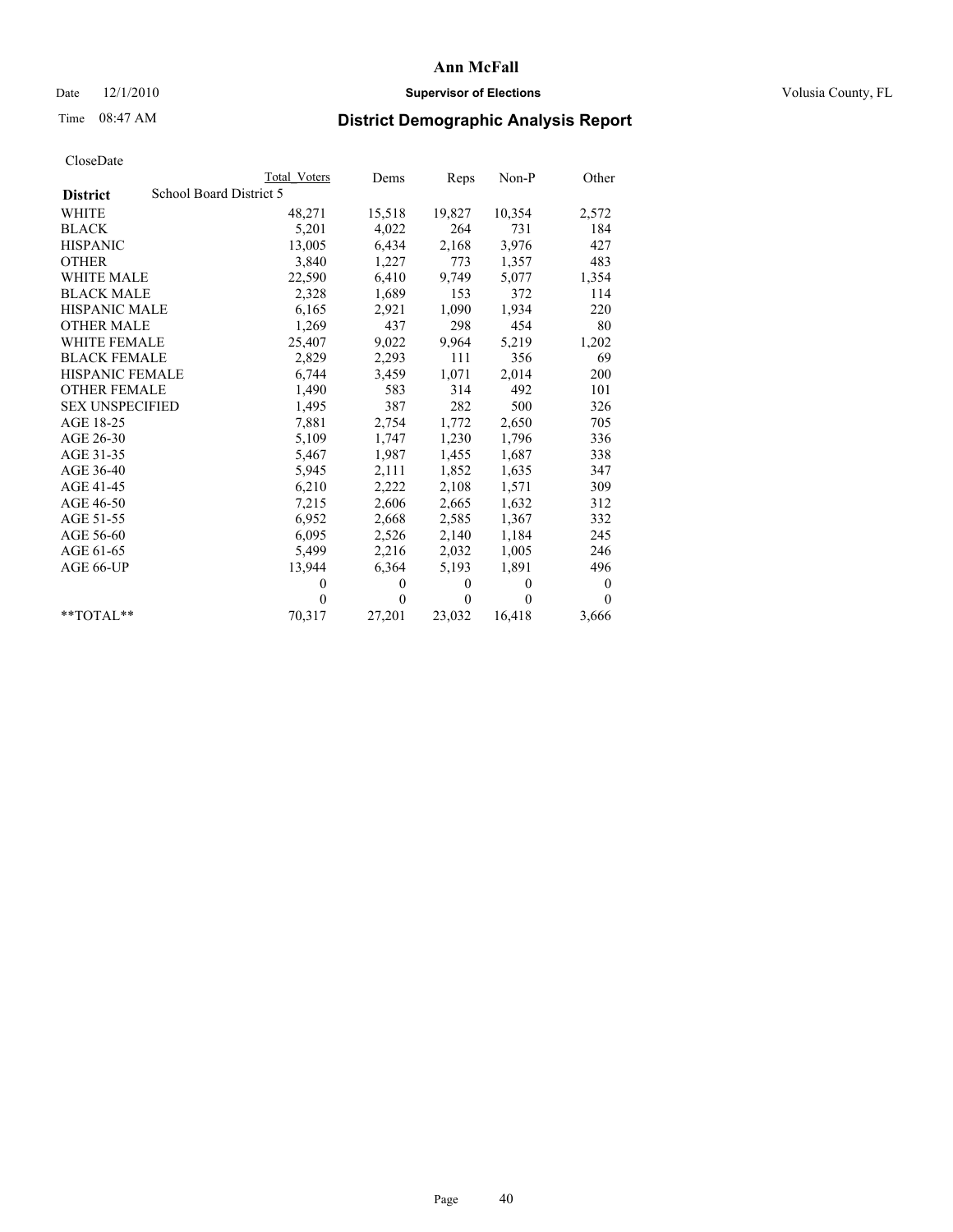## Date  $12/1/2010$  **Supervisor of Elections** Volusia County, FL

# Time 08:47 AM **District Demographic Analysis Report**

|                                          | <b>Total Voters</b> | Dems     | <b>Reps</b>  | Non-P        | Other        |
|------------------------------------------|---------------------|----------|--------------|--------------|--------------|
| Florida Senate Seat 1<br><b>District</b> |                     |          |              |              |              |
| WHITE                                    | 6,207               | 2,303    | 2,178        | 1,417        | 309          |
| <b>BLACK</b>                             | 11,361              | 9,704    | 297          | 1,152        | 208          |
| <b>HISPANIC</b>                          | 473                 | 228      | 76           | 154          | 15           |
| <b>OTHER</b>                             | 1,301               | 615      | 137          | 387          | 162          |
| <b>WHITE MALE</b>                        | 2,931               | 904      | 1,139        | 712          | 176          |
| <b>BLACK MALE</b>                        | 4,362               | 3,583    | 159          | 524          | 96           |
| HISPANIC MALE                            | 224                 | 98       | 35           | 83           | 8            |
| <b>OTHER MALE</b>                        | 368                 | 173      | 57           | 114          | 24           |
| WHITE FEMALE                             | 3,251               | 1,389    | 1,032        | 700          | 130          |
| <b>BLACK FEMALE</b>                      | 6,890               | 6,032    | 136          | 612          | 110          |
| HISPANIC FEMALE                          | 246                 | 128      | 41           | 71           | 6            |
| <b>OTHER FEMALE</b>                      | 474                 | 261      | 61           | 131          | 21           |
| <b>SEX UNSPECIFIED</b>                   | 596                 | 282      | 28           | 163          | 123          |
| AGE 18-25                                | 4,886               | 3,469    | 332          | 828          | 257          |
| AGE 26-30                                | 1.777               | 1,059    | 195          | 475          | 48           |
| AGE 31-35                                | 1,309               | 775      | 161          | 327          | 46           |
| AGE 36-40                                | 1,193               | 709      | 201          | 238          | 45           |
| AGE 41-45                                | 1,292               | 818      | 191          | 225          | 58           |
| AGE 46-50                                | 1,601               | 1,012    | 282          | 248          | 59           |
| AGE 51-55                                | 1,601               | 1,058    | 309          | 186          | 48           |
| AGE 56-60                                | 1,380               | 907      | 236          | 197          | 40           |
| AGE 61-65                                | 1,234               | 813      | 241          | 149          | 31           |
| AGE 66-UP                                | 3,069               | 2,230    | 540          | 237          | 62           |
|                                          | $\theta$            | $\theta$ | $\mathbf{0}$ | $\mathbf{0}$ | $\mathbf{0}$ |
|                                          | $\theta$            | $\theta$ | $\Omega$     | $\theta$     | $\theta$     |
| $*$ $TOTAI.**$                           | 19,342              | 12,850   | 2,688        | 3,110        | 694          |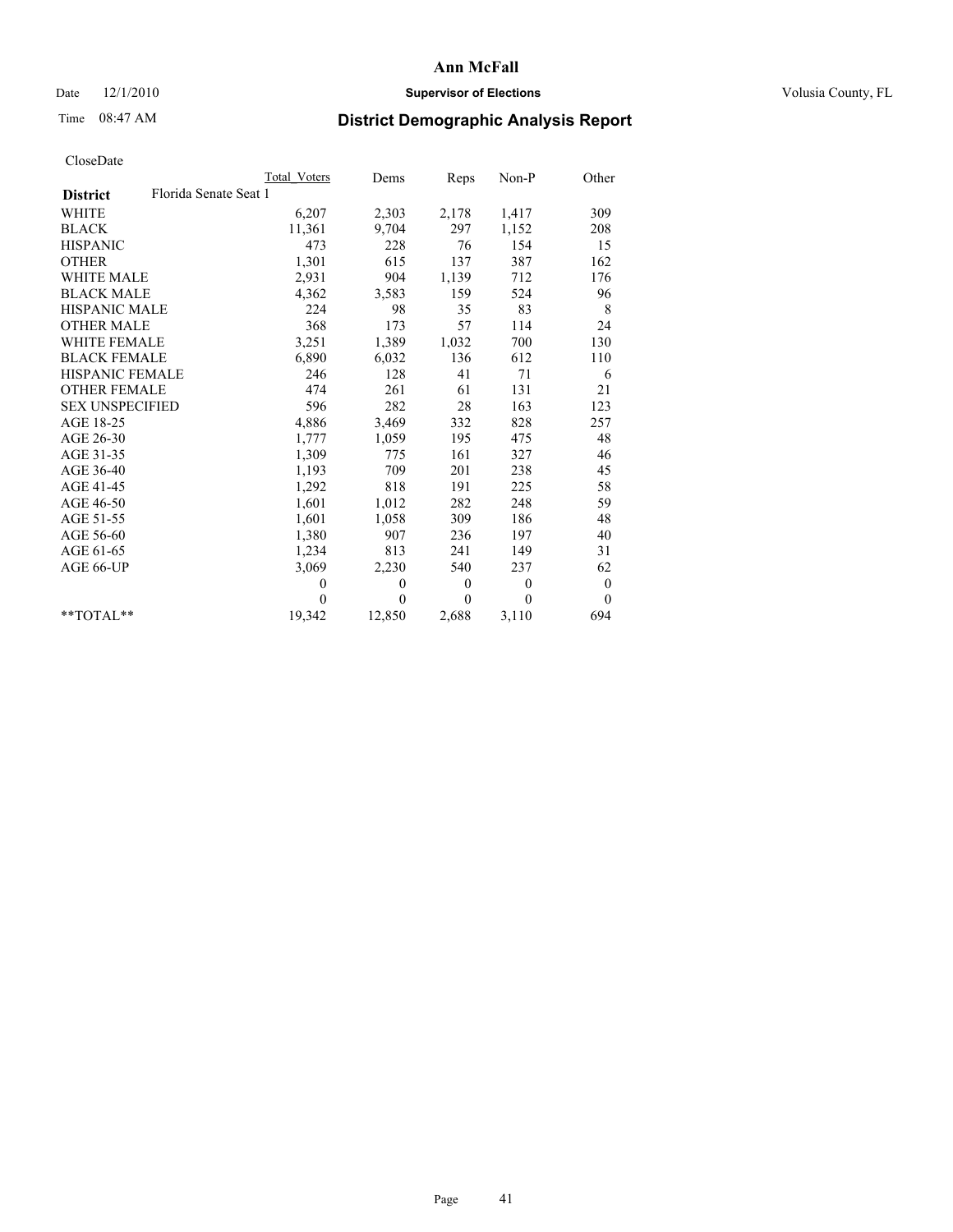## Date  $12/1/2010$  **Supervisor of Elections** Volusia County, FL

## Time 08:47 AM **District Demographic Analysis Report**

|                                          | Total Voters | Dems     | Reps         | $Non-P$  | Other        |
|------------------------------------------|--------------|----------|--------------|----------|--------------|
| Florida Senate Seat 7<br><b>District</b> |              |          |              |          |              |
| <b>WHITE</b>                             | 154,876      | 55,672   | 59,919       | 32,638   | 6,647        |
| <b>BLACK</b>                             | 7.463        | 6,004    | 321          | 982      | 156          |
| <b>HISPANIC</b>                          | 5,843        | 2,655    | 1,147        | 1,803    | 238          |
| <b>OTHER</b>                             | 7,935        | 2,481    | 1,821        | 2,715    | 918          |
| <b>WHITE MALE</b>                        | 71,747       | 22,736   | 29,392       | 16,075   | 3,544        |
| <b>BLACK MALE</b>                        | 3,203        | 2,429    | 169          | 514      | 91           |
| <b>HISPANIC MALE</b>                     | 2,725        | 1,191    | 541          | 865      | 128          |
| <b>OTHER MALE</b>                        | 2,707        | 839      | 735          | 975      | 158          |
| <b>WHITE FEMALE</b>                      | 82,211       | 32,622   | 30,195       | 16,339   | 3,055        |
| <b>BLACK FEMALE</b>                      | 4,215        | 3,540    | 149          | 463      | 63           |
| HISPANIC FEMALE                          | 3,072        | 1,445    | 596          | 921      | 110          |
| <b>OTHER FEMALE</b>                      | 3,087        | 1,190    | 760          | 960      | 177          |
| <b>SEX UNSPECIFIED</b>                   | 3,150        | 820      | 671          | 1,026    | 633          |
| AGE 18-25                                | 15,113       | 5,295    | 3,832        | 4,820    | 1,166        |
| AGE 26-30                                | 10,337       | 3,578    | 2,695        | 3,466    | 598          |
| AGE 31-35                                | 9,490        | 3,245    | 2,681        | 3,009    | 555          |
| AGE 36-40                                | 10,536       | 3,579    | 3,457        | 2,958    | 542          |
| AGE 41-45                                | 12,074       | 4,031    | 4,485        | 2,980    | 578          |
| AGE 46-50                                | 15,696       | 5,413    | 6,158        | 3,474    | 651          |
| AGE 51-55                                | 16,898       | 6,465    | 6,425        | 3,338    | 670          |
| AGE 56-60                                | 17,037       | 6,984    | 6,093        | 3,320    | 640          |
| AGE 61-65                                | 17,097       | 6,660    | 6,422        | 3,250    | 765          |
| AGE 66-UP                                | 51,838       | 21,562   | 20,959       | 7,523    | 1,794        |
|                                          | $\Omega$     | $\theta$ | $\mathbf{0}$ | $\theta$ | $\mathbf{0}$ |
|                                          | $\Omega$     | $\theta$ | $\theta$     | $\theta$ | $\theta$     |
| $*$ $TOTAI.**$                           | 176,117      | 66,812   | 63,208       | 38,138   | 7,959        |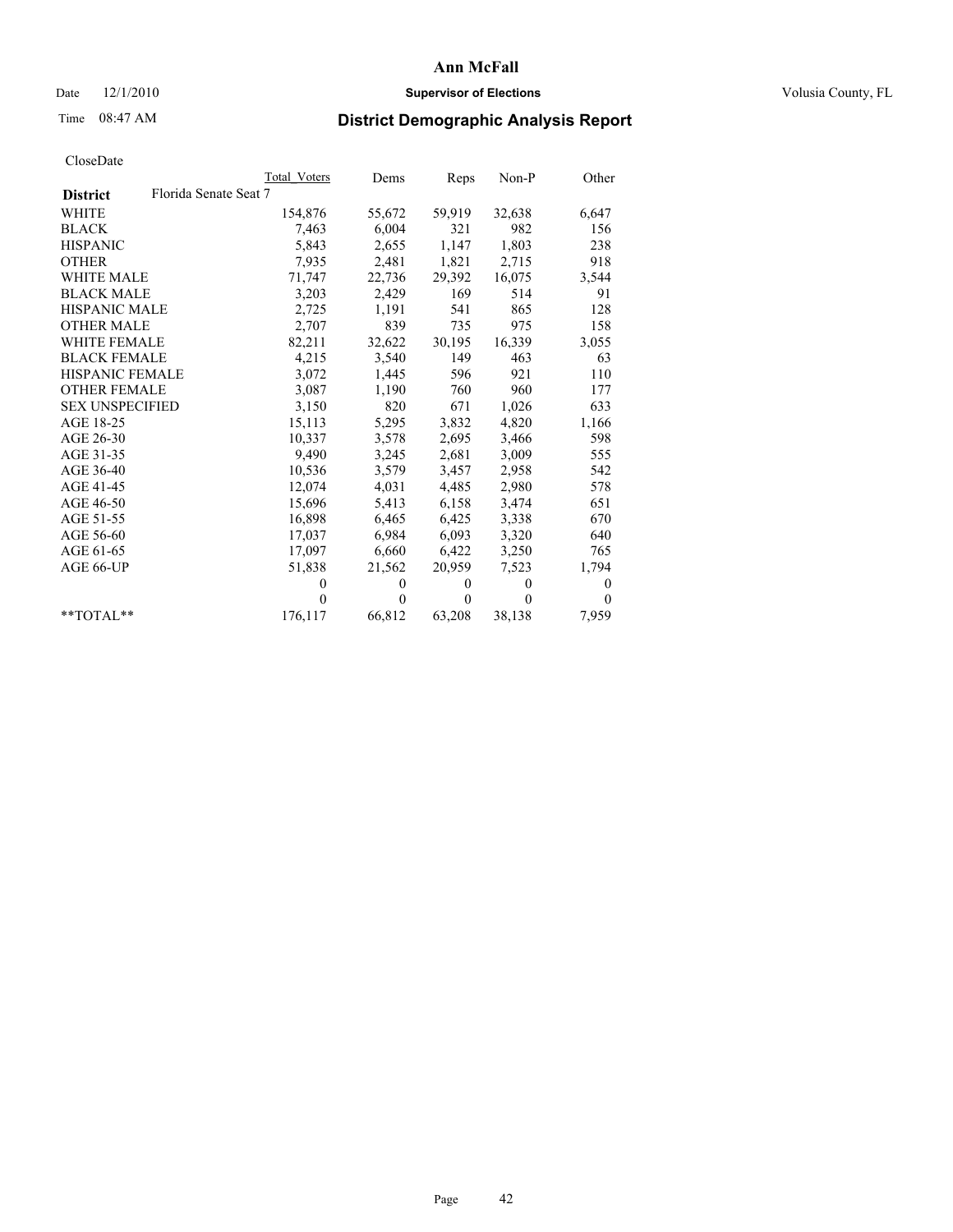## Date  $12/1/2010$  **Supervisor of Elections** Volusia County, FL

## Time 08:47 AM **District Demographic Analysis Report**

|                                          | <b>Total Voters</b> | Dems         | Reps         | Non-P        | Other            |
|------------------------------------------|---------------------|--------------|--------------|--------------|------------------|
| Florida Senate Seat 8<br><b>District</b> |                     |              |              |              |                  |
| <b>WHITE</b>                             | 23,551              | 7,928        | 10,063       | 4,648        | 912              |
| <b>BLACK</b>                             | 1,113               | 875          | 39           | 160          | 39               |
| <b>HISPANIC</b>                          | 515                 | 215          | 140          | 143          | 17               |
| <b>OTHER</b>                             | 1,342               | 442          | 324          | 447          | 129              |
| <b>WHITE MALE</b>                        | 10,832              | 3,208        | 4,878        | 2,270        | 476              |
| <b>BLACK MALE</b>                        | 460                 | 341          | 20           | 78           | 21               |
| <b>HISPANIC MALE</b>                     | 247                 | 91           | 76           | 70           | 10               |
| <b>OTHER MALE</b>                        | 482                 | 160          | 132          | 169          | 21               |
| <b>WHITE FEMALE</b>                      | 12,571              | 4,680        | 5,122        | 2,342        | 427              |
| <b>BLACK FEMALE</b>                      | 647                 | 530          | 19           | 80           | 18               |
| HISPANIC FEMALE                          | 267                 | 124          | 63           | 73           | 7                |
| <b>OTHER FEMALE</b>                      | 544                 | 209          | 138          | 167          | 30               |
| <b>SEX UNSPECIFIED</b>                   | 471                 | 117          | 118          | 149          | 87               |
| AGE 18-25                                | 2,452               | 877          | 713          | 704          | 158              |
| AGE 26-30                                | 1,337               | 463          | 393          | 411          | 70               |
| AGE 31-35                                | 1,287               | 443          | 394          | 373          | 77               |
| AGE 36-40                                | 1,395               | 410          | 554          | 355          | 76               |
| AGE 41-45                                | 1,715               | 536          | 739          | 374          | 66               |
| AGE 46-50                                | 2,162               | 697          | 941          | 455          | 69               |
| AGE 51-55                                | 2,448               | 895          | 1,034        | 457          | 62               |
| AGE 56-60                                | 2,485               | 893          | 1,032        | 460          | 100              |
| AGE 61-65                                | 2,767               | 1,039        | 1,113        | 511          | 104              |
| AGE 66-UP                                | 8,473               | 3,207        | 3,653        | 1,298        | 315              |
|                                          | $\mathbf{0}$        | $\mathbf{0}$ | $\mathbf{0}$ | $\mathbf{0}$ | $\boldsymbol{0}$ |
|                                          | $\theta$            | $\theta$     | $\theta$     | $\theta$     | $\theta$         |
| $*$ $TOTAI.**$                           | 26,521              | 9,460        | 10,566       | 5,398        | 1,097            |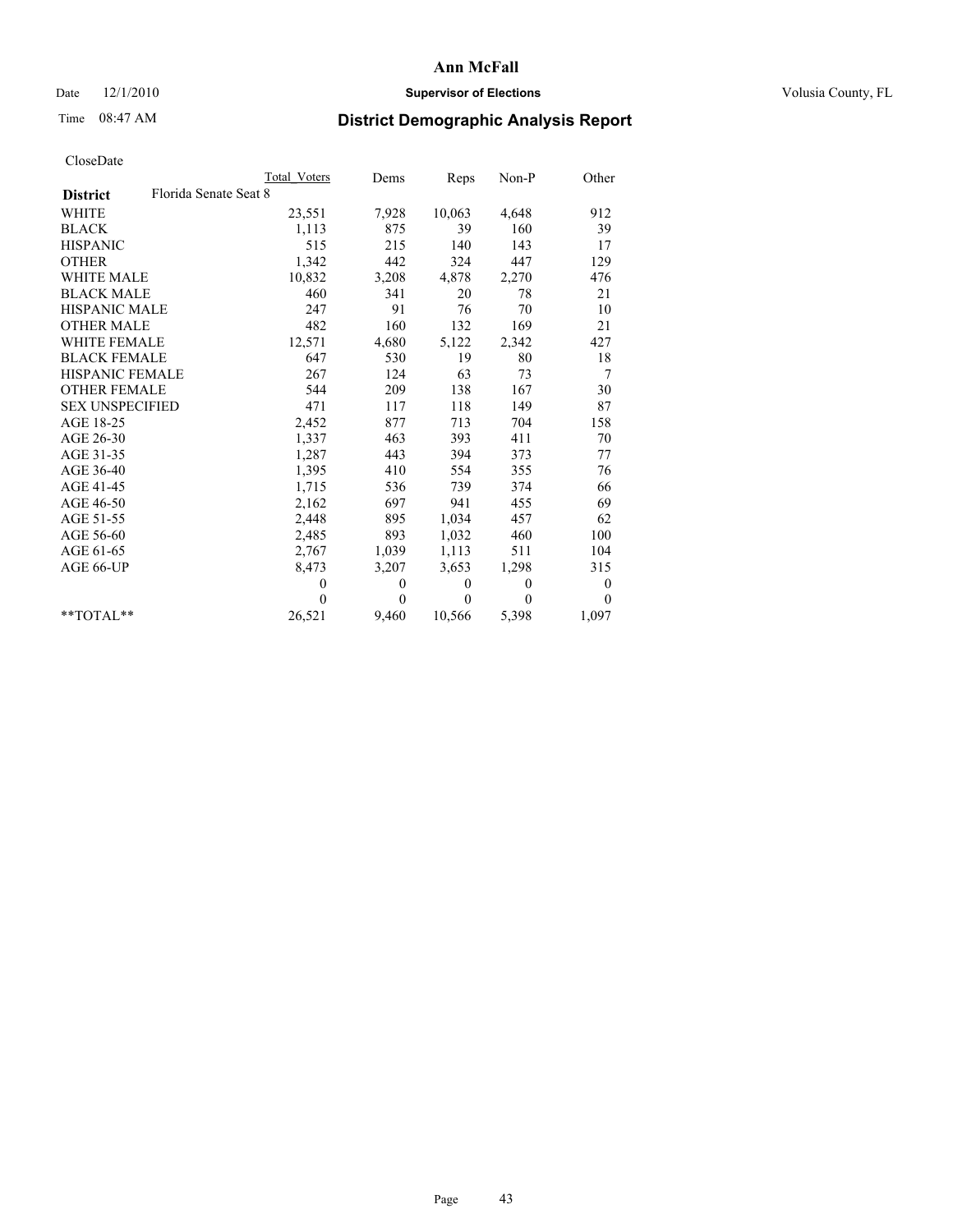## Date  $12/1/2010$  **Supervisor of Elections** Volusia County, FL

## Time 08:47 AM **District Demographic Analysis Report**

|                                           | Total Voters | Dems         | Reps         | $Non-P$  | Other        |
|-------------------------------------------|--------------|--------------|--------------|----------|--------------|
| Florida Senate Seat 20<br><b>District</b> |              |              |              |          |              |
| WHITE                                     | 72,570       | 24,594       | 29,472       | 14,696   | 3,808        |
| <b>BLACK</b>                              | 7,831        | 6,256        | 330          | 1,000    | 245          |
| <b>HISPANIC</b>                           | 12,826       | 6,229        | 2,169        | 3,989    | 439          |
| <b>OTHER</b>                              | 5,044        | 1,637        | 1,043        | 1,719    | 645          |
| <b>WHITE MALE</b>                         | 33,288       | 9,978        | 14,244       | 7,061    | 2,005        |
| <b>BLACK MALE</b>                         | 3,325        | 2,512        | 179          | 484      | 150          |
| <b>HISPANIC MALE</b>                      | 6,001        | 2,813        | 1,081        | 1,885    | 222          |
| <b>OTHER MALE</b>                         | 1,625        | 580          | 401          | 537      | 107          |
| <b>WHITE FEMALE</b>                       | 38,924       | 14,497       | 15,086       | 7,562    | 1,779        |
| <b>BLACK FEMALE</b>                       | 4,437        | 3,687        | 150          | 507      | 93           |
| <b>HISPANIC FEMALE</b>                    | 6,733        | 3,366        | 1,080        | 2,079    | 208          |
| <b>OTHER FEMALE</b>                       | 1,943        | 764          | 414          | 630      | 135          |
| <b>SEX UNSPECIFIED</b>                    | 1,995        | 519          | 379          | 659      | 438          |
| AGE 18-25                                 | 10,568       | 3,726        | 2,481        | 3,400    | 961          |
| AGE 26-30                                 | 6,986        | 2,451        | 1,750        | 2,328    | 457          |
| AGE 31-35                                 | 7,141        | 2,578        | 1,949        | 2,146    | 468          |
| AGE 36-40                                 | 7,629        | 2,693        | 2,458        | 2,035    | 443          |
| AGE 41-45                                 | 8,137        | 2,894        | 2,855        | 2,005    | 383          |
| AGE 46-50                                 | 9,411        | 3,490        | 3,464        | 2,021    | 436          |
| AGE 51-55                                 | 9,257        | 3,660        | 3,409        | 1,738    | 450          |
| AGE 56-60                                 | 8,504        | 3,664        | 2,946        | 1,539    | 355          |
| AGE 61-65                                 | 7,966        | 3,342        | 2,950        | 1,333    | 341          |
| AGE 66-UP                                 | 22,672       | 10,218       | 8,752        | 2,859    | 843          |
|                                           | $\mathbf{0}$ | $\mathbf{0}$ | $\mathbf{0}$ | $\theta$ | $\mathbf{0}$ |
|                                           | $\Omega$     | $\theta$     | $\theta$     | $\theta$ | $\theta$     |
| $*$ $TOTAI.**$                            | 98,271       | 38,716       | 33,014       | 21,404   | 5,137        |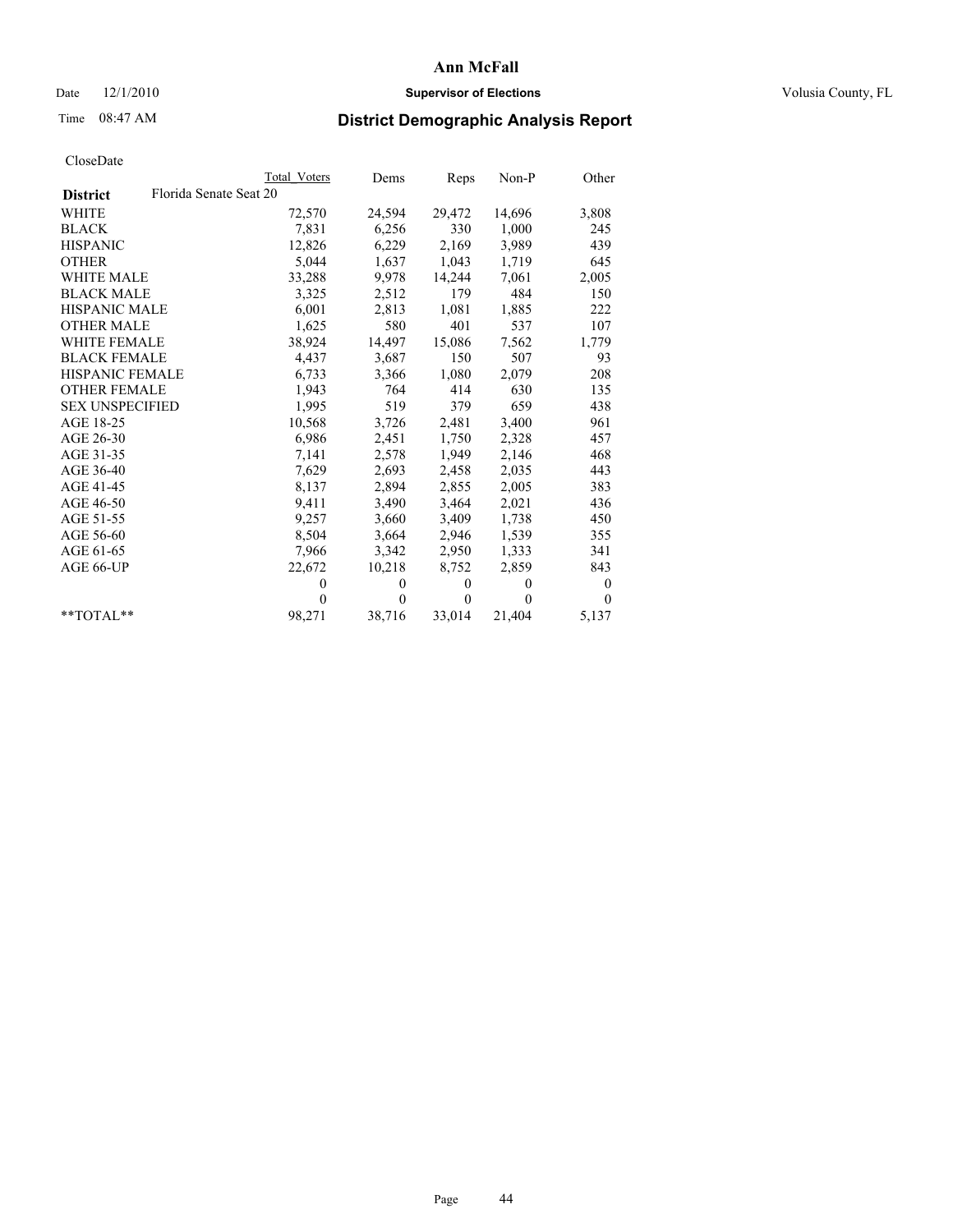## Date  $12/1/2010$  **Supervisor of Elections** Volusia County, FL

## Time 08:47 AM **District Demographic Analysis Report**

|                                       | Total Voters | Dems     | Reps     | Non-P        | Other        |
|---------------------------------------|--------------|----------|----------|--------------|--------------|
| Daytona Bch Zone 1<br><b>District</b> |              |          |          |              |              |
| <b>WHITE</b>                          | 4,447        | 1,803    | 1,482    | 967          | 195          |
| <b>BLACK</b>                          | 942          | 775      | 27       | 121          | 19           |
| <b>HISPANIC</b>                       | 138          | 63       | 31       | 40           | 4            |
| <b>OTHER</b>                          | 348          | 131      | 75       | 100          | 42           |
| <b>WHITE MALE</b>                     | 2,072        | 727      | 741      | 492          | 112          |
| <b>BLACK MALE</b>                     | 407          | 325      | 14       | 57           | 11           |
| <b>HISPANIC MALE</b>                  | 70           | 27       | 17       | 23           | 3            |
| <b>OTHER MALE</b>                     | 143          | 57       | 35       | 44           | 7            |
| <b>WHITE FEMALE</b>                   | 2,354        | 1,069    | 737      | 466          | 82           |
| <b>BLACK FEMALE</b>                   | 531          | 448      | 13       | 62           | 8            |
| HISPANIC FEMALE                       | 68           | 36       | 14       | 17           | $\mathbf{1}$ |
| <b>OTHER FEMALE</b>                   | 132          | 55       | 29       | 38           | 10           |
| <b>SEX UNSPECIFIED</b>                | 98           | 28       | 15       | 29           | 26           |
| AGE 18-25                             | 703          | 353      | 119      | 189          | 42           |
| AGE 26-30                             | 427          | 208      | 65       | 126          | 28           |
| AGE 31-35                             | 312          | 146      | 57       | 97           | 12           |
| AGE 36-40                             | 320          | 124      | 78       | 106          | 12           |
| AGE 41-45                             | 336          | 137      | 106      | 76           | 17           |
| AGE 46-50                             | 465          | 202      | 144      | 93           | 26           |
| AGE 51-55                             | 560          | 261      | 168      | 100          | 31           |
| AGE 56-60                             | 539          | 248      | 156      | 116          | 19           |
| AGE 61-65                             | 532          | 243      | 156      | 115          | 18           |
| AGE 66-UP                             | 1,681        | 850      | 566      | 210          | 55           |
|                                       | $\mathbf{0}$ | $\theta$ | $\theta$ | $\mathbf{0}$ | $\bf{0}$     |
|                                       | $\theta$     | $\theta$ | $\theta$ | $\theta$     | $\theta$     |
| $*$ $TOTAI.**$                        | 5,875        | 2,772    | 1,615    | 1,228        | 260          |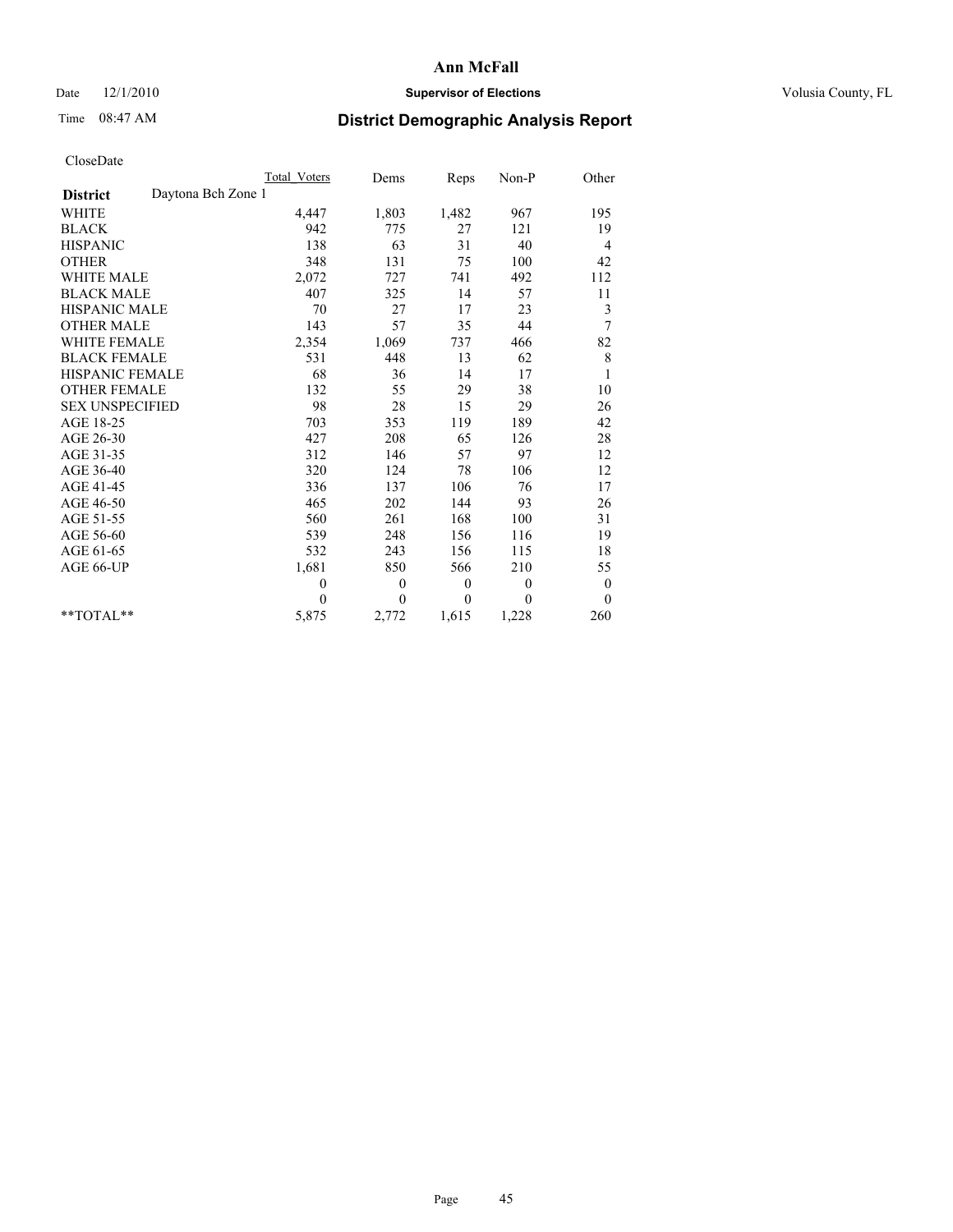## Date  $12/1/2010$  **Supervisor of Elections** Volusia County, FL

# Time 08:47 AM **District Demographic Analysis Report**

|                                       | Total Voters | Dems         | Reps         | $Non-P$  | Other            |
|---------------------------------------|--------------|--------------|--------------|----------|------------------|
| Daytona Bch Zone 2<br><b>District</b> |              |              |              |          |                  |
| <b>WHITE</b>                          | 3,907        | 1,599        | 1,337        | 808      | 163              |
| <b>BLACK</b>                          | 1,257        | 1,061        | 42           | 128      | 26               |
| <b>HISPANIC</b>                       | 137          | 62           | 28           | 41       | 6                |
| <b>OTHER</b>                          | 301          | 116          | 51           | 108      | 26               |
| <b>WHITE MALE</b>                     | 1,900        | 715          | 684          | 405      | 96               |
| <b>BLACK MALE</b>                     | 504          | 407          | 21           | 63       | 13               |
| <b>HISPANIC MALE</b>                  | 66           | 31           | 11           | 19       | 5                |
| <b>OTHER MALE</b>                     | 102          | 38           | 21           | 37       | 6                |
| WHITE FEMALE                          | 1,983        | 874          | 642          | 400      | 67               |
| <b>BLACK FEMALE</b>                   | 747          | 649          | 21           | 64       | 13               |
| HISPANIC FEMALE                       | 71           | 31           | 17           | 22       | 1                |
| <b>OTHER FEMALE</b>                   | 129          | 57           | 26           | 42       | 4                |
| <b>SEX UNSPECIFIED</b>                | 100          | 36           | 15           | 33       | 16               |
| AGE 18-25                             | 531          | 273          | 89           | 131      | 38               |
| AGE 26-30                             | 362          | 175          | 68           | 106      | 13               |
| AGE 31-35                             | 306          | 149          | 52           | 86       | 19               |
| AGE 36-40                             | 323          | 155          | 71           | 85       | 12               |
| AGE 41-45                             | 389          | 171          | 103          | 97       | 18               |
| AGE 46-50                             | 484          | 232          | 133          | 101      | 18               |
| AGE 51-55                             | 560          | 291          | 149          | 102      | 18               |
| AGE 56-60                             | 552          | 274          | 154          | 110      | 14               |
| AGE 61-65                             | 447          | 220          | 127          | 79       | 21               |
| AGE 66-UP                             | 1,648        | 898          | 512          | 188      | 50               |
|                                       | $\mathbf{0}$ | $\mathbf{0}$ | $\mathbf{0}$ | $\theta$ | $\boldsymbol{0}$ |
|                                       | $\Omega$     | $\theta$     | $\theta$     | $\theta$ | $\theta$         |
| $*$ $TOTAI.**$                        | 5,602        | 2,838        | 1,458        | 1,085    | 221              |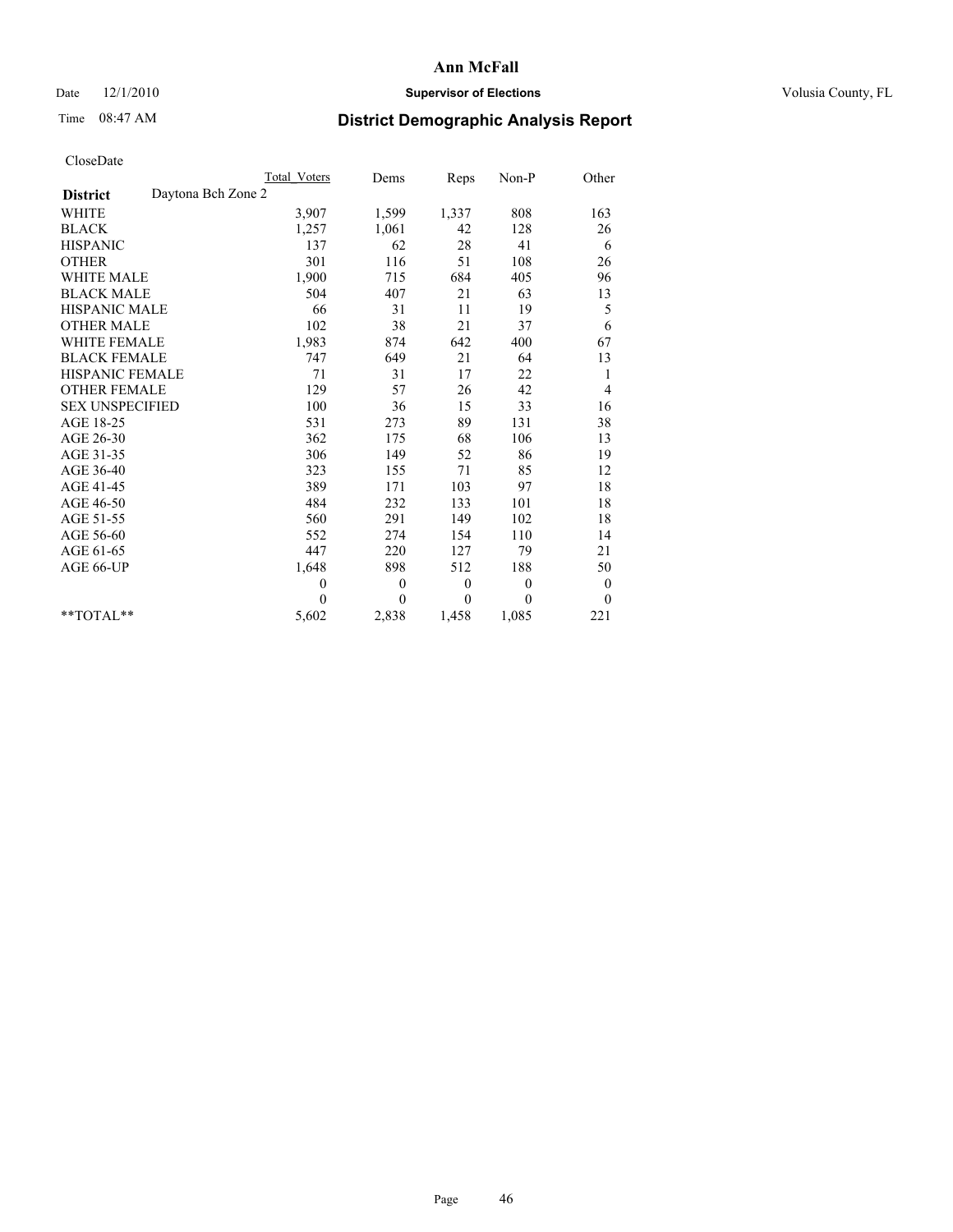## Date  $12/1/2010$  **Supervisor of Elections** Volusia County, FL

# Time 08:47 AM **District Demographic Analysis Report**

|                                       | <b>Total Voters</b> | Dems         | Reps     | Non-P        | Other            |
|---------------------------------------|---------------------|--------------|----------|--------------|------------------|
| Daytona Bch Zone 3<br><b>District</b> |                     |              |          |              |                  |
| WHITE                                 | 3,326               | 1,398        | 965      | 769          | 194              |
| <b>BLACK</b>                          | 2,437               | 2,107        | 50       | 231          | 49               |
| <b>HISPANIC</b>                       | 135                 | 65           | 19       | 46           | 5                |
| <b>OTHER</b>                          | 429                 | 196          | 41       | 134          | 58               |
| <b>WHITE MALE</b>                     | 1,697               | 617          | 540      | 413          | 127              |
| <b>BLACK MALE</b>                     | 665                 | 563          | 21       | 63           | 18               |
| <b>HISPANIC MALE</b>                  | 59                  | 27           | 7        | 23           | $\overline{c}$   |
| <b>OTHER MALE</b>                     | 104                 | 45           | 20       | 31           | 8                |
| WHITE FEMALE                          | 1,609               | 772          | 420      | 352          | 65               |
| <b>BLACK FEMALE</b>                   | 1,752               | 1,531        | 29       | 161          | 31               |
| HISPANIC FEMALE                       | 75                  | 37           | 12       | 23           | 3                |
| <b>OTHER FEMALE</b>                   | 153                 | 88           | 8        | 51           | 6                |
| <b>SEX UNSPECIFIED</b>                | 213                 | 86           | 18       | 63           | 46               |
| AGE 18-25                             | 2,210               | 1,757        | 82       | 279          | 92               |
| AGE 26-30                             | 447                 | 211          | 62       | 146          | 28               |
| AGE 31-35                             | 235                 | 113          | 33       | 70           | 19               |
| AGE 36-40                             | 261                 | 119          | 49       | 85           | 8                |
| AGE 41-45                             | 302                 | 136          | 71       | 79           | 16               |
| AGE 46-50                             | 335                 | 161          | 74       | 86           | 14               |
| AGE 51-55                             | 467                 | 235          | 109      | 91           | 32               |
| AGE 56-60                             | 468                 | 240          | 122      | 90           | 16               |
| AGE 61-65                             | 458                 | 210          | 136      | 89           | 23               |
| AGE 66-UP                             | 1,144               | 584          | 337      | 165          | 58               |
|                                       | $\mathbf{0}$        | $\mathbf{0}$ | $\theta$ | $\mathbf{0}$ | $\boldsymbol{0}$ |
|                                       | $\theta$            | $\theta$     | $\theta$ | $\theta$     | $\theta$         |
| $*$ TOTAL $*$                         | 6,327               | 3,766        | 1,075    | 1,180        | 306              |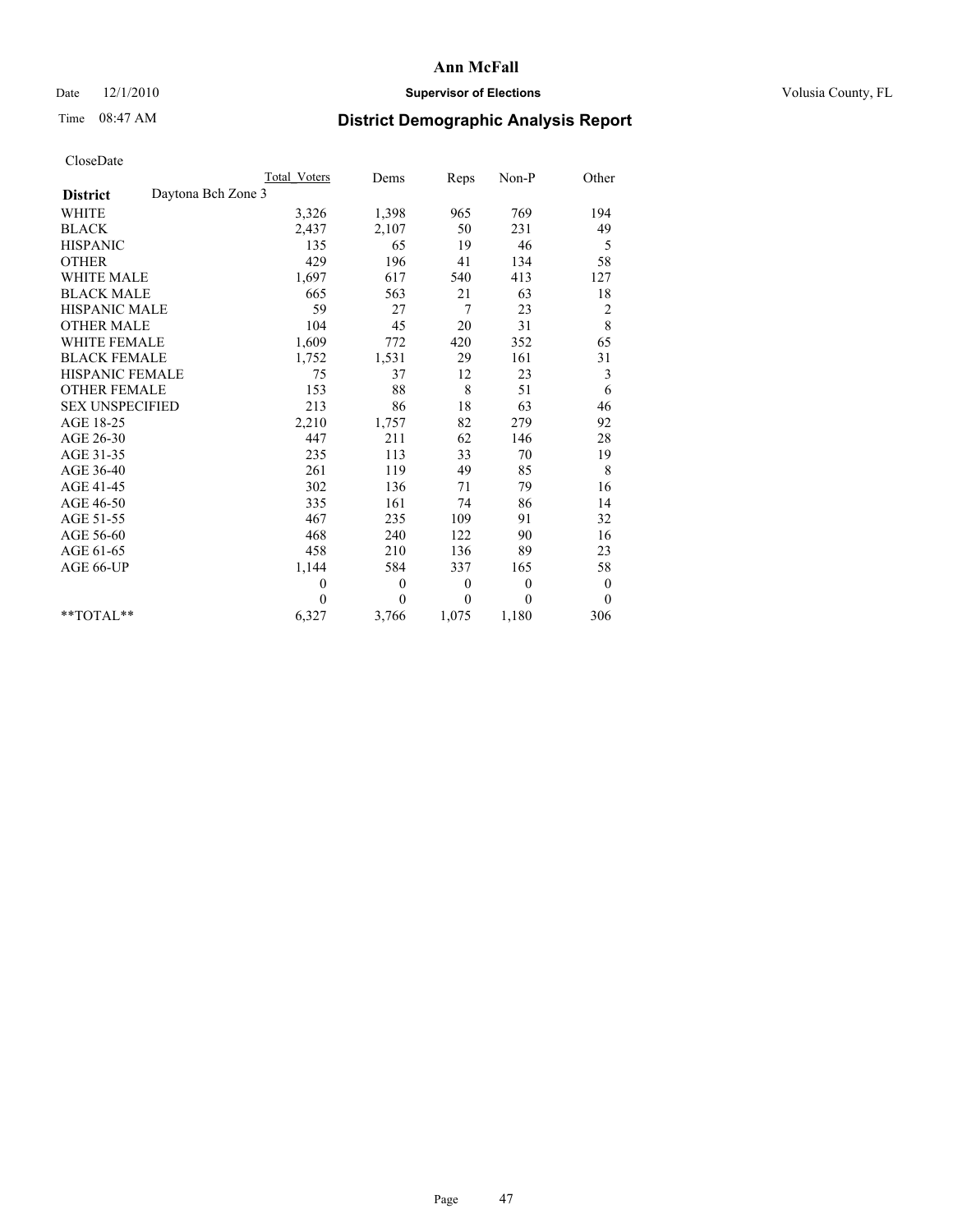## Date  $12/1/2010$  **Supervisor of Elections** Volusia County, FL

## Time 08:47 AM **District Demographic Analysis Report**

|                                       | Total Voters | Dems     | <b>Reps</b>  | Non-P        | Other        |
|---------------------------------------|--------------|----------|--------------|--------------|--------------|
| Daytona Bch Zone 4<br><b>District</b> |              |          |              |              |              |
| <b>WHITE</b>                          | 5,982        | 1,900    | 2,661        | 1,149        | 272          |
| <b>BLACK</b>                          | 820          | 659      | 21           | 118          | 22           |
| <b>HISPANIC</b>                       | 220          | 96       | 53           | 65           | 6            |
| <b>OTHER</b>                          | 469          | 136      | 120          | 166          | 47           |
| <b>WHITE MALE</b>                     | 2,843        | 779      | 1,318        | 590          | 156          |
| <b>BLACK MALE</b>                     | 334          | 239      | 14           | 69           | 12           |
| <b>HISPANIC MALE</b>                  | 96           | 40       | 25           | 27           | 4            |
| <b>OTHER MALE</b>                     | 175          | 46       | 45           | 75           | 9            |
| <b>WHITE FEMALE</b>                   | 3,110        | 1,107    | 1,336        | 553          | 114          |
| <b>BLACK FEMALE</b>                   | 483          | 418      | 7            | 48           | 10           |
| HISPANIC FEMALE                       | 124          | 56       | 28           | 38           | 2            |
| <b>OTHER FEMALE</b>                   | 179          | 58       | 49           | 63           | 9            |
| <b>SEX UNSPECIFIED</b>                | 147          | 48       | 33           | 35           | 31           |
| AGE 18-25                             | 1,119        | 465      | 275          | 313          | 66           |
| AGE 26-30                             | 688          | 263      | 202          | 181          | 42           |
| AGE 31-35                             | 447          | 179      | 130          | 115          | 23           |
| AGE 36-40                             | 443          | 144      | 176          | 96           | 27           |
| AGE 41-45                             | 346          | 142      | 116          | 77           | 11           |
| AGE 46-50                             | 450          | 157      | 186          | 93           | 14           |
| AGE 51-55                             | 506          | 186      | 215          | 85           | 20           |
| AGE 56-60                             | 581          | 213      | 228          | 114          | 26           |
| AGE 61-65                             | 649          | 230      | 270          | 116          | 33           |
| AGE 66-UP                             | 2,262        | 812      | 1,057        | 308          | 85           |
|                                       | $\mathbf{0}$ | $\theta$ | $\mathbf{0}$ | $\mathbf{0}$ | $\mathbf{0}$ |
|                                       | $\theta$     | $\theta$ | $\Omega$     | $\theta$     | $\mathbf{0}$ |
| $*$ $TOTAI.**$                        | 7,491        | 2,791    | 2,855        | 1,498        | 347          |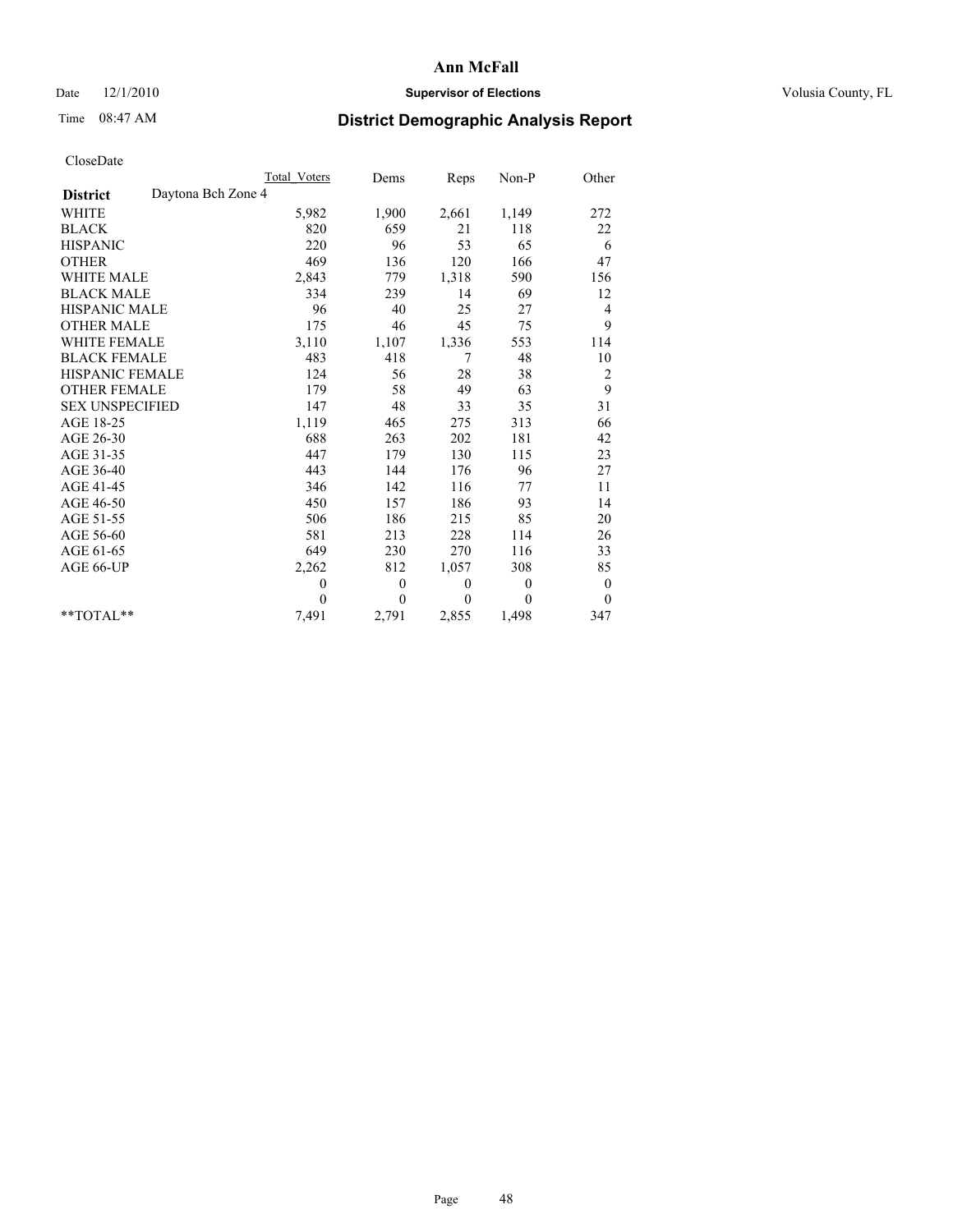## Date  $12/1/2010$  **Supervisor of Elections** Volusia County, FL

# Time 08:47 AM **District Demographic Analysis Report**

|                                       | Total Voters | Dems     | Reps         | $Non-P$      | Other            |
|---------------------------------------|--------------|----------|--------------|--------------|------------------|
| Daytona Bch Zone 5<br><b>District</b> |              |          |              |              |                  |
| <b>WHITE</b>                          | 2,026        | 828      | 623          | 475          | 100              |
| <b>BLACK</b>                          | 3,639        | 3,111    | 96           | 371          | 61               |
| <b>HISPANIC</b>                       | 166          | 96       | 28           | 38           | 4                |
| <b>OTHER</b>                          | 414          | 199      | 44           | 118          | 53               |
| <b>WHITE MALE</b>                     | 937          | 330      | 328          | 222          | 57               |
| <b>BLACK MALE</b>                     | 1,386        | 1,127    | 52           | 170          | 37               |
| <b>HISPANIC MALE</b>                  | 82           | 47       | 15           | 17           | 3                |
| <b>OTHER MALE</b>                     | 103          | 51       | 16           | 28           | 8                |
| WHITE FEMALE                          | 1,081        | 496      | 292          | 252          | 41               |
| <b>BLACK FEMALE</b>                   | 2,220        | 1,954    | 44           | 198          | 24               |
| HISPANIC FEMALE                       | 83           | 48       | 13           | 21           | 1                |
| <b>OTHER FEMALE</b>                   | 170          | 91       | 22           | 47           | 10               |
| <b>SEX UNSPECIFIED</b>                | 183          | 90       | 9            | 47           | 37               |
| AGE 18-25                             | 1,093        | 707      | 98           | 224          | 64               |
| AGE 26-30                             | 614          | 386      | 57           | 153          | $18\,$           |
| AGE 31-35                             | 498          | 306      | 52           | 122          | 18               |
| AGE 36-40                             | 437          | 292      | 60           | 75           | 10               |
| AGE 41-45                             | 451          | 319      | 47           | 68           | 17               |
| AGE 46-50                             | 580          | 398      | 80           | 85           | 17               |
| AGE 51-55                             | 523          | 375      | 77           | 57           | 14               |
| AGE 56-60                             | 499          | 365      | 62           | 55           | 17               |
| AGE 61-65                             | 429          | 298      | 68           | 52           | 11               |
| AGE 66-UP                             | 1,121        | 788      | 190          | 111          | 32               |
|                                       | $\mathbf{0}$ | $\theta$ | $\mathbf{0}$ | $\mathbf{0}$ | $\boldsymbol{0}$ |
|                                       | $\theta$     | $\theta$ | $\mathbf{0}$ | $\theta$     | $\theta$         |
| $*$ $TOTAI.**$                        | 6,245        | 4,234    | 791          | 1,002        | 218              |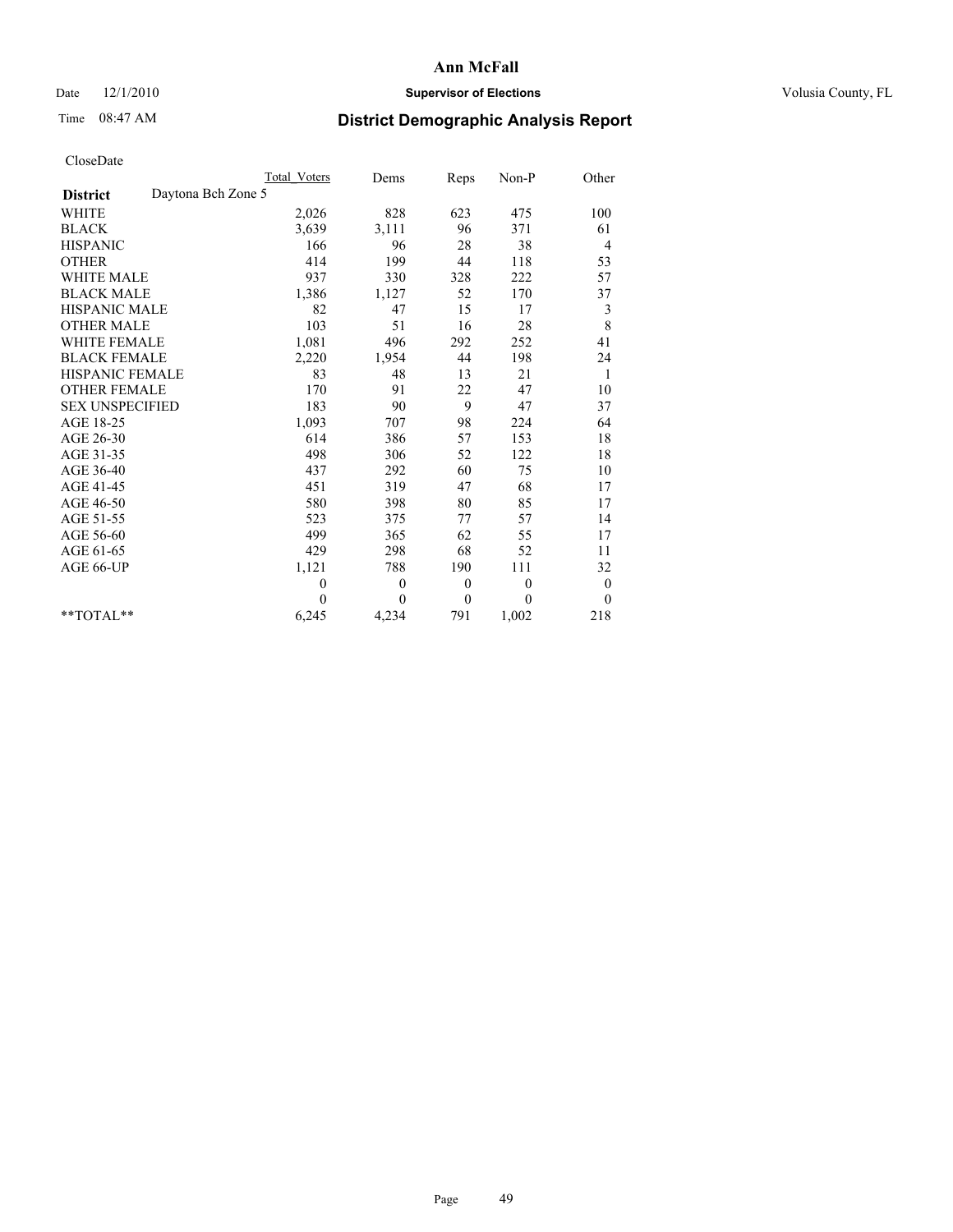## Date  $12/1/2010$  **Supervisor of Elections** Volusia County, FL

# Time 08:47 AM **District Demographic Analysis Report**

|                                       | Total Voters   | Dems     | Reps         | $Non-P$      | Other            |
|---------------------------------------|----------------|----------|--------------|--------------|------------------|
| Daytona Bch Zone 6<br><b>District</b> |                |          |              |              |                  |
| <b>WHITE</b>                          | 1,263          | 525      | 368          | 306          | 64               |
| <b>BLACK</b>                          | 3,962          | 3,383    | 102          | 406          | 71               |
| <b>HISPANIC</b>                       | 138            | 61       | 14           | 57           | 6                |
| <b>OTHER</b>                          | 374            | 194      | 22           | 117          | 41               |
| <b>WHITE MALE</b>                     | 615            | 215      | 204          | 157          | 39               |
| <b>BLACK MALE</b>                     | 1,793          | 1,488    | 58           | 219          | 28               |
| <b>HISPANIC MALE</b>                  | 70             | 29       | 8            | 32           | 1                |
| <b>OTHER MALE</b>                     | 120            | 66       | 12           | 35           | 7                |
| <b>WHITE FEMALE</b>                   | 645            | 307      | 164          | 149          | 25               |
| <b>BLACK FEMALE</b>                   | 2,123          | 1,858    | 42           | 182          | 41               |
| HISPANIC FEMALE                       | 66             | 31       | 6            | 25           | 4                |
| <b>OTHER FEMALE</b>                   | 110            | 71       | 6            | 28           | 5                |
| <b>SEX UNSPECIFIED</b>                | 195            | 98       | 6            | 59           | 32               |
| AGE 18-25                             | 1,246          | 855      | 82           | 243          | 66               |
| AGE 26-30                             | 558            | 356      | 33           | 155          | 14               |
| AGE 31-35                             | 407            | 270      | 31           | 94           | 12               |
| AGE 36-40                             | 343            | 232      | 33           | 59           | 19               |
| AGE 41-45                             | 416            | 297      | 27           | 76           | 16               |
| AGE 46-50                             | 471            | 350      | 41           | 63           | 17               |
| AGE 51-55                             | 509            | 372      | 69           | 56           | 12               |
| AGE 56-60                             | 417            | 299      | 51           | 56           | 11               |
| AGE 61-65                             | 362            | 282      | 43           | 32           | 5                |
| AGE 66-UP                             | 1,008          | 850      | 96           | 52           | 10               |
|                                       | $\overline{0}$ | $\theta$ | $\mathbf{0}$ | $\mathbf{0}$ | $\boldsymbol{0}$ |
|                                       | $\theta$       | $\theta$ | $\theta$     | $\theta$     | $\mathbf{0}$     |
| $**TOTAI.**$                          | 5,737          | 4,163    | 506          | 886          | 182              |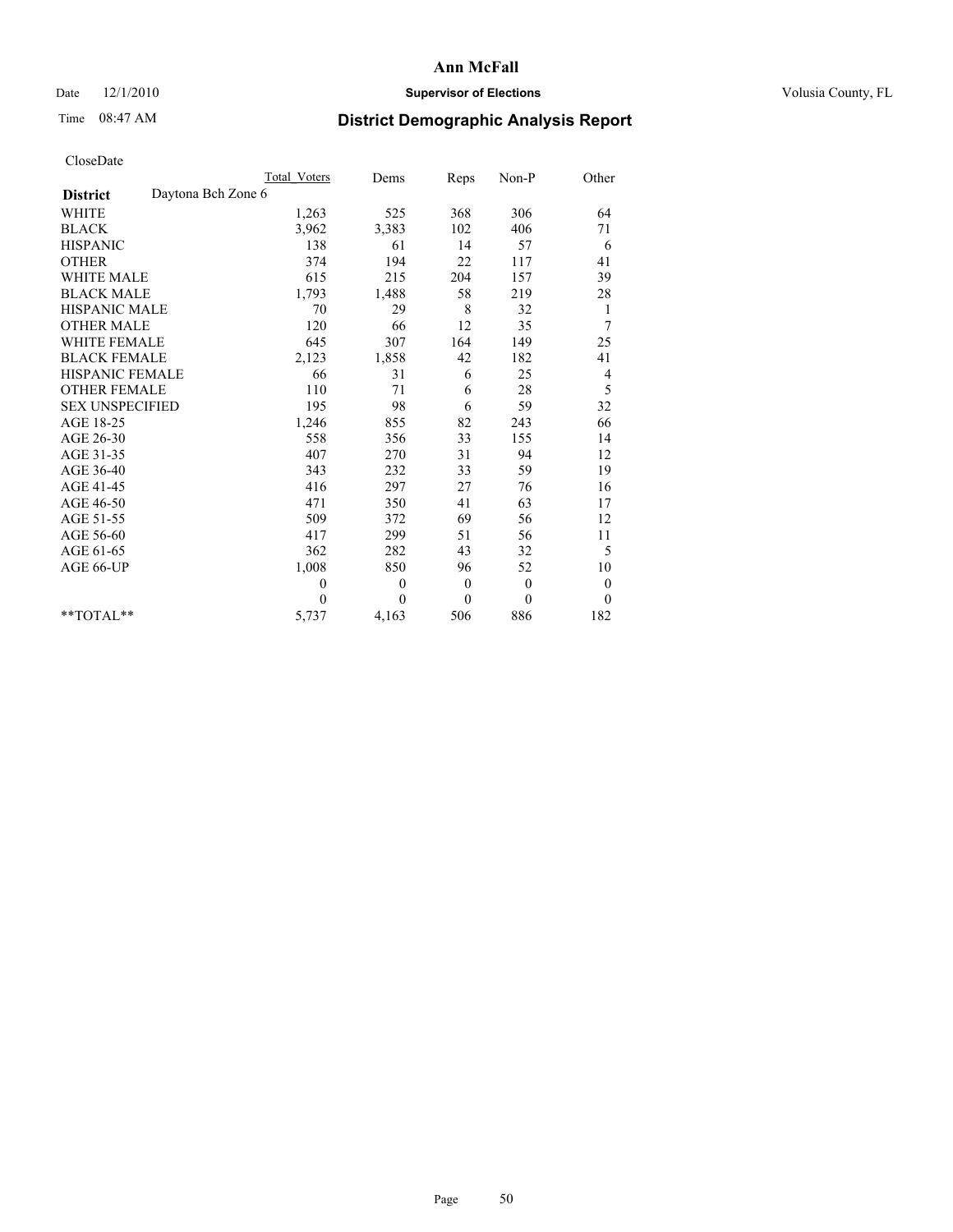## Date  $12/1/2010$  **Supervisor of Elections** Volusia County, FL

# Time 08:47 AM **District Demographic Analysis Report**

|                                       | Total Voters | Dems         | Reps         | Non-P        | Other            |  |
|---------------------------------------|--------------|--------------|--------------|--------------|------------------|--|
| Deltona District 1<br><b>District</b> |              |              |              |              |                  |  |
| <b>WHITE</b>                          | 5,230        | 1,858        | 1,883        | 1,228        | 261              |  |
| <b>BLACK</b>                          | 936          | 731          | 41           | 127          | 37               |  |
| <b>HISPANIC</b>                       | 2,016        | 1,006        | 295          | 651          | 64               |  |
| <b>OTHER</b>                          | 548          | 173          | 88           | 220          | 67               |  |
| <b>WHITE MALE</b>                     | 2,477        | 790          | 941          | 594          | 152              |  |
| <b>BLACK MALE</b>                     | 442          | 323          | 28           | 63           | 28               |  |
| <b>HISPANIC MALE</b>                  | 964          | 453          | 150          | 331          | 30               |  |
| <b>OTHER MALE</b>                     | 161          | 52           | 36           | 61           | 12               |  |
| WHITE FEMALE                          | 2,725        | 1,056        | 935          | 627          | 107              |  |
| <b>BLACK FEMALE</b>                   | 489          | 405          | 13           | 62           | 9                |  |
| HISPANIC FEMALE                       | 1,038        | 546          | 144          | 315          | 33               |  |
| <b>OTHER FEMALE</b>                   | 218          | 86           | 40           | 78           | 14               |  |
| <b>SEX UNSPECIFIED</b>                | 216          | 57           | 20           | 95           | 44               |  |
| AGE 18-25                             | 1,193        | 457          | 227          | 407          | 102              |  |
| AGE 26-30                             | 807          | 296          | 183          | 281          | 47               |  |
| AGE 31-35                             | 833          | 344          | 174          | 271          | 44               |  |
| AGE 36-40                             | 893          | 382          | 223          | 241          | 47               |  |
| AGE 41-45                             | 858          | 319          | 267          | 220          | 52               |  |
| AGE 46-50                             | 971          | 402          | 319          | 226          | 24               |  |
| AGE 51-55                             | 869          | 354          | 288          | 194          | 33               |  |
| AGE 56-60                             | 632          | 304          | 177          | 123          | 28               |  |
| AGE 61-65                             | 547          | 265          | 146          | 107          | 29               |  |
| AGE 66-UP                             | 1,127        | 645          | 303          | 156          | 23               |  |
|                                       | $\theta$     | $\mathbf{0}$ | $\mathbf{0}$ | $\mathbf{0}$ | $\boldsymbol{0}$ |  |
|                                       | $\Omega$     | $\theta$     | $\theta$     | $\theta$     | $\theta$         |  |
| $*$ $TOTAI$ **                        | 8,730        | 3,768        | 2,307        | 2,226        | 429              |  |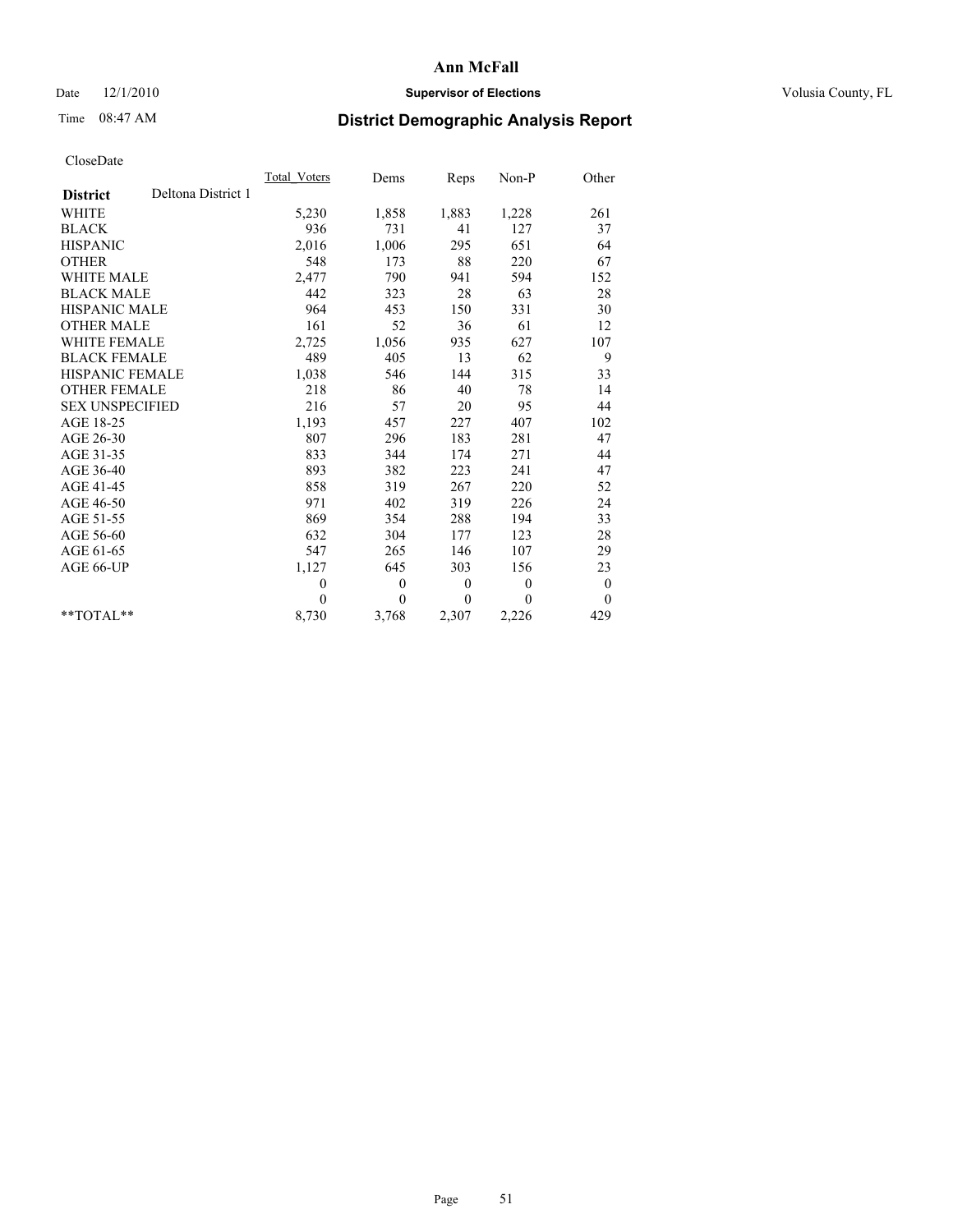## Date  $12/1/2010$  **Supervisor of Elections** Volusia County, FL

## Time 08:47 AM **District Demographic Analysis Report**

|                                       | <b>Total Voters</b> | Dems     | Reps     | Non-P        | Other            |  |
|---------------------------------------|---------------------|----------|----------|--------------|------------------|--|
| Deltona District 2<br><b>District</b> |                     |          |          |              |                  |  |
| <b>WHITE</b>                          | 6,431               | 2,068    | 2,625    | 1,391        | 347              |  |
| <b>BLACK</b>                          | 736                 | 565      | 38       | 100          | 33               |  |
| <b>HISPANIC</b>                       | 2,042               | 999      | 360      | 626          | 57               |  |
| <b>OTHER</b>                          | 519                 | 172      | 92       | 190          | 65               |  |
| <b>WHITE MALE</b>                     | 3,014               | 883      | 1,275    | 677          | 179              |  |
| <b>BLACK MALE</b>                     | 327                 | 227      | 29       | 51           | 20               |  |
| <b>HISPANIC MALE</b>                  | 986                 | 473      | 178      | 306          | 29               |  |
| <b>OTHER MALE</b>                     | 193                 | 75       | 36       | 69           | 13               |  |
| <b>WHITE FEMALE</b>                   | 3,390               | 1,175    | 1,340    | 707          | 168              |  |
| <b>BLACK FEMALE</b>                   | 401                 | 331      | 9        | 49           | 12               |  |
| HISPANIC FEMALE                       | 1,042               | 518      | 181      | 318          | 25               |  |
| <b>OTHER FEMALE</b>                   | 181                 | 75       | 35       | 58           | 13               |  |
| <b>SEX UNSPECIFIED</b>                | 194                 | 47       | 32       | 72           | 43               |  |
| AGE 18-25                             | 1,059               | 388      | 214      | 365          | 92               |  |
| AGE 26-30                             | 701                 | 238      | 170      | 242          | 51               |  |
| AGE 31-35                             | 727                 | 246      | 223      | 214          | 44               |  |
| AGE 36-40                             | 799                 | 289      | 233      | 221          | 56               |  |
| AGE 41-45                             | 847                 | 276      | 280      | 249          | 42               |  |
| AGE 46-50                             | 968                 | 366      | 316      | 244          | 42               |  |
| AGE 51-55                             | 983                 | 381      | 381      | 179          | 42               |  |
| AGE 56-60                             | 864                 | 357      | 292      | 177          | 38               |  |
| AGE 61-65                             | 728                 | 323      | 241      | 130          | 34               |  |
| AGE 66-UP                             | 2,052               | 940      | 765      | 286          | 61               |  |
|                                       | $\mathbf{0}$        | $\theta$ | $\theta$ | $\mathbf{0}$ | $\boldsymbol{0}$ |  |
|                                       | $\theta$            | $\theta$ | $\Omega$ | $\theta$     | $\mathbf{0}$     |  |
| $*$ $TOTAI.**$                        | 9,728               | 3,804    | 3,115    | 2,307        | 502              |  |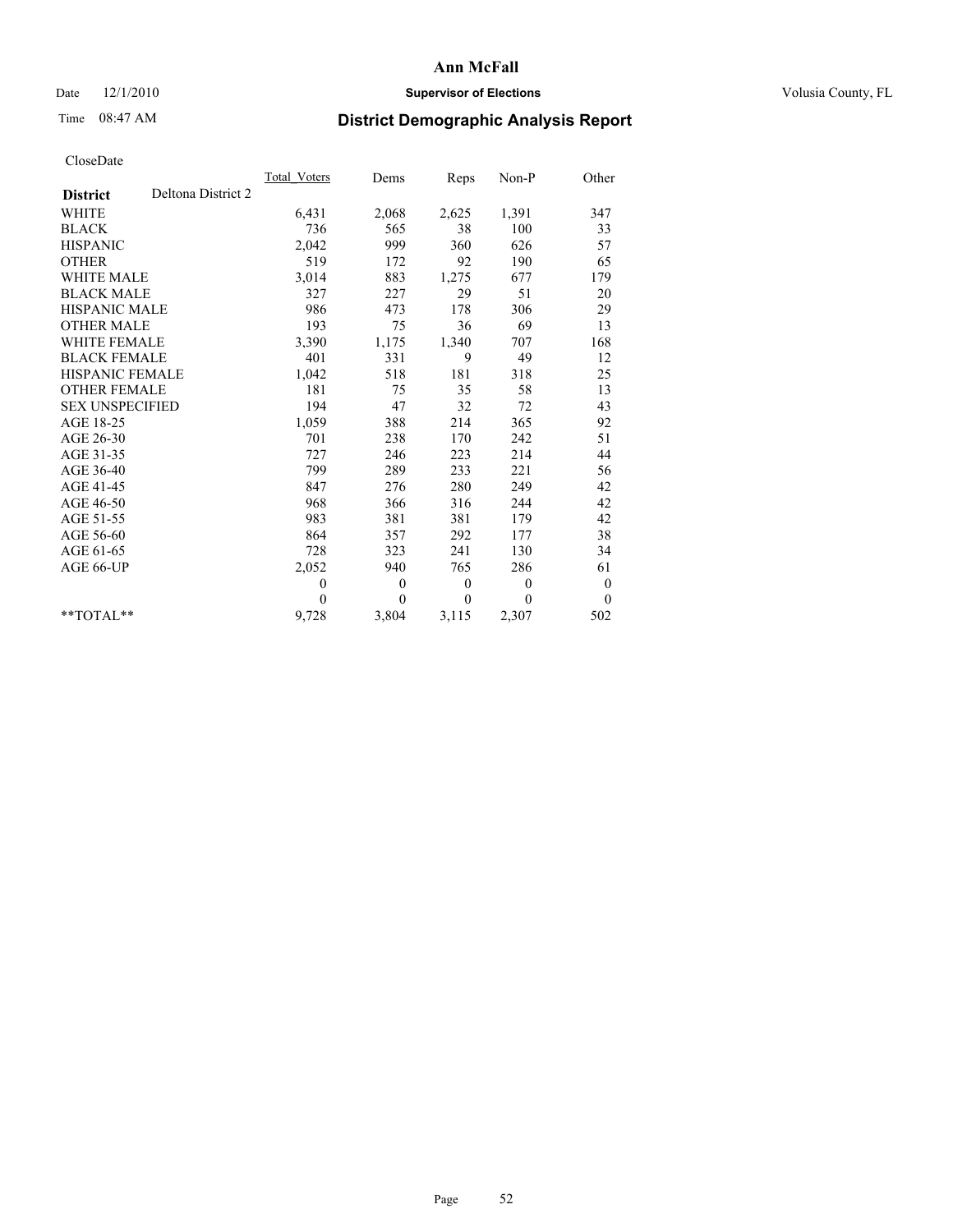## Date  $12/1/2010$  **Supervisor of Elections** Volusia County, FL

# Time 08:47 AM **District Demographic Analysis Report**

|                                       | Total Voters | Dems         | Reps         | Non-P        | Other            |  |
|---------------------------------------|--------------|--------------|--------------|--------------|------------------|--|
| Deltona District 3<br><b>District</b> |              |              |              |              |                  |  |
| <b>WHITE</b>                          | 5,024        | 1,730        | 1,869        | 1,160        | 265              |  |
| <b>BLACK</b>                          | 606          | 472          | 32           | 77           | 25               |  |
| <b>HISPANIC</b>                       | 2,029        | 1,024        | 337          | 614          | 54               |  |
| <b>OTHER</b>                          | 477          | 154          | 82           | 175          | 66               |  |
| <b>WHITE MALE</b>                     | 2,258        | 698          | 877          | 552          | 131              |  |
| <b>BLACK MALE</b>                     | 264          | 191          | 17           | 38           | 18               |  |
| HISPANIC MALE                         | 953          | 476          | 161          | 284          | 32               |  |
| <b>OTHER MALE</b>                     | 163          | 58           | 29           | 66           | 10               |  |
| WHITE FEMALE                          | 2,744        | 1,022        | 987          | 604          | 131              |  |
| <b>BLACK FEMALE</b>                   | 338          | 277          | 15           | 39           | 7                |  |
| HISPANIC FEMALE                       | 1,058        | 536          | 173          | 328          | 21               |  |
| <b>OTHER FEMALE</b>                   | 193          | 74           | 38           | 69           | 12               |  |
| <b>SEX UNSPECIFIED</b>                | 165          | 48           | 23           | 46           | 48               |  |
| AGE 18-25                             | 896          | 344          | 162          | 314          | 76               |  |
| AGE 26-30                             | 658          | 231          | 136          | 248          | 43               |  |
| AGE 31-35                             | 685          | 246          | 165          | 228          | 46               |  |
| AGE 36-40                             | 738          | 276          | 221          | 199          | 42               |  |
| AGE 41-45                             | 695          | 295          | 207          | 164          | 29               |  |
| AGE 46-50                             | 776          | 298          | 255          | 199          | 24               |  |
| AGE 51-55                             | 743          | 302          | 220          | 176          | 45               |  |
| AGE 56-60                             | 629          | 281          | 195          | 122          | 31               |  |
| AGE 61-65                             | 616          | 265          | 198          | 132          | 21               |  |
| AGE 66-UP                             | 1,700        | 842          | 561          | 244          | 53               |  |
|                                       | $\theta$     | $\mathbf{0}$ | $\mathbf{0}$ | $\mathbf{0}$ | $\boldsymbol{0}$ |  |
|                                       | $\Omega$     | $\theta$     | $\mathbf{0}$ | $\theta$     | $\overline{0}$   |  |
| $*$ $TOTAI$ **                        | 8,136        | 3,380        | 2,320        | 2,026        | 410              |  |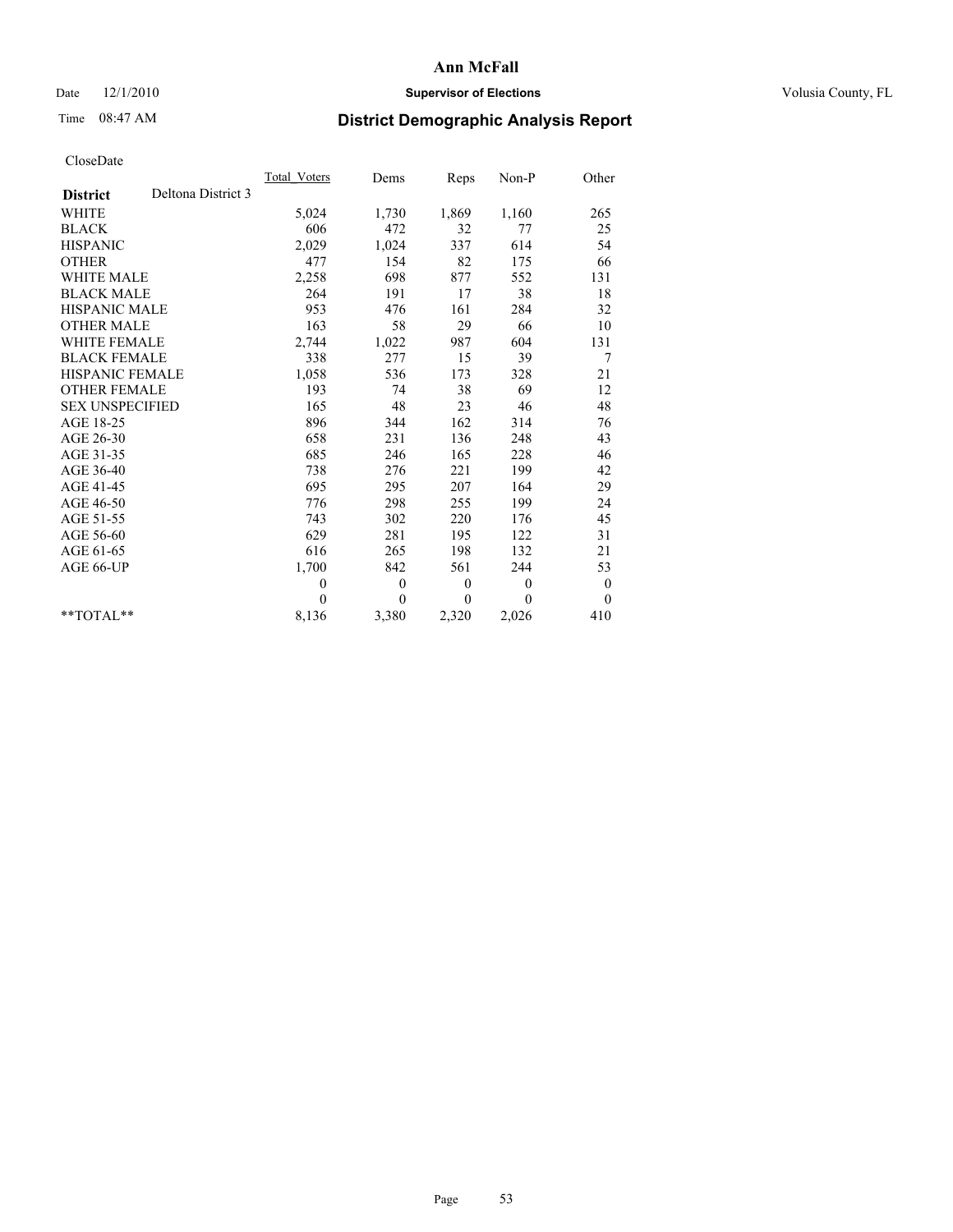## Date  $12/1/2010$  **Supervisor of Elections** Volusia County, FL

## Time 08:47 AM **District Demographic Analysis Report**

|                                       | <b>Total Voters</b> | Dems         | Reps         | Non-P        | Other            |  |
|---------------------------------------|---------------------|--------------|--------------|--------------|------------------|--|
| Deltona District 4<br><b>District</b> |                     |              |              |              |                  |  |
| <b>WHITE</b>                          | 4,973               | 1,775        | 1,834        | 1,048        | 316              |  |
| <b>BLACK</b>                          | 593                 | 472          | 20           | 83           | 18               |  |
| <b>HISPANIC</b>                       | 1,999               | 1,047        | 295          | 588          | 69               |  |
| <b>OTHER</b>                          | 461                 | 174          | 78           | 152          | 57               |  |
| <b>WHITE MALE</b>                     | 2,255               | 724          | 859          | 512          | 160              |  |
| <b>BLACK MALE</b>                     | 261                 | 191          | 17           | 44           | 9                |  |
| <b>HISPANIC MALE</b>                  | 903                 | 451          | 151          | 269          | 32               |  |
| <b>OTHER MALE</b>                     | 138                 | 56           | 27           | 46           | 9                |  |
| <b>WHITE FEMALE</b>                   | 2,686               | 1,039        | 962          | 531          | 154              |  |
| <b>BLACK FEMALE</b>                   | 326                 | 275          | 3            | 39           | 9                |  |
| HISPANIC FEMALE                       | 1,084               | 589          | 144          | 314          | 37               |  |
| <b>OTHER FEMALE</b>                   | 177                 | 86           | 31           | 49           | 11               |  |
| <b>SEX UNSPECIFIED</b>                | 196                 | 57           | 33           | 67           | 39               |  |
| AGE 18-25                             | 936                 | 346          | 178          | 325          | 87               |  |
| AGE 26-30                             | 618                 | 236          | 119          | 221          | 42               |  |
| AGE 31-35                             | 671                 | 282          | 146          | 195          | 48               |  |
| AGE 36-40                             | 619                 | 225          | 186          | 167          | 41               |  |
| AGE 41-45                             | 712                 | 291          | 195          | 194          | 32               |  |
| AGE 46-50                             | 752                 | 329          | 225          | 162          | 36               |  |
| AGE 51-55                             | 712                 | 305          | 221          | 133          | 53               |  |
| AGE 56-60                             | 649                 | 277          | 210          | 135          | 27               |  |
| AGE 61-65                             | 609                 | 281          | 188          | 113          | 27               |  |
| AGE 66-UP                             | 1,748               | 896          | 559          | 226          | 67               |  |
|                                       | $\mathbf{0}$        | $\mathbf{0}$ | $\mathbf{0}$ | $\mathbf{0}$ | $\boldsymbol{0}$ |  |
|                                       | $\theta$            | $\theta$     | $\theta$     | $\theta$     | $\theta$         |  |
| $*$ TOTAL $*$                         | 8,026               | 3,468        | 2,227        | 1,871        | 460              |  |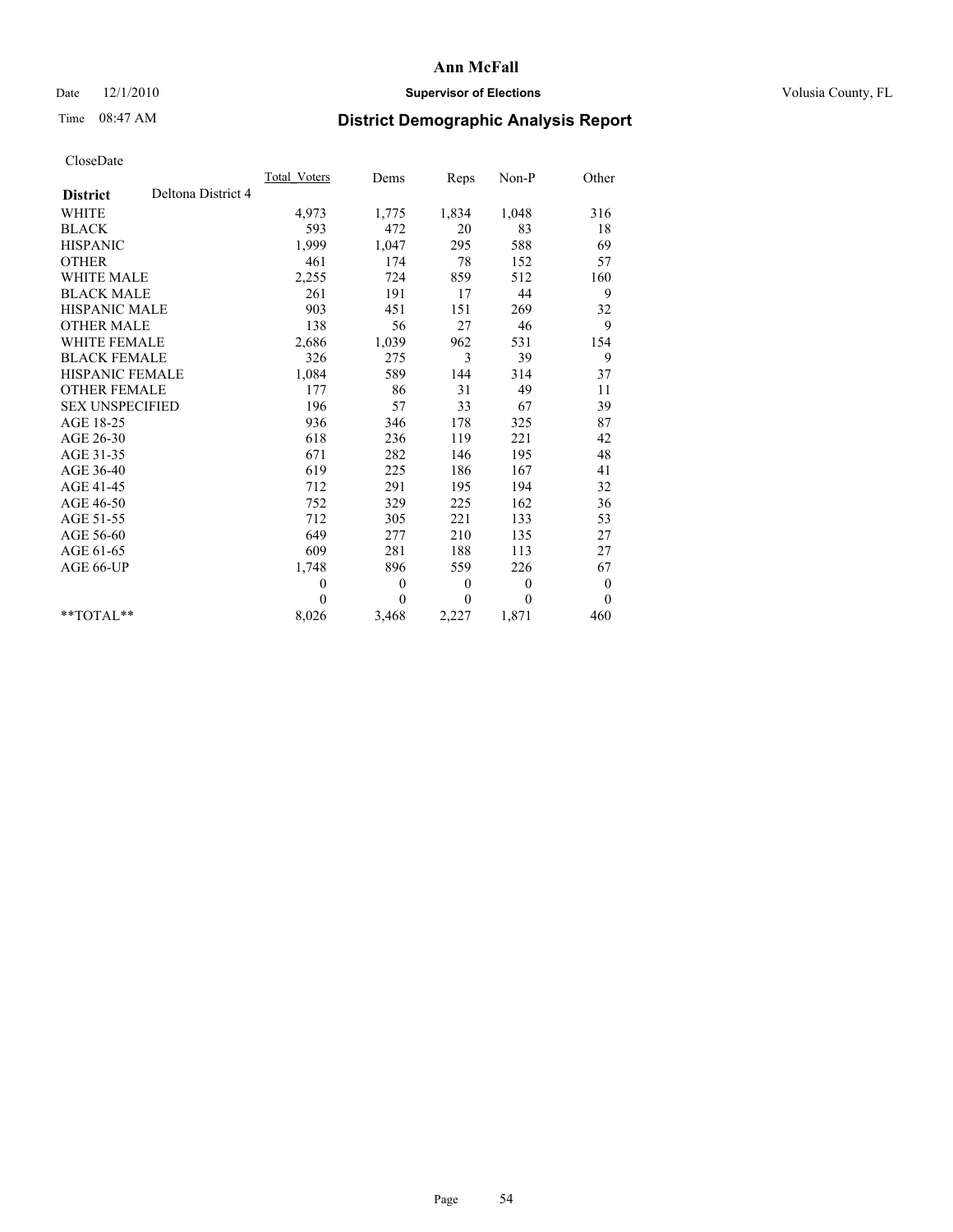## Date  $12/1/2010$  **Supervisor of Elections** Volusia County, FL

## Time 08:47 AM **District Demographic Analysis Report**

|                                       | Total Voters | Dems           | Reps             | $Non-P$      | Other            |
|---------------------------------------|--------------|----------------|------------------|--------------|------------------|
| Deltona District 5<br><b>District</b> |              |                |                  |              |                  |
| <b>WHITE</b>                          | 6,021        | 2,047          | 2,311            | 1,304        | 359              |
| <b>BLACK</b>                          | 964          | 733            | 55               | 143          | 33               |
| <b>HISPANIC</b>                       | 2,139        | 1,072          | 348              | 648          | 71               |
| <b>OTHER</b>                          | 534          | 173            | 99               | 190          | 72               |
| <b>WHITE MALE</b>                     | 2,846        | 867            | 1,152            | 636          | 191              |
| <b>BLACK MALE</b>                     | 423          | 310            | 29               | 67           | 17               |
| <b>HISPANIC MALE</b>                  | 1,024        | 494            | 175              | 316          | 39               |
| <b>OTHER MALE</b>                     | 173          | 57             | 46               | 56           | 14               |
| <b>WHITE FEMALE</b>                   | 3,146        | 1,171          | 1,146            | 661          | 168              |
| <b>BLACK FEMALE</b>                   | 531          | 413            | 26               | 76           | 16               |
| HISPANIC FEMALE                       | 1,101        | 572            | 172              | 327          | 30               |
| <b>OTHER FEMALE</b>                   | 211          | 86             | 32               | 75           | 18               |
| <b>SEX UNSPECIFIED</b>                | 203          | 55             | 35               | 71           | 42               |
| AGE 18-25                             | 1,180        | 414            | 254              | 393          | 119              |
| AGE 26-30                             | 709          | 262            | 151              | 253          | 43               |
| AGE 31-35                             | 843          | 329            | 199              | 257          | 58               |
| AGE 36-40                             | 839          | 330            | 242              | 224          | 43               |
| AGE 41-45                             | 906          | 350            | 285              | 221          | 50               |
| AGE 46-50                             | 1,013        | 392            | 341              | 238          | 42               |
| AGE 51-55                             | 1,005        | 425            | 335              | 205          | 40               |
| AGE 56-60                             | 810          | 364            | 241              | 167          | 38               |
| AGE 61-65                             | 696          | 299            | 227              | 130          | 40               |
| AGE 66-UP                             | 1,657        | 860            | 538              | 197          | 62               |
|                                       | $\theta$     | $\mathbf{0}$   | $\boldsymbol{0}$ | $\mathbf{0}$ | $\boldsymbol{0}$ |
|                                       | $\Omega$     | $\overline{0}$ | $\theta$         | $\theta$     | $\theta$         |
| $*$ $TOTAI.**$                        | 9,658        | 4,025          | 2,813            | 2,285        | 535              |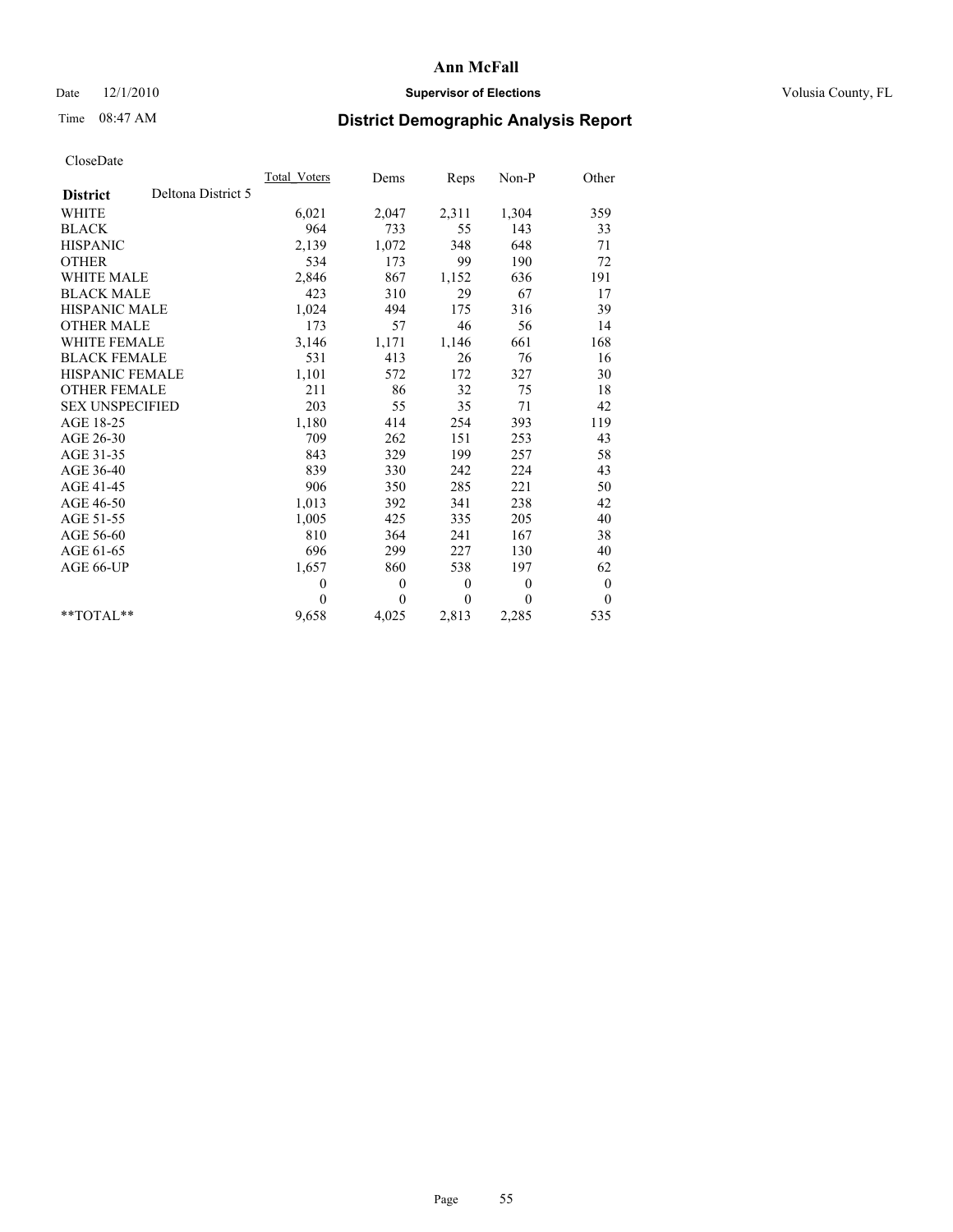## Date  $12/1/2010$  **Supervisor of Elections** Volusia County, FL

# Time 08:47 AM **District Demographic Analysis Report**

|                                       | Total Voters | Dems         | Reps             | $Non-P$      | Other            |
|---------------------------------------|--------------|--------------|------------------|--------------|------------------|
| Deltona District 6<br><b>District</b> |              |              |                  |              |                  |
| <b>WHITE</b>                          | 5,786        | 1,791        | 2,375            | 1,315        | 305              |
| <b>BLACK</b>                          | 785          | 604          | 35               | 122          | 24               |
| <b>HISPANIC</b>                       | 1,724        | 846          | 268              | 539          | 71               |
| <b>OTHER</b>                          | 477          | 147          | 101              | 165          | 64               |
| <b>WHITE MALE</b>                     | 2,738        | 729          | 1,192            | 666          | 151              |
| <b>BLACK MALE</b>                     | 344          | 257          | 15               | 58           | 14               |
| <b>HISPANIC MALE</b>                  | 823          | 376          | 137              | 276          | 34               |
| <b>OTHER MALE</b>                     | 168          | 60           | 42               | 59           | 7                |
| <b>WHITE FEMALE</b>                   | 3,013        | 1,054        | 1,165            | 641          | 153              |
| <b>BLACK FEMALE</b>                   | 435          | 342          | 20               | 63           | 10               |
| HISPANIC FEMALE                       | 886          | 462          | 130              | 257          | 37               |
| <b>OTHER FEMALE</b>                   | 164          | 62           | 33               | 59           | 10               |
| <b>SEX UNSPECIFIED</b>                | 201          | 46           | 45               | 62           | 48               |
| AGE 18-25                             | 1,161        | 411          | 269              | 380          | 101              |
| AGE 26-30                             | 697          | 249          | 139              | 262          | 47               |
| AGE 31-35                             | 744          | 264          | 209              | 227          | 44               |
| AGE 36-40                             | 852          | 310          | 260              | 233          | 49               |
| AGE 41-45                             | 792          | 306          | 264              | 182          | 40               |
| AGE 46-50                             | 1,020        | 350          | 391              | 229          | 50               |
| AGE 51-55                             | 930          | 362          | 350              | 172          | 46               |
| AGE 56-60                             | 731          | 322          | 246              | 138          | 25               |
| AGE 61-65                             | 636          | 260          | 225              | 129          | 22               |
| AGE 66-UP                             | 1,209        | 554          | 426              | 189          | 40               |
|                                       | $\theta$     | $\theta$     | $\boldsymbol{0}$ | $\mathbf{0}$ | $\boldsymbol{0}$ |
|                                       | $\theta$     | $\mathbf{0}$ | $\mathbf{0}$     | $\mathbf{0}$ | $\theta$         |
| $*$ TOTAL $*$                         | 8,772        | 3,388        | 2,779            | 2,141        | 464              |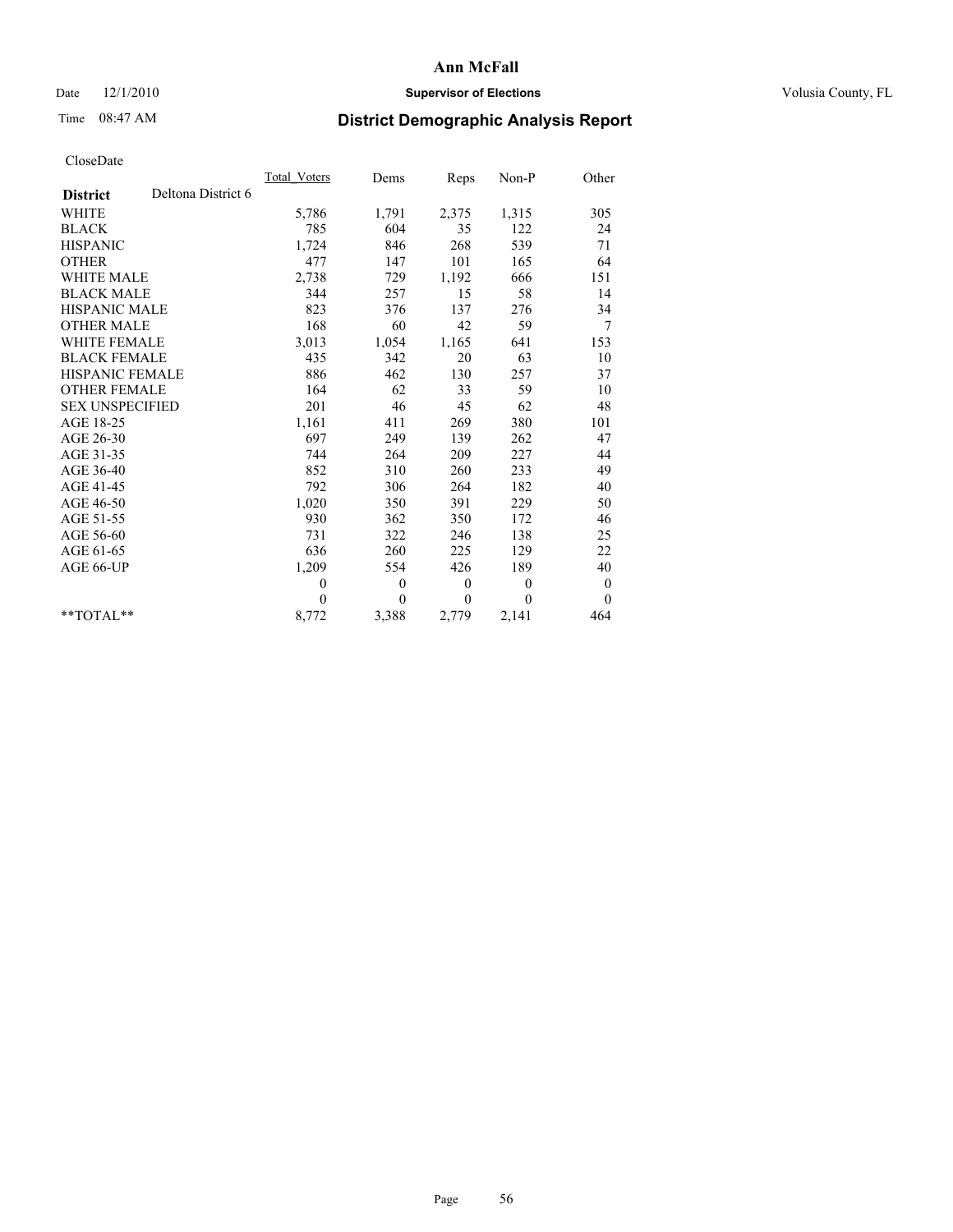## Date  $12/1/2010$  **Supervisor of Elections** Volusia County, FL

# Time 08:47 AM **District Demographic Analysis Report**

|                                     | <b>Total Voters</b> | Dems     | Reps           | Non-P    | Other            |  |
|-------------------------------------|---------------------|----------|----------------|----------|------------------|--|
| Edgewater Ward 1<br><b>District</b> |                     |          |                |          |                  |  |
| <b>WHITE</b>                        | 2,710               | 1,096    | 891            | 623      | 100              |  |
| <b>BLACK</b>                        | 51                  | 31       | 3              | 12       | 5                |  |
| <b>HISPANIC</b>                     | 33                  | 17       | 9              | 6        | 1                |  |
| <b>OTHER</b>                        | 100                 | 33       | 16             | 40       | 11               |  |
| <b>WHITE MALE</b>                   | 1,182               | 429      | 424            | 277      | 52               |  |
| <b>BLACK MALE</b>                   | 28                  | 15       | $\overline{c}$ | 8        | 3                |  |
| <b>HISPANIC MALE</b>                | 11                  | 7        | 1              | 3        | $\boldsymbol{0}$ |  |
| <b>OTHER MALE</b>                   | 28                  | 10       | 7              | 10       |                  |  |
| <b>WHITE FEMALE</b>                 | 1,511               | 656      | 462            | 345      | 48               |  |
| <b>BLACK FEMALE</b>                 | 21                  | 15       | 1              | 3        | $\overline{c}$   |  |
| <b>HISPANIC FEMALE</b>              | 22                  | 10       | 8              | 3        | 1                |  |
| <b>OTHER FEMALE</b>                 | 39                  | 16       | 6              | 16       | 1                |  |
| <b>SEX UNSPECIFIED</b>              | 52                  | 19       | 8              | 16       | 9                |  |
| AGE 18-25                           | 241                 | 65       | 65             | 94       | 17               |  |
| AGE 26-30                           | 180                 | 63       | 39             | 70       | $\,$ 8 $\,$      |  |
| AGE 31-35                           | 156                 | 64       | 44             | 39       | 9                |  |
| AGE 36-40                           | 175                 | 61       | 44             | 62       | 8                |  |
| AGE 41-45                           | 185                 | 58       | 60             | 57       | 10               |  |
| AGE 46-50                           | 256                 | 98       | 94             | 55       | 9                |  |
| AGE 51-55                           | 304                 | 109      | 100            | 82       | 13               |  |
| AGE 56-60                           | 294                 | 137      | 92             | 57       | 8                |  |
| AGE 61-65                           | 272                 | 110      | 92             | 57       | 13               |  |
| AGE 66-UP                           | 831                 | 412      | 289            | 108      | 22               |  |
|                                     | $\mathbf{0}$        | $\theta$ | $\mathbf{0}$   | $\theta$ | $\boldsymbol{0}$ |  |
|                                     | $\theta$            | $\theta$ | $\theta$       | $\theta$ | $\theta$         |  |
| $*$ TOTAL $*$                       | 2,894               | 1,177    | 919            | 681      | 117              |  |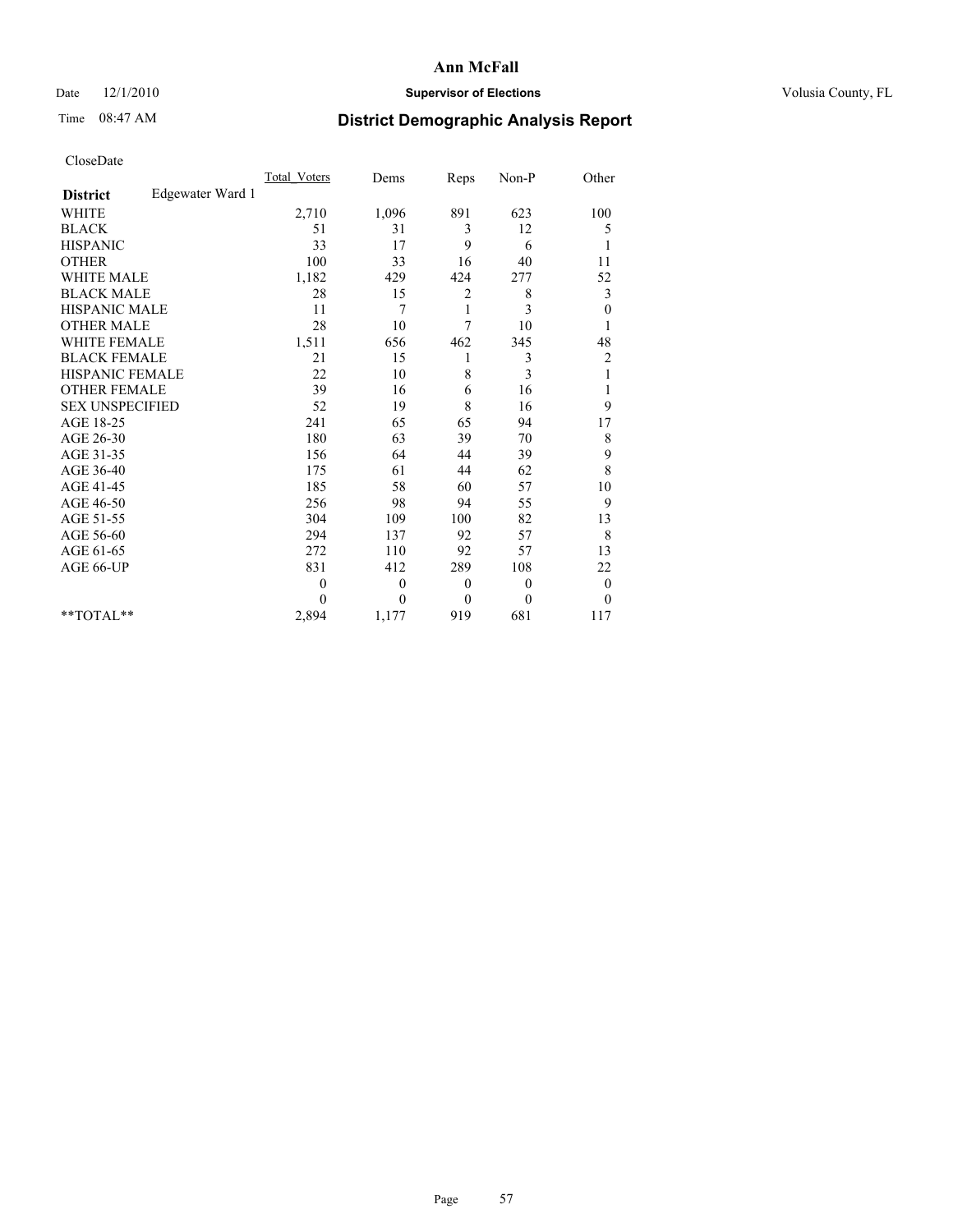## Date  $12/1/2010$  **Supervisor of Elections** Volusia County, FL

## Time 08:47 AM **District Demographic Analysis Report**

|                                     | <b>Total Voters</b> | Dems         | Reps         | Non-P        | Other            |
|-------------------------------------|---------------------|--------------|--------------|--------------|------------------|
| Edgewater Ward 2<br><b>District</b> |                     |              |              |              |                  |
| <b>WHITE</b>                        | 3,451               | 1,291        | 1,177        | 863          | 120              |
| <b>BLACK</b>                        | 73                  | 63           | 1            | 9            | $\boldsymbol{0}$ |
| <b>HISPANIC</b>                     | 55                  | 24           | 9            | 20           | $\overline{c}$   |
| <b>OTHER</b>                        | 112                 | 32           | 25           | 36           | 19               |
| <b>WHITE MALE</b>                   | 1,601               | 550          | 586          | 405          | 60               |
| <b>BLACK MALE</b>                   | 33                  | 29           | $\mathbf{0}$ | 4            | $\mathbf{0}$     |
| <b>HISPANIC MALE</b>                | 26                  | 11           | 5            | 8            | $\overline{c}$   |
| <b>OTHER MALE</b>                   | 41                  | 13           | 12           | 14           | $\overline{c}$   |
| <b>WHITE FEMALE</b>                 | 1,834               | 736          | 584          | 455          | 59               |
| <b>BLACK FEMALE</b>                 | 40                  | 34           | 1            | 5            | $\mathbf{0}$     |
| HISPANIC FEMALE                     | 27                  | 13           | 4            | 10           | $\boldsymbol{0}$ |
| <b>OTHER FEMALE</b>                 | 38                  | 14           | 10           | 11           | 3                |
| <b>SEX UNSPECIFIED</b>              | 51                  | 10           | 10           | 16           | 15               |
| AGE 18-25                           | 323                 | 114          | 68           | 115          | 26               |
| AGE 26-30                           | 241                 | 73           | 67           | 82           | 19               |
| AGE 31-35                           | 250                 | 80           | 72           | 91           | 7                |
| AGE 36-40                           | 262                 | 94           | 69           | 90           | 9                |
| AGE 41-45                           | 286                 | 94           | 100          | 80           | 12               |
| AGE 46-50                           | 334                 | 128          | 115          | 79           | 12               |
| AGE 51-55                           | 360                 | 130          | 131          | 88           | 11               |
| AGE 56-60                           | 365                 | 156          | 117          | 81           | 11               |
| AGE 61-65                           | 351                 | 132          | 135          | 73           | 11               |
| AGE 66-UP                           | 919                 | 409          | 338          | 149          | 23               |
|                                     | $\theta$            | $\theta$     | $\mathbf{0}$ | $\theta$     | $\boldsymbol{0}$ |
|                                     | $\theta$            | $\mathbf{0}$ | $\mathbf{0}$ | $\mathbf{0}$ | $\overline{0}$   |
| $*$ TOTAL $*$                       | 3,691               | 1,410        | 1,212        | 928          | 141              |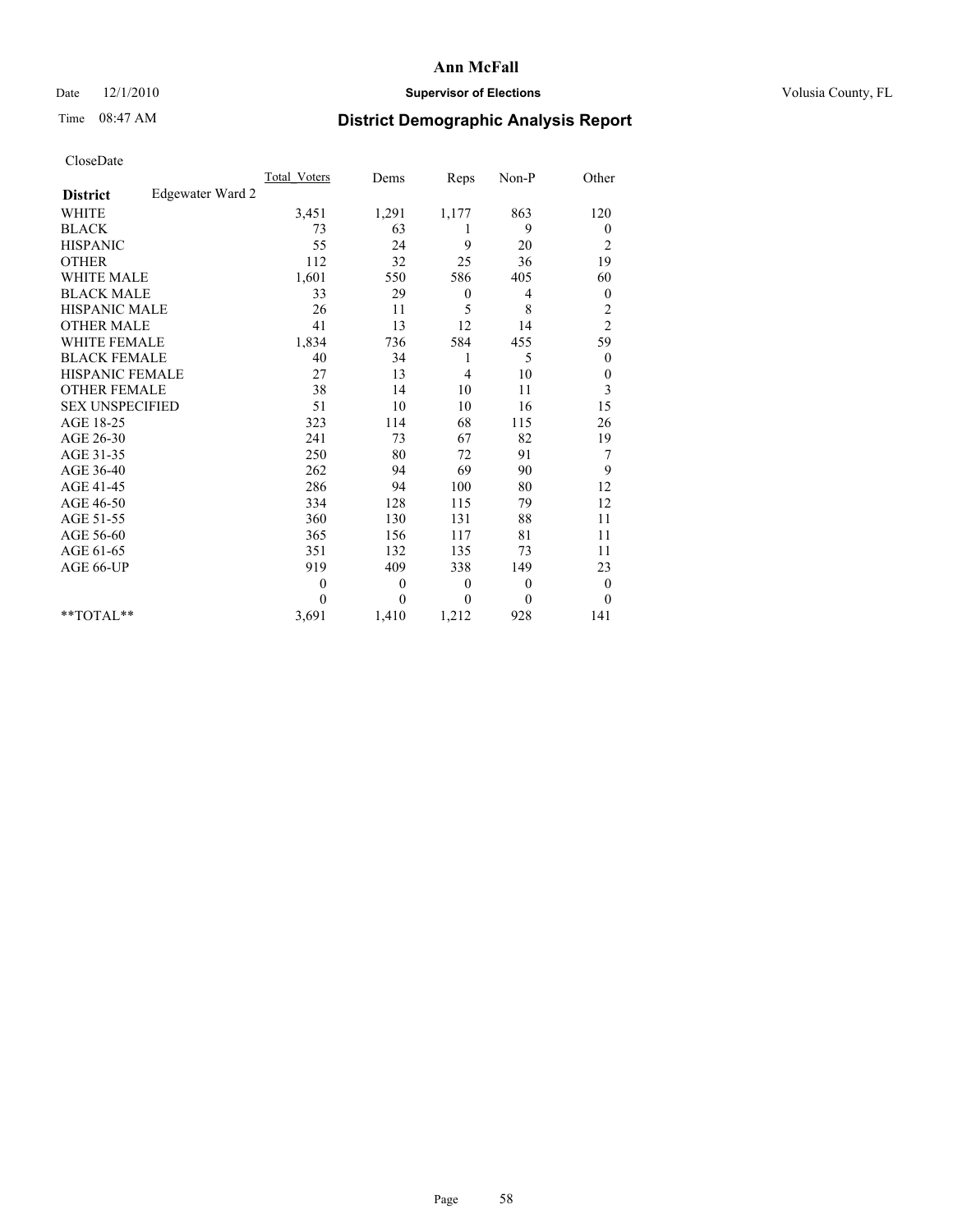## Date  $12/1/2010$  **Supervisor of Elections** Volusia County, FL

## Time 08:47 AM **District Demographic Analysis Report**

|                                     | <b>Total Voters</b> | Dems         | Reps             | Non-P    | Other                   |  |
|-------------------------------------|---------------------|--------------|------------------|----------|-------------------------|--|
| Edgewater Ward 3<br><b>District</b> |                     |              |                  |          |                         |  |
| <b>WHITE</b>                        | 3,364               | 1,276        | 1,133            | 826      | 129                     |  |
| <b>BLACK</b>                        | 82                  | 64           | 1                | 13       | 4                       |  |
| <b>HISPANIC</b>                     | 43                  | 17           | 9                | 11       | 6                       |  |
| <b>OTHER</b>                        | 135                 | 39           | 30               | 51       | 15                      |  |
| <b>WHITE MALE</b>                   | 1,518               | 509          | 551              | 391      | 67                      |  |
| <b>BLACK MALE</b>                   | 43                  | 33           | 1                | 7        | $\overline{\mathbf{c}}$ |  |
| HISPANIC MALE                       | 18                  | 5            | $\overline{4}$   | 6        | 3                       |  |
| <b>OTHER MALE</b>                   | 40                  | 13           | 13               | 13       |                         |  |
| <b>WHITE FEMALE</b>                 | 1,831               | 763          | 576              | 431      | 61                      |  |
| <b>BLACK FEMALE</b>                 | 37                  | 30           | $\boldsymbol{0}$ | 6        | 1                       |  |
| HISPANIC FEMALE                     | 24                  | 11           | 5                | 5        | 3                       |  |
| <b>OTHER FEMALE</b>                 | 57                  | 19           | 15               | 19       | 4                       |  |
| <b>SEX UNSPECIFIED</b>              | 56                  | 13           | 8                | 23       | 12                      |  |
| AGE 18-25                           | 307                 | 104          | 65               | 116      | 22                      |  |
| AGE 26-30                           | 235                 | 63           | 68               | 90       | 14                      |  |
| AGE 31-35                           | 247                 | 66           | 70               | 100      | 11                      |  |
| AGE 36-40                           | 260                 | 82           | 75               | 86       | 17                      |  |
| AGE 41-45                           | 273                 | 94           | 102              | 65       | 12                      |  |
| AGE 46-50                           | 311                 | 122          | 95               | 83       | 11                      |  |
| AGE 51-55                           | 323                 | 127          | 120              | 68       | 8                       |  |
| AGE 56-60                           | 330                 | 136          | 122              | 62       | 10                      |  |
| AGE 61-65                           | 347                 | 140          | 115              | 73       | 19                      |  |
| AGE 66-UP                           | 991                 | 462          | 341              | 158      | 30                      |  |
|                                     | $\mathbf{0}$        | $\mathbf{0}$ | $\theta$         | $\theta$ | $\boldsymbol{0}$        |  |
|                                     | $\theta$            | $\theta$     | $\theta$         | $\theta$ | $\theta$                |  |
| $*$ TOTAL $*$                       | 3,624               | 1,396        | 1,173            | 901      | 154                     |  |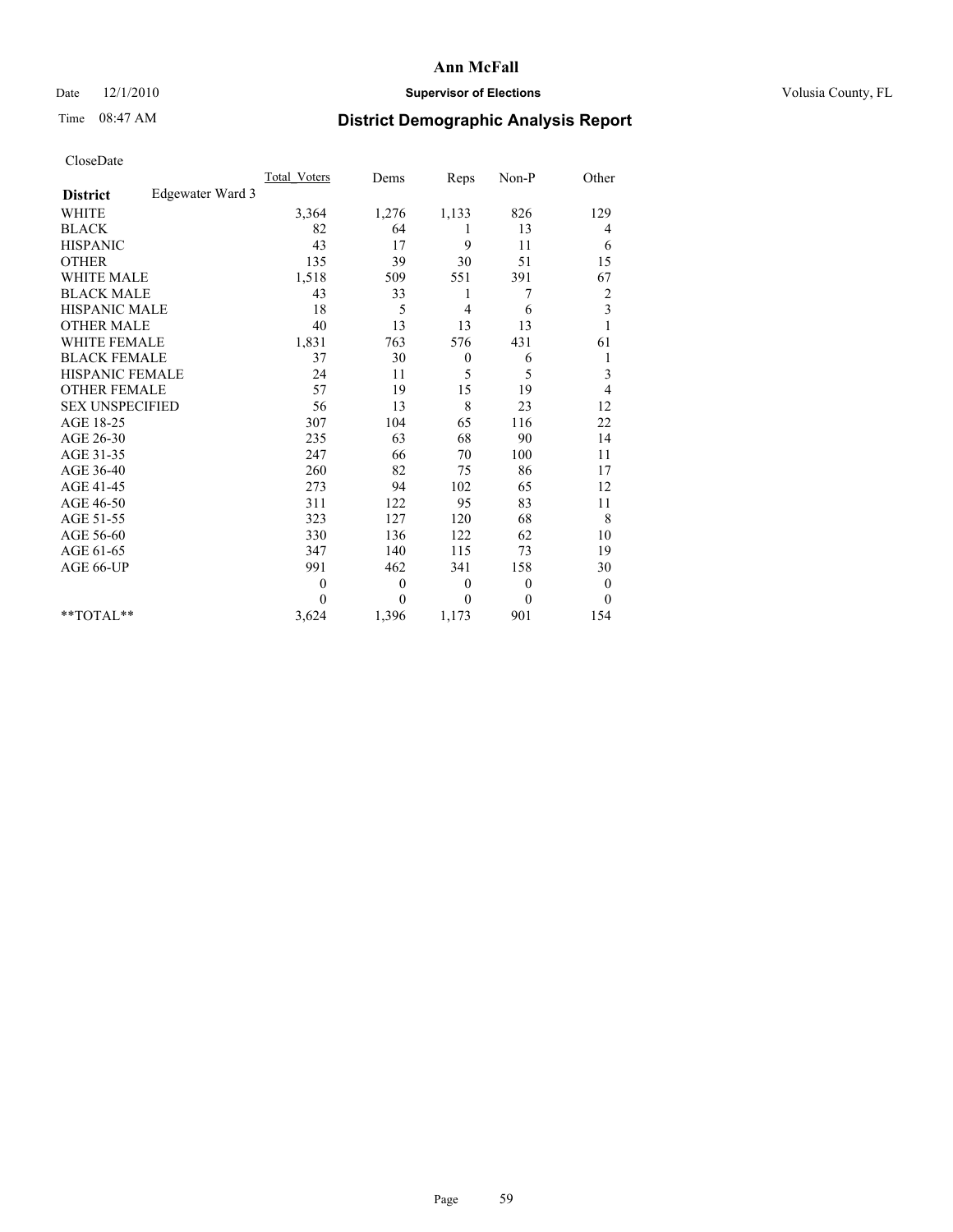## Date  $12/1/2010$  **Supervisor of Elections** Volusia County, FL

## Time 08:47 AM **District Demographic Analysis Report**

|                                     | <b>Total Voters</b> | Dems         | Reps           | Non-P          | Other            |  |
|-------------------------------------|---------------------|--------------|----------------|----------------|------------------|--|
| Edgewater Ward 4<br><b>District</b> |                     |              |                |                |                  |  |
| <b>WHITE</b>                        | 3,475               | 1,280        | 1,204          | 828            | 163              |  |
| <b>BLACK</b>                        | 68                  | 53           | 6              | 8              |                  |  |
| <b>HISPANIC</b>                     | 40                  | 21           | 9              | 8              | $\overline{c}$   |  |
| <b>OTHER</b>                        | 108                 | 29           | 18             | 46             | 15               |  |
| <b>WHITE MALE</b>                   | 1,588               | 517          | 594            | 399            | 78               |  |
| <b>BLACK MALE</b>                   | 29                  | 23           | 3              | 3              | $\boldsymbol{0}$ |  |
| <b>HISPANIC MALE</b>                | 15                  | 9            | $\overline{c}$ | 3              | 1                |  |
| <b>OTHER MALE</b>                   | 38                  | 12           | 10             | 13             | 3                |  |
| <b>WHITE FEMALE</b>                 | 1,866               | 757          | 600            | 424            | 85               |  |
| <b>BLACK FEMALE</b>                 | 38                  | 29           | 3              | 5              |                  |  |
| HISPANIC FEMALE                     | 25                  | 12           | 7              | 5              |                  |  |
| <b>OTHER FEMALE</b>                 | 31                  | 12           | 5              | 13             |                  |  |
| <b>SEX UNSPECIFIED</b>              | 61                  | 12           | 13             | 25             | 11               |  |
| AGE 18-25                           | 284                 | 98           | 60             | 105            | 21               |  |
| AGE 26-30                           | 220                 | 68           | 62             | 81             | 9                |  |
| AGE 31-35                           | 242                 | 72           | 68             | 88             | 14               |  |
| AGE 36-40                           | 259                 | 84           | 76             | 85             | 14               |  |
| AGE 41-45                           | 246                 | 95           | 80             | 64             | 7                |  |
| AGE 46-50                           | 350                 | 132          | 120            | 84             | 14               |  |
| AGE 51-55                           | 323                 | 123          | 122            | 65             | 13               |  |
| AGE 56-60                           | 307                 | 133          | 94             | 69             | 11               |  |
| AGE 61-65                           | 304                 | 124          | 96             | 61             | 23               |  |
| AGE 66-UP                           | 1,156               | 454          | 459            | 188            | 55               |  |
|                                     | $\theta$            | $\mathbf{0}$ | $\theta$       | $\overline{0}$ | $\boldsymbol{0}$ |  |
|                                     | $\Omega$            | $\mathbf{0}$ | $\mathbf{0}$   | $\theta$       | $\theta$         |  |
| $*$ TOTAL $*$                       | 3,691               | 1,383        | 1,237          | 890            | 181              |  |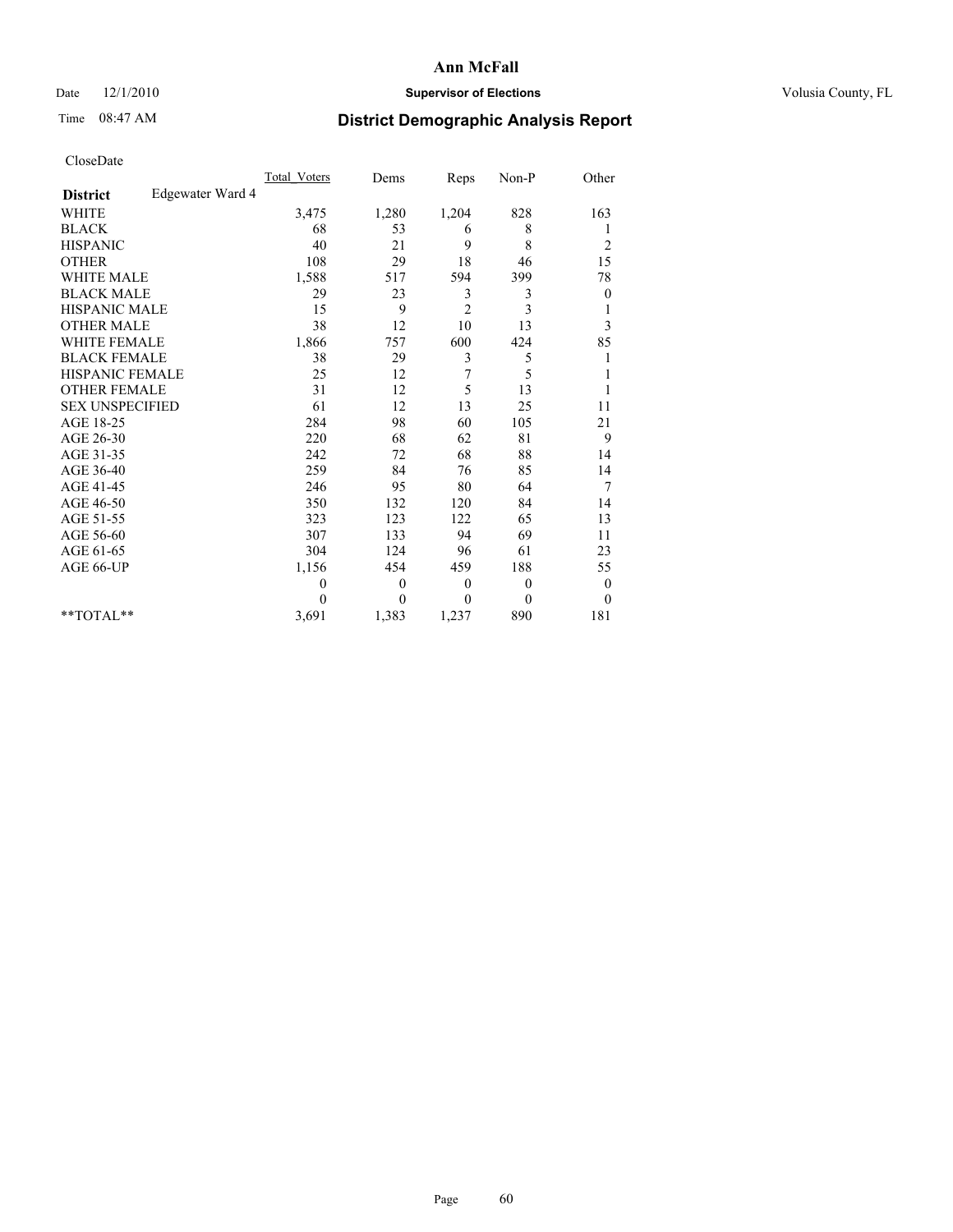## Date  $12/1/2010$  **Supervisor of Elections** Volusia County, FL

# Time 08:47 AM **District Demographic Analysis Report**

|                                      | <b>Total Voters</b> | Dems     | Reps         | Non-P          | Other          |
|--------------------------------------|---------------------|----------|--------------|----------------|----------------|
| Holly Hill Zone 1<br><b>District</b> |                     |          |              |                |                |
| <b>WHITE</b>                         | 1,197               | 499      | 333          | 305            | 60             |
| <b>BLACK</b>                         | 103                 | 84       | 7            | 11             |                |
| <b>HISPANIC</b>                      | 43                  | 18       | 8            | 13             | 4              |
| <b>OTHER</b>                         | 71                  | 26       | 19           | 18             | 8              |
| <b>WHITE MALE</b>                    | 595                 | 221      | 182          | 167            | 25             |
| <b>BLACK MALE</b>                    | 43                  | 34       | 2            | 6              | 1              |
| HISPANIC MALE                        | 21                  | 5        | 4            | 10             | $\overline{c}$ |
| <b>OTHER MALE</b>                    | 18                  | 3        | 6            | $\overline{4}$ | 5              |
| <b>WHITE FEMALE</b>                  | 594                 | 276      | 149          | 137            | 32             |
| <b>BLACK FEMALE</b>                  | 60                  | 50       | 5            | 5              | $\mathbf{0}$   |
| HISPANIC FEMALE                      | 22                  | 13       | 4            | 3              | $\overline{c}$ |
| <b>OTHER FEMALE</b>                  | 34                  | 15       | 12           | 6              | $\mathbf{1}$   |
| <b>SEX UNSPECIFIED</b>               | 27                  | 10       | 3            | 9              | 5              |
| AGE 18-25                            | 123                 | 57       | 22           | 37             | $\overline{7}$ |
| AGE 26-30                            | 100                 | 40       | 17           | 37             | 6              |
| AGE 31-35                            | 100                 | 33       | 22           | 38             | 7              |
| AGE 36-40                            | 75                  | 28       | 27           | 16             | 4              |
| AGE 41-45                            | 132                 | 57       | 34           | 34             | 7              |
| AGE 46-50                            | 136                 | 48       | 41           | 36             | 11             |
| AGE 51-55                            | 167                 | 67       | 41           | 47             | 12             |
| AGE 56-60                            | 170                 | 88       | 38           | 38             | 6              |
| AGE 61-65                            | 134                 | 55       | 43           | 29             | 7              |
| AGE 66-UP                            | 277                 | 154      | 82           | 35             | 6              |
|                                      | $\theta$            | $\theta$ | $\mathbf{0}$ | $\overline{0}$ | $\theta$       |
|                                      | $\theta$            | $\theta$ | $\theta$     | $\theta$       | $\overline{0}$ |
| **TOTAL**                            | 1,414               | 627      | 367          | 347            | 73             |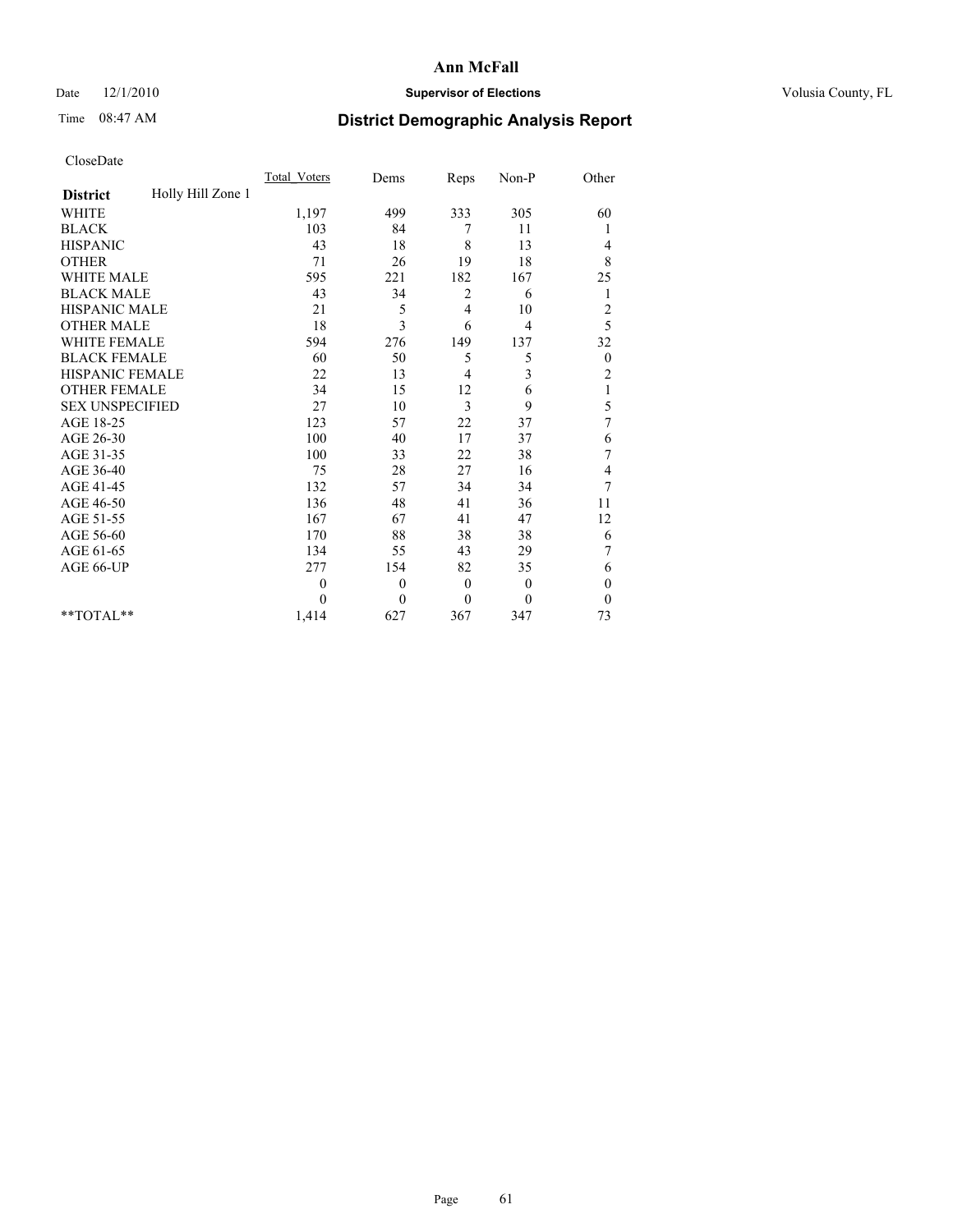## Date  $12/1/2010$  **Supervisor of Elections** Volusia County, FL

## Time 08:47 AM **District Demographic Analysis Report**

|                                      | <b>Total Voters</b> | Dems         | Reps           | Non-P          | Other            |  |
|--------------------------------------|---------------------|--------------|----------------|----------------|------------------|--|
| Holly Hill Zone 2<br><b>District</b> |                     |              |                |                |                  |  |
| <b>WHITE</b>                         | 1,500               | 669          | 406            | 350            | 75               |  |
| <b>BLACK</b>                         | 200                 | 164          | 8              | 24             | 4                |  |
| <b>HISPANIC</b>                      | 34                  | 17           | 10             | 7              | $\theta$         |  |
| <b>OTHER</b>                         | 91                  | 33           | 15             | 31             | 12               |  |
| <b>WHITE MALE</b>                    | 685                 | 270          | 205            | 178            | 32               |  |
| <b>BLACK MALE</b>                    | 84                  | 66           | 3              | 12             | 3                |  |
| HISPANIC MALE                        | 19                  | 5            | 9              | 5              | $\boldsymbol{0}$ |  |
| <b>OTHER MALE</b>                    | 23                  | 7            | 5              | 8              | 3                |  |
| <b>WHITE FEMALE</b>                  | 806                 | 397          | 200            | 169            | 40               |  |
| <b>BLACK FEMALE</b>                  | 116                 | 98           | 5              | 12             | 1                |  |
| HISPANIC FEMALE                      | 15                  | 12           |                | $\overline{2}$ | $\boldsymbol{0}$ |  |
| <b>OTHER FEMALE</b>                  | 37                  | 17           | 9              | 10             |                  |  |
| <b>SEX UNSPECIFIED</b>               | 40                  | 11           | $\overline{2}$ | 16             | 11               |  |
| AGE 18-25                            | 179                 | 73           | 34             | 55             | 17               |  |
| AGE 26-30                            | 153                 | 71           | 36             | 40             | 6                |  |
| AGE 31-35                            | 130                 | 57           | 21             | 43             | 9                |  |
| AGE 36-40                            | 155                 | 69           | 32             | 49             | 5                |  |
| AGE 41-45                            | 159                 | 71           | 45             | 32             | 11               |  |
| AGE 46-50                            | 237                 | 109          | 58             | 56             | 14               |  |
| AGE 51-55                            | 198                 | 105          | 42             | 44             | 7                |  |
| AGE 56-60                            | 162                 | 72           | 47             | 35             | $8\,$            |  |
| AGE 61-65                            | 140                 | 79           | 24             | 30             | $\sqrt{ }$       |  |
| AGE 66-UP                            | 312                 | 177          | 100            | 28             | 7                |  |
|                                      | $\overline{0}$      | $\mathbf{0}$ | $\theta$       | $\mathbf{0}$   | $\theta$         |  |
|                                      | $\theta$            | $\mathbf{0}$ | $\mathbf{0}$   | $\theta$       | $\theta$         |  |
| $*$ $TOTAI.**$                       | 1,825               | 883          | 439            | 412            | 91               |  |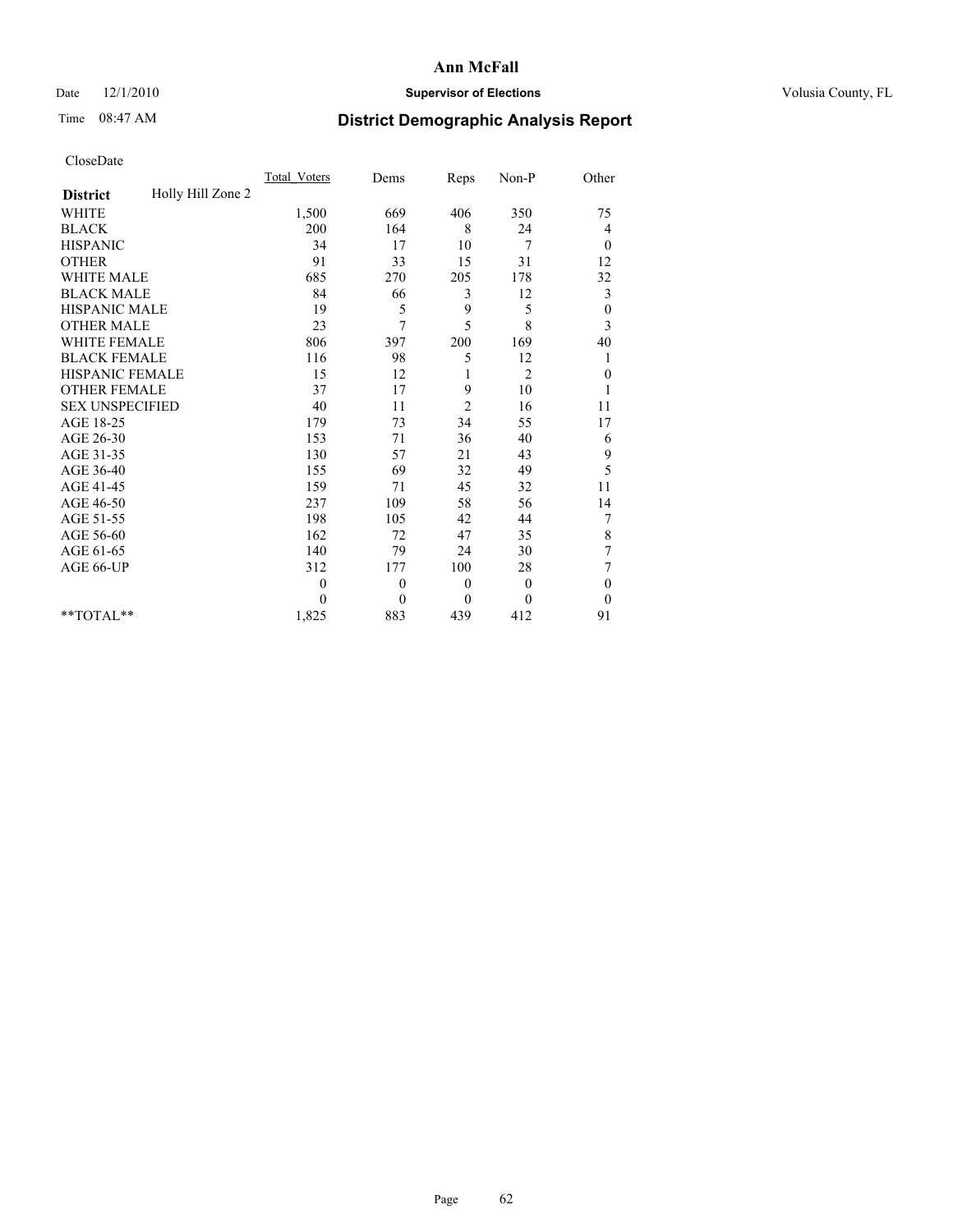## Date  $12/1/2010$  **Supervisor of Elections** Volusia County, FL

# Time 08:47 AM **District Demographic Analysis Report**

|                                      | <b>Total Voters</b> | Dems         | Reps           | Non-P        | Other            |
|--------------------------------------|---------------------|--------------|----------------|--------------|------------------|
| Holly Hill Zone 3<br><b>District</b> |                     |              |                |              |                  |
| <b>WHITE</b>                         | 1,519               | 622          | 506            | 317          | 74               |
| <b>BLACK</b>                         | 135                 | 116          | 5              | 14           | 0                |
| <b>HISPANIC</b>                      | 25                  | 11           | $\overline{4}$ | 9            | 1                |
| <b>OTHER</b>                         | 84                  | 32           | 12             | 32           | 8                |
| <b>WHITE MALE</b>                    | 633                 | 231          | 220            | 146          | 36               |
| <b>BLACK MALE</b>                    | 56                  | 44           | 3              | 9            | $\boldsymbol{0}$ |
| <b>HISPANIC MALE</b>                 | 11                  | 4            | $\sqrt{2}$     | 4            |                  |
| <b>OTHER MALE</b>                    | 26                  | 12           | 3              | 10           |                  |
| <b>WHITE FEMALE</b>                  | 879                 | 387          | 285            | 170          | 37               |
| <b>BLACK FEMALE</b>                  | 79                  | 72           | 2              | 5            | $\theta$         |
| HISPANIC FEMALE                      | 14                  | 7            | $\overline{c}$ | 5            | 0                |
| <b>OTHER FEMALE</b>                  | 37                  | 14           | 7              | 15           | 1                |
| <b>SEX UNSPECIFIED</b>               | 28                  | 10           | 3              | 8            | 7                |
| AGE 18-25                            | 109                 | 45           | 19             | 32           | 13               |
| AGE 26-30                            | 99                  | 36           | 17             | 40           | 6                |
| AGE 31-35                            | 74                  | 31           | 18             | 25           | 0                |
| AGE 36-40                            | 88                  | 38           | 16             | 30           | 4                |
| AGE 41-45                            | 105                 | 31           | 33             | 39           | $\overline{c}$   |
| AGE 46-50                            | 131                 | 53           | 37             | 32           | 9                |
| AGE 51-55                            | 121                 | 55           | 35             | 20           | 11               |
| AGE 56-60                            | 138                 | 67           | 36             | 30           | 5                |
| AGE 61-65                            | 155                 | 81           | 38             | 31           | 5                |
| AGE 66-UP                            | 743                 | 344          | 278            | 93           | 28               |
|                                      | $\theta$            | $\mathbf{0}$ | $\theta$       | $\mathbf{0}$ | $\boldsymbol{0}$ |
|                                      | $\Omega$            | $\mathbf{0}$ | $\mathbf{0}$   | $\theta$     | $\mathbf{0}$     |
| **TOTAL**                            | 1,763               | 781          | 527            | 372          | 83               |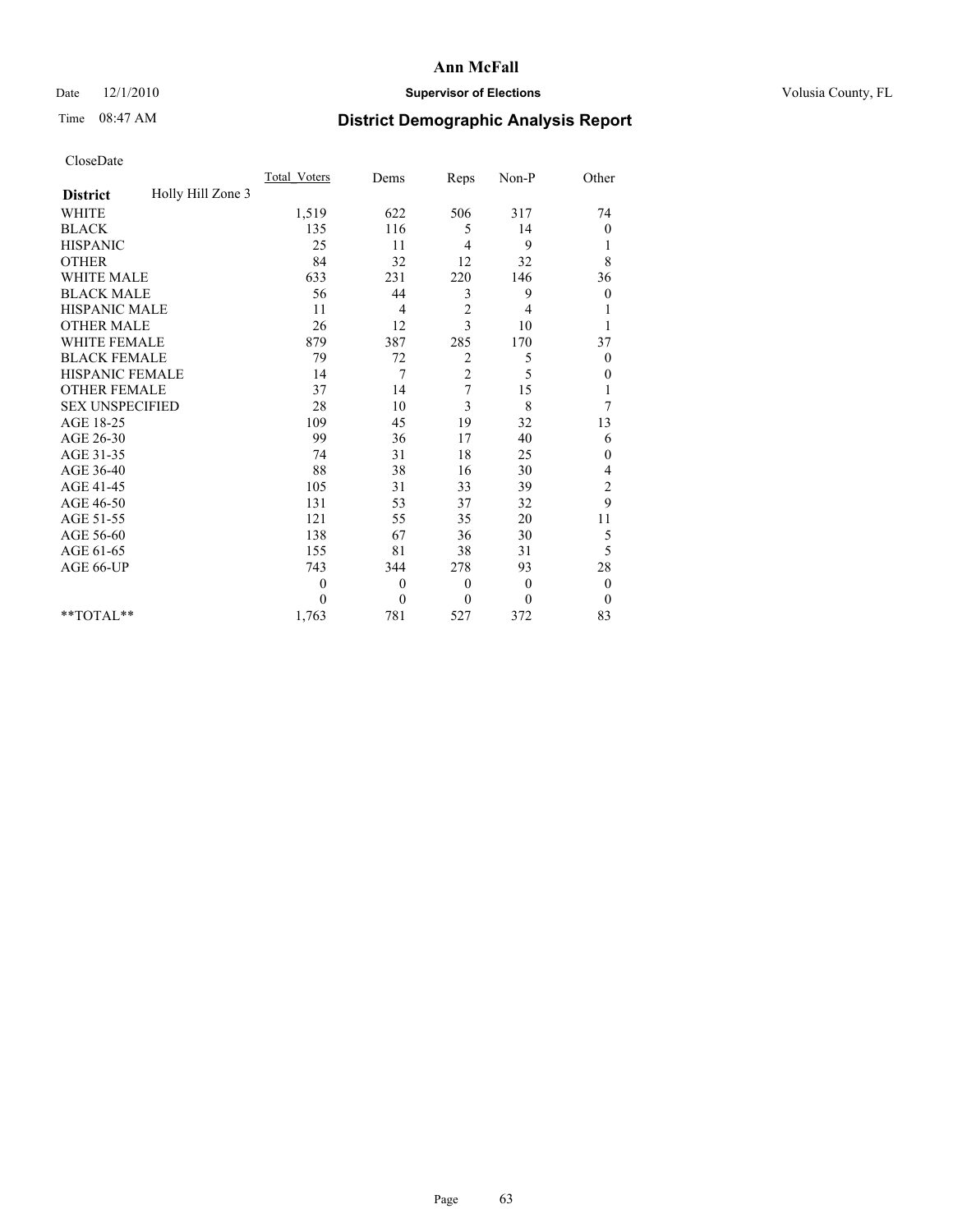## Date  $12/1/2010$  **Supervisor of Elections** Volusia County, FL

# Time 08:47 AM **District Demographic Analysis Report**

|                                      | <b>Total Voters</b> | Dems     | Reps         | Non-P          | Other            |
|--------------------------------------|---------------------|----------|--------------|----------------|------------------|
| Holly Hill Zone 4<br><b>District</b> |                     |          |              |                |                  |
| <b>WHITE</b>                         | 1,390               | 575      | 448          | 295            | 72               |
| <b>BLACK</b>                         | 287                 | 231      | 6            | 44             | 6                |
| <b>HISPANIC</b>                      | 46                  | 30       | 5            | 10             | 1                |
| <b>OTHER</b>                         | 93                  | 32       | 11           | 36             | 14               |
| <b>WHITE MALE</b>                    | 615                 | 213      | 219          | 143            | 40               |
| <b>BLACK MALE</b>                    | 75                  | 57       | 2            | 14             | $\overline{c}$   |
| <b>HISPANIC MALE</b>                 | 18                  | 15       | 1            | $\overline{c}$ | $\boldsymbol{0}$ |
| <b>OTHER MALE</b>                    | 30                  | 10       | 6            | 12             | $\overline{c}$   |
| WHITE FEMALE                         | 767                 | 358      | 227          | 150            | 32               |
| <b>BLACK FEMALE</b>                  | 209                 | 172      | 4            | 29             | 4                |
| HISPANIC FEMALE                      | 28                  | 15       | 4            | 8              | $\mathbf{1}$     |
| <b>OTHER FEMALE</b>                  | 34                  | 18       | $\mathbf{0}$ | 14             | $\overline{c}$   |
| <b>SEX UNSPECIFIED</b>               | 40                  | 10       | 7            | 13             | 10               |
| AGE 18-25                            | 269                 | 126      | 41           | 83             | 19               |
| AGE 26-30                            | 142                 | 60       | 34           | 43             | 5                |
| AGE 31-35                            | 143                 | 65       | 30           | 38             | 10               |
| AGE 36-40                            | 113                 | 53       | 23           | 26             | 11               |
| AGE 41-45                            | 136                 | 61       | 38           | 34             | 3                |
| AGE 46-50                            | 161                 | 62       | 45           | 41             | 13               |
| AGE 51-55                            | 174                 | 85       | 52           | 27             | 10               |
| AGE 56-60                            | 153                 | 72       | 45           | 32             | 4                |
| AGE 61-65                            | 122                 | 66       | 29           | 19             | $\,$ 8 $\,$      |
| AGE 66-UP                            | 403                 | 218      | 133          | 42             | 10               |
|                                      | $\theta$            | $\theta$ | $\theta$     | $\mathbf{0}$   | $\boldsymbol{0}$ |
|                                      | $\theta$            | $\theta$ | $\theta$     | $\theta$       | $\theta$         |
| **TOTAL**                            | 1,816               | 868      | 470          | 385            | 93               |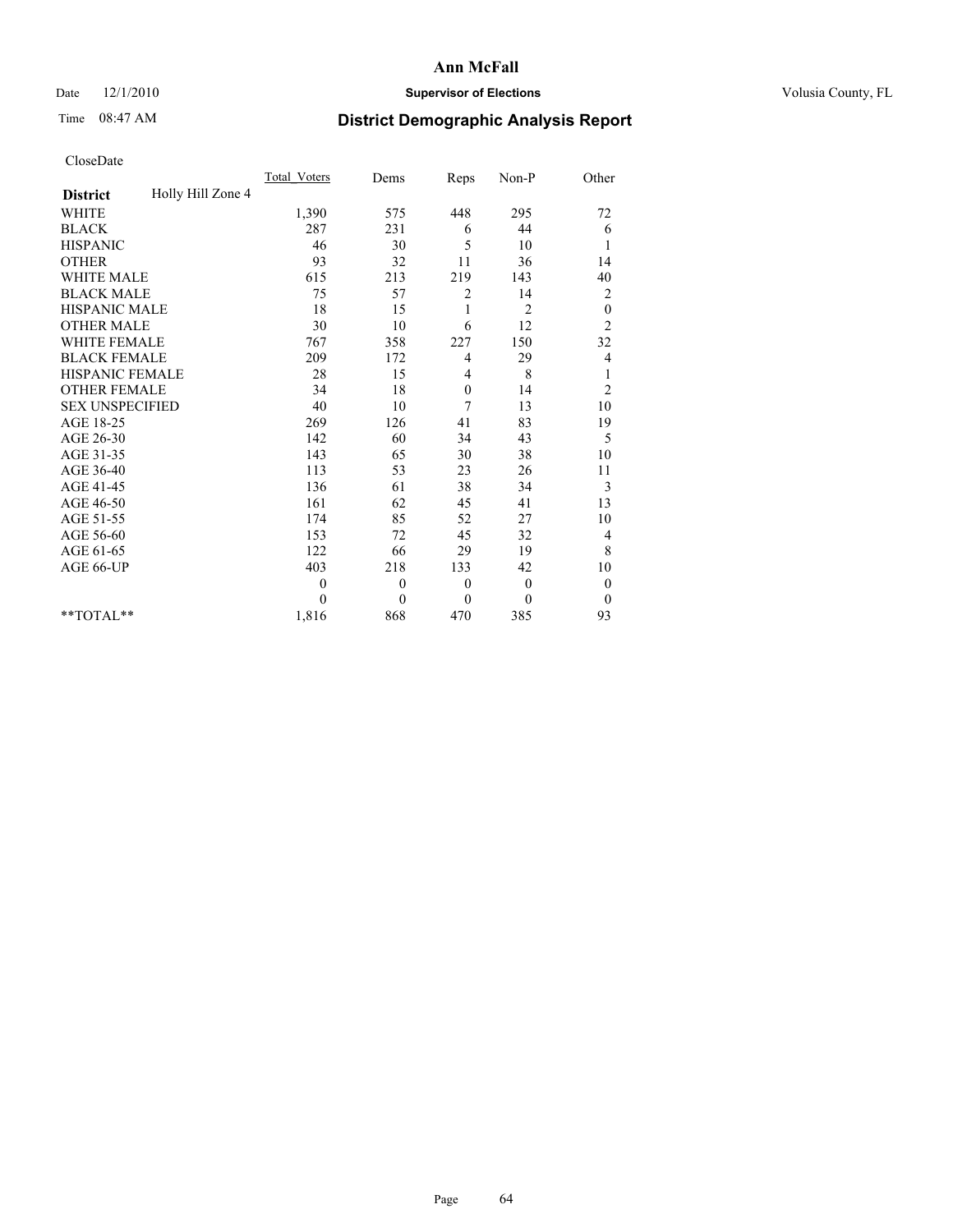## Date  $12/1/2010$  **Supervisor of Elections** Volusia County, FL

## Time 08:47 AM **District Demographic Analysis Report**

|                                      | Total Voters | Dems           | Reps             | $Non-P$      | Other            |
|--------------------------------------|--------------|----------------|------------------|--------------|------------------|
| New Smyrna Zone 1<br><b>District</b> |              |                |                  |              |                  |
| <b>WHITE</b>                         | 3,726        | 1,230          | 1,620            | 741          | 135              |
| <b>BLACK</b>                         | 9            | 3              | 2                | 4            | $\boldsymbol{0}$ |
| <b>HISPANIC</b>                      | 37           | 11             | 11               | 14           |                  |
| <b>OTHER</b>                         | 118          | 23             | 37               | 36           | 22               |
| WHITE MALE                           | 1,742        | 475            | 801              | 391          | 75               |
| <b>BLACK MALE</b>                    | 4            | 1              | $\mathbf{0}$     | 3            | $\overline{0}$   |
| HISPANIC MALE                        | 16           | 3              | 2                | 11           | $\theta$         |
| <b>OTHER MALE</b>                    | 34           | 6              | 17               | 10           |                  |
| <b>WHITE FEMALE</b>                  | 1,957        | 745            | 810              | 343          | 59               |
| <b>BLACK FEMALE</b>                  | 5            | $\overline{c}$ | $\overline{c}$   |              | $\boldsymbol{0}$ |
| HISPANIC FEMALE                      | 21           | 8              | 9                | 3            |                  |
| <b>OTHER FEMALE</b>                  | 44           | 11             | 17               | 10           | 6                |
| <b>SEX UNSPECIFIED</b>               | 67           | 16             | 12               | 23           | 16               |
| AGE 18-25                            | 207          | 58             | 50               | 81           | 18               |
| AGE 26-30                            | 165          | 56             | 42               | 57           | 10               |
| AGE 31-35                            | 145          | 34             | 48               | 53           | 10               |
| AGE 36-40                            | 139          | 44             | 45               | 41           | 9                |
| AGE 41-45                            | 223          | 63             | 94               | 53           | 13               |
| AGE 46-50                            | 266          | 73             | 129              | 51           | 13               |
| AGE 51-55                            | 370          | 126            | 148              | 78           | 18               |
| AGE 56-60                            | 423          | 165            | 165              | 80           | 13               |
| AGE 61-65                            | 503          | 170            | 231              | 89           | 13               |
| AGE 66-UP                            | 1,449        | 478            | 718              | 212          | 41               |
|                                      | $\mathbf{0}$ | $\overline{0}$ | $\boldsymbol{0}$ | $\theta$     | $\boldsymbol{0}$ |
|                                      | $\theta$     | $\theta$       | $\theta$         | $\mathbf{0}$ | $\theta$         |
| $*$ TOTAL $*$                        | 3,890        | 1,267          | 1,670            | 795          | 158              |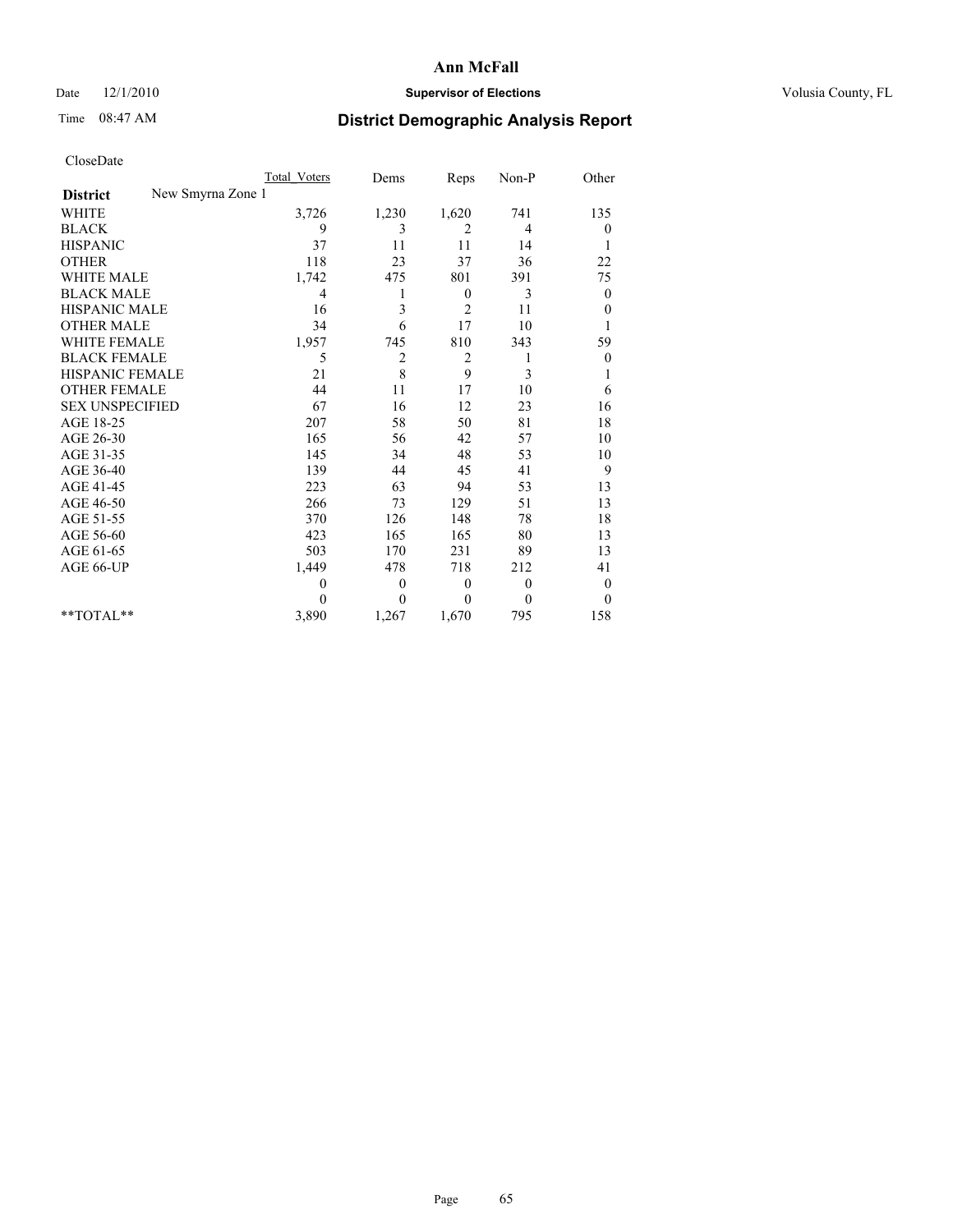## Date  $12/1/2010$  **Supervisor of Elections** Volusia County, FL

# Time 08:47 AM **District Demographic Analysis Report**

|                                      | Total Voters | Dems         | Reps             | Non-P          | Other            |
|--------------------------------------|--------------|--------------|------------------|----------------|------------------|
| New Smyrna Zone 2<br><b>District</b> |              |              |                  |                |                  |
| <b>WHITE</b>                         | 3,248        | 1,204        | 1,228            | 679            | 137              |
| <b>BLACK</b>                         | 15           | 11           | $\overline{0}$   | 4              | 0                |
| <b>HISPANIC</b>                      | 43           | 9            | 15               | 17             | 2                |
| <b>OTHER</b>                         | 98           | 24           | 23               | 32             | 19               |
| <b>WHITE MALE</b>                    | 1,465        | 482          | 556              | 352            | 75               |
| <b>BLACK MALE</b>                    | 7            | 5            | $\mathbf{0}$     | $\overline{c}$ | $\overline{0}$   |
| <b>HISPANIC MALE</b>                 | 21           | 4            | 6                | 11             | $\boldsymbol{0}$ |
| <b>OTHER MALE</b>                    | 26           | 6            | 7                | 11             | $\overline{c}$   |
| <b>WHITE FEMALE</b>                  | 1,754        | 712          | 657              | 323            | 62               |
| <b>BLACK FEMALE</b>                  | 8            | 6            | $\boldsymbol{0}$ | 2              | $\boldsymbol{0}$ |
| <b>HISPANIC FEMALE</b>               | 22           | 5            | 9                | 6              | $\overline{c}$   |
| <b>OTHER FEMALE</b>                  | 40           | 13           | 12               | 13             | $\overline{c}$   |
| <b>SEX UNSPECIFIED</b>               | 61           | 15           | 19               | 12             | 15               |
| AGE 18-25                            | 186          | 54           | 55               | 64             | 13               |
| AGE 26-30                            | 174          | 64           | 41               | 55             | 14               |
| AGE 31-35                            | 129          | 36           | 39               | 45             | 9                |
| AGE 36-40                            | 165          | 53           | 43               | 59             | 10               |
| AGE 41-45                            | 161          | 45           | 70               | 39             | 7                |
| AGE 46-50                            | 265          | 84           | 112              | 57             | 12               |
| AGE 51-55                            | 307          | 113          | 116              | 62             | 16               |
| AGE 56-60                            | 342          | 127          | 114              | 90             | 11               |
| AGE 61-65                            | 370          | 137          | 149              | 68             | 16               |
| AGE 66-UP                            | 1,305        | 535          | 527              | 193            | 50               |
|                                      | $\mathbf{0}$ | $\mathbf{0}$ | $\boldsymbol{0}$ | $\mathbf{0}$   | $\boldsymbol{0}$ |
|                                      | $\theta$     | $\theta$     | $\theta$         | 0              | $\theta$         |
| $*$ TOTAL $*$                        | 3,404        | 1,248        | 1,266            | 732            | 158              |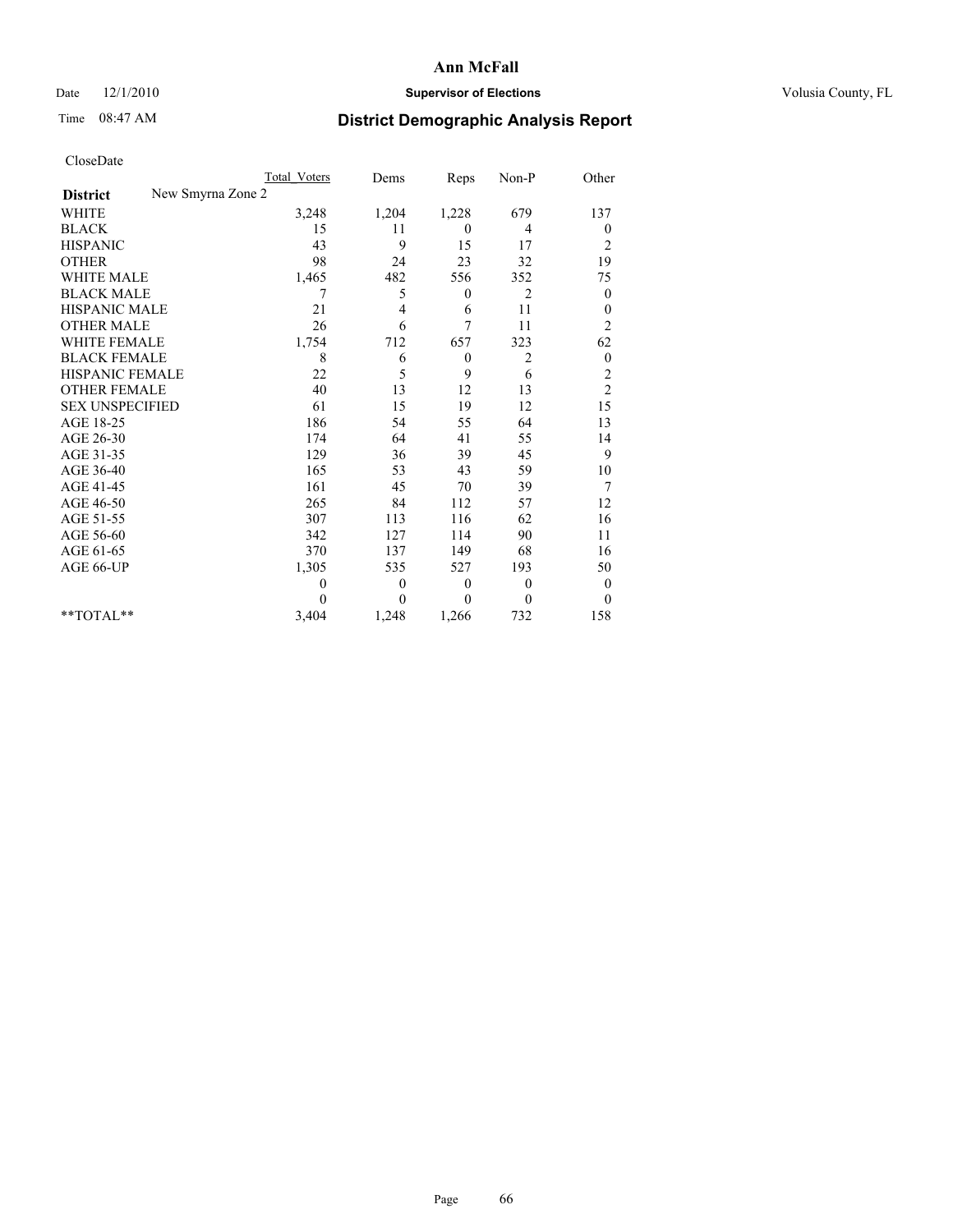## Date  $12/1/2010$  **Supervisor of Elections** Volusia County, FL

## Time 08:47 AM **District Demographic Analysis Report**

|                                      | Total Voters | Dems     | Reps         | Non-P        | Other            |
|--------------------------------------|--------------|----------|--------------|--------------|------------------|
| New Smyrna Zone 3<br><b>District</b> |              |          |              |              |                  |
| <b>WHITE</b>                         | 4,080        | 1,355    | 1,648        | 905          | 172              |
| <b>BLACK</b>                         | 35           | 25       | 2            | 7            |                  |
| <b>HISPANIC</b>                      | 40           | 16       | 11           | 11           | $\overline{c}$   |
| <b>OTHER</b>                         | 170          | 40       | 31           | 64           | 35               |
| <b>WHITE MALE</b>                    | 1,893        | 540      | 811          | 453          | 89               |
| <b>BLACK MALE</b>                    | 20           | 14       | 1            | 4            | 1                |
| <b>HISPANIC MALE</b>                 | 18           | 7        | 4            | 5            | $\overline{c}$   |
| <b>OTHER MALE</b>                    | 52           | 19       | 10           | 22           |                  |
| <b>WHITE FEMALE</b>                  | 2,165        | 806      | 830          | 446          | 83               |
| <b>BLACK FEMALE</b>                  | 15           | 11       | 1            | 3            | $\theta$         |
| HISPANIC FEMALE                      | 22           | 9        | 7            | 6            | $\boldsymbol{0}$ |
| <b>OTHER FEMALE</b>                  | 53           | 15       | 15           | 16           | 7                |
| <b>SEX UNSPECIFIED</b>               | 87           | 15       | 13           | 32           | 27               |
| AGE 18-25                            | 280          | 80       | 60           | 107          | 33               |
| AGE 26-30                            | 239          | 66       | 85           | 73           | 15               |
| AGE 31-35                            | 234          | 85       | 49           | 84           | 16               |
| AGE 36-40                            | 230          | 75       | 68           | 79           | 8                |
| AGE 41-45                            | 239          | 76       | 79           | 74           | 10               |
| AGE 46-50                            | 333          | 110      | 131          | 77           | 15               |
| AGE 51-55                            | 392          | 148      | 148          | 82           | 14               |
| AGE 56-60                            | 403          | 163      | 147          | 75           | 18               |
| AGE 61-65                            | 438          | 156      | 174          | 94           | 14               |
| AGE 66-UP                            | 1,537        | 477      | 751          | 242          | 67               |
|                                      | $\mathbf{0}$ | $\theta$ | $\theta$     | $\mathbf{0}$ | $\overline{0}$   |
|                                      | $\theta$     | $\theta$ | $\mathbf{0}$ | $\mathbf{0}$ | $\overline{0}$   |
| **TOTAL**                            | 4,325        | 1,436    | 1,692        | 987          | 210              |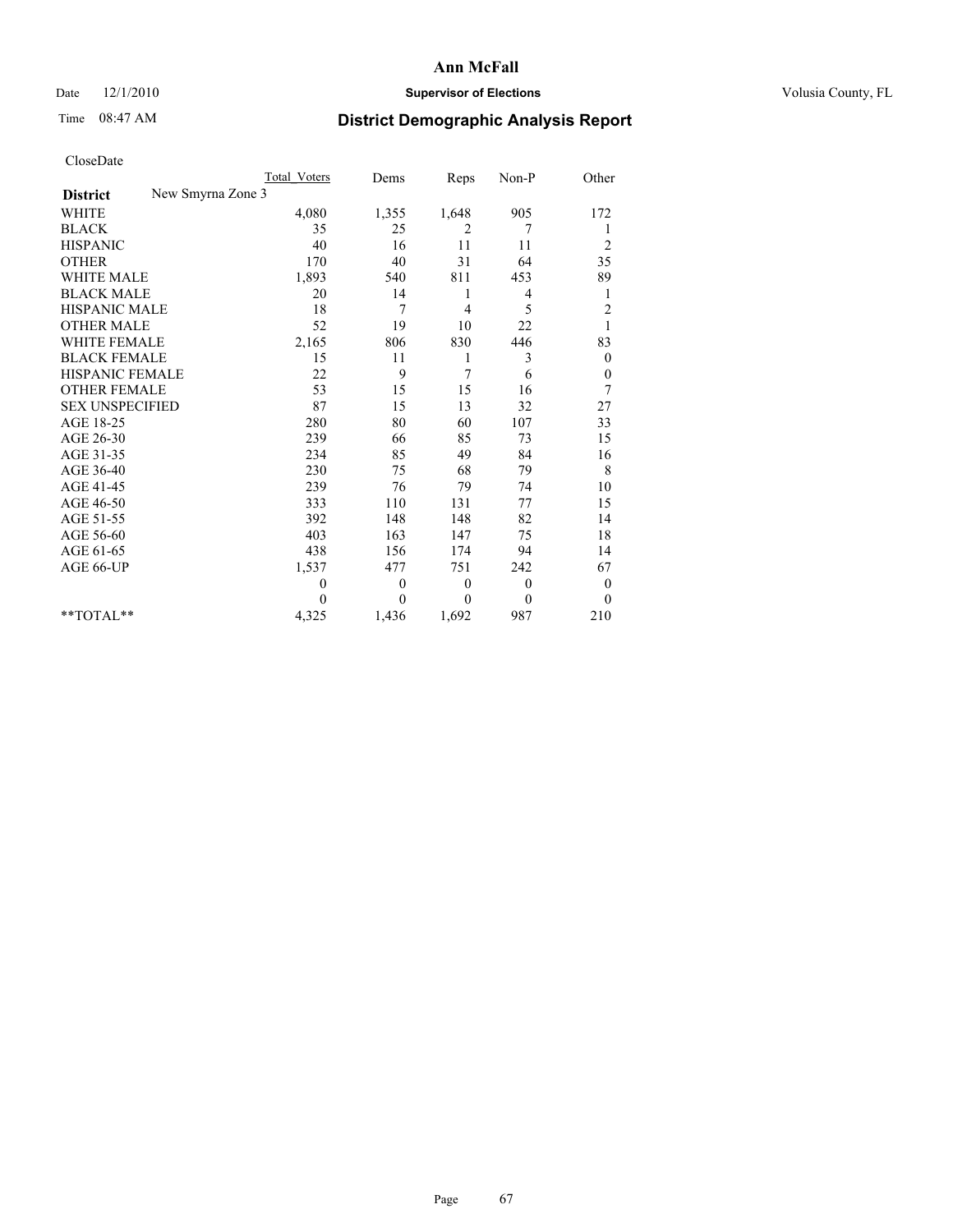## Date  $12/1/2010$  **Supervisor of Elections** Volusia County, FL

## Time 08:47 AM **District Demographic Analysis Report**

|                                      | Total Voters | Dems         | Reps     | Non-P        | Other            |
|--------------------------------------|--------------|--------------|----------|--------------|------------------|
| New Smyrna Zone 4<br><b>District</b> |              |              |          |              |                  |
| <b>WHITE</b>                         | 4,176        | 1,458        | 1,622    | 904          | 192              |
| <b>BLACK</b>                         | 695          | 591          | 20       | 70           | 14               |
| <b>HISPANIC</b>                      | 74           | 35           | 15       | 21           | 3                |
| <b>OTHER</b>                         | 195          | 58           | 27       | 70           | 40               |
| <b>WHITE MALE</b>                    | 1,856        | 586          | 746      | 432          | 92               |
| <b>BLACK MALE</b>                    | 288          | 227          | 9        | 42           | 10               |
| <b>HISPANIC MALE</b>                 | 41           | 16           | 11       | 11           | 3                |
| <b>OTHER MALE</b>                    | 55           | 16           | 10       | 24           | 5                |
| <b>WHITE FEMALE</b>                  | 2,299        | 863          | 872      | 464          | 100              |
| <b>BLACK FEMALE</b>                  | 403          | 360          | 11       | 28           | 4                |
| HISPANIC FEMALE                      | 33           | 19           | 4        | 10           | $\boldsymbol{0}$ |
| <b>OTHER FEMALE</b>                  | 79           | 32           | 14       | 28           | 5                |
| <b>SEX UNSPECIFIED</b>               | 86           | 23           | 7        | 26           | 30               |
| AGE 18-25                            | 436          | 190          | 69       | 144          | 33               |
| AGE 26-30                            | 271          | 109          | 62       | 80           | 20               |
| AGE 31-35                            | 282          | 92           | 82       | 89           | 19               |
| AGE 36-40                            | 331          | 136          | 110      | 59           | 26               |
| AGE 41-45                            | 285          | 110          | 97       | 63           | 15               |
| AGE 46-50                            | 388          | 154          | 135      | 82           | 17               |
| AGE 51-55                            | 413          | 170          | 141      | 87           | 15               |
| AGE 56-60                            | 490          | 202          | 155      | 111          | 22               |
| AGE 61-65                            | 476          | 209          | 148      | 101          | 18               |
| AGE 66-UP                            | 1,768        | 770          | 685      | 249          | 64               |
|                                      | $\mathbf{0}$ | $\mathbf{0}$ | $\theta$ | $\mathbf{0}$ | $\mathbf{0}$     |
|                                      | $\theta$     | $\theta$     | $\Omega$ | $\theta$     | $\mathbf{0}$     |
| $*$ TOTAL $*$                        | 5,140        | 2,142        | 1,684    | 1,065        | 249              |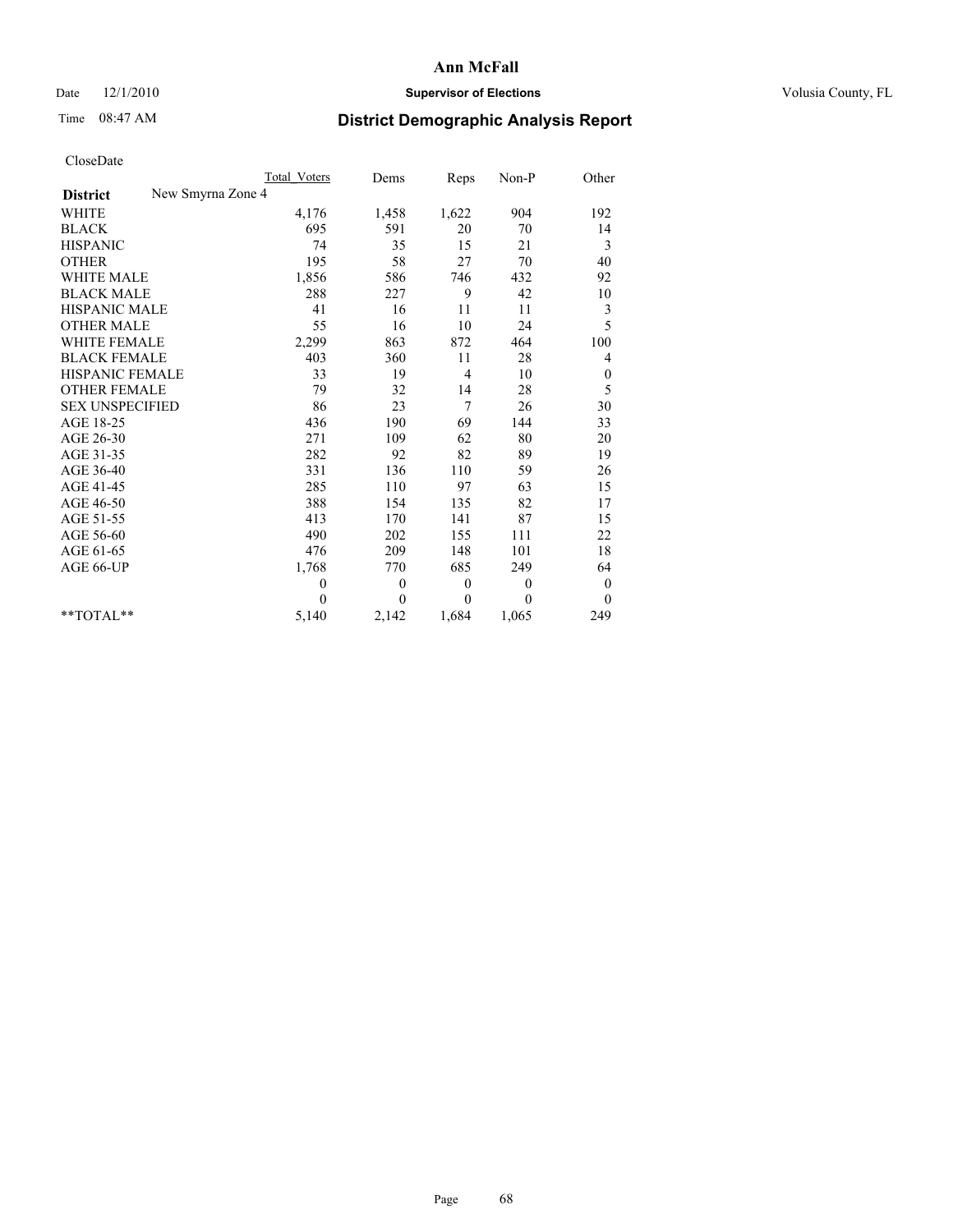## Date  $12/1/2010$  **Supervisor of Elections** Volusia County, FL

# Time 08:47 AM **District Demographic Analysis Report**

|                                       | Total Voters | Dems           | Reps           | $Non-P$        | Other                   |
|---------------------------------------|--------------|----------------|----------------|----------------|-------------------------|
| Orange City Zone 1<br><b>District</b> |              |                |                |                |                         |
| <b>WHITE</b>                          | 576          | 210            | 224            | 117            | 25                      |
| <b>BLACK</b>                          | 91           | 79             | $\overline{2}$ | 8              | $\overline{2}$          |
| <b>HISPANIC</b>                       | 262          | 120            | 36             | 95             | 11                      |
| <b>OTHER</b>                          | 45           | 17             | 14             | 10             | $\overline{4}$          |
| <b>WHITE MALE</b>                     | 230          | 80             | 88             | 51             | 11                      |
| <b>BLACK MALE</b>                     | 29           | 24             | $\theta$       | 3              | $\overline{c}$          |
| <b>HISPANIC MALE</b>                  | 101          | 47             | 13             | 36             | 5                       |
| <b>OTHER MALE</b>                     | 17           | 9              | 6              | 2              | $\boldsymbol{0}$        |
| WHITE FEMALE                          | 344          | 130            | 134            | 66             | 14                      |
| <b>BLACK FEMALE</b>                   | 62           | 55             | $\overline{2}$ | 5              | $\mathbf{0}$            |
| HISPANIC FEMALE                       | 160          | 73             | 22             | 59             | 6                       |
| <b>OTHER FEMALE</b>                   | 19           | 6              | 5              | 6              | $\overline{c}$          |
| <b>SEX UNSPECIFIED</b>                | 12           | $\overline{c}$ | 6              | $\overline{c}$ | $\overline{c}$          |
| AGE 18-25                             | 118          | 46             | 26             | 42             | $\overline{\mathbf{4}}$ |
| AGE 26-30                             | 102          | 36             | 27             | 33             | 6                       |
| AGE 31-35                             | 99           | 33             | 32             | 29             | 5                       |
| AGE 36-40                             | 65           | 30             | 15             | 18             | $\overline{c}$          |
| AGE 41-45                             | 77           | 32             | 19             | 23             | $\frac{3}{2}$           |
| AGE 46-50                             | 68           | 30             | 16             | 20             |                         |
| AGE 51-55                             | 49           | 23             | 12             | 10             | 4                       |
| AGE 56-60                             | 68           | 33             | 11             | 20             | 4                       |
| AGE 61-65                             | 61           | 30             | 22             | 7              | $\overline{c}$          |
| AGE 66-UP                             | 267          | 133            | 96             | 28             | 10                      |
|                                       | $\theta$     | $\theta$       | $\overline{0}$ | $\mathbf{0}$   | $\boldsymbol{0}$        |
|                                       | $\theta$     | $\theta$       | $\theta$       | $\theta$       | $\theta$                |
| $*$ $TOTAI.**$                        | 974          | 426            | 276            | 230            | 42                      |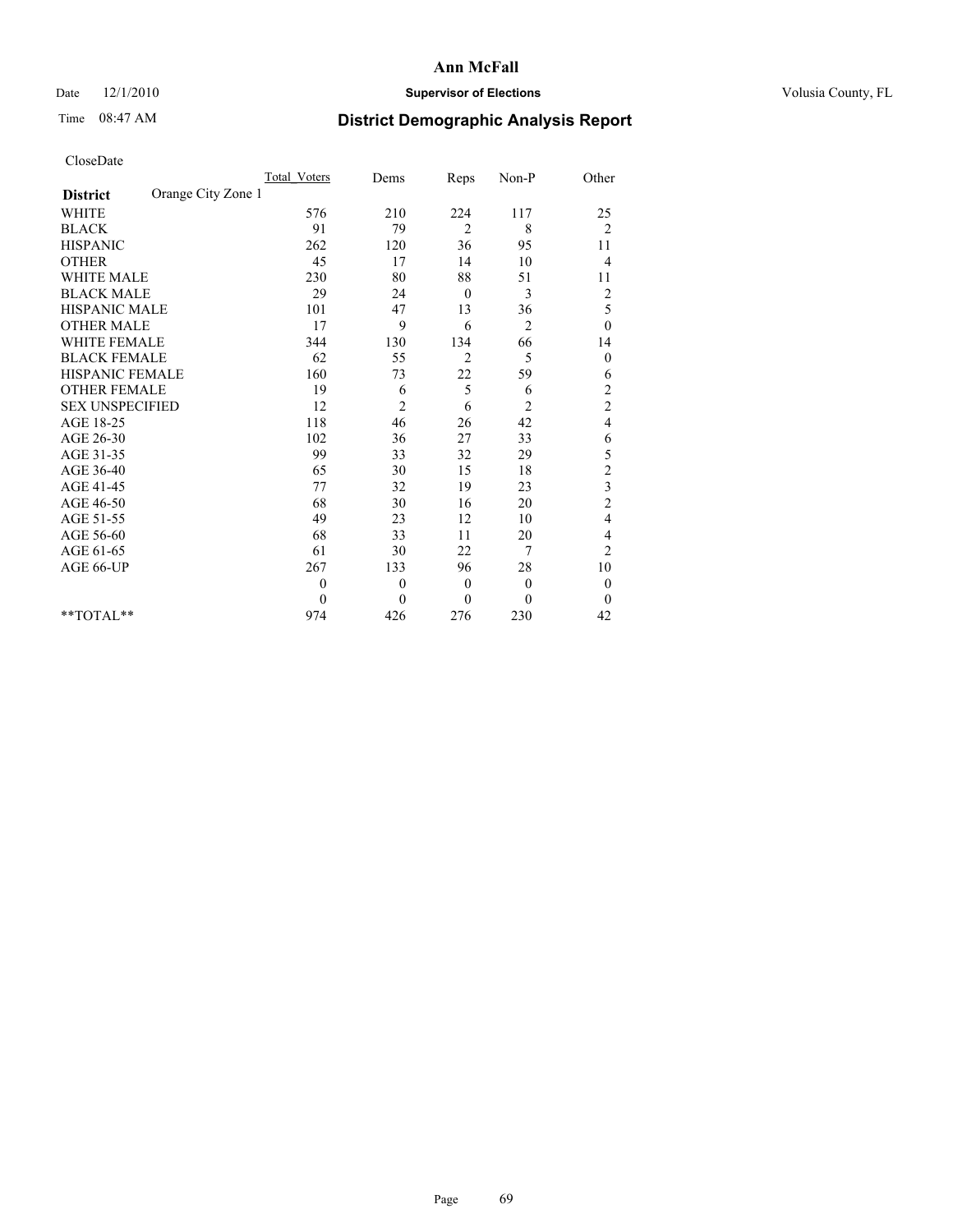## Date  $12/1/2010$  **Supervisor of Elections** Volusia County, FL

## Time 08:47 AM **District Demographic Analysis Report**

|                                       | Total Voters | Dems     | Reps         | Non-P          | Other                   |
|---------------------------------------|--------------|----------|--------------|----------------|-------------------------|
| Orange City Zone 2<br><b>District</b> |              |          |              |                |                         |
| <b>WHITE</b>                          | 738          | 253      | 292          | 150            | 43                      |
| <b>BLACK</b>                          | 33           | 26       | 3            | 4              | $\boldsymbol{0}$        |
| <b>HISPANIC</b>                       | 104          | 52       | 15           | 35             | $\overline{\mathbf{c}}$ |
| <b>OTHER</b>                          | 44           | 13       | 10           | 19             | $\overline{2}$          |
| <b>WHITE MALE</b>                     | 334          | 104      | 138          | 67             | 25                      |
| <b>BLACK MALE</b>                     | 11           | 7        | 2            | 2              | $\overline{0}$          |
| <b>HISPANIC MALE</b>                  | 50           | 22       | 9            | 18             |                         |
| <b>OTHER MALE</b>                     | 13           | 4        | 4            | 4              |                         |
| <b>WHITE FEMALE</b>                   | 402          | 147      | 154          | 83             | 18                      |
| <b>BLACK FEMALE</b>                   | 21           | 18       |              | $\overline{2}$ | $\boldsymbol{0}$        |
| HISPANIC FEMALE                       | 54           | 30       | 6            | 17             |                         |
| <b>OTHER FEMALE</b>                   | 12           | 5        | 1            | 5              |                         |
| <b>SEX UNSPECIFIED</b>                | 22           | 7        | 5            | 10             | $\theta$                |
| AGE 18-25                             | 101          | 34       | 25           | 36             | 6                       |
| AGE 26-30                             | 76           | 23       | 25           | 22             | 6                       |
| AGE 31-35                             | 75           | 23       | 23           | 23             | 6                       |
| AGE 36-40                             | 71           | 27       | 23           | 16             | 5                       |
| AGE 41-45                             | 76           | 32       | 26           | 16             | $\overline{c}$          |
| AGE 46-50                             | 93           | 39       | 30           | 19             | 5                       |
| AGE 51-55                             | 79           | 24       | 38           | 15             | $\overline{c}$          |
| AGE 56-60                             | 87           | 27       | 35           | 24             | $\mathbf{1}$            |
| AGE 61-65                             | 74           | 27       | 29           | 13             | 5                       |
| AGE 66-UP                             | 187          | 88       | 66           | 24             | 9                       |
|                                       | $\mathbf{0}$ | $\theta$ | $\mathbf{0}$ | $\mathbf{0}$   | $\theta$                |
|                                       | $\theta$     | $\theta$ | $\mathbf{0}$ | $\theta$       | $\theta$                |
| $*$ $TOTAI.**$                        | 919          | 344      | 320          | 208            | 47                      |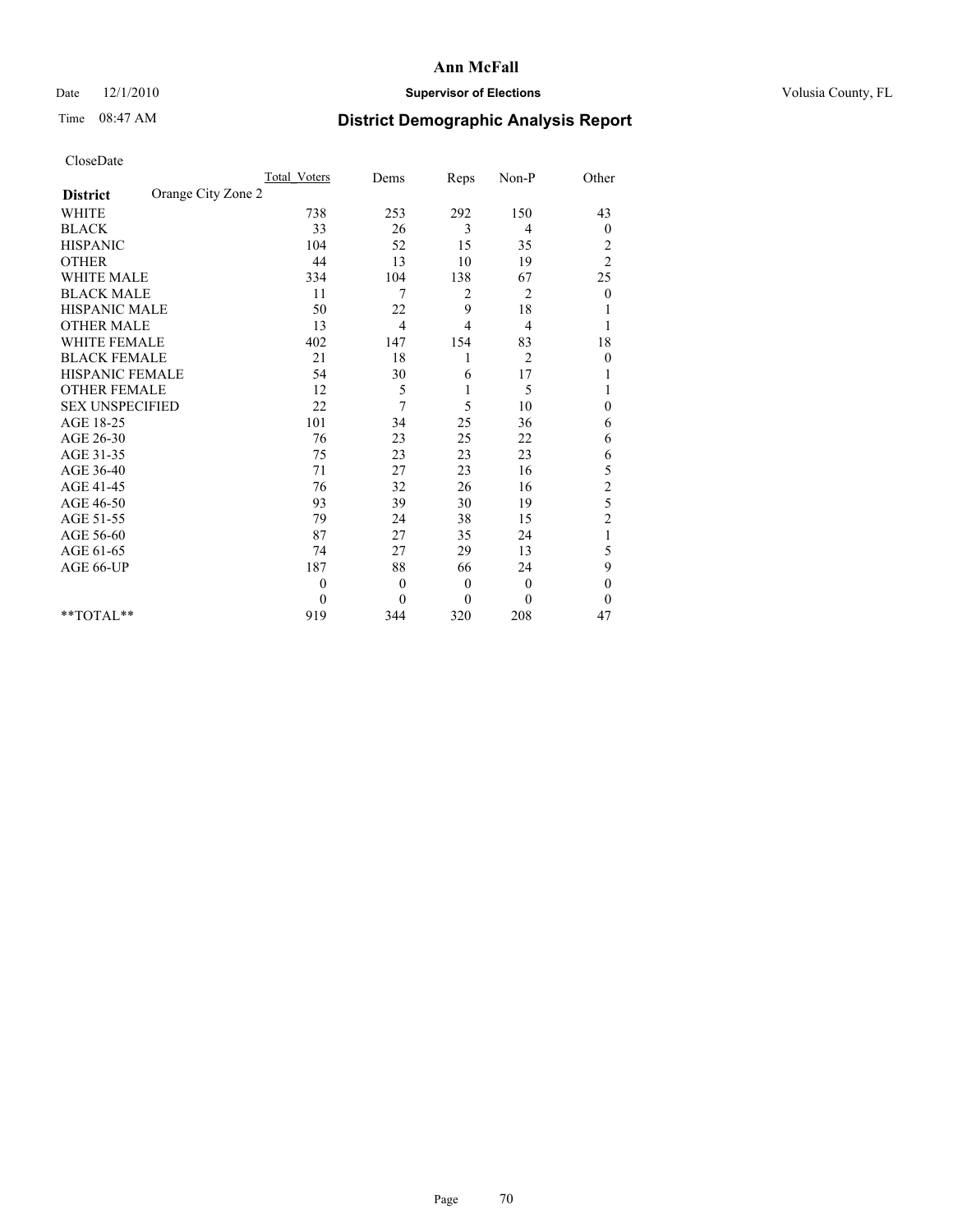## Date  $12/1/2010$  **Supervisor of Elections** Volusia County, FL

## Time 08:47 AM **District Demographic Analysis Report**

|                                       | Total Voters | Dems             | Reps         | Non-P    | Other                   |  |
|---------------------------------------|--------------|------------------|--------------|----------|-------------------------|--|
| Orange City Zone 3<br><b>District</b> |              |                  |              |          |                         |  |
| <b>WHITE</b>                          | 979          | 340              | 378          | 200      | 61                      |  |
| <b>BLACK</b>                          | 48           | 34               | 1            | 11       | $\overline{\mathbf{c}}$ |  |
| <b>HISPANIC</b>                       | 134          | 66               | 26           | 39       | 3                       |  |
| <b>OTHER</b>                          | 60           | 18               | 12           | 25       | 5                       |  |
| <b>WHITE MALE</b>                     | 430          | 128              | 186          | 84       | 32                      |  |
| <b>BLACK MALE</b>                     | 18           | 13               | $\theta$     | 4        | 1                       |  |
| HISPANIC MALE                         | 56           | 30               | 11           | 13       | $\overline{2}$          |  |
| <b>OTHER MALE</b>                     | 23           | 6                | 5            | 11       |                         |  |
| <b>WHITE FEMALE</b>                   | 543          | 208              | 191          | 115      | 29                      |  |
| <b>BLACK FEMALE</b>                   | 30           | 21               | 1            | 7        | 1                       |  |
| <b>HISPANIC FEMALE</b>                | 78           | 36               | 15           | 26       |                         |  |
| <b>OTHER FEMALE</b>                   | 21           | 8                | 3            | 9        | 1                       |  |
| <b>SEX UNSPECIFIED</b>                | 22           | 8                | 5            | 6        | 3                       |  |
| AGE 18-25                             | 79           | 21               | 25           | 30       | 3                       |  |
| AGE 26-30                             | 65           | 25               | 13           | 20       | 7                       |  |
| AGE 31-35                             | 60           | 23               | 12           | 19       | 6                       |  |
| AGE 36-40                             | 68           | 16               | 28           | 17       | 7                       |  |
| AGE 41-45                             | 66           | 19               | 21           | 24       | $\overline{\mathbf{c}}$ |  |
| AGE 46-50                             | 81           | 22               | 33           | 19       | $\overline{7}$          |  |
| AGE 51-55                             | 80           | 35               | 27           | 15       | 3                       |  |
| AGE 56-60                             | 86           | 39               | 26           | 17       | 4                       |  |
| AGE 61-65                             | 125          | 47               | 44           | 27       | 7                       |  |
| AGE 66-UP                             | 511          | 211              | 188          | 87       | 25                      |  |
|                                       | $\mathbf{0}$ | $\boldsymbol{0}$ | $\theta$     | $\theta$ | $\boldsymbol{0}$        |  |
|                                       | $\theta$     | $\theta$         | $\mathbf{0}$ | $\Omega$ | $\theta$                |  |
| $*$ TOTAL $*$                         | 1,221        | 458              | 417          | 275      | 71                      |  |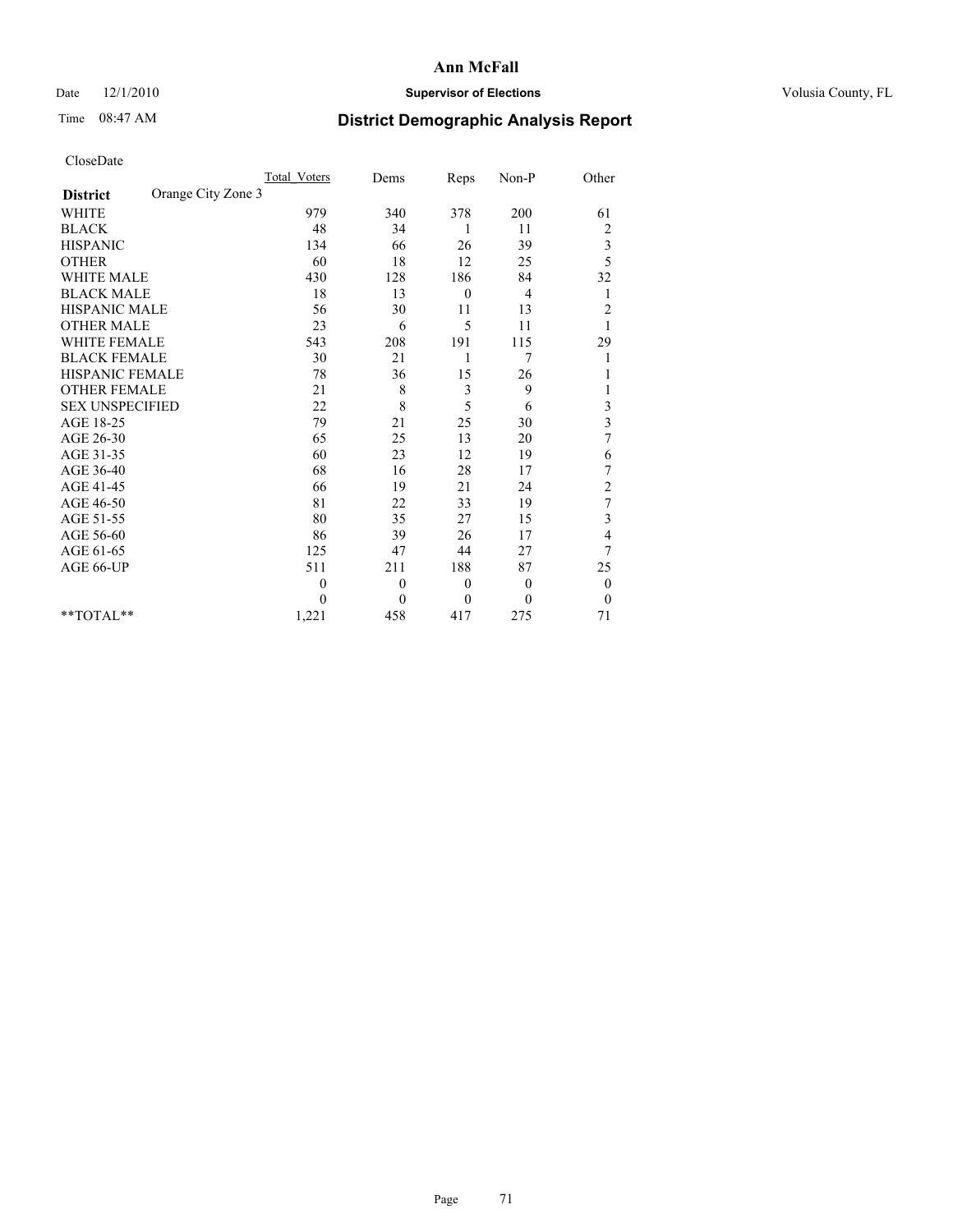## Date  $12/1/2010$  **Supervisor of Elections** Volusia County, FL

## Time 08:47 AM **District Demographic Analysis Report**

|                                       | <b>Total Voters</b> | Dems     | Reps             | Non-P          | Other                   |
|---------------------------------------|---------------------|----------|------------------|----------------|-------------------------|
| Orange City Zone 4<br><b>District</b> |                     |          |                  |                |                         |
| <b>WHITE</b>                          | 1,407               | 494      | 555              | 289            | 69                      |
| <b>BLACK</b>                          | 20                  | 11       | $\overline{2}$   | 5              | $\overline{\mathbf{c}}$ |
| <b>HISPANIC</b>                       | 62                  | 29       | 11               | 21             | 1                       |
| <b>OTHER</b>                          | 45                  | 14       | 14               | 13             | 4                       |
| <b>WHITE MALE</b>                     | 629                 | 187      | 266              | 137            | 39                      |
| <b>BLACK MALE</b>                     | 9                   | 4        | 2                | 3              | $\mathbf{0}$            |
| <b>HISPANIC MALE</b>                  | 32                  | 16       | 6                | 10             | $\boldsymbol{0}$        |
| <b>OTHER MALE</b>                     | 13                  | 3        | 5                | 5              | $\mathbf{0}$            |
| <b>WHITE FEMALE</b>                   | 771                 | 304      | 286              | 151            | 30                      |
| <b>BLACK FEMALE</b>                   | 11                  | 7        | $\boldsymbol{0}$ | $\overline{2}$ | $\overline{c}$          |
| HISPANIC FEMALE                       | 30                  | 13       | 5                | 11             |                         |
| <b>OTHER FEMALE</b>                   | 19                  | 9        | 6                | 3              |                         |
| <b>SEX UNSPECIFIED</b>                | 20                  | 5        | 6                | 6              | 3                       |
| AGE 18-25                             | 149                 | 42       | 46               | 45             | 16                      |
| AGE 26-30                             | 116                 | 34       | 42               | 35             | 5                       |
| AGE 31-35                             | 112                 | 31       | 43               | 33             | 5                       |
| AGE 36-40                             | 101                 | 30       | 29               | 35             | 7                       |
| AGE 41-45                             | 109                 | 33       | 36               | 32             | 8                       |
| AGE 46-50                             | 149                 | 45       | 58               | 38             | 8                       |
| AGE 51-55                             | 156                 | 55       | 70               | 25             | 6                       |
| AGE 56-60                             | 151                 | 65       | 50               | 30             | 6                       |
| AGE 61-65                             | 143                 | 59       | 56               | 22             | 6                       |
| AGE 66-UP                             | 348                 | 154      | 152              | 33             | 9                       |
|                                       | $\theta$            | $\theta$ | $\mathbf{0}$     | $\mathbf{0}$   | $\boldsymbol{0}$        |
|                                       | 0                   | $\theta$ | $\mathbf{0}$     | $\theta$       | $\mathbf{0}$            |
| $*$ TOTAL $*$                         | 1,534               | 548      | 582              | 328            | 76                      |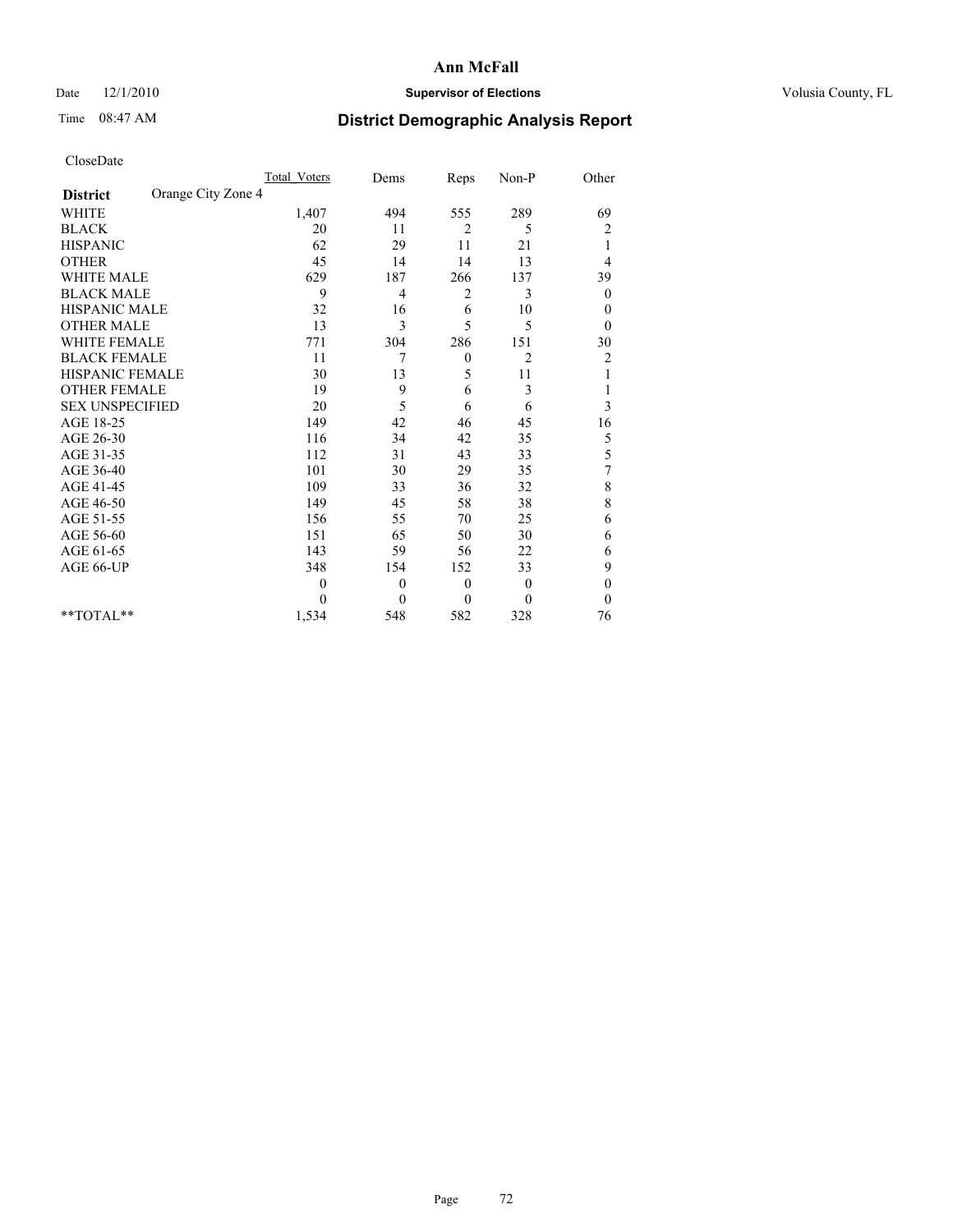## Date  $12/1/2010$  **Supervisor of Elections** Volusia County, FL

# Time 08:47 AM **District Demographic Analysis Report**

|                                       | <b>Total Voters</b> | Dems     | Reps             | Non-P        | Other                   |
|---------------------------------------|---------------------|----------|------------------|--------------|-------------------------|
| Orange City Zone 5<br><b>District</b> |                     |          |                  |              |                         |
| <b>WHITE</b>                          | 1,322               | 441      | 608              | 221          | 52                      |
| <b>BLACK</b>                          | 108                 | 92       | $\overline{2}$   | 13           |                         |
| <b>HISPANIC</b>                       | 74                  | 35       | 13               | 25           | 1                       |
| <b>OTHER</b>                          | 74                  | 33       | 16               | 16           | 9                       |
| <b>WHITE MALE</b>                     | 526                 | 161      | 240              | 99           | 26                      |
| <b>BLACK MALE</b>                     | 43                  | 31       | 2                | 9            |                         |
| <b>HISPANIC MALE</b>                  | 34                  | 16       | 7                | 10           |                         |
| <b>OTHER MALE</b>                     | 22                  | 12       | 6                | 2            | 2                       |
| <b>WHITE FEMALE</b>                   | 788                 | 278      | 365              | 119          | 26                      |
| <b>BLACK FEMALE</b>                   | 64                  | 60       | $\boldsymbol{0}$ | 4            | $\boldsymbol{0}$        |
| HISPANIC FEMALE                       | 40                  | 19       | 6                | 15           | 0                       |
| <b>OTHER FEMALE</b>                   | 33                  | 16       | 8                | 7            | $\overline{c}$          |
| <b>SEX UNSPECIFIED</b>                | 28                  | 8        | 5                | 10           | 5                       |
| AGE 18-25                             | 53                  | 28       | 9                | 13           | $\overline{\mathbf{3}}$ |
| AGE 26-30                             | 53                  | 23       | 17               | 12           |                         |
| AGE 31-35                             | 62                  | 25       | 18               | 18           |                         |
| AGE 36-40                             | 52                  | 19       | 19               | 13           |                         |
| AGE 41-45                             | 41                  | 18       | 7                | 15           |                         |
| AGE 46-50                             | 64                  | 30       | 15               | 18           |                         |
| AGE 51-55                             | 77                  | 34       | 19               | 18           | 6                       |
| AGE 56-60                             | 76                  | 43       | 18               | 11           | 4                       |
| AGE 61-65                             | 84                  | 37       | 27               | 15           | 5                       |
| AGE 66-UP                             | 1,016               | 344      | 490              | 142          | 40                      |
|                                       | 0                   | $\theta$ | $\mathbf{0}$     | $\mathbf{0}$ | $\boldsymbol{0}$        |
|                                       | 0                   | $\theta$ | $\mathbf{0}$     | $\mathbf{0}$ | $\boldsymbol{0}$        |
| $*$ TOTAL $*$                         | 1,578               | 601      | 639              | 275          | 63                      |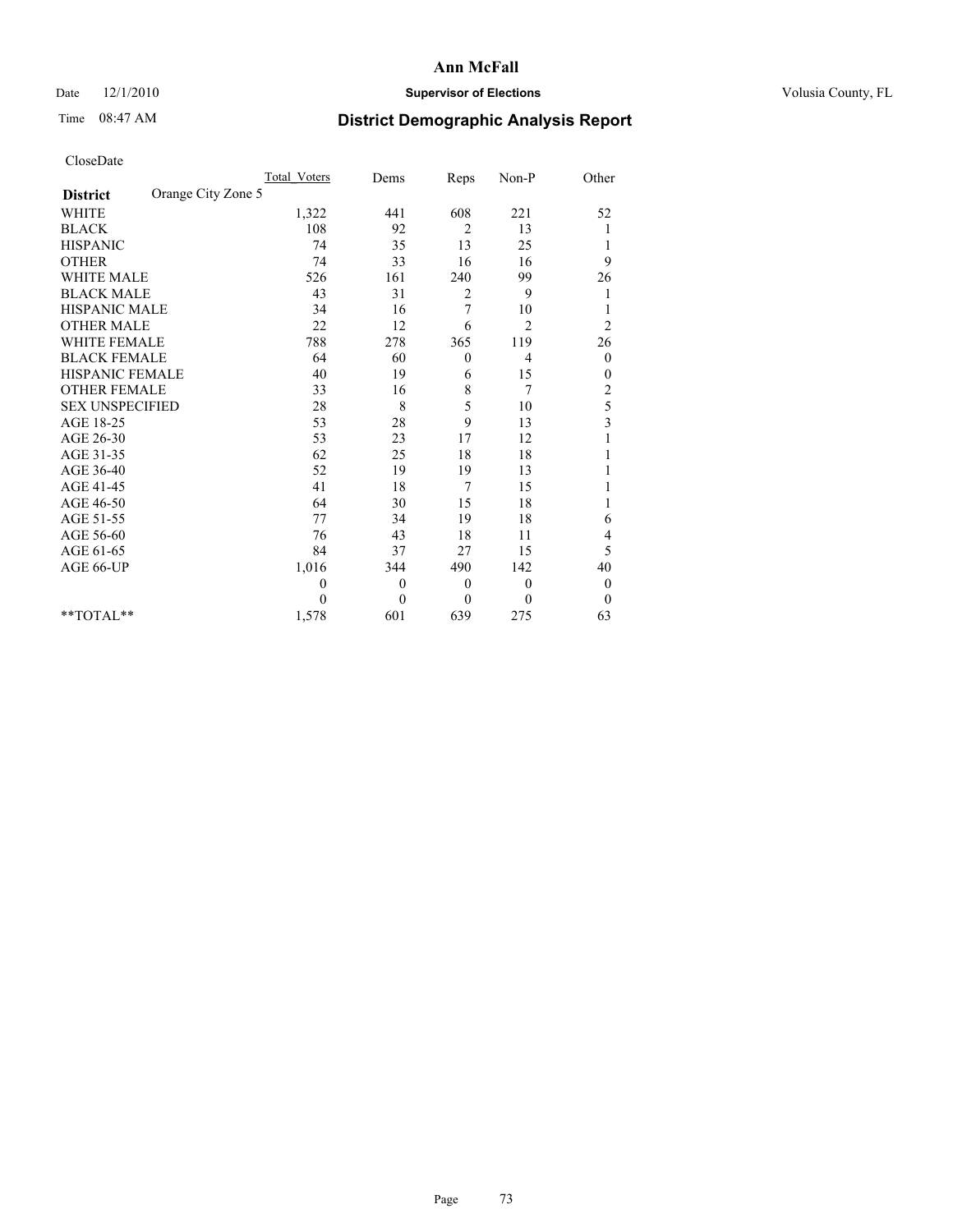## Date  $12/1/2010$  **Supervisor of Elections** Volusia County, FL

## Time 08:47 AM **District Demographic Analysis Report**

|                                      | <b>Total Voters</b> | Dems         | Reps           | Non-P          | Other            |
|--------------------------------------|---------------------|--------------|----------------|----------------|------------------|
| Ormond Bch Zone 1<br><b>District</b> |                     |              |                |                |                  |
| <b>WHITE</b>                         | 6,742               | 2,429        | 2,871          | 1,235          | 207              |
| <b>BLACK</b>                         | 83                  | 64           | 6              | 10             | 3                |
| <b>HISPANIC</b>                      | 112                 | 38           | 35             | 35             | 4                |
| <b>OTHER</b>                         | 331                 | 111          | 93             | 100            | 27               |
| <b>WHITE MALE</b>                    | 3,096               | 1,008        | 1,369          | 605            | 114              |
| <b>BLACK MALE</b>                    | 39                  | 30           | $\overline{4}$ | $\overline{4}$ | 1                |
| <b>HISPANIC MALE</b>                 | 50                  | 10           | 20             | 18             | $\overline{c}$   |
| <b>OTHER MALE</b>                    | 142                 | 47           | 44             | 47             | 4                |
| <b>WHITE FEMALE</b>                  | 3,620               | 1,415        | 1,493          | 620            | 92               |
| <b>BLACK FEMALE</b>                  | 43                  | 34           | $\overline{c}$ | 6              | 1                |
| HISPANIC FEMALE                      | 58                  | 26           | 13             | 17             | $\overline{c}$   |
| <b>OTHER FEMALE</b>                  | 115                 | 47           | 34             | 29             | 5                |
| <b>SEX UNSPECIFIED</b>               | 105                 | 25           | 26             | 34             | 20               |
| AGE 18-25                            | 584                 | 189          | 183            | 175            | 37               |
| AGE 26-30                            | 308                 | 103          | 94             | 97             | 14               |
| AGE 31-35                            | 340                 | 111          | 110            | 99             | 20               |
| AGE 36-40                            | 425                 | 137          | 163            | 107            | 18               |
| AGE 41-45                            | 530                 | 159          | 226            | 126            | 19               |
| AGE 46-50                            | 669                 | 223          | 304            | 121            | 21               |
| AGE 51-55                            | 702                 | 251          | 306            | 129            | 16               |
| AGE 56-60                            | 775                 | 311          | 316            | 129            | 19               |
| AGE 61-65                            | 688                 | 274          | 275            | 118            | 21               |
| AGE 66-UP                            | 2,246               | 884          | 1,027          | 279            | 56               |
|                                      | $\theta$            | $\mathbf{0}$ | $\theta$       | $\overline{0}$ | $\boldsymbol{0}$ |
|                                      | $\theta$            | $\theta$     | $\Omega$       | $\theta$       | $\theta$         |
| $*$ TOTAL $*$                        | 7,268               | 2,642        | 3,005          | 1,380          | 241              |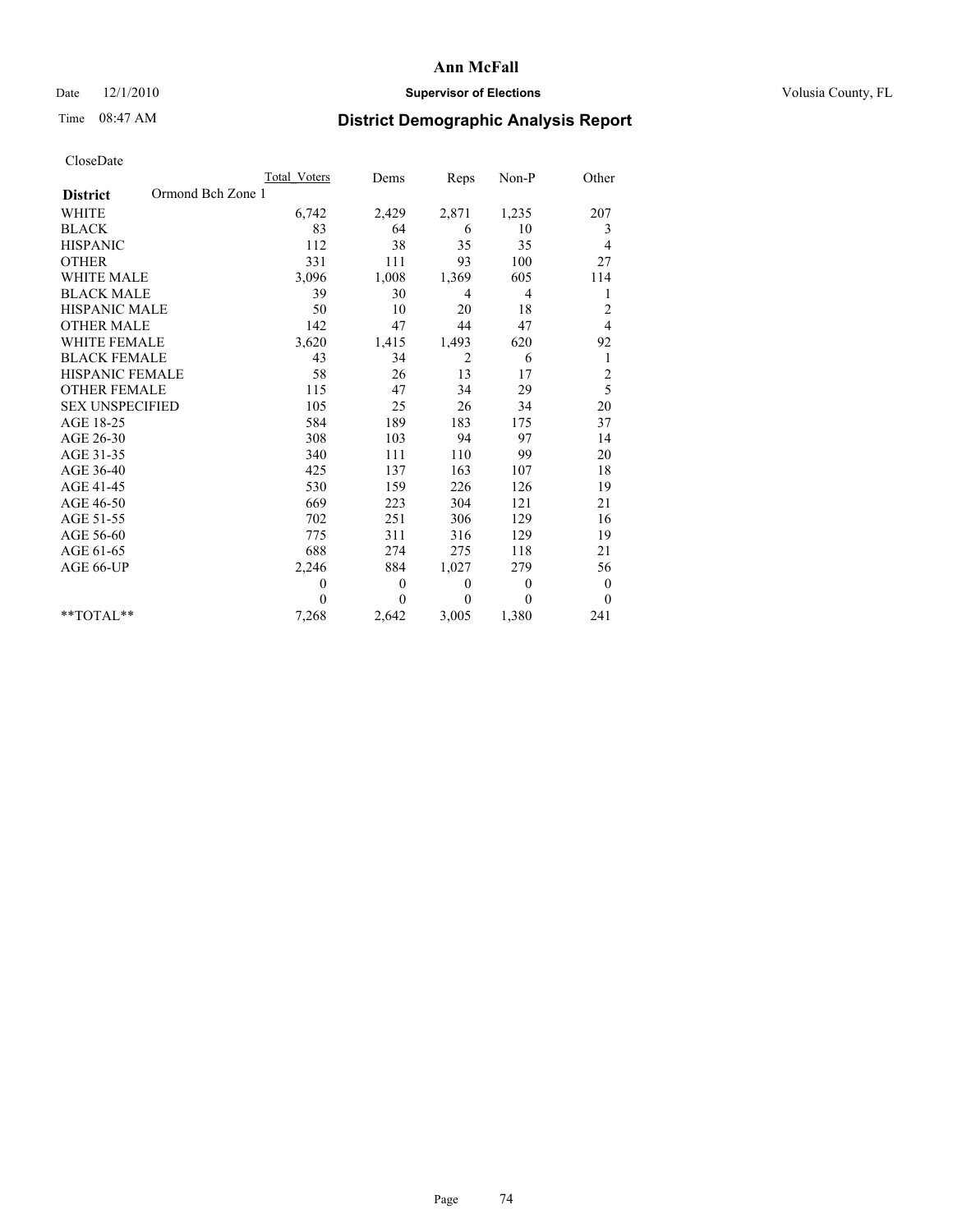## Date  $12/1/2010$  **Supervisor of Elections** Volusia County, FL

## Time 08:47 AM **District Demographic Analysis Report**

|                                      | Total Voters   | Dems           | Reps             | $Non-P$      | Other            |
|--------------------------------------|----------------|----------------|------------------|--------------|------------------|
| Ormond Bch Zone 2<br><b>District</b> |                |                |                  |              |                  |
| <b>WHITE</b>                         | 4,557          | 1,818          | 1,656            | 906          | 177              |
| <b>BLACK</b>                         | 361            | 279            | 27               | 46           | 9                |
| <b>HISPANIC</b>                      | 104            | 50             | 23               | 27           | 4                |
| <b>OTHER</b>                         | 334            | 130            | 77               | 88           | 39               |
| <b>WHITE MALE</b>                    | 1,976          | 686            | 772              | 422          | 96               |
| <b>BLACK MALE</b>                    | 161            | 111            | 14               | 29           | 7                |
| <b>HISPANIC MALE</b>                 | 38             | 16             | 9                | 11           | $\overline{c}$   |
| <b>OTHER MALE</b>                    | 96             | 33             | 29               | 32           | $\overline{c}$   |
| <b>WHITE FEMALE</b>                  | 2,558          | 1,122          | 879              | 477          | $80\,$           |
| <b>BLACK FEMALE</b>                  | 195            | 163            | 13               | 17           | $\boldsymbol{2}$ |
| HISPANIC FEMALE                      | 65             | 34             | 13               | 16           | $\overline{c}$   |
| <b>OTHER FEMALE</b>                  | 138            | 66             | 34               | 30           | 8                |
| <b>SEX UNSPECIFIED</b>               | 129            | 46             | 20               | 33           | 30               |
| AGE 18-25                            | 456            | 184            | 112              | 119          | 41               |
| AGE 26-30                            | 294            | 110            | 70               | 101          | 13               |
| AGE 31-35                            | 321            | 129            | 74               | 103          | 15               |
| AGE 36-40                            | 329            | 131            | 104              | 80           | 14               |
| AGE 41-45                            | 409            | 141            | 152              | 90           | 26               |
| AGE 46-50                            | 478            | 175            | 177              | 102          | 24               |
| AGE 51-55                            | 547            | 235            | 176              | 114          | 22               |
| AGE 56-60                            | 501            | 227            | 150              | 108          | 16               |
| AGE 61-65                            | 529            | 227            | 195              | 92           | 15               |
| AGE 66-UP                            | 1,492          | 718            | 573              | 158          | 43               |
|                                      | $\overline{0}$ | $\mathbf{0}$   | $\boldsymbol{0}$ | $\mathbf{0}$ | $\boldsymbol{0}$ |
|                                      | $\theta$       | $\overline{0}$ | $\theta$         | $\theta$     | $\mathbf{0}$     |
| $*$ $TOTAI.**$                       | 5,356          | 2,277          | 1,783            | 1,067        | 229              |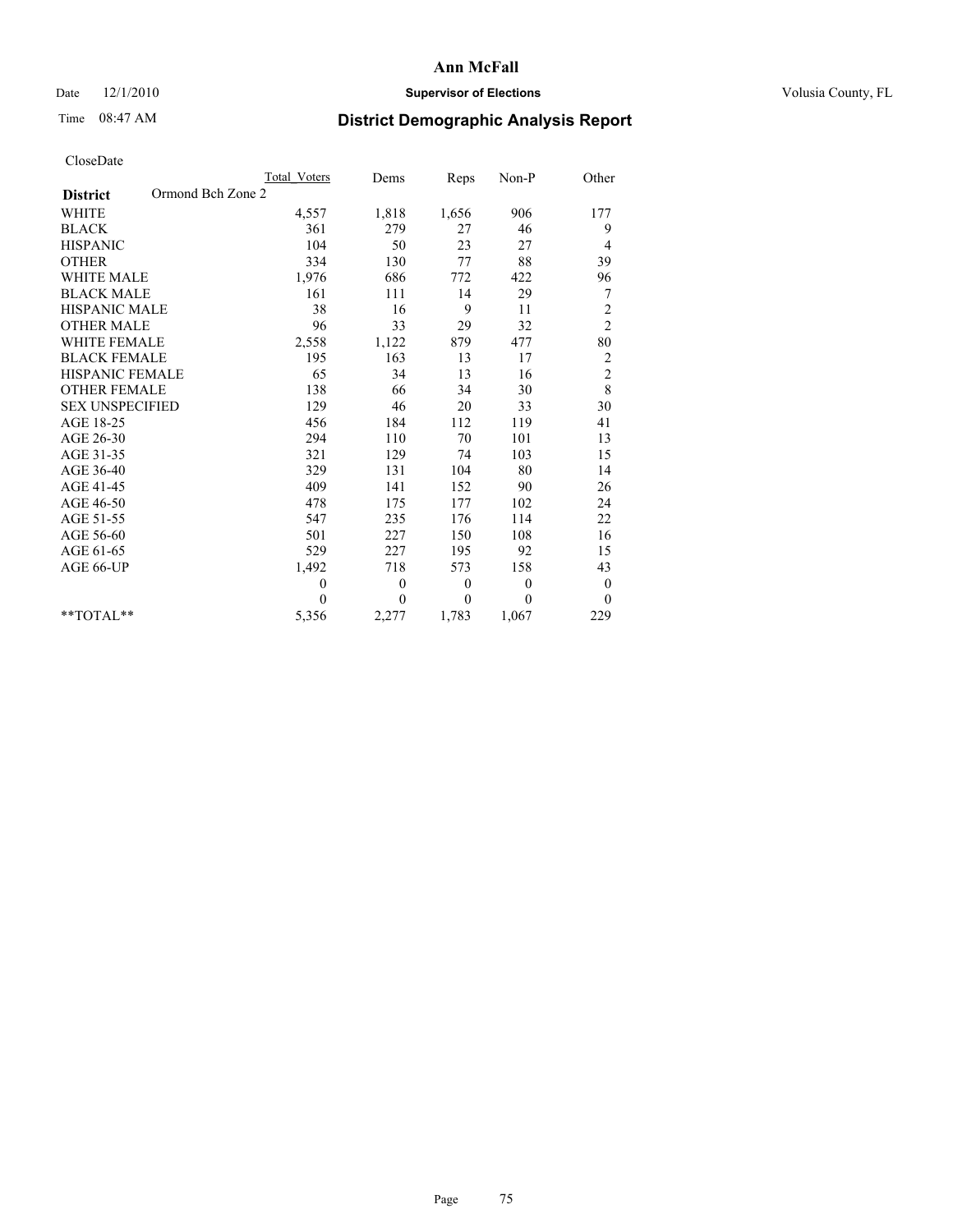## Date  $12/1/2010$  **Supervisor of Elections** Volusia County, FL

# Time 08:47 AM **District Demographic Analysis Report**

|                                      | <b>Total Voters</b> | Dems         | Reps     | Non-P    | Other            |
|--------------------------------------|---------------------|--------------|----------|----------|------------------|
| Ormond Bch Zone 3<br><b>District</b> |                     |              |          |          |                  |
| <b>WHITE</b>                         | 7,950               | 2,479        | 3,821    | 1,381    | 269              |
| <b>BLACK</b>                         | 194                 | 147          | 9        | 28       | 10               |
| <b>HISPANIC</b>                      | 143                 | 52           | 47       | 39       | 5                |
| <b>OTHER</b>                         | 458                 | 140          | 126      | 150      | 42               |
| <b>WHITE MALE</b>                    | 3,686               | 1,038        | 1,844    | 675      | 129              |
| <b>BLACK MALE</b>                    | 91                  | 69           | 6        | 12       | 4                |
| <b>HISPANIC MALE</b>                 | 70                  | 19           | 28       | 20       | 3                |
| <b>OTHER MALE</b>                    | 167                 | 47           | 51       | 60       | 9                |
| <b>WHITE FEMALE</b>                  | 4,218               | 1,428        | 1,956    | 697      | 137              |
| <b>BLACK FEMALE</b>                  | 102                 | 77           | 3        | 16       | 6                |
| HISPANIC FEMALE                      | 72                  | 33           | 18       | 19       | $\overline{c}$   |
| <b>OTHER FEMALE</b>                  | 196                 | 69           | 56       | 65       | 6                |
| <b>SEX UNSPECIFIED</b>               | 143                 | 38           | 41       | 34       | 30               |
| AGE 18-25                            | 782                 | 242          | 294      | 196      | 50               |
| AGE 26-30                            | 419                 | 127          | 151      | 127      | 14               |
| AGE 31-35                            | 386                 | 104          | 146      | 111      | 25               |
| AGE 36-40                            | 492                 | 122          | 231      | 111      | 28               |
| AGE 41-45                            | 689                 | 190          | 361      | 115      | 23               |
| AGE 46-50                            | 801                 | 205          | 415      | 158      | 23               |
| AGE 51-55                            | 921                 | 290          | 458      | 155      | 18               |
| AGE 56-60                            | 861                 | 296          | 386      | 151      | 28               |
| AGE 61-65                            | 899                 | 330          | 405      | 140      | 24               |
| AGE 66-UP                            | 2,495               | 912          | 1,156    | 334      | 93               |
|                                      | $\mathbf{0}$        | $\mathbf{0}$ | $\theta$ | $\theta$ | $\boldsymbol{0}$ |
|                                      | $\theta$            | $\theta$     | $\theta$ | $\theta$ | $\theta$         |
| $*$ TOTAL $*$                        | 8,745               | 2,818        | 4,003    | 1,598    | 326              |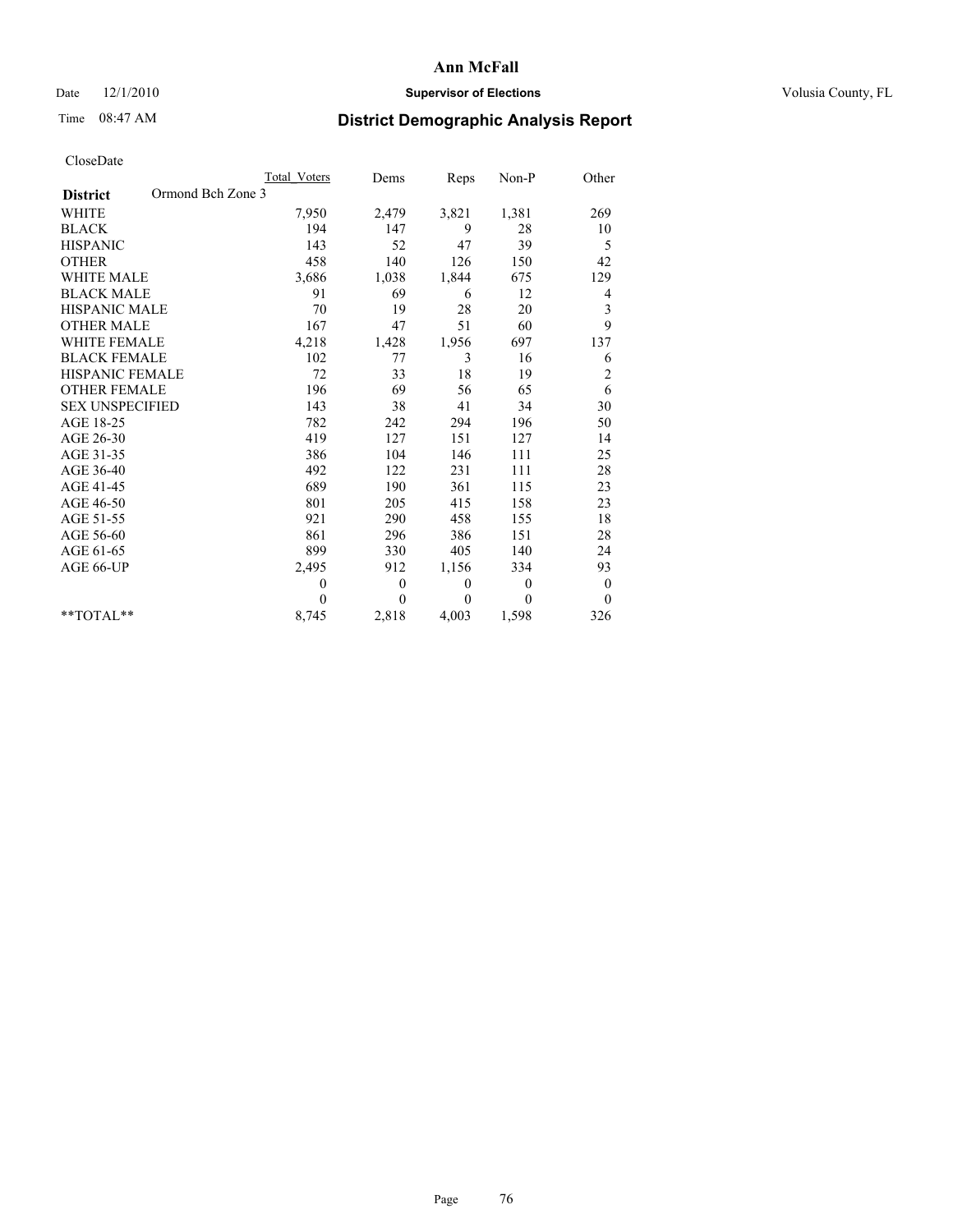## Date  $12/1/2010$  **Supervisor of Elections** Volusia County, FL

## Time 08:47 AM **District Demographic Analysis Report**

|                                      | Total Voters | Dems         | Reps         | Non-P          | Other            |
|--------------------------------------|--------------|--------------|--------------|----------------|------------------|
| Ormond Bch Zone 4<br><b>District</b> |              |              |              |                |                  |
| <b>WHITE</b>                         | 5,981        | 2,230        | 2,360        | 1,125          | 266              |
| <b>BLACK</b>                         | 157          | 119          | 8            | 25             | 5                |
| <b>HISPANIC</b>                      | 92           | 49           | 16           | 25             | $\overline{c}$   |
| <b>OTHER</b>                         | 286          | 101          | 70           | 88             | 27               |
| <b>WHITE MALE</b>                    | 2,600        | 869          | 1,067        | 525            | 139              |
| <b>BLACK MALE</b>                    | 70           | 54           | 2            | 12             | 2                |
| <b>HISPANIC MALE</b>                 | 31           | 17           | 6            | 6              | $\overline{c}$   |
| <b>OTHER MALE</b>                    | 106          | 36           | 24           | 39             | 7                |
| <b>WHITE FEMALE</b>                  | 3,347        | 1,354        | 1,284        | 585            | 124              |
| <b>BLACK FEMALE</b>                  | 87           | 65           | 6            | 13             | 3                |
| HISPANIC FEMALE                      | 61           | 32           | 10           | 19             | $\boldsymbol{0}$ |
| <b>OTHER FEMALE</b>                  | 125          | 51           | 41           | 28             | 5                |
| <b>SEX UNSPECIFIED</b>               | 89           | 21           | 14           | 36             | 18               |
| AGE 18-25                            | 459          | 176          | 130          | 122            | 31               |
| AGE 26-30                            | 252          | 92           | 69           | 74             | 17               |
| AGE 31-35                            | 264          | 80           | 97           | 70             | 17               |
| AGE 36-40                            | 288          | 91           | 95           | 79             | 23               |
| AGE 41-45                            | 361          | 115          | 154          | 80             | 12               |
| AGE 46-50                            | 521          | 189          | 217          | 107            | 8                |
| AGE 51-55                            | 554          | 227          | 204          | 102            | 21               |
| AGE 56-60                            | 529          | 219          | 195          | 88             | 27               |
| AGE 61-65                            | 607          | 239          | 217          | 113            | 38               |
| AGE 66-UP                            | 2,681        | 1,071        | 1,076        | 428            | 106              |
|                                      | $\mathbf{0}$ | $\mathbf{0}$ | $\mathbf{0}$ | $\overline{0}$ | $\boldsymbol{0}$ |
|                                      | $\theta$     | $\theta$     | $\Omega$     | $\theta$       | $\theta$         |
| $*$ TOTAL $*$                        | 6,516        | 2,499        | 2,454        | 1,263          | 300              |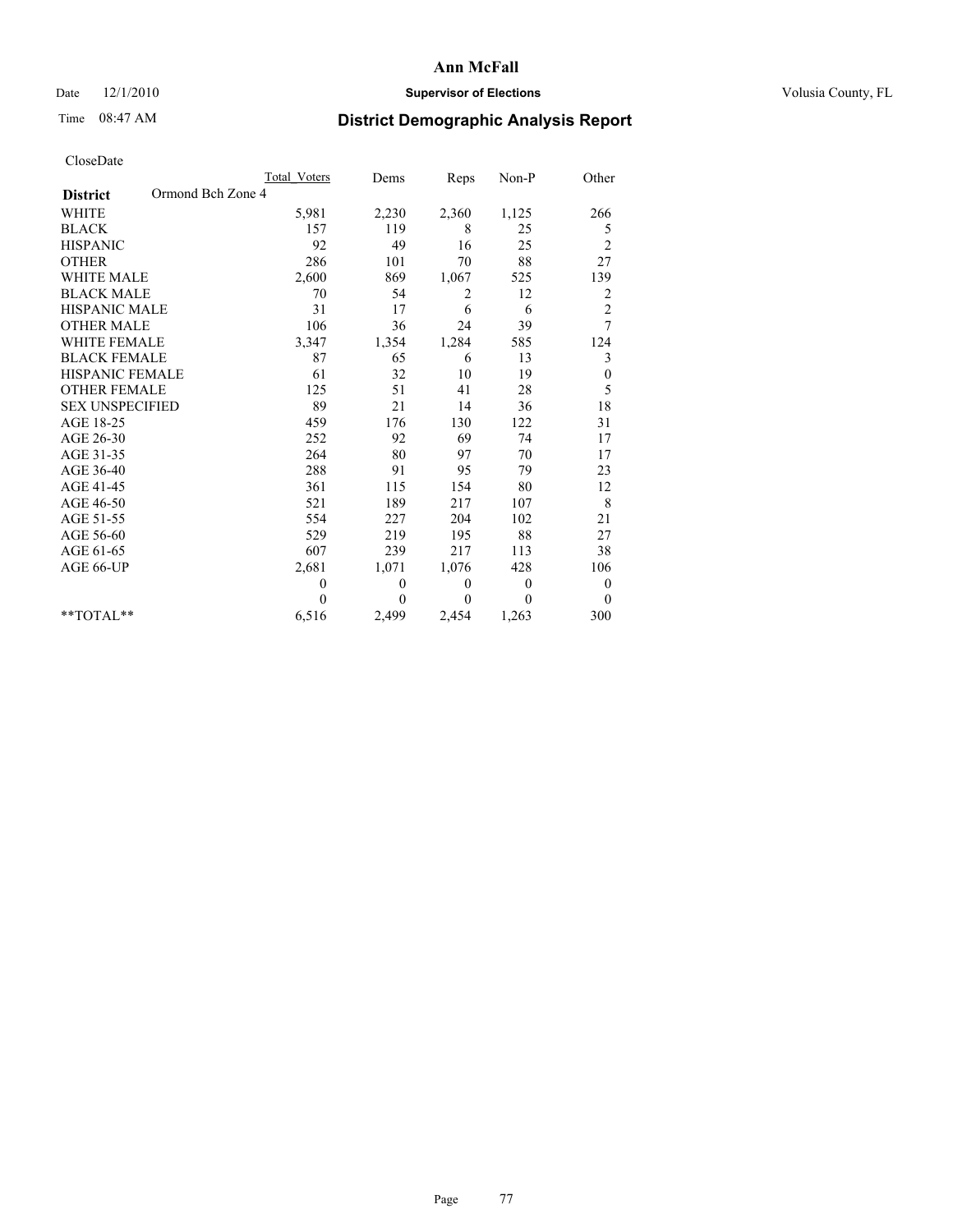## Date  $12/1/2010$  **Supervisor of Elections** Volusia County, FL

# Time 08:47 AM **District Demographic Analysis Report**

|                                           | Total Voters | Dems           | Reps         | Non-P          | Other        |
|-------------------------------------------|--------------|----------------|--------------|----------------|--------------|
| Port Orange District 1<br><b>District</b> |              |                |              |                |              |
| <b>WHITE</b>                              | 6,550        | 2,701          | 2,045        | 1,514          | 290          |
| <b>BLACK</b>                              | 93           | 76             | 4            | 10             | 3            |
| <b>HISPANIC</b>                           | 150          | 72             | 23           | 51             | 4            |
| <b>OTHER</b>                              | 282          | 94             | 54           | 104            | 30           |
| <b>WHITE MALE</b>                         | 2,932        | 1,072          | 996          | 716            | 148          |
| <b>BLACK MALE</b>                         | 37           | 26             | 3            | 7              | 1            |
| <b>HISPANIC MALE</b>                      | 60           | 28             | 9            | 20             | 3            |
| <b>OTHER MALE</b>                         | 86           | 27             | 14           | 41             | 4            |
| <b>WHITE FEMALE</b>                       | 3,563        | 1,610          | 1,031        | 785            | 137          |
| <b>BLACK FEMALE</b>                       | 55           | 49             | 1            | 3              | 2            |
| HISPANIC FEMALE                           | 87           | 44             | 13           | 29             | $\mathbf{1}$ |
| <b>OTHER FEMALE</b>                       | 104          | 42             | 23           | 32             | 7            |
| <b>SEX UNSPECIFIED</b>                    | 151          | 45             | 36           | 46             | 24           |
| AGE 18-25                                 | 534          | 217            | 93           | 191            | 33           |
| AGE 26-30                                 | 411          | 132            | 95           | 156            | 28           |
| AGE 31-35                                 | 393          | 149            | 88           | 128            | 28           |
| AGE 36-40                                 | 391          | 142            | 99           | 126            | 24           |
| AGE 41-45                                 | 448          | 153            | 142          | 126            | 27           |
| AGE 46-50                                 | 600          | 232            | 189          | 149            | 30           |
| AGE 51-55                                 | 675          | 280            | 234          | 135            | 26           |
| AGE 56-60                                 | 631          | 265            | 206          | 132            | 28           |
| AGE 61-65                                 | 700          | 301            | 231          | 142            | 26           |
| AGE 66-UP                                 | 2,292        | 1,072          | 749          | 394            | 77           |
|                                           | $\theta$     | $\theta$       | $\mathbf{0}$ | $\overline{0}$ | $\bf{0}$     |
|                                           | $\theta$     | $\overline{0}$ | $\Omega$     | $\theta$       | $\mathbf{0}$ |
| $*$ $TOTAI.**$                            | 7,075        | 2,943          | 2,126        | 1,679          | 327          |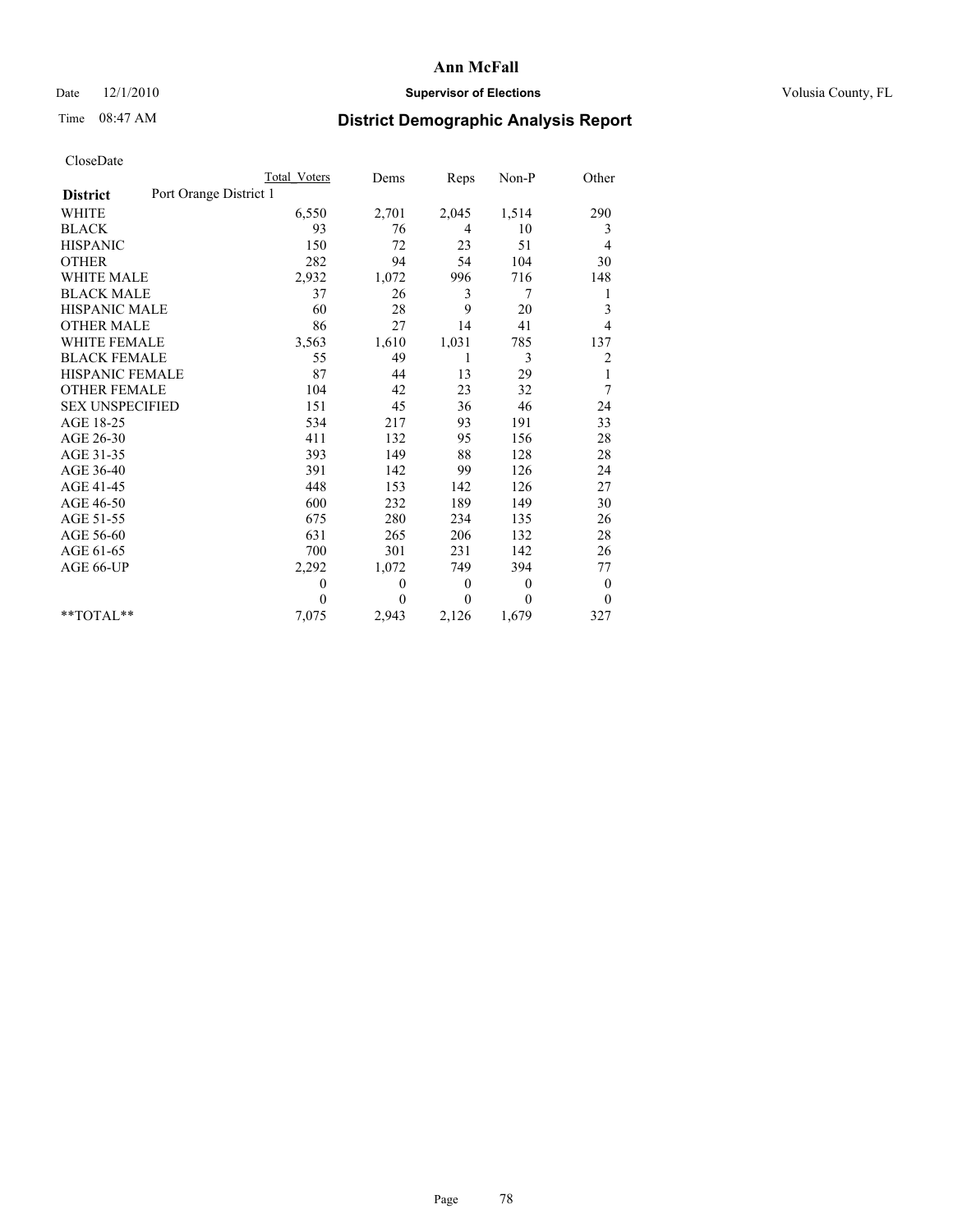## Date  $12/1/2010$  **Supervisor of Elections** Volusia County, FL

# Time 08:47 AM **District Demographic Analysis Report**

|                                           | Total Voters | Dems     | <b>Reps</b>  | Non-P        | Other            |
|-------------------------------------------|--------------|----------|--------------|--------------|------------------|
| Port Orange District 2<br><b>District</b> |              |          |              |              |                  |
| <b>WHITE</b>                              | 7,743        | 2,874    | 2,808        | 1,692        | 369              |
| <b>BLACK</b>                              | 337          | 264      | 19           | 48           | 6                |
| <b>HISPANIC</b>                           | 217          | 99       | 39           | 75           | 4                |
| <b>OTHER</b>                              | 418          | 143      | 89           | 150          | 36               |
| <b>WHITE MALE</b>                         | 3,472        | 1,148    | 1,326        | 817          | 181              |
| <b>BLACK MALE</b>                         | 140          | 100      | 8            | 27           | 5                |
| <b>HISPANIC MALE</b>                      | 94           | 40       | 17           | 36           | 1                |
| <b>OTHER MALE</b>                         | 155          | 49       | 37           | 62           | 7                |
| <b>WHITE FEMALE</b>                       | 4,216        | 1,707    | 1,459        | 868          | 182              |
| <b>BLACK FEMALE</b>                       | 196          | 163      | 11           | 21           | 1                |
| HISPANIC FEMALE                           | 122          | 59       | 22           | 38           | 3                |
| <b>OTHER FEMALE</b>                       | 168          | 73       | 33           | 55           | 7                |
| <b>SEX UNSPECIFIED</b>                    | 152          | 41       | 42           | 41           | $28\,$           |
| AGE 18-25                                 | 852          | 325      | 236          | 246          | 45               |
| AGE 26-30                                 | 694          | 234      | 192          | 231          | 37               |
| AGE 31-35                                 | 481          | 175      | 133          | 152          | 21               |
| AGE 36-40                                 | 506          | 168      | 188          | 124          | 26               |
| AGE 41-45                                 | 573          | 209      | 193          | 144          | 27               |
| AGE 46-50                                 | 706          | 252      | 256          | 167          | 31               |
| AGE 51-55                                 | 732          | 273      | 268          | 162          | 29               |
| AGE 56-60                                 | 747          | 297      | 260          | 161          | 29               |
| AGE 61-65                                 | 873          | 358      | 288          | 182          | 45               |
| AGE 66-UP                                 | 2,551        | 1,089    | 941          | 396          | 125              |
|                                           | $\theta$     | $\theta$ | $\mathbf{0}$ | $\mathbf{0}$ | $\boldsymbol{0}$ |
|                                           | $\theta$     | $\theta$ | $\Omega$     | $\theta$     | $\mathbf{0}$     |
| $*$ $TOTAI.**$                            | 8,715        | 3,380    | 2,955        | 1,965        | 415              |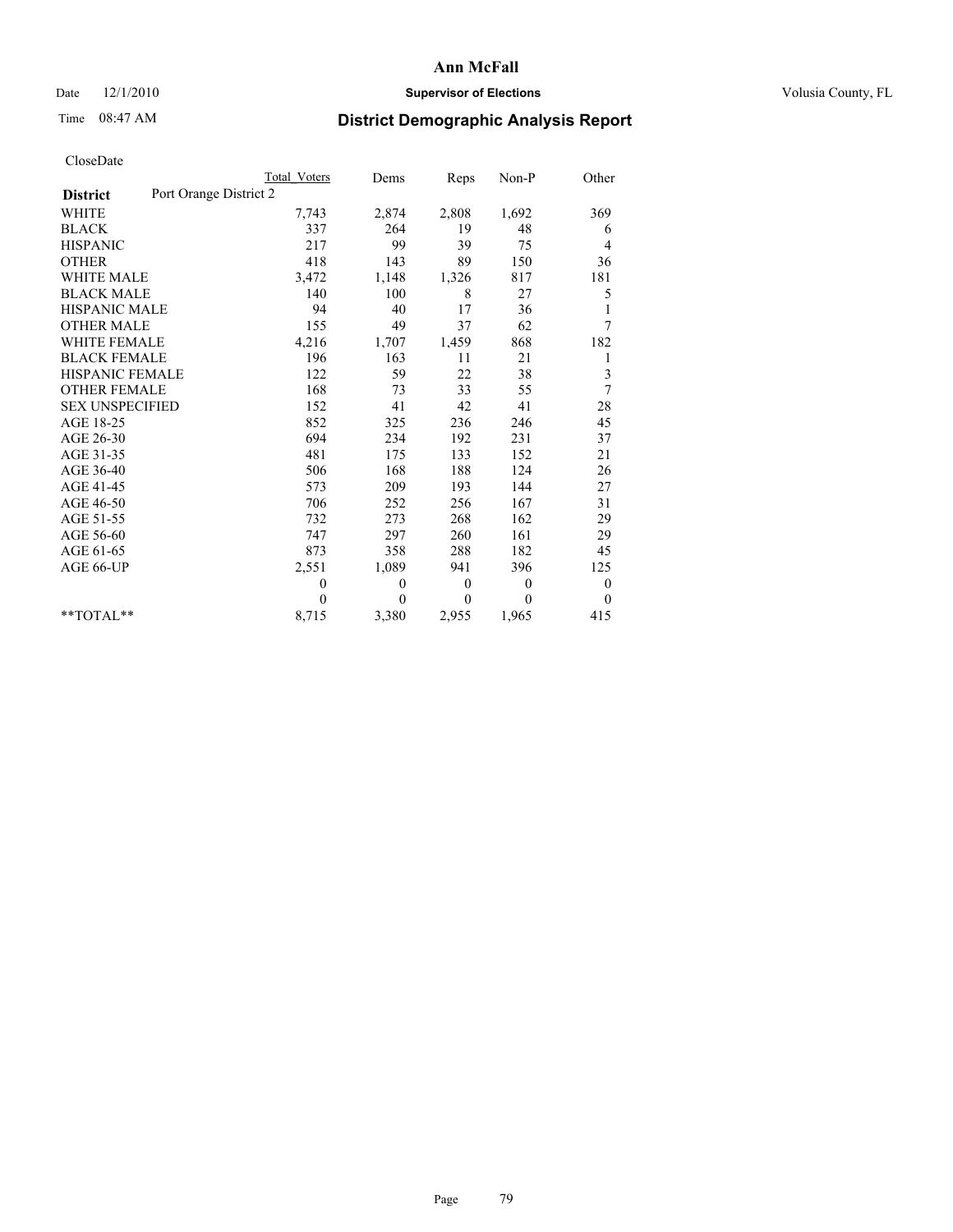### Date  $12/1/2010$  **Supervisor of Elections Supervisor of Elections** Volusia County, FL

# Time 08:47 AM **District Demographic Analysis Report**

|                                          | Total Voters   | Dems           | Reps           | $Non-P$        | Other          |
|------------------------------------------|----------------|----------------|----------------|----------------|----------------|
| Port Orange Distrit 3<br><b>District</b> |                |                |                |                |                |
| <b>WHITE</b>                             | 10,033         | 3,357          | 4,003          | 2,238          | 435            |
| <b>BLACK</b>                             | 248            | 209            | 8              | 26             | 5              |
| <b>HISPANIC</b>                          | 235            | 86             | 48             | 90             | 11             |
| <b>OTHER</b>                             | 527            | 160            | 122            | 184            | 61             |
| <b>WHITE MALE</b>                        | 4,511          | 1,310          | 1,879          | 1,099          | 223            |
| <b>BLACK MALE</b>                        | 108            | 92             | 6              | 8              | 2              |
| <b>HISPANIC MALE</b>                     | 104            | 42             | 21             | 37             | 4              |
| <b>OTHER MALE</b>                        | 176            | 54             | 47             | 63             | 12             |
| WHITE FEMALE                             | 5,456          | 2,030          | 2,100          | 1,121          | 205            |
| <b>BLACK FEMALE</b>                      | 140            | 117            | $\overline{2}$ | 18             | 3              |
| HISPANIC FEMALE                          | 130            | 44             | 26             | 53             | $\overline{7}$ |
| <b>OTHER FEMALE</b>                      | 219            | 77             | 48             | 77             | 17             |
| <b>SEX UNSPECIFIED</b>                   | 199            | 46             | 52             | 62             | 39             |
| AGE 18-25                                | 965            | 315            | 272            | 294            | 84             |
| AGE 26-30                                | 748            | 255            | 225            | 235            | 33             |
| AGE 31-35                                | 644            | 207            | 213            | 186            | 38             |
| AGE 36-40                                | 698            | 219            | 256            | 201            | 22             |
| AGE 41-45                                | 731            | 218            | 275            | 205            | 33             |
| AGE 46-50                                | 871            | 274            | 376            | 194            | 27             |
| AGE 51-55                                | 955            | 345            | 372            | 206            | 32             |
| AGE 56-60                                | 922            | 358            | 344            | 189            | 31             |
| AGE 61-65                                | 978            | 357            | 368            | 201            | 52             |
| AGE 66-UP                                | 3,531          | 1,264          | 1,480          | 627            | 160            |
|                                          | $\overline{0}$ | $\theta$       | $\mathbf{0}$   | $\overline{0}$ | $\overline{0}$ |
|                                          | $\theta$       | $\overline{0}$ | $\mathbf{0}$   | $\theta$       | $\overline{0}$ |
| $*$ $TOTAI.**$                           | 11,043         | 3,812          | 4,181          | 2,538          | 512            |